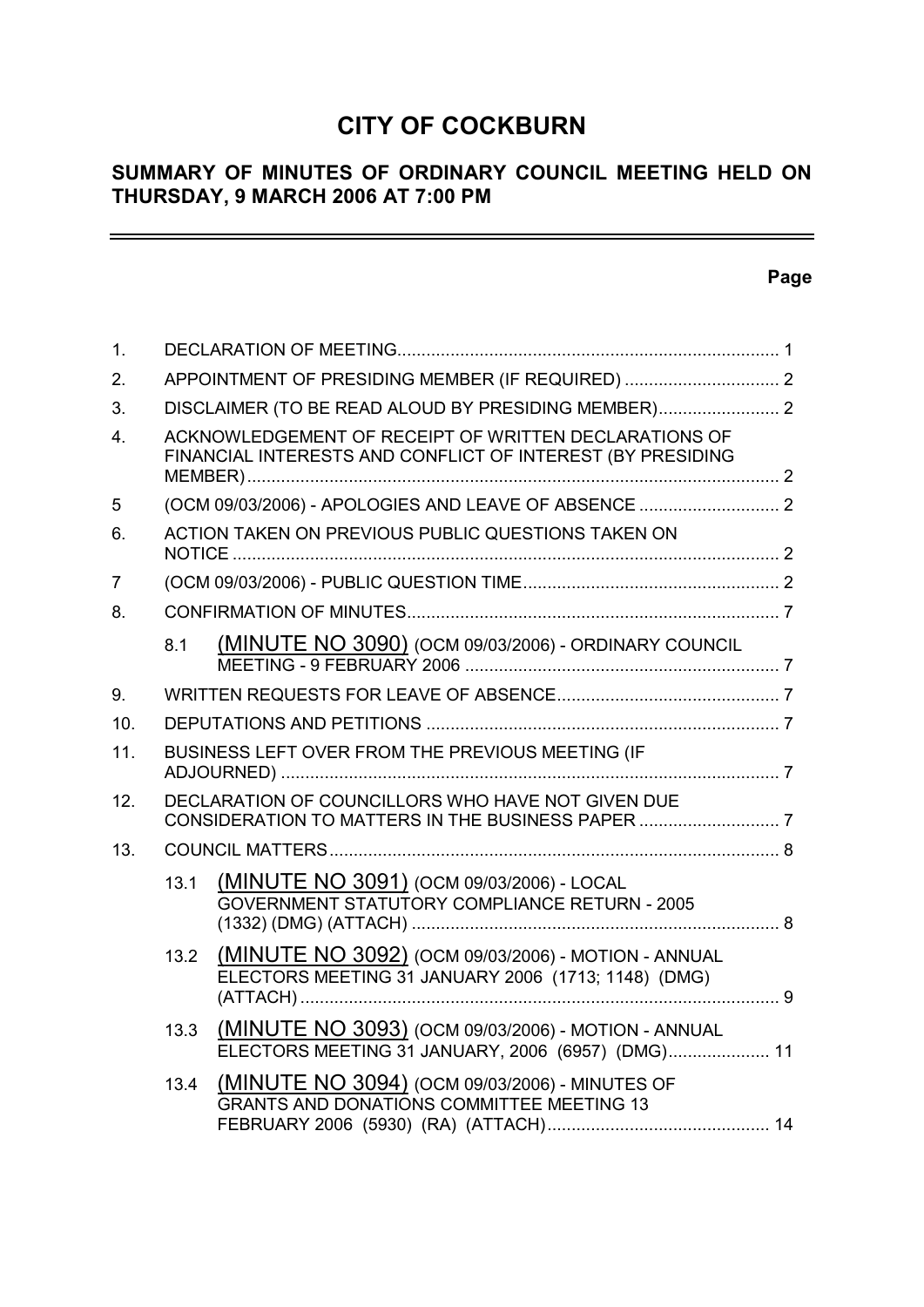|     |      | 13.5 (MINUTE NO 3095) (OCM 09/03/2006) - DAYLIGHT SAVING -<br>WESTERN AUSTRALIAN LOCAL GOVERNMENT ASSOCIATION                                                                                                                                                               |  |
|-----|------|-----------------------------------------------------------------------------------------------------------------------------------------------------------------------------------------------------------------------------------------------------------------------------|--|
|     | 13.6 | (MINUTE NO 3096) (OCM 09/03/2006) - MOTION - ANNUAL<br>ELECTORS MEETING 31 JANUARY 2006 - ANCILLARY<br>ACCOMMODATION - LOT 5 FAWCETT ROAD, MUNSTER -<br>OWNER: MP & RJ O'BRIEN (3411306) (VM) (ATTACH) 18                                                                   |  |
|     | 13.7 | (MINUTE NO 3097) (OCM 09/03/2006) - DELEGATED<br>AUTHORITIES, POLICIES AND POSITION STATEMENTS<br>COMMITTEE MEETING MINUTES 21 FEBRUARY 2006 (1054)                                                                                                                         |  |
| 14. |      |                                                                                                                                                                                                                                                                             |  |
|     | 14.1 | (MINUTE NO 3098) (OCM 09/03/2006) - FINAL ADOPTION -<br>AMENDMENT NO. 31 - DOWN CODING OF RESIDENTIAL<br>DENSITIES FROM RESIDENTIAL R30 TO R20 DENSITY CODE -<br>PACKHAM DEVELOPMENT AREA NO. 1 - OWNERS: VARIOUS -<br>APPLICANT: CITY OF COCKBURN (93030) (VM) (ATTACH) 27 |  |
|     |      | 14.2 (MINUTE NO 3099) (OCM 09/03/2006) - PROPOSED<br>STRUCTURE PLAN - LOTS 768, 778, 779 AND 780 HAMMOND<br>ROAD, SUCCESS - OWNERS: VARIOUS - APPLICANT: KOLTASZ                                                                                                            |  |
|     | 14.3 | (MINUTE NO 3100) (OCM 09/03/2006) - SATELLITE DISH -<br>LOT 550; 68 BARRINGTON STREET, SPEARWOOD -<br>OWNER/APPLICANT: J & M MONTES (3313725) (SS) (ATTACH) 41                                                                                                              |  |
|     | 14.4 | (MINUTE NO 3101) (OCM 09/03/2006) - PROPOSED HOME<br>OCCUPATION (BED AND BREAKFAST) - STRATA LOT 2; NO. 11A<br>BEACH ROAD, COOGEE - OWNER/APPLICANT: IM & JT                                                                                                                |  |
|     | 14.5 | (MINUTE NO 3102) (OCM 09/03/2006) - PROPOSED<br>SUBDIVISION - 'P' SITE CLASSIFICATION - LOT 1; 7 FLORIZEL<br>STREET, COOLBELLUP - OWNER: DEPARTMENT OF HOUSING<br>AND WORKS - APPLICANT: THE PLANNING GROUP (130186)                                                        |  |
|     | 14.6 | (MINUTE NO 3103) (OCM 09/03/2006) - TOWN OF KWINANA<br>DISTRICT STRUCTURE PLAN (EASTERN RESIDENTIAL<br>INTENSIFICATION CONCEPT) - LAND SOUTH OF ROWLEY ROAD<br>(FREEWAY CORRIDOR) IN THE TOWN OF KWINANA ABUTTING                                                           |  |
| 15. |      | FINANCE AND CORPORATE SERVICES DIVISION ISSUES  65                                                                                                                                                                                                                          |  |
|     | 15.1 | (MINUTE NO 3104) (OCM 09/03/2006) - LIST OF CREDITORS                                                                                                                                                                                                                       |  |
|     | 15.2 | (MINUTE NO 3105) (OCM 09/03/2006) - STATEMENT OF<br>FINANCIAL ACTIVITY - JANUARY 2006 (5505) (NM) (ATTACH) 67                                                                                                                                                               |  |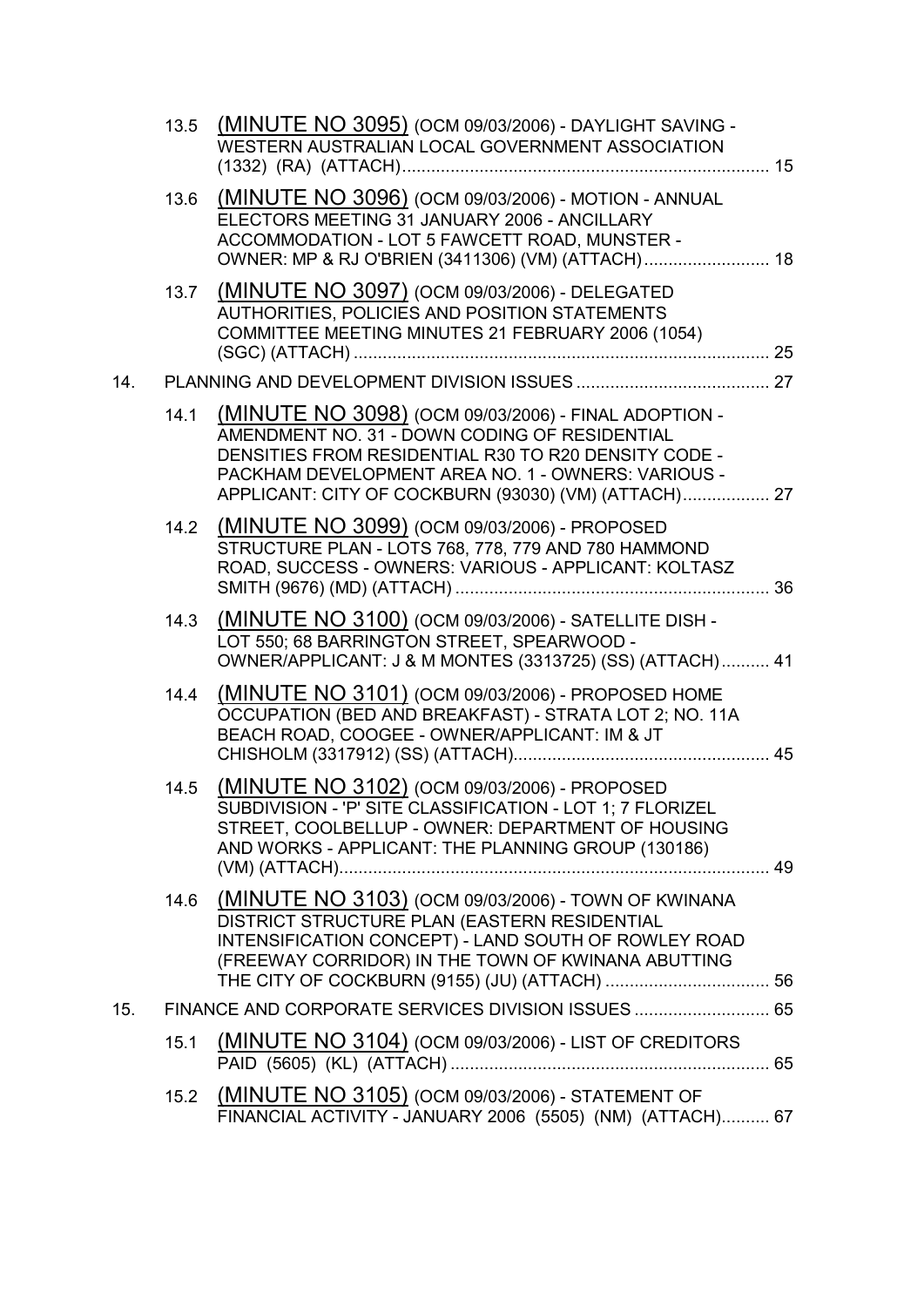| 16. |      |                                                                                                                                                      |  |  |  |
|-----|------|------------------------------------------------------------------------------------------------------------------------------------------------------|--|--|--|
|     | 16.1 | (MINUTE NO 3106) (OCM 09/03/2006) - BERRIGAN DRIVE -                                                                                                 |  |  |  |
|     | 16.2 | (MINUTE NO 3107) (OCM 09/03/2006) - ADDITION OF<br>COCKBURN ROAD TO THE MRWA NOTICE AND NETWORK                                                      |  |  |  |
|     | 16.3 | (MINUTE NO 3108) (OCM 09/03/2006) - ROAD AND<br>PEDESTRIAN TREATMENT FOR ROCKINGHAM ROAD BETWEEN<br>STARLING STREET AND LEDA STREET (450498) (ML&SL) |  |  |  |
| 17. |      |                                                                                                                                                      |  |  |  |
|     | 17.1 | (MINUTE NO 3109) (OCM 09/03/2006) - HOPE ROAD, BIBRA                                                                                                 |  |  |  |
|     | 17.2 | (MINUTE NO 3110) (OCM 09/03/2006) - YANGEBUP<br>SKATEPARK AT MILGUN RESERVE (8963) (AJ) (ATTACH)  84                                                 |  |  |  |
|     | 17.3 | (MINUTE NO 3111) (OCM 09/03/2006) - LOT 7 - COCKBURN                                                                                                 |  |  |  |
|     | 17.4 | (MINUTE NO 3112) (OCM 09/03/2006) - FESA<br>RECOMMENDED EMERGENCY SERVICES LEVY (ESL)                                                                |  |  |  |
| 18. |      |                                                                                                                                                      |  |  |  |
| 19. |      | MOTIONS OF WHICH PREVIOUS NOTICE HAS BEEN GIVEN  103                                                                                                 |  |  |  |
| 20. |      | NOTICES OF MOTION GIVEN AT THE MEETING FOR CONSIDERATION                                                                                             |  |  |  |
| 21. |      | NEW BUSINESS OF AN URGENT NATURE INTRODUCED BY                                                                                                       |  |  |  |
|     | 21.1 | (MINUTE NO 3113) (OCM 09/03/2006) - APPROVAL TO<br>ATTEND 13 APRIL 2006 ORDINARY COUNCIL MEETING BY<br>INSTANTANEOUS COMMUNICATION (1070) (SGC) 103  |  |  |  |
|     | 21.2 | (MINUTE NO 3114) (OCM 09/03/2006) - PROPOSAL TO<br>SUSPECT COUNCIL POLICY SC16 ELECTED MEMBERS AREA                                                  |  |  |  |
| 22. |      | MATTERS TO BE NOTED FOR INVESTIGATION, WITHOUT DEBATE 106                                                                                            |  |  |  |
| 23. |      |                                                                                                                                                      |  |  |  |
| 24  |      | (MINUTE NO 3115) (OCM 09/03/2006) - RESOLUTION OF<br>COMPLIANCE (SECTION 3.18(3), LOCAL GOVERNMENT ACT 1995)  106                                    |  |  |  |
| 25  |      |                                                                                                                                                      |  |  |  |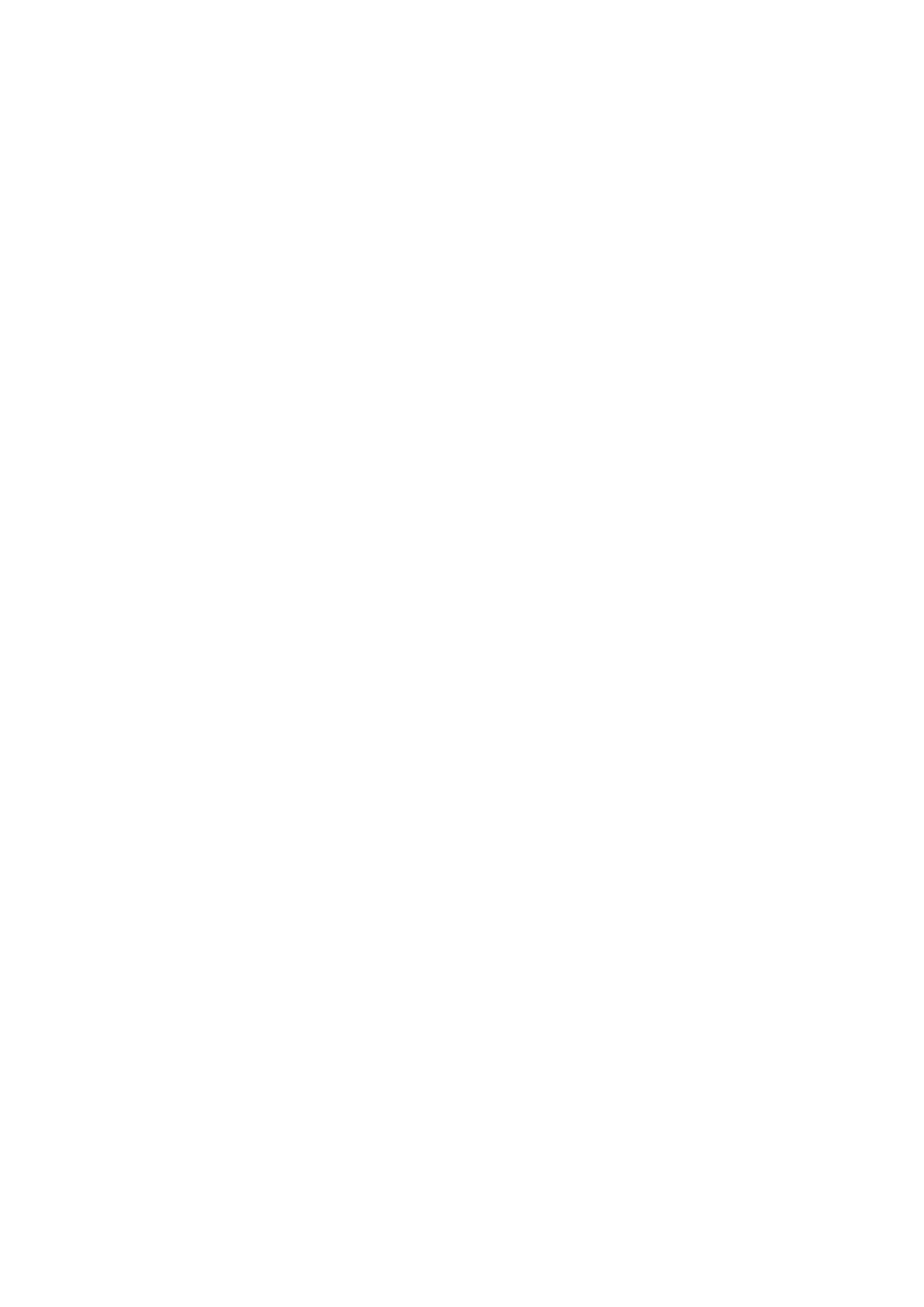# **CITY OF COCKBURN**

# **MINUTES OF ORDINARY COUNCIL MEETING HELD ON THURSDAY, 9 MARCH 2006 AT 7:00 PM**

#### **PRESENT:**

#### **ELECTED MEMBERS**

| Mr S Lee       | Mayor        |
|----------------|--------------|
| Mr R Graham    | Deputy Mayor |
| Mr I Whitfield | Councillor   |
| Mr K Allen     | Councillor   |
| Ms L Goncalves | Councillor   |
| Mr T Romano    | Councillor   |
| Mrs J Baker    | Councillor   |
| Mrs S Limbert  | Councillor   |
| Mrs V Oliver   | Councillor   |
|                |              |

#### **IN ATTENDANCE**

|                | <b>Chief Executive Officer</b>              |
|----------------|---------------------------------------------|
|                | Acting Director, Administration & Community |
|                | <b>Services</b>                             |
| $\overline{a}$ | Director, Finance & Corporate Services      |
|                | Director, Engineering & Works               |
|                | Acting, Director, Planning & Development    |
|                | <b>Communications Manager</b>               |
|                | Personal Assistant to CEO                   |
|                |                                             |

### **1. DECLARATION OF MEETING**

The Presiding Member declared the meeting open at 7.00pm.

Mayor Lee advised the meeting that the City of Cockburn had received a Certificate of Merit from the University of Western Australia School of Medicine & Pharmacology (RPH Research Studies Unit) for participation in the PATH Study 2003-2005. The City"s involvement in the project not only contributed to the research into the physical activity of older adults, but has made a positive impact on the health and well-being of seniors in the Cockburn City Council.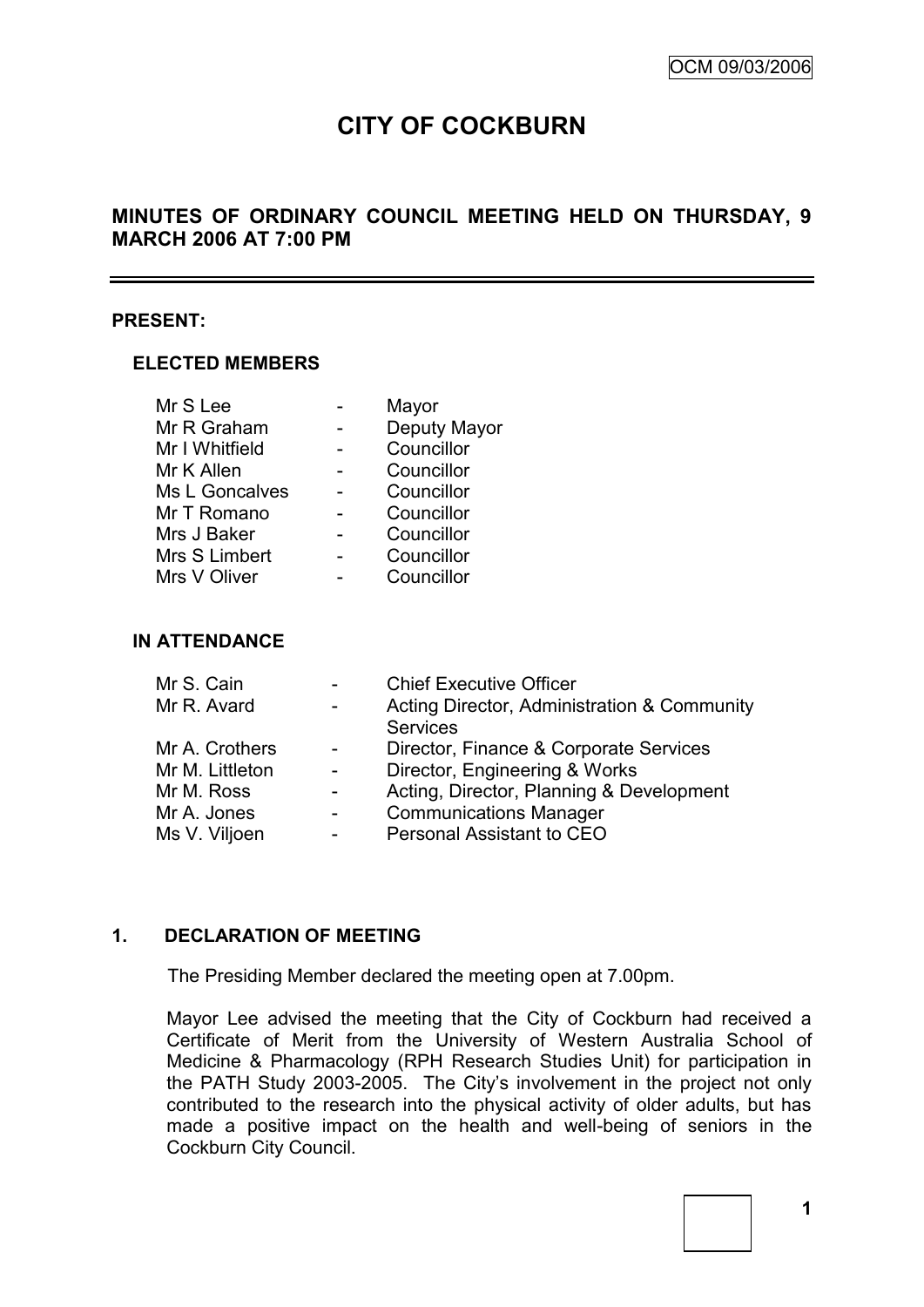# **2. APPOINTMENT OF PRESIDING MEMBER (If required)**

N/A

### **3. DISCLAIMER (To be read aloud by Presiding Member)**

Members of the public, who attend Council Meetings, should not act immediately on anything they hear at the Meetings, without first seeking clarification of Council's position. Persons are advised to wait for written advice from the Council prior to taking action on any matter that they may have before Council.

### **4. ACKNOWLEDGEMENT OF RECEIPT OF WRITTEN DECLARATIONS OF FINANCIAL INTERESTS AND CONFLICT OF INTEREST (by Presiding Member)**

Nil

# **5 (OCM 09/03/2006) - APOLOGIES AND LEAVE OF ABSENCE**

Clr Amanda Tilbury - Apology

### **6. ACTION TAKEN ON PREVIOUS PUBLIC QUESTIONS TAKEN ON NOTICE**

Nil

# **7 (OCM 09/03/2006) - PUBLIC QUESTION TIME**

### **Robyn Scherr – Amity Boulevard, Coogee**

Item 17.3 – Lot 7 – Cockburn Central Facilities

- Q. The Council seeks to improve amenities for the citizens of the catchment area identified as Atwell, Banjup, Beeliar, Bibra Lake, Jandakot, Hammond Park, Aubin Grove, Leeming, Success, Wattleup and Yangebup. The populations of these suburbs are growing steadily. They will want to read books. A goodly portion of them will want to go to the beach, too. This past weekend demonstrated alarmingly how inadequate the fatally shortened Coogee Beach now is. What of the future? I ask this Council to find a way to reverse the disastrous consequences of the loss of the northern part of Coogee Beach in favour of a private housing estate.
- A. There is no ability or intention of Council to seek to reverse the development of Port Coogee. There will be significant public access to Port Coogee. Councillors fought hard for this over 20 years and have amended and developed this plan to the best of its ability. Council is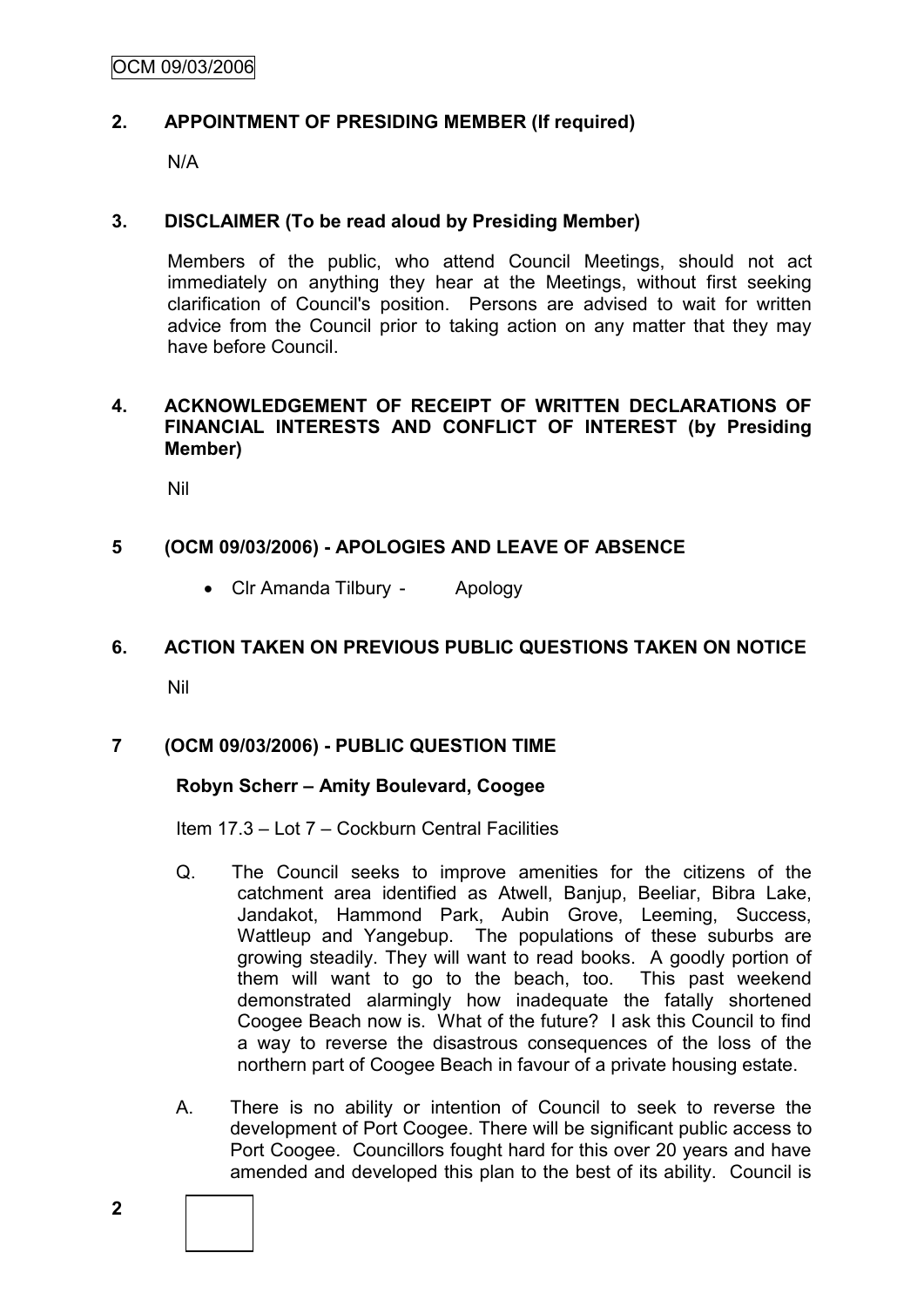actively working towards the upgrading and improvement of access at Coogee Beach as demonstrated with the new Coogee Beach Café and also at Poore Grove where, after much resistance from certain sections of the community, we now look like being able to develop a new Surf Club on the beach.

### **Dan Scherr – Amity Boulevard, Coogee**

Item 13.1 – Local Government Statutory Compliance Return – 2005

Q. The motion passed at the electors' meeting should be read as community dissatisfaction with the current public question time arrangements. Council may well be acting in accordance with statutory requirements, but the public wants more. Who is the Council elected to serve? What has the Council to fear by democratising the meeting process? Are the monthly meetings open to all the citizens or just a get-together of the Mayor and his mates?

Mr Sherr then proceeded to read out a series of questions not previously provided to Council and refused to stop talking when requested by Mayor Lee. The Chief Executive Officer then approached Mr Scherr and requested that he return to his seat or he would be asked to leave the meeting. Mr Scherr refused. Consequently, a response was not provided.

### **Richard Strachan – Chesterton Street, Spearwood**

Item 14.3 – Satellite Dish – Lot 550; 66 Barrington Street, Spearwood

- Q1. Regarding the proposed satellite dish at the rear of his property. The satellite dish will be 3 metres above the fenceline and the paperwork received from Council yesterday states that the dish should be on the ground or below the fenceline.
- A1. The proposed dish being 2.7 metres high will not affect the view of 20 Chesterton Street, as the view is already obstructed by their own out-building. While it is accepted that the height of the dish will be slightly higher than the fence, it is within Council"s ability to approve of a variation to its Policy where the visual impact is minor in the opinion of the Officer.

Mr Strachan believed that the Officer had not been on his property or on his neighbours" properties.

Q2. Why can this dish be allowed to obstruct my view to the Cockburn Sound and Garden Island?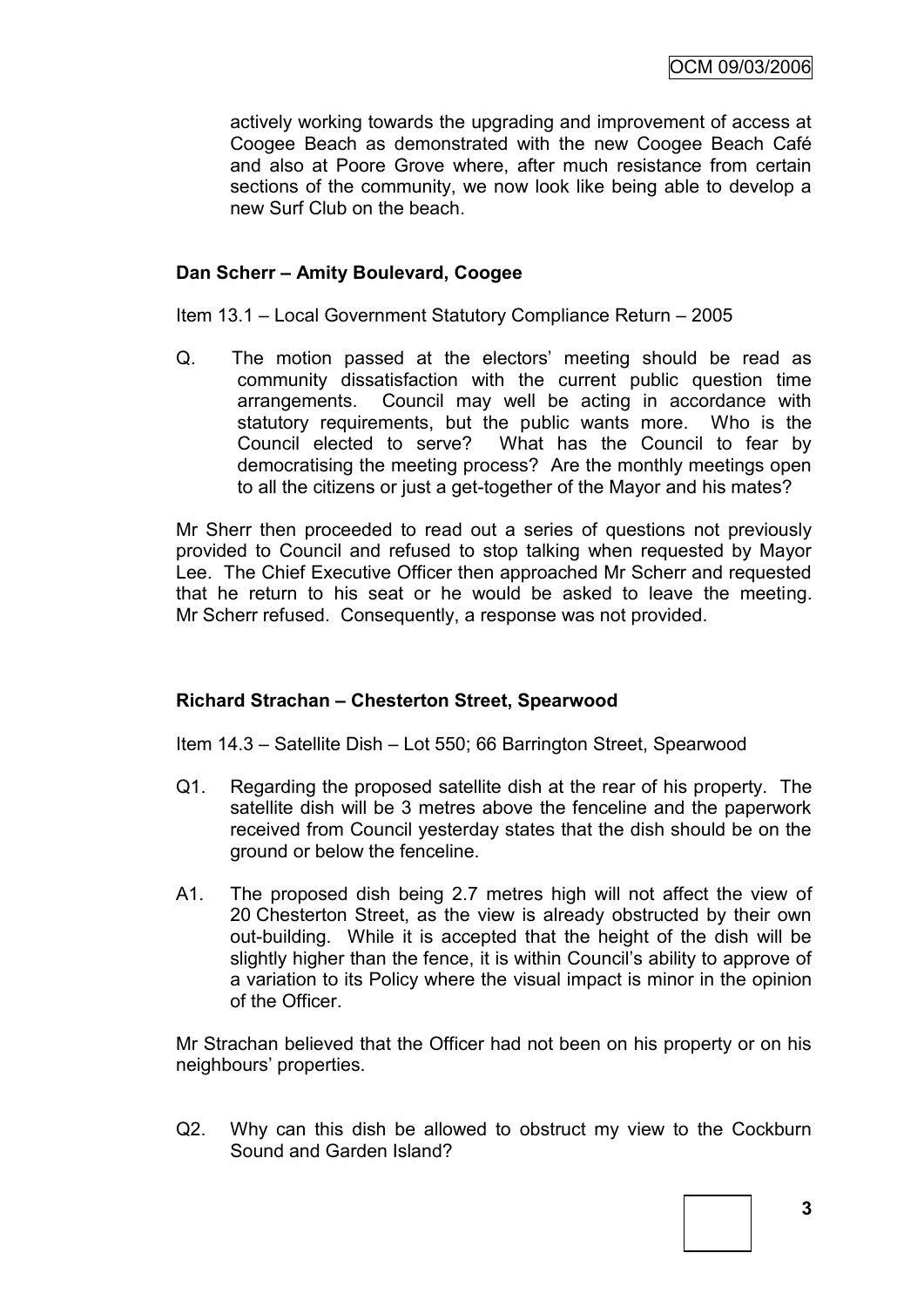- A2. Views from the objector's ground floor are already obstructed by their rear outbuilding, which shields the location of the dish. Views from the second floor are not obstructed in any way by the location of the dish.
- Q3. The dish is second-hand, very old and rusted. What is Council"s policy on very old equipment?
- A3. The dish is second-hand and as stated in the Officer's report, the applicant has stated that the dish still functions and the Officer"s observations are that it is not visually obtrusive or flawed in the opinion of the Officer writing the report.

Mayor Lee advised Mr Strachan that he had run out of time and that the remainder of his questions would be responded to in writing.

### **Murray O'Brien – Fawcett Road, Munster**

Item 13.6 – Motion – Annual Electors Meeting 31 January 2006 – Ancillary Accommodation – Lot 5 Fawcett Road, Munster

- Q1. The report to Council on Agenda Item 13.6 says that the "O"Brien"s were not forthcoming when contacted to request information about our tenants". My wife was completely open and honest with Gordon Bukur from Planning who rang in the first instance. She freely admitted we had tenants and freely replied when asked when had they begun their rental. At no time either verbally or in writing were either of us ever asked if we had other tenants previously. What redress do we have against untrue statements made in a report by staff as if they were true? Will Council or the CEO investigate fully the behaviour of Mike Ross, Gordon Bukur or anyone else who has been involved in this affair since May 2005 to verify by statements exactly what questions were asked as the inferences are untrue and misleading?
- A1. The City"s Development Compliance Officer is of the opinion that in relation to this matter, not all information was disclosed. Through further investigation it was revealed that the house was rented out for a longer period than what was explained. It is further asserted that the O"Briens were at times uncooperative in answering questions when asked. Mayor Lee stated that Mr O"Brien was, of course, entitled to his own view on what was said but this was the City"s Development Compliance Officer's observation.
- Q2. Will Council make available to us any other approved requests for auxiliary accommodation for any other properties in Cockburn shire (without any personal identifying details) from 1997 to now, that have and have not had similar development conditions put on their applications for an auxiliary accommodation?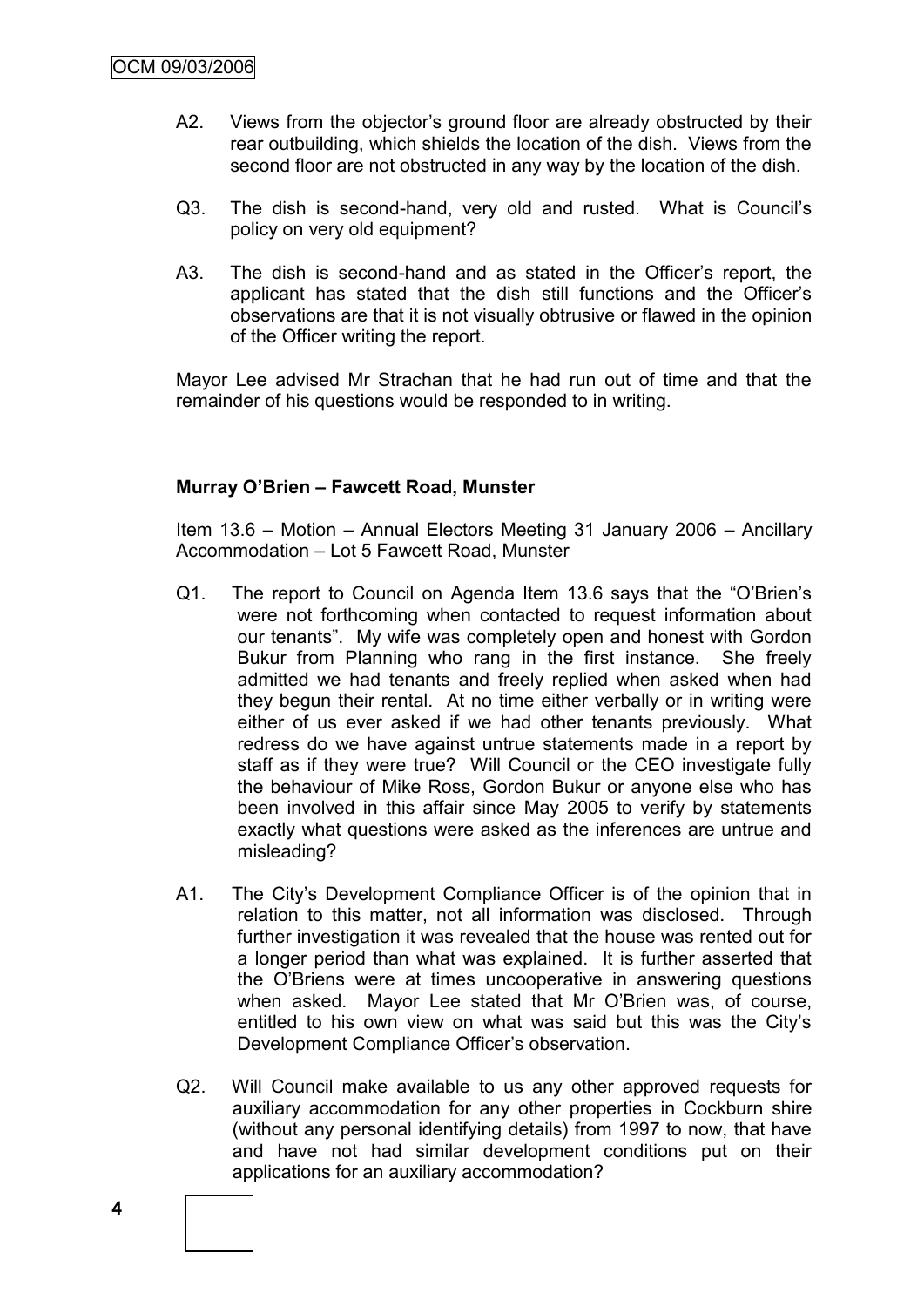A2. Similar development conditions have been imposed on past applications. These are reflected in Council"s Standard Development Conditions Policy which is available to the public. Copies of other past approvals are not accessible to the public.

### **Robyn O'Brien – Fawcett Road, Munster**

- Item 13.6 Motion Annual Electors Meeting 31 January 2006 Ancillary Accommodation – Lot 5 Fawcett Road, Munster
- Q1. Will a Councillor put to the meeting to have agenda item 13.6 deferred till April meeting as we were not told that this item relating to us was coming to this meeting and the slanderous and defamatory allegations made against us in the report made by Victor Marcelino to Council in this Agenda need time for us to answer these allegations and put a submission to Council so Councillors are fully aware of the true facts which we have in writing rather than allegations.
- Q2. The report says we were notified. Who are they saying notified us and in what way, as we received no phone call nor letter from Council that this was on the agenda as other ratepayers have with items that are also on tonight?
- Q3. Has Planning or Council sought and obtained a legal opinion as to the five grounds in my November letter that we were told were grounds the Councillors could consider for an amendment of the initial development approval?
- Q4. Can we have a summary of the legal advice please, if any was obtained? In the absence of legal advice whose authority and on what basis were the planning decisions and their relevance to our case that are written in the staff report, made?
- Q5. Who is the DCO the report refers to?
- Q6. The report says that a change in family circumstance is not sufficient basis for the Council to change the development approval. Does this mean that every other ratepayer who builds an auxiliary accommodation in good faith for their elderly parents or relatives, are left with a financial burden and empty house if the relative should die or be unable to live there? Has this happened to other ratepayers currently or in the past what is happening to us? What amendment or remedial action can Council take for all those in the past and in the future who are going to house their elderly? Or do we put our parents in a nursing home as a first resort because although we want to care for them, financially the Council makes it impossible?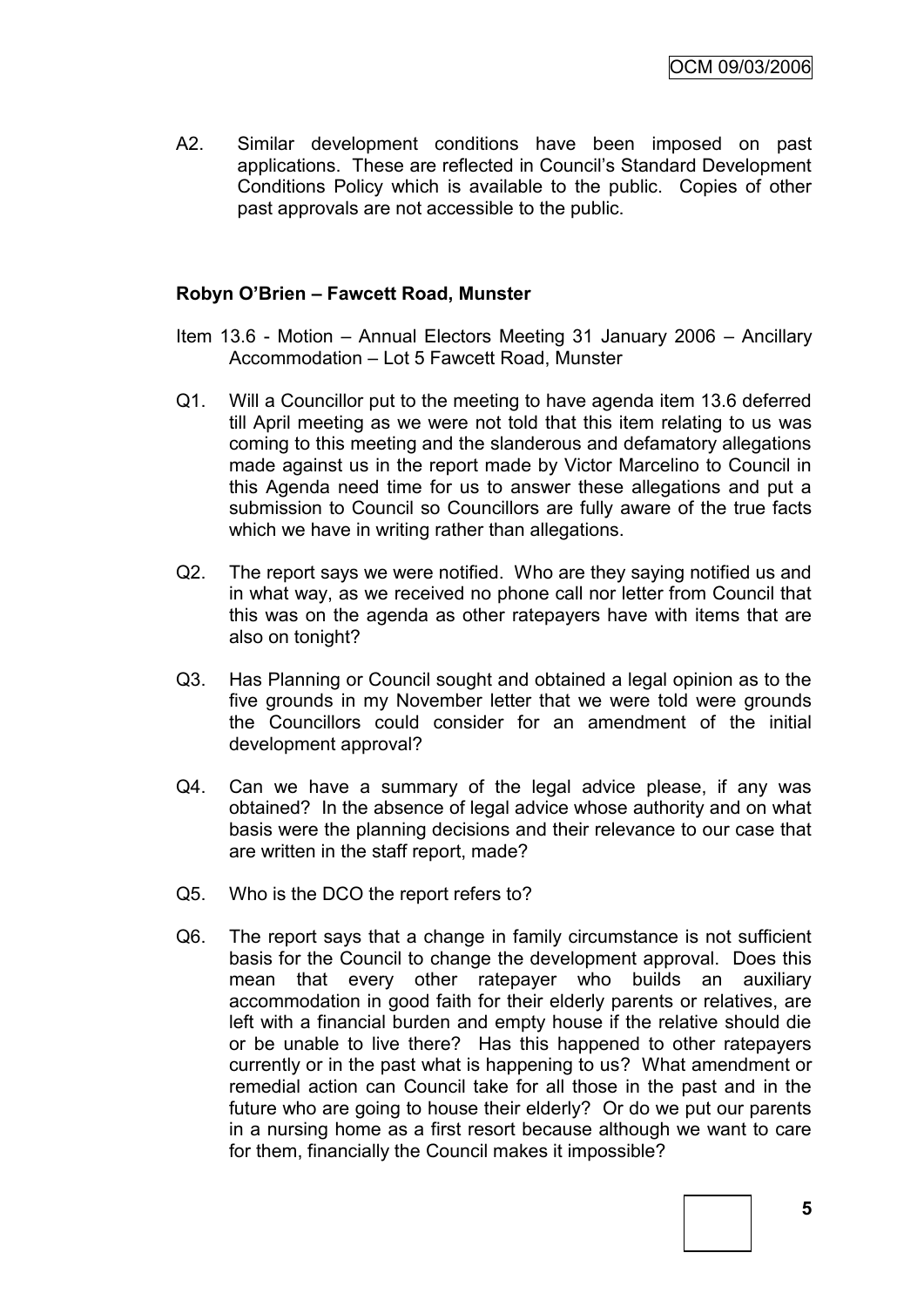Q7. I am accused of making a false statement and my husband and myself are accused of being deliberately misleading and dishonest. Do Councillors agree that Council staff can make these allegations in writing about a ratepayer? Is there a code of conduct that governs their behaviour and will Council take action against Victor Martino (Marcelino) who wrote the report who has publicly defamed us?

Mayor Lee advised he would endeavour to answer these questions within the timeframe, but if not then the Chief Executive Officer would provide the written responses.

A1. The City notified Mrs O"Brien that the matter raised at the AGM was on the Agenda for 9 March 2006. The City's Development Compliance Officer called Mrs O"Brien early last week and advised that during the course of discussing the need for a site inspection of the property, he clearly indicated that this matter was being considered by Council at tonight"s meeting. Mrs O"Brien called the City"s Development Compliance Officer earlier this week where he said he could not locate the Agenda on the City"s website. The City"s Development Compliance Officer reaffirmed his understanding that he believed the item was on the Agenda. Unfortunately, there was a delay in placing the Agenda on the City"s website and this meant that the Agenda was not available on the web over the last weekend and earlier this week (i.e. Monday). The matter raised at the AGM is on tonight"s Agenda and will be discussed in Council"s deliberations.

Mayor Lee advised Mrs O"Brien that the remainder of her questions would be responded to in writing. Mrs O"Brien requested that her questions be answered and would not return to her seat. The Chief Executive Officer approached Mrs O"Brien and requested that she return to her seat, which she eventually did after some considerable time.

### **Steve Overton – Jessica Court, Munster**

Item 14.1 – Final Adoption – Amendment No. 31 – Down Coding of Residential Densities from Residential R30 to R20 Density Code – Packham Development area No. 1

- Q1. How can Council justify re-zoning blocks that are 391 sqm from R30 to R20?
- Q2. What is the zoning for the Cable Water Ski Park?
- A1. The recommendation is not to down code lots in the new, recently sub-divided portion of Anka Gardens because the lots have already been created down to around 300sqm and people are trying to build homes based on the R30 Coding Standards.

There have been allowances for smaller blocks within the area known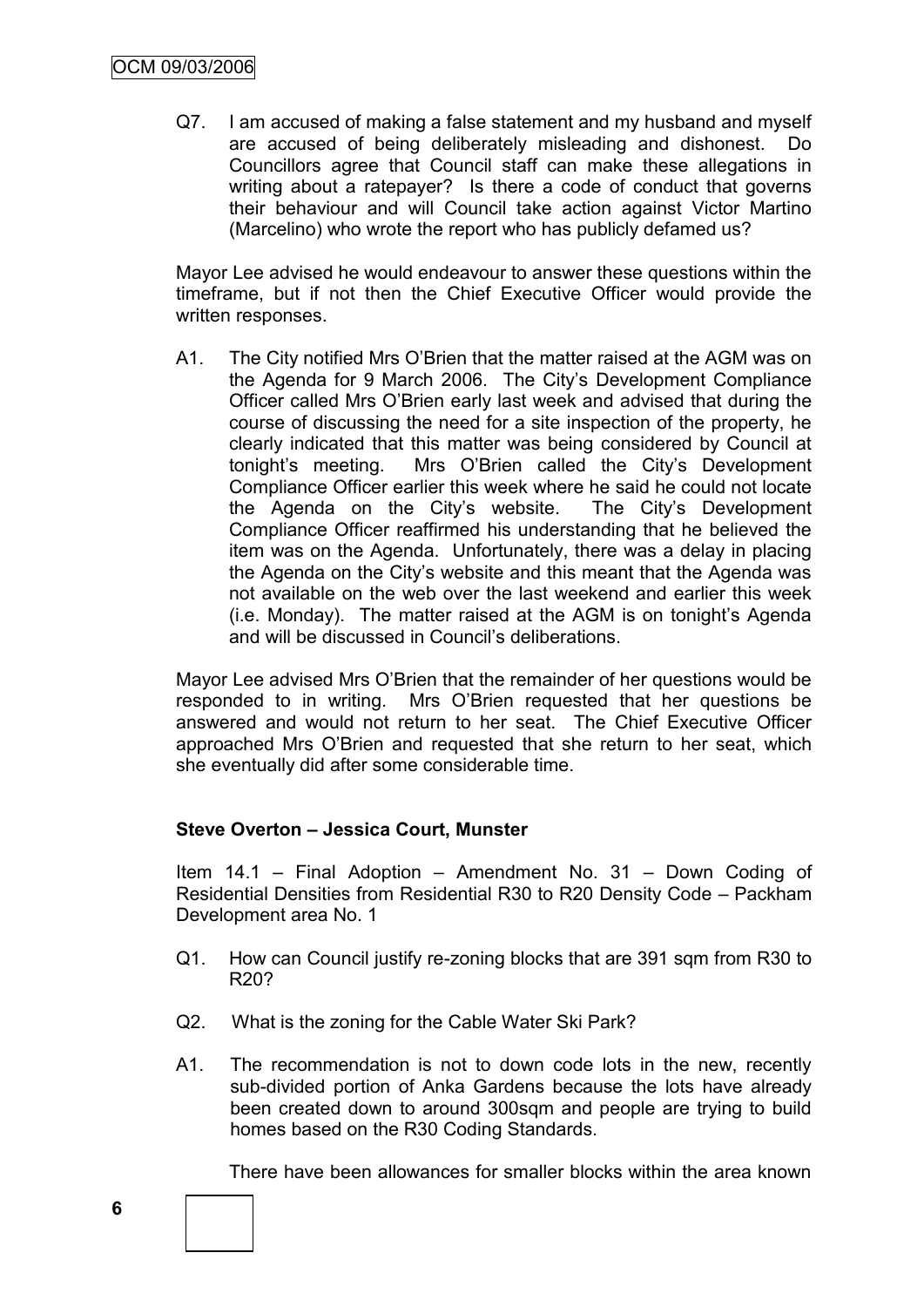as Packham. Of the 1200 plus lots created, 25% of these where nominated can be developed based on the R30 Code. 75% of land in Packham must be retained where nominated for single residential purposes. This was the basic principle set up by Council that it has administered since the early 1990s.

A2. Cable Ski Water Park was developed based on a Council adopted Structure plan that was endorsed by the WAPC. The sub-division contains a mixture of R20 Coded lots with R30 Codes lots fronting onto public open space and on rear laneway lots.

#### **8. CONFIRMATION OF MINUTES**

### **8.1 (MINUTE NO 3090) (OCM 09/03/2006) - ORDINARY COUNCIL MEETING - 9 FEBRUARY 2006**

#### **RECOMMENDATION**

That Council adopt the Minutes of the Ordinary Council Meeting held on Thursday, 9 February 2005, as a true and accurate record.

### **COUNCIL DECISION**

MOVED Clr S Limbert SECONDED Clr I Whitfield that the recommendation be adopted.

**CARRIED 9/0**

### **9. WRITTEN REQUESTS FOR LEAVE OF ABSENCE**

Nil

### **10. DEPUTATIONS AND PETITIONS**

Nil

### **11. BUSINESS LEFT OVER FROM THE PREVIOUS MEETING (If adjourned)**

Nil

#### **12. DECLARATION OF COUNCILLORS WHO HAVE NOT GIVEN DUE CONSIDERATION TO MATTERS IN THE BUSINESS PAPER**

Nil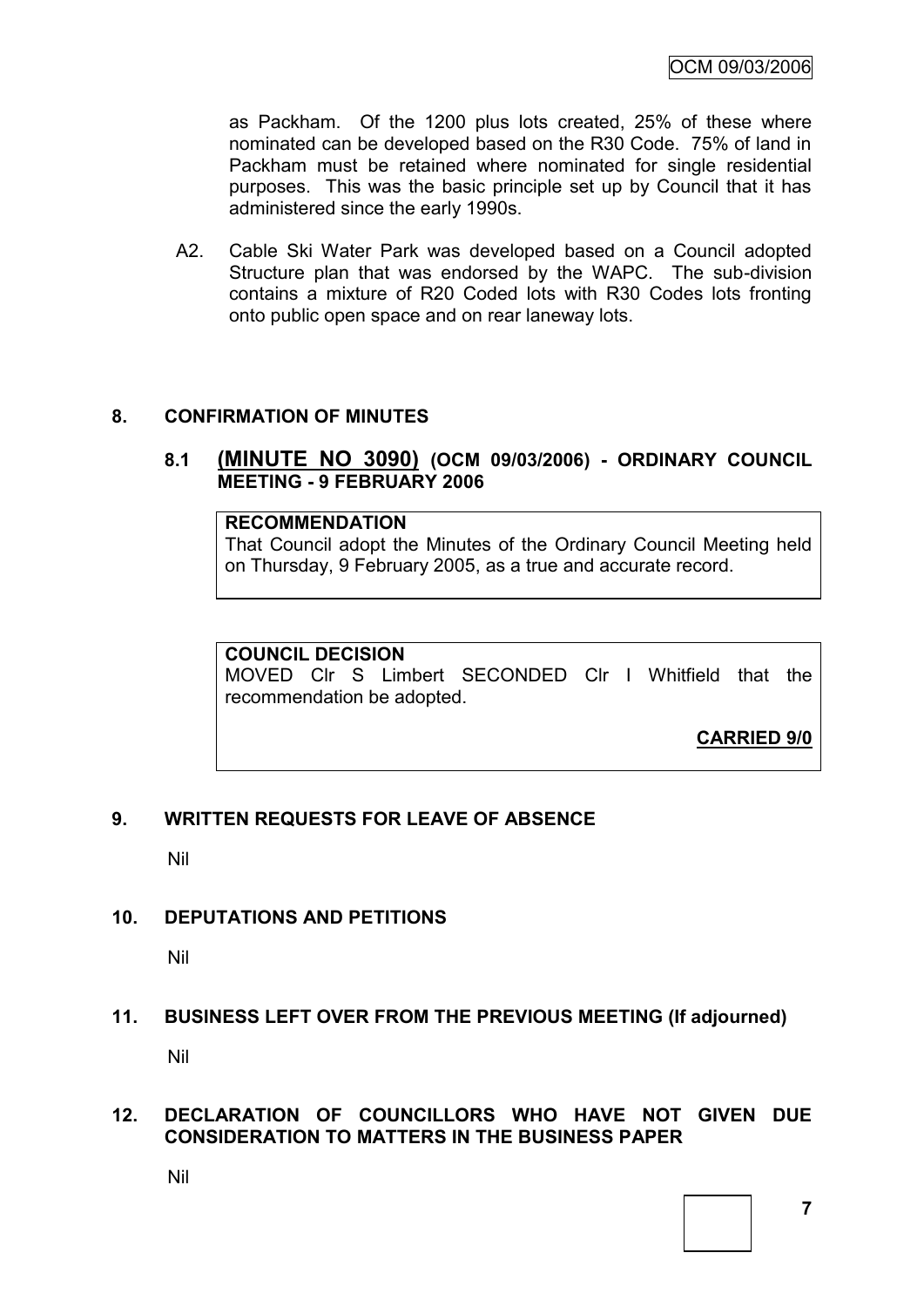### **13. COUNCIL MATTERS**

### **13.1 (MINUTE NO 3091) (OCM 09/03/2006) - LOCAL GOVERNMENT STATUTORY COMPLIANCE RETURN - 2005 (1332) (DMG) (ATTACH)**

### **RECOMMENDATION**

That Council adopt the Local Government Compliance Audit return for the period 1 January 2005 to 31 December 2005 as presented.

### **COUNCIL DECISION**

MOVED Clr V Oliver SECONDED Clr I Whitfield that the recommendation be adopted.

**CARRIED 9/0**

#### **Background**

N/A

#### **Submission**

Since 2000, completion of this Return has been mandatory for all local governments in this state.

#### **Submission**

To adopt the Return in its submitted form.

#### **Report**

The annual Compliance Audit Return is to be presented to, and adopted by, a meeting of Council.

Following adoption by Council, a certified copy of the Return, signed by the Mayor and Chief Executive Officer, along with a copy of the relevant section of the Council Minutes, is required to be submitted to the Director General, Department of Local Government and Regional Development.

The Return indicates a conformity rating of 99% for the year.

One item of non compliance was noted relating to notices of special Council meetings not always specifying the purpose of the meeting. This matter has since been rectified.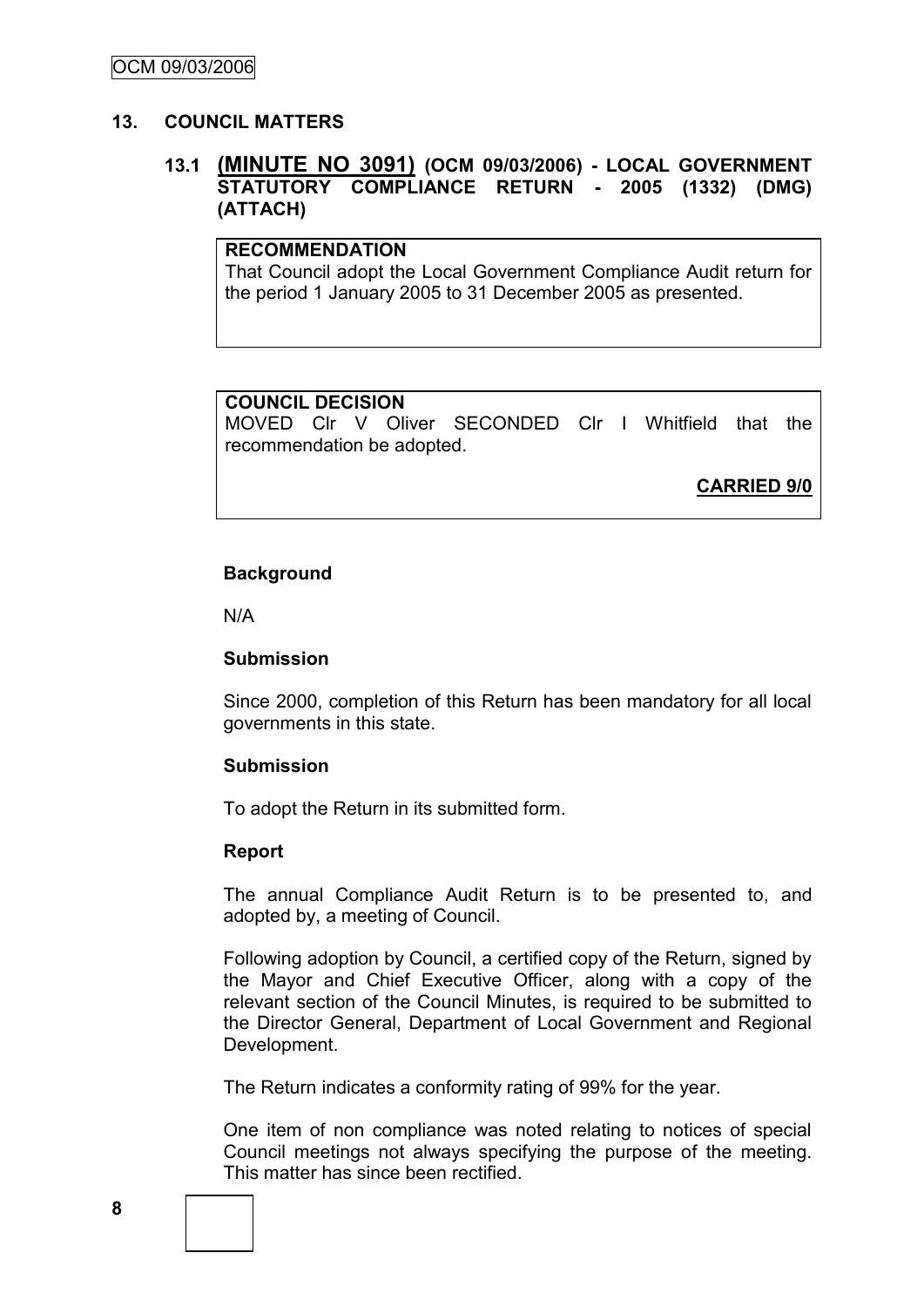# **Strategic Plan/Policy Implications**

Key Result Area "Managing your City' refers.

# **Budget/Financial Implications**

N/A

# **Legal Implications**

Local Government (Audit) Amendment Regulations, 1999 (Regs 14 & 15) refer.

# **Community Consultation**

N/A

# **Attachment(s)**

2005 Compliance Audit Return.

# **Advice to Proponent(s)/Applicant**

N/A

**Implications of Section 3.18(3) Local Government Act, 1995**

Nil.

# **13.2 (MINUTE NO 3092) (OCM 09/03/2006) - MOTION - ANNUAL ELECTORS MEETING 31 JANUARY 2006 (1713; 1148) (DMG) (ATTACH)**

# **RECOMMENDATION**

That Council resolves not to amend its Standing Orders as proposed by the motion carried at the Annual Electors Meeting conducted on 31 January 2006.

# **COUNCIL DECISION**

MOVED Clr V Oliver SECONDED Clr I Whitfield that the recommendation be adopted.

**CARRIED 9/0**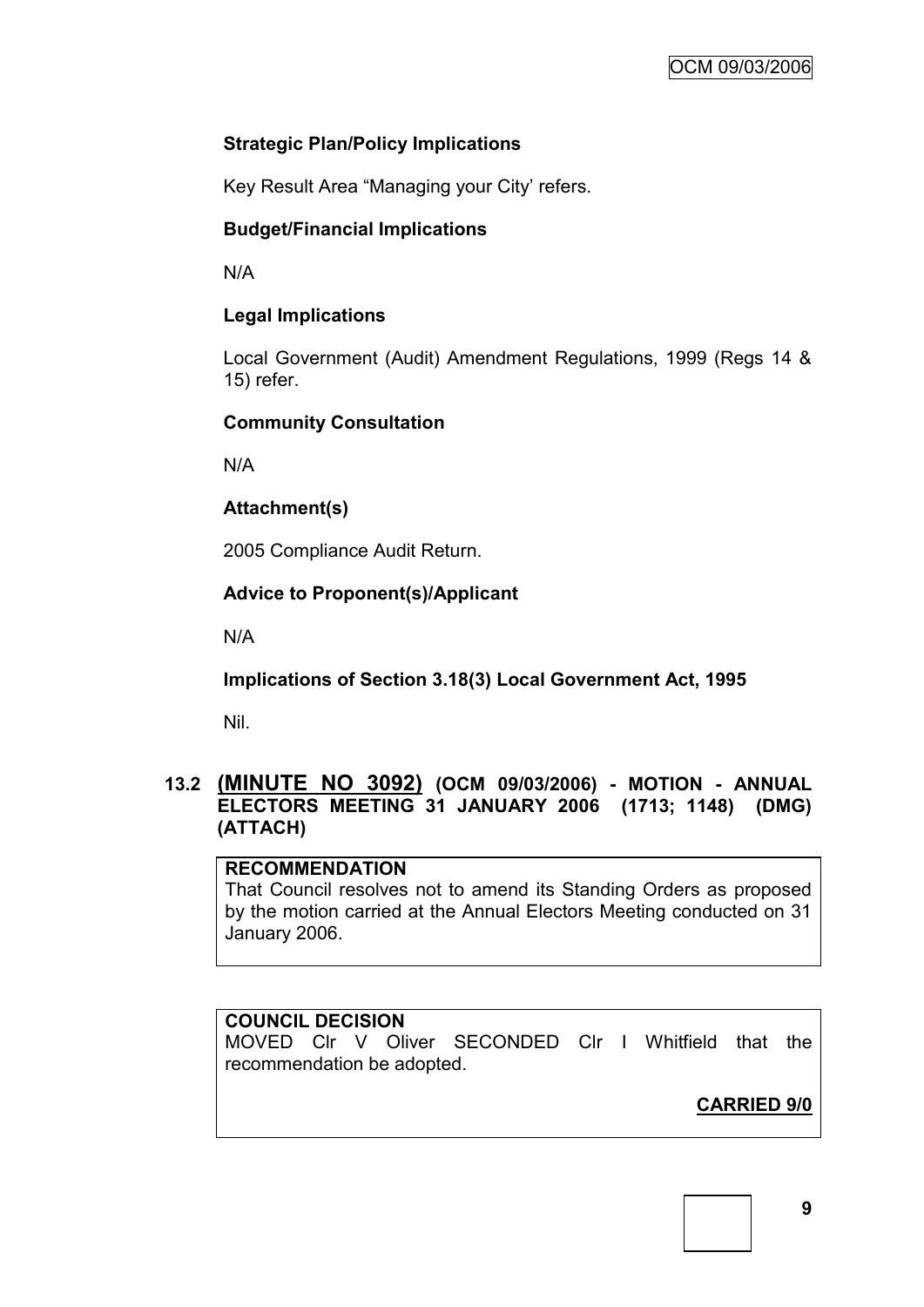### **Background**

At the Annual Electors Meeting conducted on 31 January 2006, the following motion was carried:-

*"That Council debate openly and reconsider the recent changes to Standing Orders regarding Public Question Time, and in response to electors wishes shown tonight, remove the new clauses at items 4.4 (1) 2 and 4 which refer to "subject to time restraints-etc."*

As it is a requirement for resolutions of Electors Meetings to be considered by Council as soon as practicable following their adoption, the matter is now presented for deliberation by Council.

#### **Submission**

N/A

#### **Report**

The resolution carried at the Electors Meeting seeks to remove clauses 4.4(1), 2 and 4 from the Standing Orders amendment adopted in November, 2005.

In relation to sub-clause 2, the amendment removed mention of "Council or Committee" extending Public Question Time by resolution and substituted reference to the presiding member being given this authority. This conforms with Regulation 7 of the Local Government (Administration) Regulations which enabled the presiding member, or the majority of members present at the meeting, to determine the procedures applicable to Public Question Time, subject to a minimum period of 15 minutes being allocated and the public being given an equal and fair opportunity to ask a question.

These conditions are adequately covered by the protocols accepted by Council, which establishes a priority hierarchy for members of the public wishing to submit questions to meetings of Council.

As both the protocols established and the statutory requirement imposed by the Regulations provide sufficient flexibility for the administration of Public Question Time, it is not recommended that sub-clause 2 be removed or amended.

Sub-clause 4 was not affected by the November 2005, amendment and, as previously mentioned in this report, is adequately covered by Council"s accepted protocols and statutory requirements. Accordingly, no changes to this sub-clause are recommended.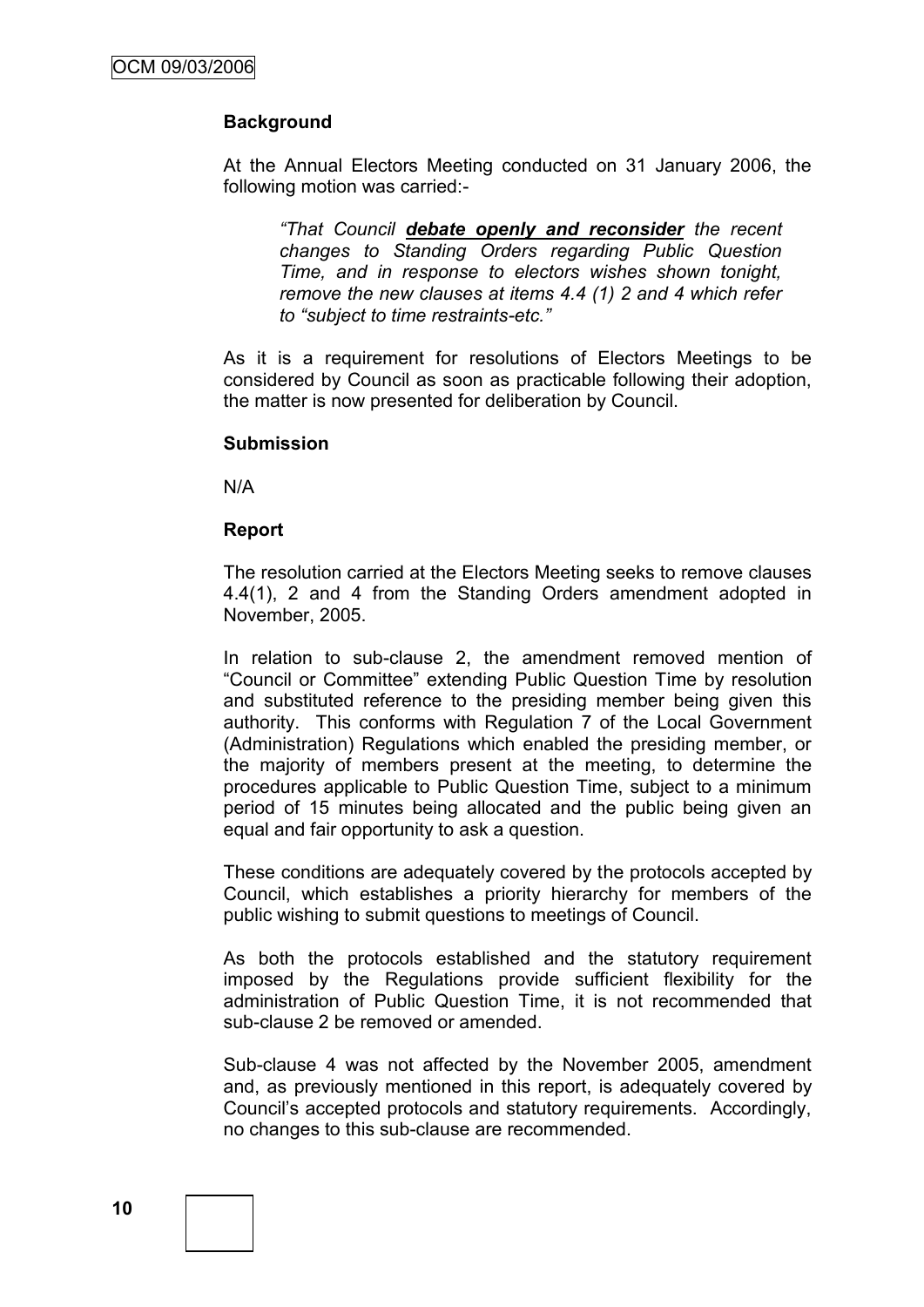For the preceding reasons, it is recommended that Council take no action to pursue the resolution passed at the Annual Electors Meeting on 31 January 2006, relative to this matter.

### **Strategic Plan/Policy Implications**

Key Result Area "Managing Your City" refers.

### **Budget/Financial Implications**

N/A

### **Legal Implications**

- Regulation 7 of the Local Government (Administration) Regulations refers.
- Section 5.33 of the Local Government Act 1995, refers.

# **Community Consultation**

N/A

### **Attachment(s)**

- 1. Extract from Council"s Standing Orders Local Law (sec 4.4(1) 2 and 4)
- 2. Copy of Council Report adopted by Council on 10 November 2005.

### **Advice to Proponent(s)/Submissioners**

Proponent of the motion carried at the Electors Meeting has been advised that the matter will be considered at the Council Meeting to be conducted on 9 March 2006.

### **Implications of Section 3.18(3) Local Government Act, 1995**

Nil.

### **13.3 (MINUTE NO 3093) (OCM 09/03/2006) - MOTION - ANNUAL ELECTORS MEETING 31 JANUARY, 2006 (6957) (DMG)**

### **RECOMMENDATION**

That Council considers the construction of a Senior Citizens Centre in the District in the context of its overall 10 year Capital Works Programme, to be determined in conjunction with the Strategic Planning exercise currently being undertaken.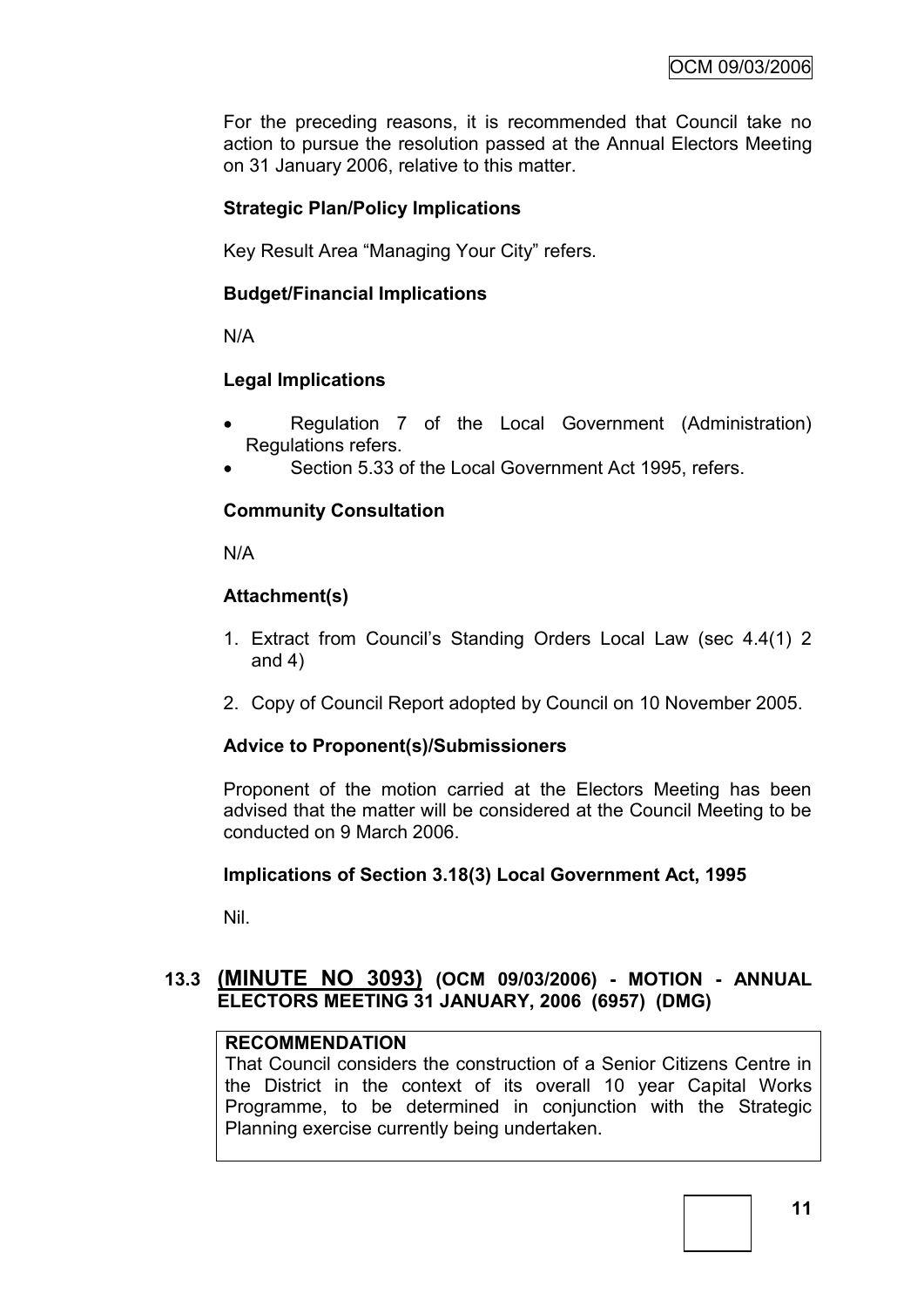# **COUNCIL DECISION**

MOVED Clr V Oliver SECONDED Clr I Whitfield that Council:

- (1) include within its 10-year Capital Works Programme for 2006/2007 the refurbishment of the Civic Centre to serve as a Senior Citizens Centre;
- (2) direct the Chief Executive Officer to prepare a report on funding options for the inclusion of Meals on Wheels service in the Senior Citizens Centre located in the Civic Centre; and
- (3) include within its 2006/2007 budget for consideration funds to refurbish the Cockburn Civic Centre to serve as a Senior Citizens Centre.

### **MOTION LOST 3/6**

MOVED Deputy Mayor R Graham SECONDED Clr L Goncalves that Council adopt the original recommendation.

# **CARRIED 8/1**

### **Background**

At the Annual Electors Meeting conducted on 31 January, 2006, the following motion was carried.

*"that the City of Cockburn consider the construction of a senior centre and that it be at a location that is well serviced by public transport."*

As it is a requirement, in accordance with sec. 5.33 of the Local Government Act, 1995, for all motions carried at an Electors Meeting to be considered by Council as soon as practicable thereafter, the matter is now presented for determination.

#### **Submission**

N/A

### **Report**

Council is currently undertaking a review of its strategic direction for the period 2006-2016. An outcome of this process will be the production of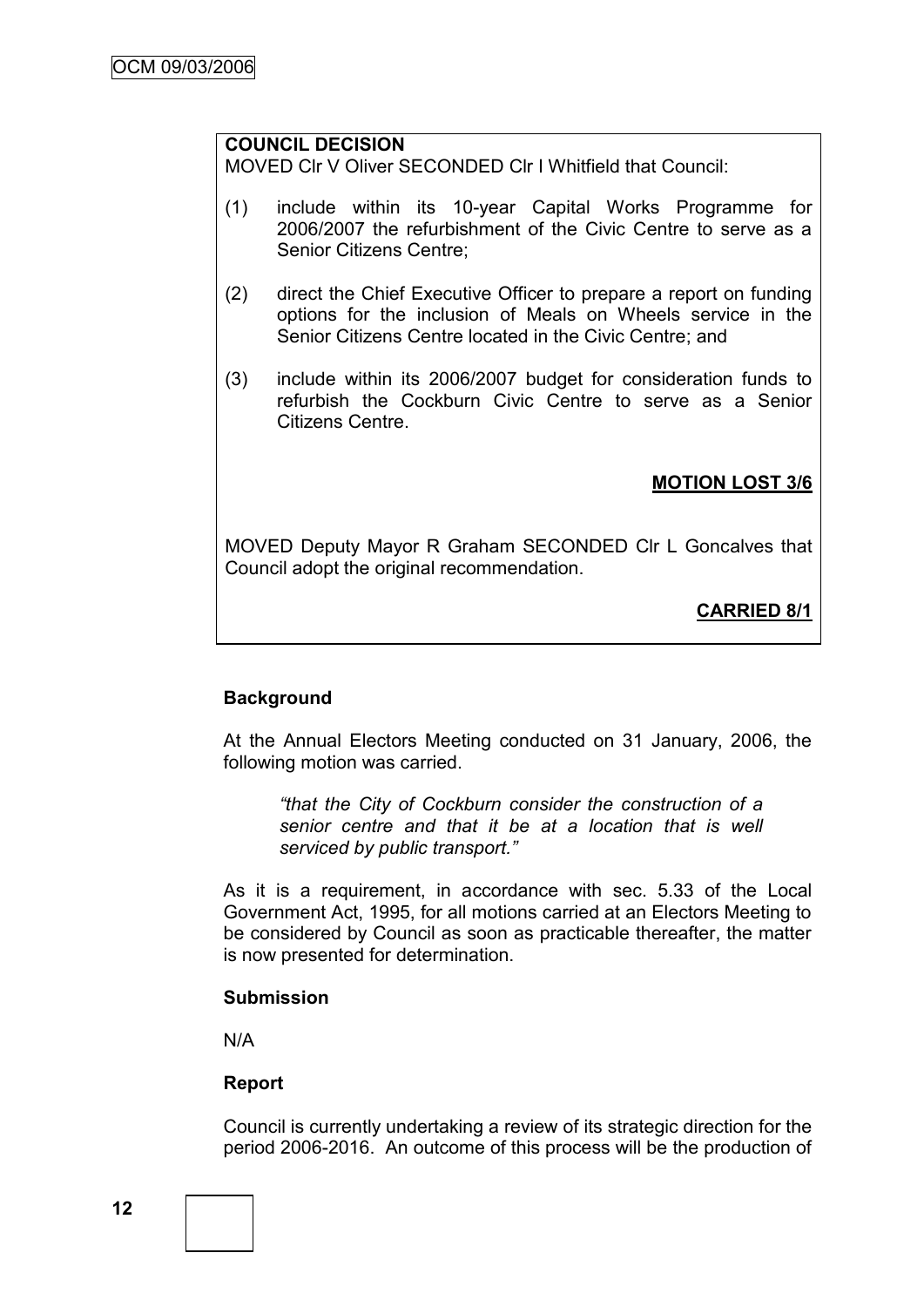an infrastructure Capital Works Programme, together with a funding plan and construction timetable.

Council will be required to identify and prioritise its infrastructure Capital Works Programme and mechanisms by which the identified projects can be funded and within a specified timeframe.

To consider individual projects in isolation of this process is not recommended as it represents an ad hoc approach and is extraneous to the strategic approach being followed.

For the preceding reasons, it is recommended that Council takes no action to independently pursue the resolution passed at the Annual Electors meeting on 31 January, 2006, relative to this matter.

It is considered more appropriate for the intent of motions to be considered in a broader strategic context, in conjunction with the City"s overall future infrastructure development.

### **Strategic Plan/Policy Implications**

Key Result Area "Managing Your City" refers.

#### **Budget/Financial Implications**

No funds have currently been allocated for the construction of a Seniors Centre in Council"s forward Financial Plan.

### **Legal Implications**

Sec. 5.33 of the Local Government Act, 1995, refers.

### **Community Consultation**

N/A

### **Attachment(s)**

Nil.

### **Advice to Proponent(s)/Submissioners**

The Proponent of the motion carried at the Electors Meeting has been advised that the matter will be considered at the Council meeting to be conducted on 9 March 2006.

### **Implications of Section 3.18(3) Local Government Act, 1995**

Nil.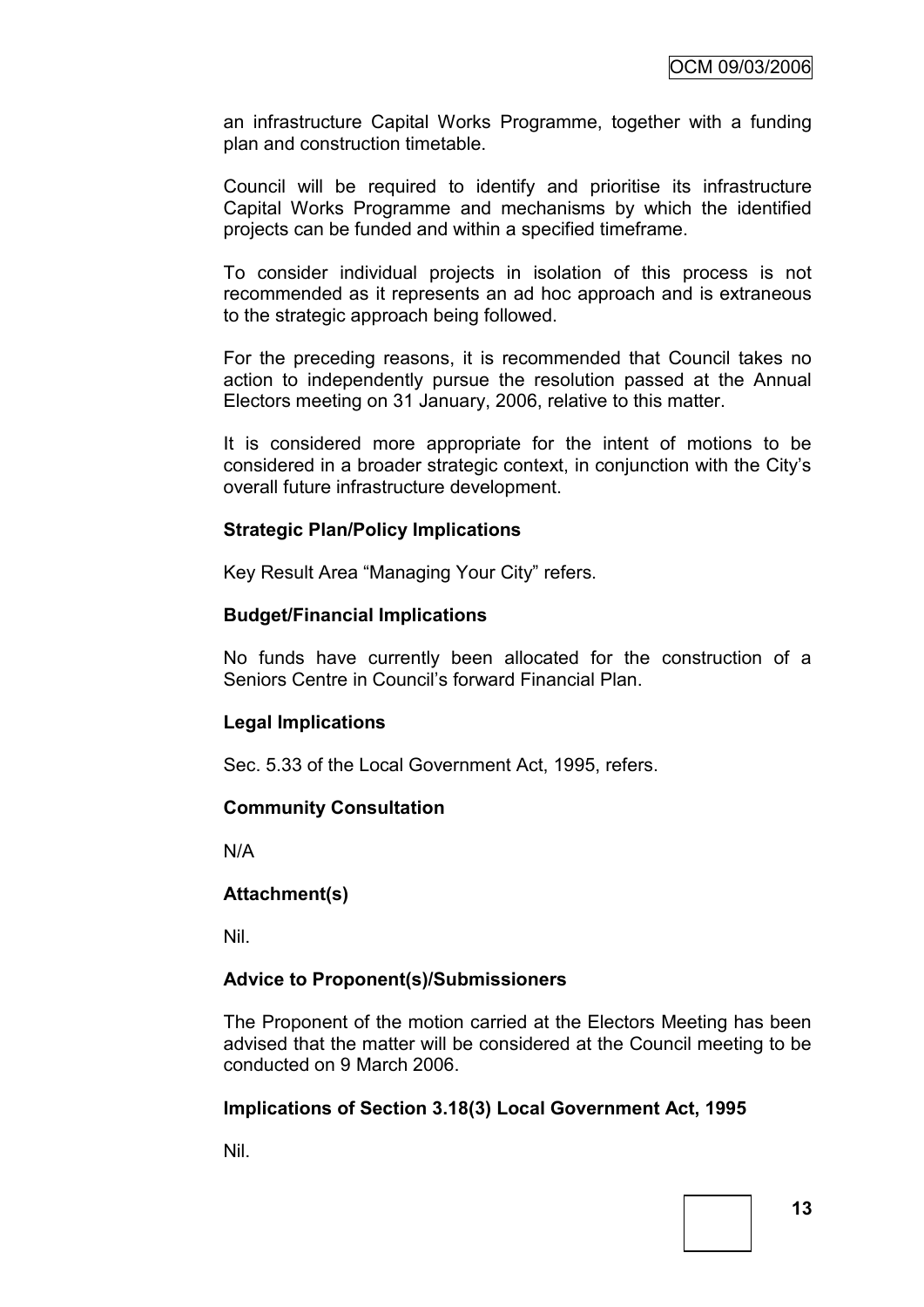## **13.4 (MINUTE NO 3094) (OCM 09/03/2006) - MINUTES OF GRANTS AND DONATIONS COMMITTEE MEETING 13 FEBRUARY 2006 (5930) (RA) (ATTACH)**

### **RECOMMENDATION**

That Council receive the Minutes of the Grants and Donations Committee meeting held on 13 February 2006, as attached to the Agenda and the recommendations contained therein be adopted.

#### **COUNCIL DECISION**

MOVED Clr S Limbert SECONDED Clr I Whitfield that the recommendation be adopted.

**CARRIED 9/0**

#### **Background**

A meeting of the Grants and Donations Committee was held on 13 February 2006.

#### **Submission**

To receive the minutes of the Grants and Donations Committee and adopt the recommendations of the Committee.

#### **Report**

The Council has previously resolved for the Grants and Donations Committee to consider a draft Grants and Donations Application form. Several minor alterations were made by the Committee to a draft application form submitted for consideration by the Administration. These alterations have been included in the revised draft Grants and Donations Application form attached to the Agenda.

#### **Strategic Plan/Policy Implications**

Key Result Area "Managing Your City" refers.

#### **Budget/Financial Implications**

All Grants and Donations will be considered in the context of Council Policy SC35 "Grant and Donations – Not for Profit Organisations" which establishes that 2% of rateable income will be available for this purpose.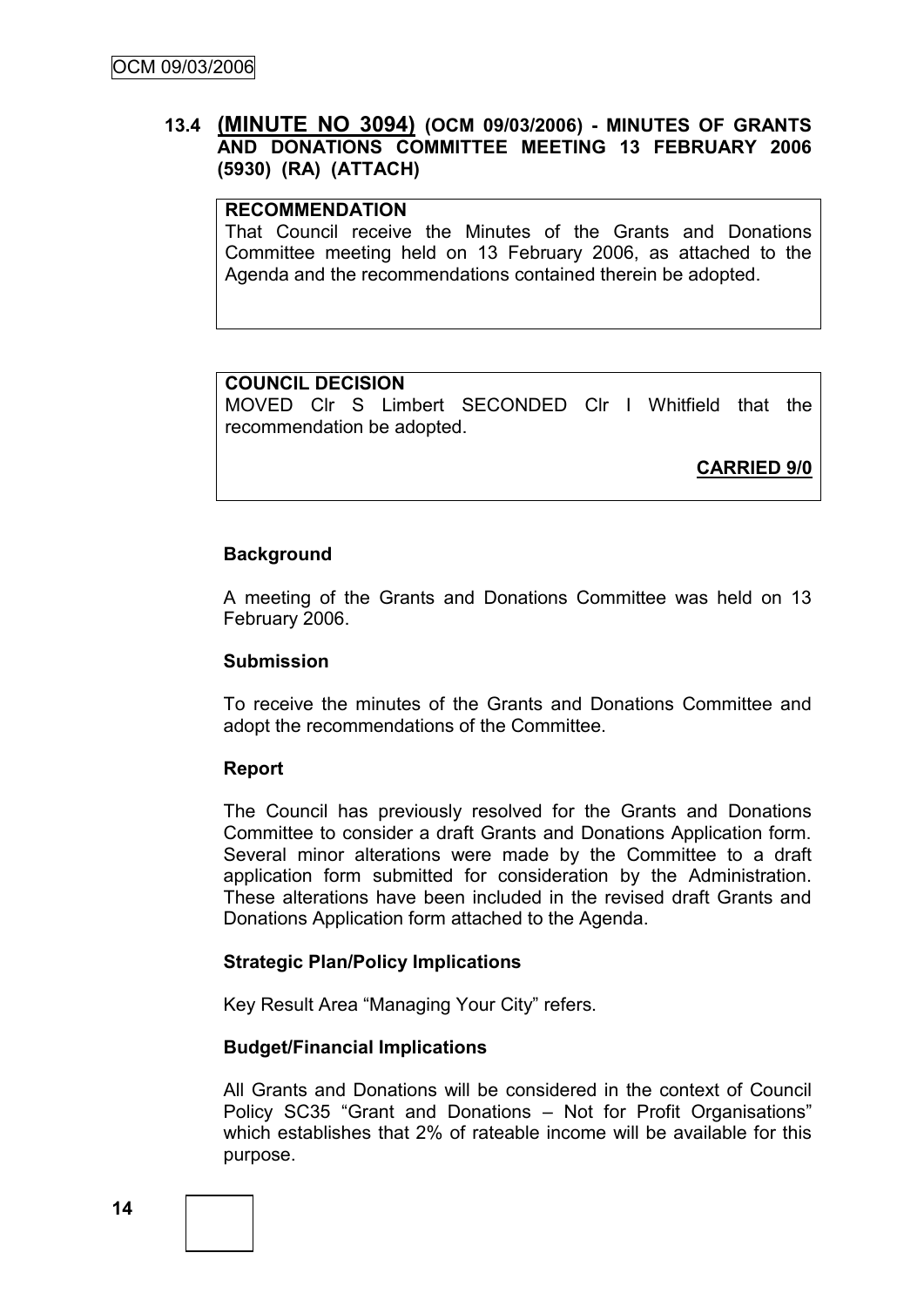# **Legal Implications**

Nil.

# **Community Consultation**

The availability of Community Grants and Donations will be advertised at the appropriate time.

# **Attachment(s)**

- 1. Minutes of Grants and Donations Committee Meeting 13 February 2006.
- 2. Draft Grants and Donations Application form.

# **Advice to Proponent(s)/Submissioners**

N/A

# **Implications of Section 3.18(3) Local Government Act, 1995**

Nil.

# **13.5 (MINUTE NO 3095) (OCM 09/03/2006) - DAYLIGHT SAVING - WESTERN AUSTRALIAN LOCAL GOVERNMENT ASSOCIATION (1332) (RA) (ATTACH)**

### **RECOMMENDATION**

That Council advise the Western Australian Local Government Association that it supports a referendum by the State Government on whether daylight saving should or should not be introduced in Western Australia.

# **COUNCIL DECISION**

MOVED Clr V Oliver SECONDED Clr I Whitfield that Council advise the Western Australian Local Government Association that daylight saving is not a Local Government issue to be pursued by WALGA.

# **MOTION LOST 2/7**

MOVED Clr K Allen SECONDED Clr L Goncalves that Council advise the Western Australian Local Government Association that it supports the introduction of daylight saving into Western Australia.

# **CARRIED 6/3**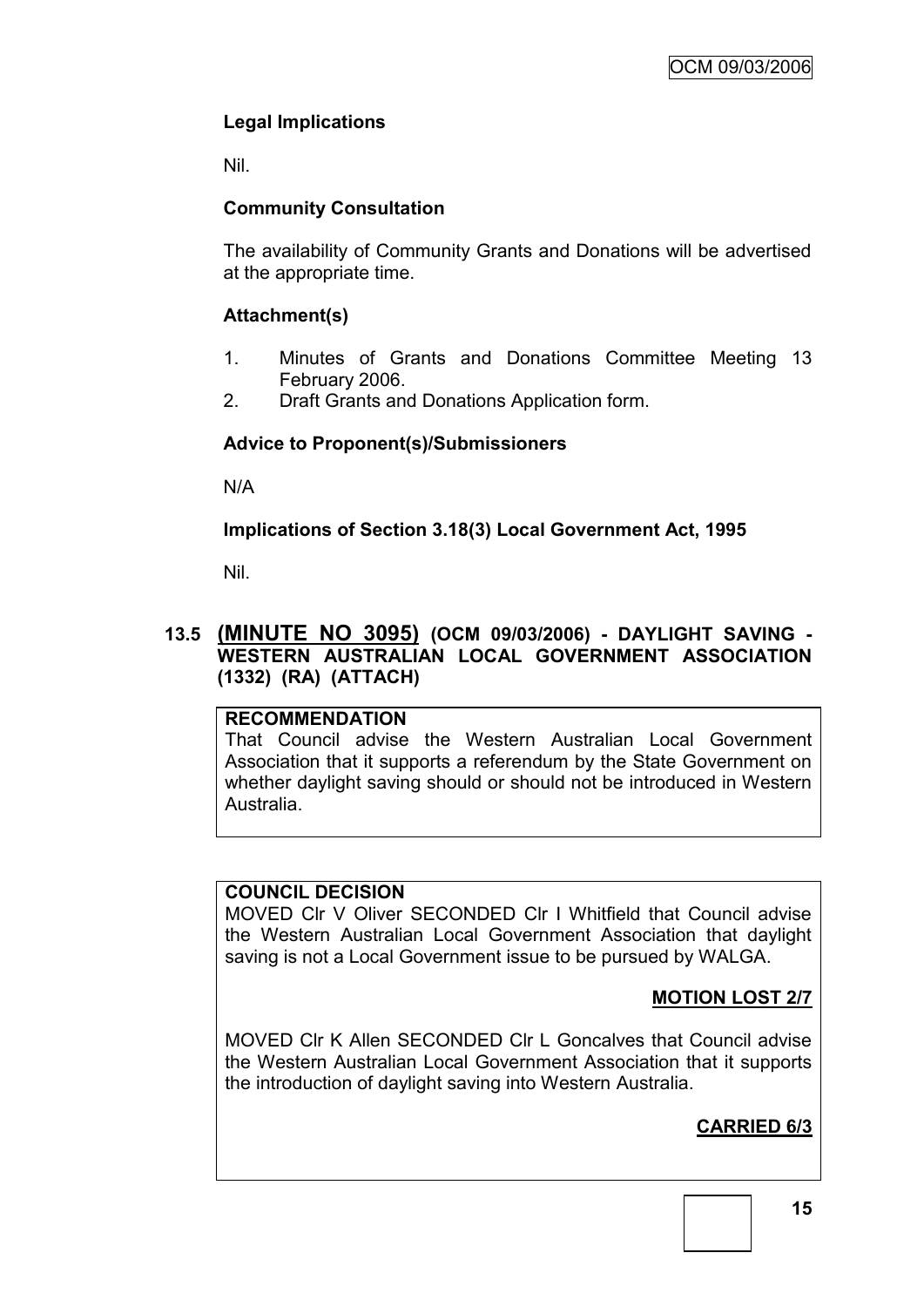#### **Reason for Decision**

WALGA has asked a series of questions to Councils. Question 1a asks "Does your Council support the introduction of Daylight Saving Time in Western Australia. The proposed recommendation places conditions around this question. Council, like the State Government, needs to be firm in answering this question. Supporting a referendum is not taking a firm position.

### **Background**

The matter of whether W.A. should introduce daylight saving has once again been raised in the mass media. A number of Councils have approached W.A.L.G.A. on seeking a Local Government position on the matter.

#### **Submission**

The Western Australian Local Government Association has written to Council seeking its views on daylight saving for W.A.

#### **Report**

There has been 3 referendum in W.A. on whether there ought to be daylight saving or not. All these referendums have rejected the proposal for daylight saving. The most recent referendum was 13 years ago held on 4 April 1992 which posed the question.

*"Are you in favour of the standard time in the State being advanced one hour from the last Sunday in October 1992 until the first Sunday in March 1993 and in a similar fashion for each year thereafter?"*

There have been 3 questions raised by W.A.L.G.A. on which they seek feedback.

Question 1a: - Does your Council **support** the introduction of Daylight Savings Time in Western Australia?

Question 1b: - Does your Council **oppose** the introduction of Daylight Saving Time in Western Australia?

Question 2: - Is Daylight Saving Time a Local Government issue that members would like W.A.L.G.A. to pursue?

It is suggested that the first question to be addressed by Council is question 2, *"Is Daylight Saving a Local Government issue to be pursued by W.A.L.G.A".*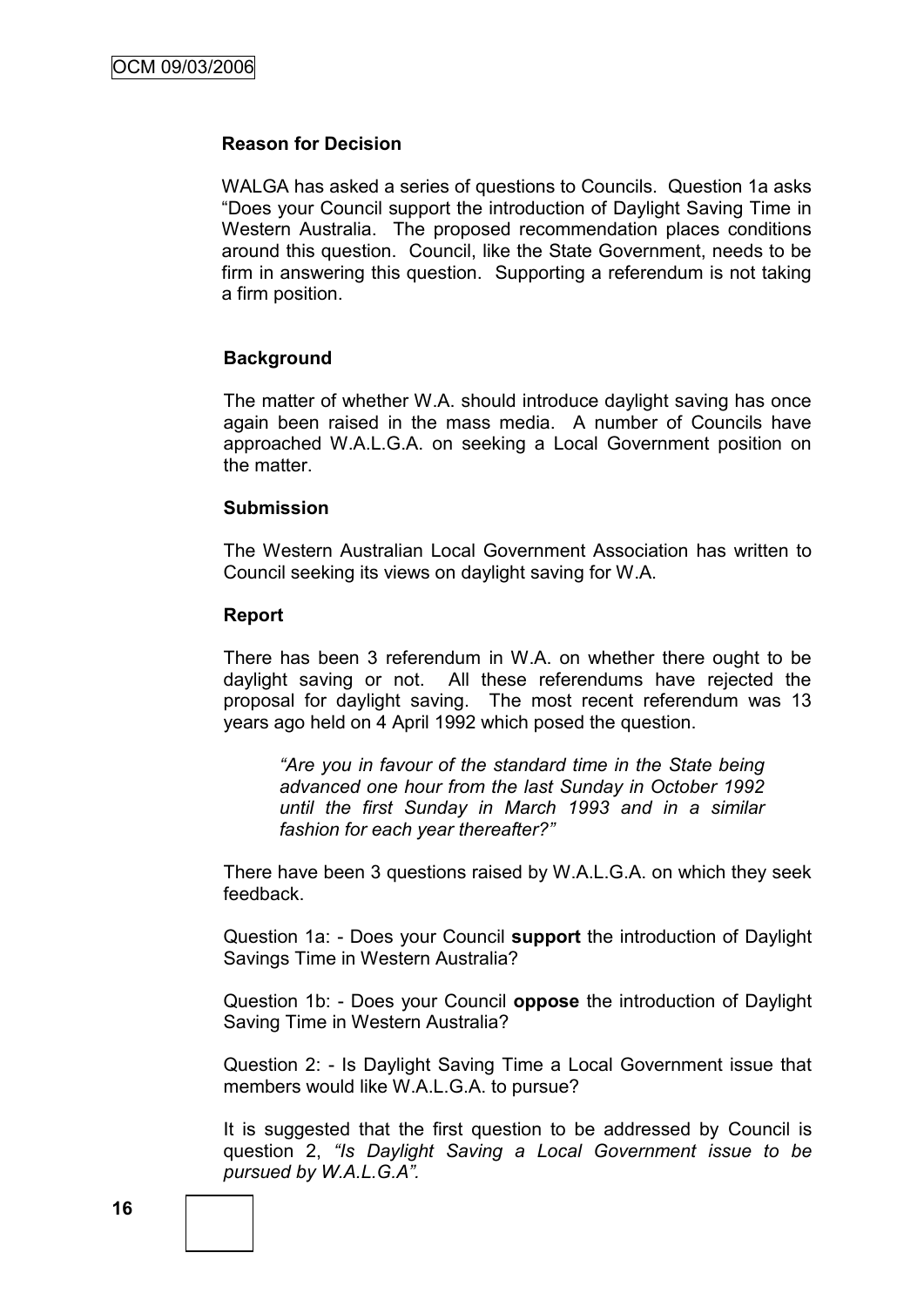It is difficult to expect that elected members are in a position to reflect the views of residents on the daylight saving issue, as it is not a matter usually considered by Local Government. If elected members hold this view it is recommended that Council advise W.A.L.G.A. that daylight saving is not a matter to be pursued by it.

Alternatively, should elected members hold the view that daylight saving is a matter that they ought to speak on behalf of their residents they could then vote in chambers on question 1a and 1b and then question 2. As in the general community, it is likely that elected members will have differing views on this issue.

Council could readily take the position that it supports another referendum on the matter to be conducted by the State Government.

### **Strategic Plan/Policy Implications**

N/A

### **Budget/Financial Implications**

Nil.

### **Legal Implications**

Nil.

### **Community Consultation**

There is insufficient time available to consult the community on the issue of daylight saving. It is more the role of the State Government to consult with the community on this issue.

### **Attachment(s)**

Copy of letter from W.A.L.G.A. on daylight saving.

### **Advice to Proponent(s)/Submissioners**

N/A

**Implications of Section 3.18(3) Local Government Act, 1995**

Nil.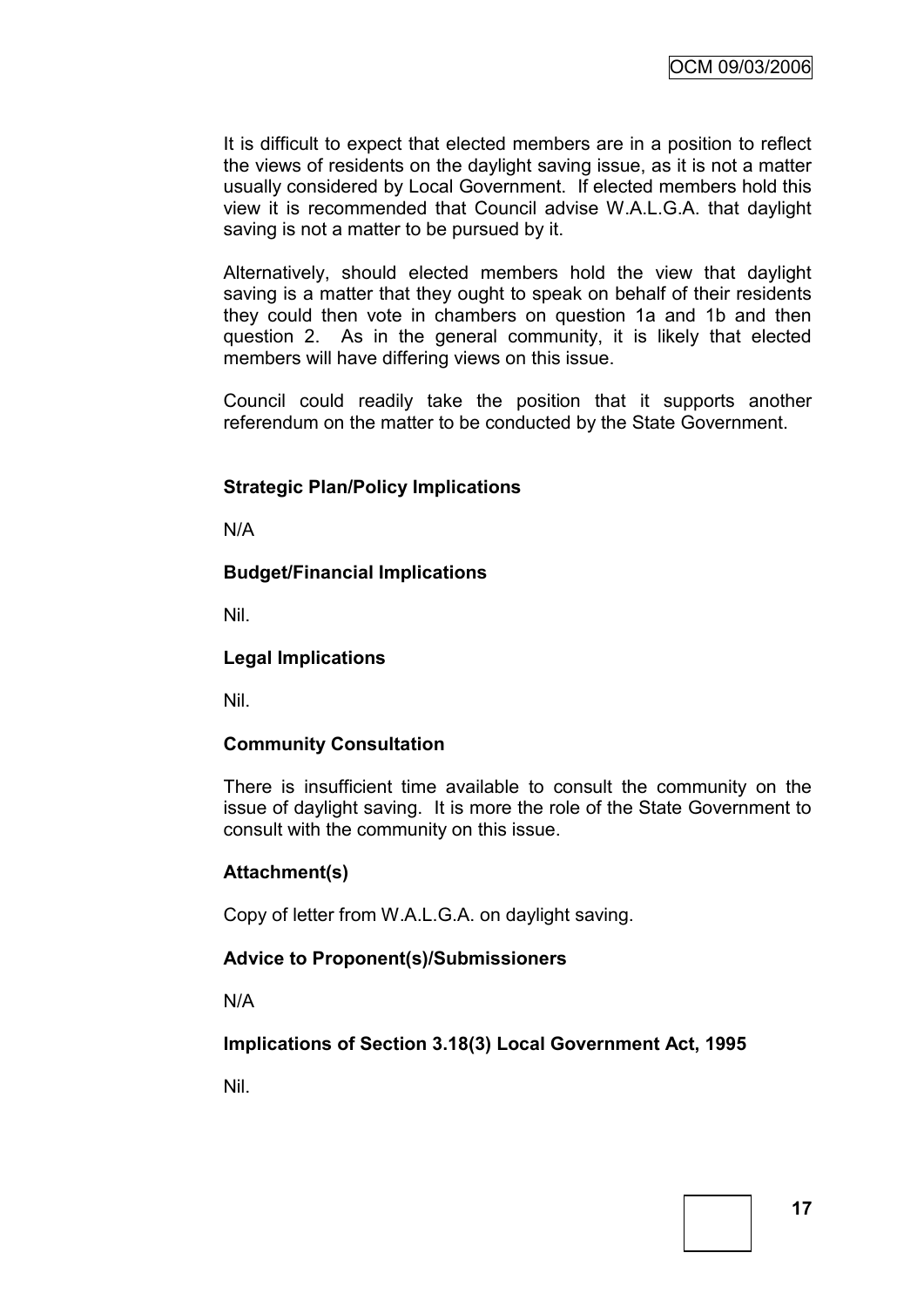### **13.6 (MINUTE NO 3096) (OCM 09/03/2006) - MOTION - ANNUAL ELECTORS MEETING 31 JANUARY 2006 - ANCILLARY ACCOMMODATION - LOT 5 FAWCETT ROAD, MUNSTER - OWNER: MP & RJ O'BRIEN (3411306) (VM) (ATTACH)**

# **RECOMMENDATION**

That Council:

- (1) consider this matter as proposed by the motion carried at the Annual Electors Meeting conducted on 31 January 2006;
- (2) advise the O"Brien Family that it is unable to consider their request to change the development approval for Ancillary Accommodation to a Grouped (R-Code) Dwelling use due to the mandatory compliance requirements applying to the land in Schedule 11, Development Area 5 Provision 3 of Town Planning Scheme No. 3 as follows:-

"*To provide for residential development except within the buffers to the Woodman Point WWTP, Munster Pump Station and Cockburn Cement."*

### **COUNCIL DECISION**

MOVED Clr T Romano SECONDED Clr S Limbert that Council defer this item to the April 2006 meeting and advise Mr & Mrs O'Brien, in writing, accordingly.

**CARRIED 9/0**

#### **Reason for Decision**

This will enable further time to consider this matter and afford further notice to the O"Briens of the item going before the April 2006 meeting.

#### **Background**

At the Annual Electors Meeting conducted on 31 January 2006, the following motion was carried:-

*"MOVED Murray O"Brien (5 Fawcett Road, Munster) SECONDED Robyn O"Brien (5 Fawcett Road, Munster) that the item that we wished to be placed on the December 2005 Agenda be put before a future meeting of Council.* 

*MOTION CARRIED 28/1"*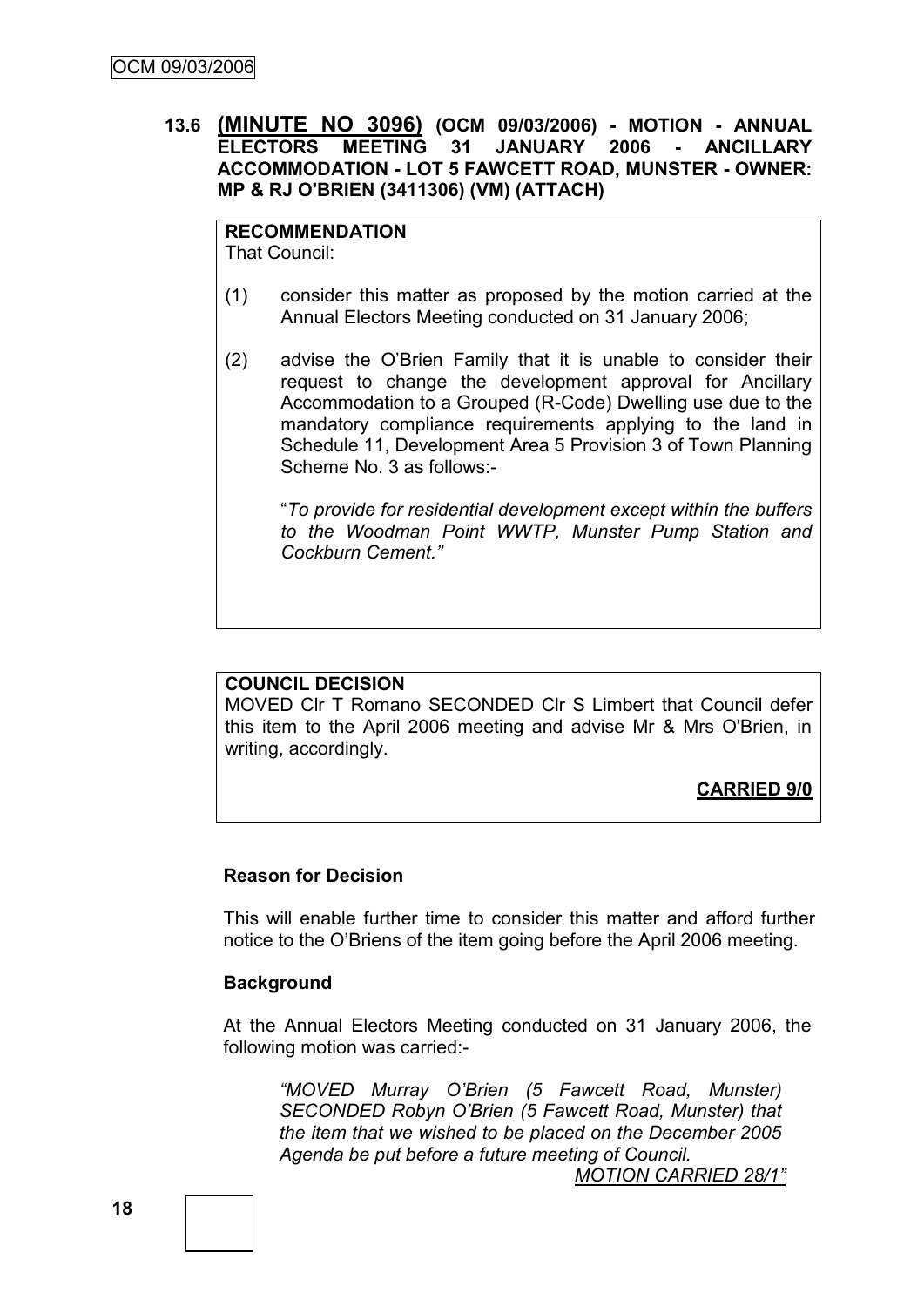As it is a requirement for resolutions of Electors Meetings to be considered by Council as soon as practicable following their adoption, the matter is now presented for deliberation by Council.

Mrs O"Brien at the Electors Meeting requested that Council consider their request to change the Development Approval for Ancillary Accommodation to a Grouped Dwelling use, as the O"Brien family cannot rent out the existing house on site.

#### Background to the proposal

29 August 2002 - Planning approval for the Ancillary Accommodation was granted with the condition that a legal agreement be prepared, which shall bind the owner, his/hers (*sic*) heirs and successors in title, requiring that the occupier of the ancillary accommodation to be a member of the family of the occupier of the main dwelling, with a Notification lodged under section 70A of the Transfer of Land Act 1893.

May 2005 – Mr O"Brien contacted the City"s Ranger Services to report that his tenant"s dogs were causing a nuisance. A search of the City records for Dog Registrations revealed that the property is listed as a single lot with only the O"Brien"s dogs having been registered at the property.

The matter was then internally referred from Ranger Services to Development Services for compliance relating to the occupancy of the main dwelling. The City"s Development Compliance Officer (DCO), conducted an inspection of the property that revealed the O"Brien"s were in dispute with the tenants of the main dwelling and had commenced proceedings to have them evicted.

The tenants advised the City"s DCO that they were only renting part of the main dwelling and that the house had been divided into two with a separate residence to the other side of the dwelling with the swimming pool.

17 May 2005 – Mrs O"Brien phoned the City"s DCO regarding the tenant occupation of the main dwelling. Mrs O"Brien said that the main house had only been rented out since January 2005, due to financial hardship. Mrs O"Brien explained that the ancillary accommodation was built for her father but he had become too ill to live there alone. The O"Briens then decided that Murray, Robyn and their daughter would occupy the ancillary accommodation.

The City"s DCO advised Mrs O"Brien there was a breach of the planning approval that was issued for the ancillary accommodation if non-family members occupy the main dwelling. It was also mentioned that an inside inspection of the main dwelling was required to determine the extent of inside changes.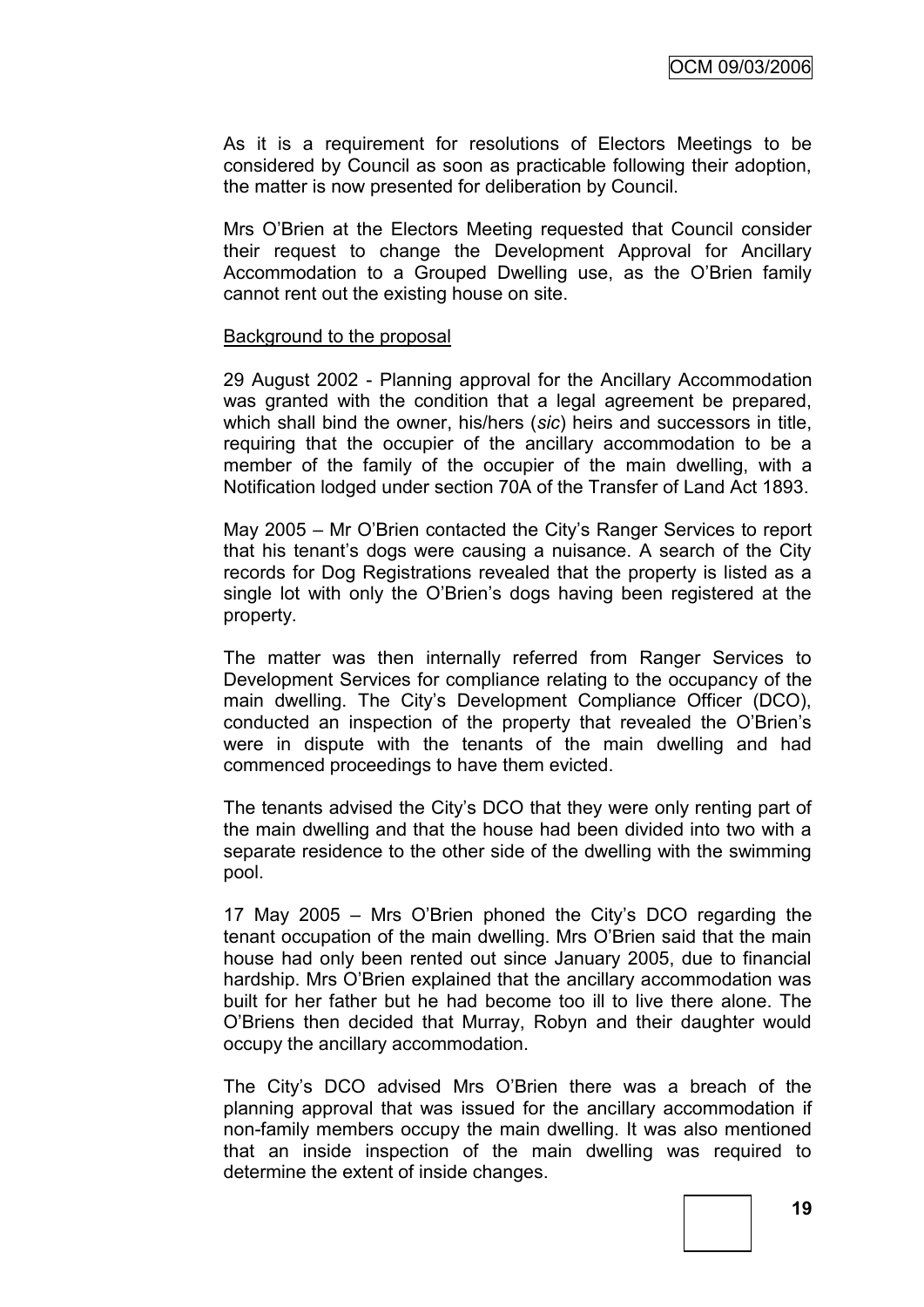17 May 2005 – The City sent a letter to the O"Briens requesting information on the present development and for a written undertaking to be provided to the City for compliance with the Town Planning Scheme No.3 within 14 days.

1 June 2005 - The City"s DCO received an email from Mrs O"Brien advising that the main dwelling was vacant and her husband, their daughter and herself occupied the ancillary accommodation. The City"s DCO in response phoned and left a message with the O"Briens that an inspection was required of the property.

15 June 2005 - Mrs O"Brien attended the City"s Administration Centre and spoke to the City"s DCO requesting why the DCO was investigating this matter further. The DCO explained that he had not received sufficient information in the email that Mrs O"Brien had provided in response to his letter dated 17 May 2005.

Mrs O"Brien then explained that the ancillary accommodation had been built for her mother and that her mother had provided them funds to finance the construction. Her mother then became too ill to live there alone and was unable to reside at the property.

The City"s DCO advised Mrs O"Brien that when he had spoken to her previously on the phone that she had then told him it was her father that had become too ill to live in the ancillary accommodation. Mrs O"Brien explained that was also correct, as her parents are divorced, her father had then intended to move in when her mother was not able to.

The City"s DCO advised her that he would need to inspect the inside of the main dwelling as soon as possible. Mrs O"Brien said she would arrange a suitable time for the inspection and she would speak to the media if the City pursued the matter.

17 June 2005 - Mr O"Brien then phoned the City"s DCO and told him that he refused to allow the City access to the property until he was able to obtain legal advice. The City"s DCO explained to Mr O"Brien the City is permitted to enter any building or land within the district to observe compliance with the City"s Town Planning Scheme No. 3.

23 June 2005 – Mr O"Brien allowed an inspection to be conducted, by the City"s DCO and an Environmental Health Officer. This identified that a kitchen doorway and window opening were sealed with a separate kitchen and bathroom installed on the adjoining side of the wall. Mr O"Brien refused to answer any questions regarding the renovations at this time.

Investigations by the City"s DCO into the leasing of the main dwelling uncovered multiple tenants from 25 June 2004 which clearly contradicted the advice received on 17 May 2005 from Mrs O"Brien that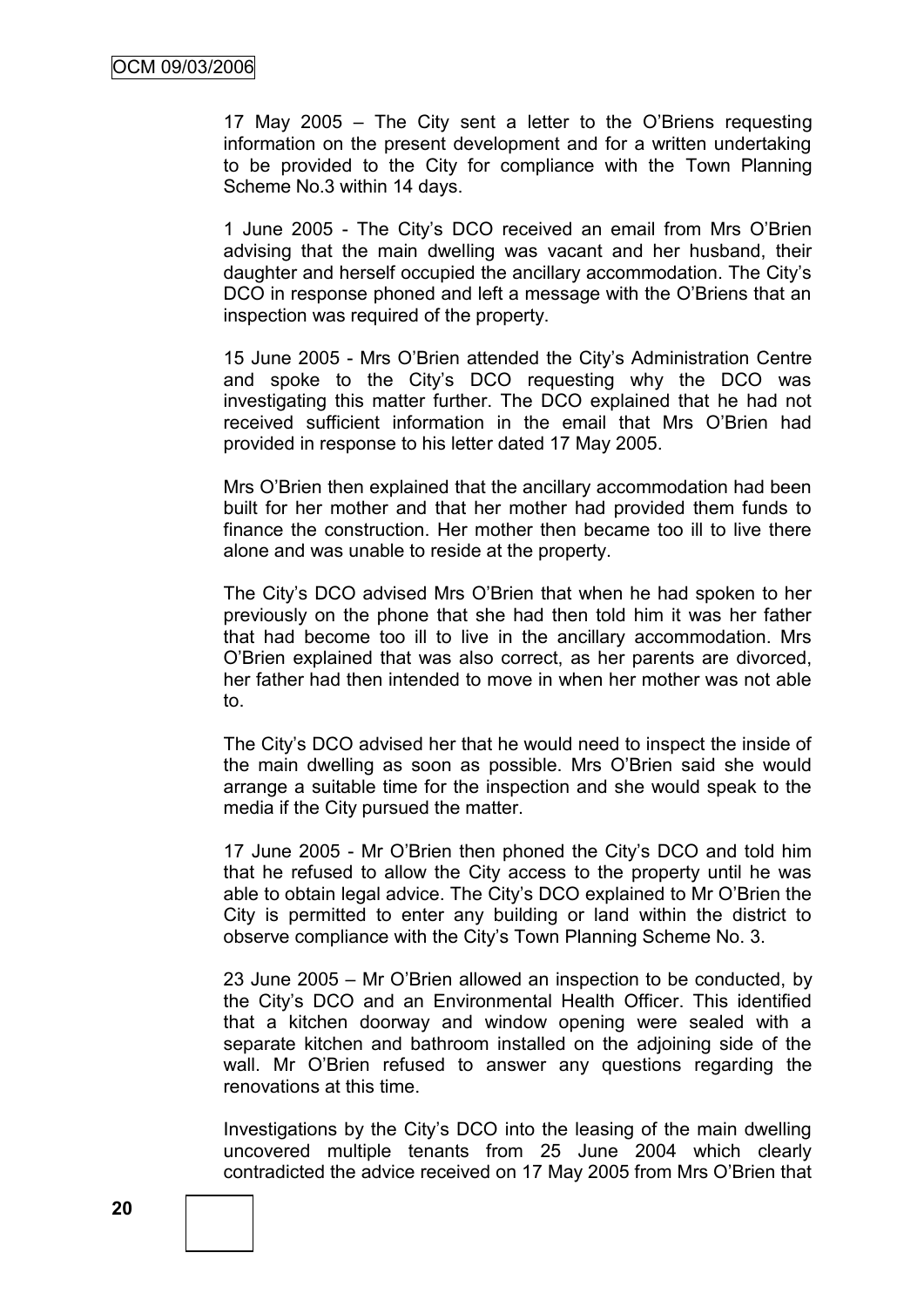the main house had only been rented out since January 2005. The tenants shared the power and other utilities with the O"Briens, including the rubbish collection bin with only a single bin being allocated to the property. It is also noted that Grouped Dwelling development which includes multiple tenants are required to have separate rubbish collection service fees from Council. Additional rubbish collection fees were not paid to Council by the O"Briens.

Council issued a Prosecution Notice to the O"Briens for a Court Hearing on the 23 September 2005. The O"Briens failed to inform the City or its Solicitor that they would not be available to attend Court on that date because they were on holidays and interstate. The City had legal representation at this hearing, incurring additional legal costs before the matter was adjourned for 21 October 2005.

21 October 2005 - The matter was heard in the Fremantle Magistrate"s Court. The O"Briens entered a plea of guilty to the four charges against them. The legal counsel for the O"Briens stated to the Court, that Mr and Mrs O"Brien were both presently unemployed. The Magistrate ordered penalties of \$1,000 each for Mr Murray and Mrs Robyn O"Brien, together with payment of legal costs of \$1,152.80

On 3 November 2005, the City received a request from Mr O"Brien to accept payments of \$100 per week. The offer was initially refused because the City was required to use additional resources in this matter. The City reconsidered its position following further discussion with the O"Briens on 17 November 2005, to receive payments of \$400 per month from the O"Briens that are now being received. It was also agreed following further discussion between the Acting Director Planning and Development and Council"s Solicitors not to proceed with any further legal action relating to the ancillary accommodation provided that there was only one family (eg O"Briens) living on the property. Until this matter was clarified it was earlier thought that the O"Briens may still be in breach of their approval for ancillary accommodation.

Since prospects of on-going legal action were dropped, the O"Briens have rigorously pursued their desire to change the use of Ancillary Accommodation to a Grouped (Second) Dwelling.

### **Submission**

N/A

### **Report**

Council"s approval for ancillary accommodation was consistent with the O"Brien"s development application for ancillary accommodation. The City was not notified by the O"Briens of a change in family circumstances and in any event could not have granted approval for a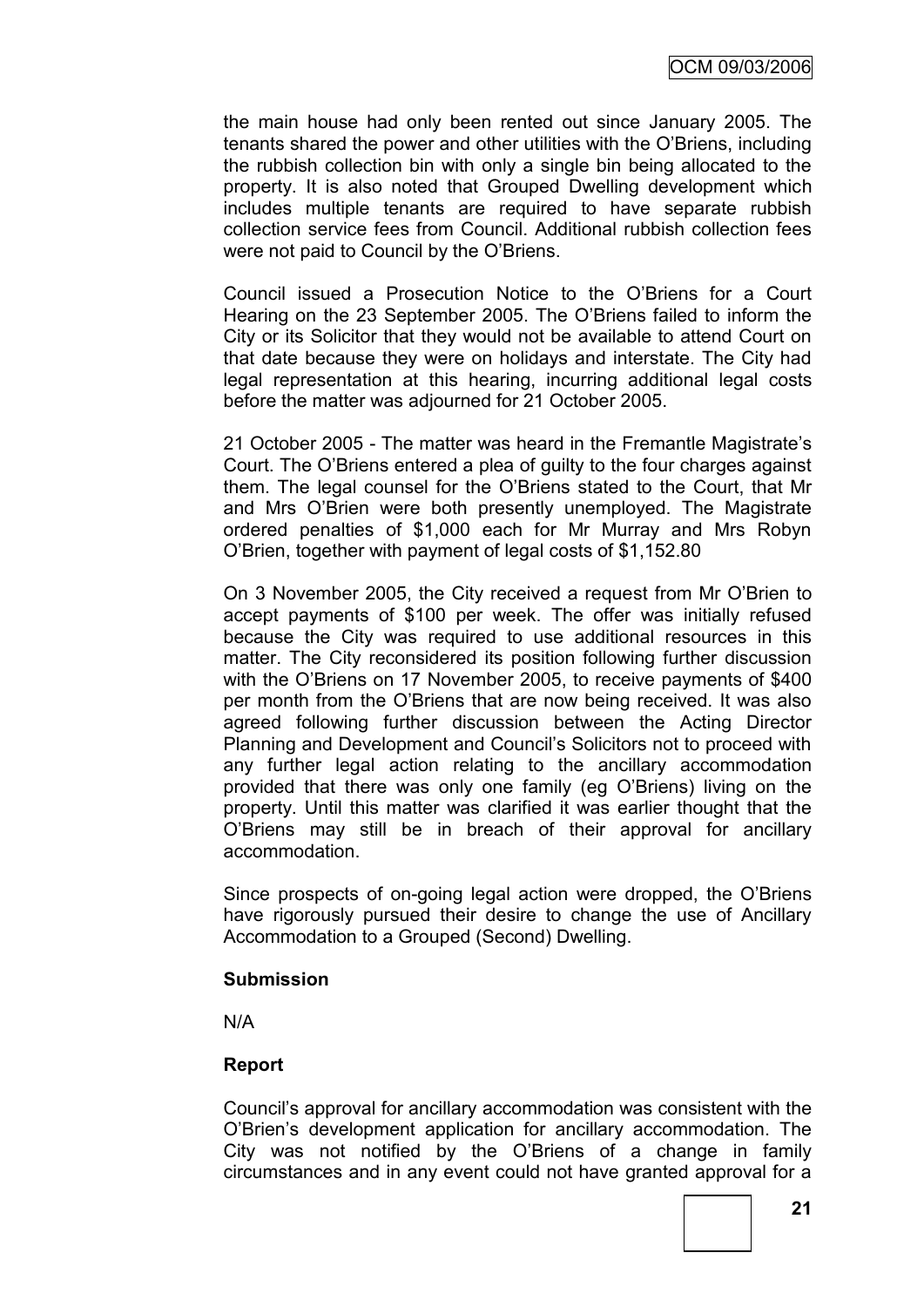second house which is now being sought. A change in family circumstances is not sufficient basis for the City to suddenly change the current approval that has been reflected as a notification on the land title that Mr and Mrs O"Brien accepted. This was also explained in detail to the O"Briens by the Acting Principal Planner before approval was granted, that the accommodation could not be used as a second dwelling.

The subject land is in the "Development Zone" in the City of Cockburn Town Planning Scheme No. 3 and is zoned "Urban Deferred" in the MRS. Under clause 6.2.4.1 of Town Planning Scheme No. 3 ("TPS3") a Structure Plan must be adopted by Council as a prerequisite to subdivision and development. A structure plan has not been adopted that applies to this land and therefore Council would normally be prevented from approving development. Notwithstanding this provision under clause 6.2.4.2 of TPS3 Council could approve a development if in its opinion such a proposal would not prejudice the preparation of a structure plan. This would give Council discretion to change the use of the ancillary accommodation to a grouped dwelling but this is fettered by the TPS3 requirements that apply to the Development Area in Schedule 11 DA5 (Page 12-11) provision 2 as follows:-

*"2. To provide for residential development except within the buffers to the Woodman Point WWTP, Munster Pump Station and Cockburn Cement."*

As the subject land is within the current WWTP odour buffer combined with the absence of a structure plan and an Urban Zoning in the MRS a second dwelling is not appropriate on planning grounds. An approval for a second dwelling could also give rise to a defacto subdivision of the land being sought based on dual occupancy.

The land is also within the 750m generic buffer zone around the Woodman Point Waste Water Treatment Plant. Council does not have the ability to approve residential development within the current odour buffer from the Woodman Point Waste Water Treatment Plant, which includes Lot 5. This means that the Development Area Provisions applying to DA5 preclude the ability of Council granting approval to residential development within the buffer to the Woodman Point Waste Water Treatment Plant. The O"Brien"s have asserted that there is no odour buffer around the WWTP but the Urban Deferred zoning in the MRS reflects the current 750m generic odour buffer required by the Water Corporation as a separation distance to future residential development. The odour buffer is the subject of review by the Department of Environment based on the Strategic Environmental Review by the Water Corporation and until this review is complete it would be premature to support the change of use to a second dwelling if the odour buffer implications on Lot 5 don"t change.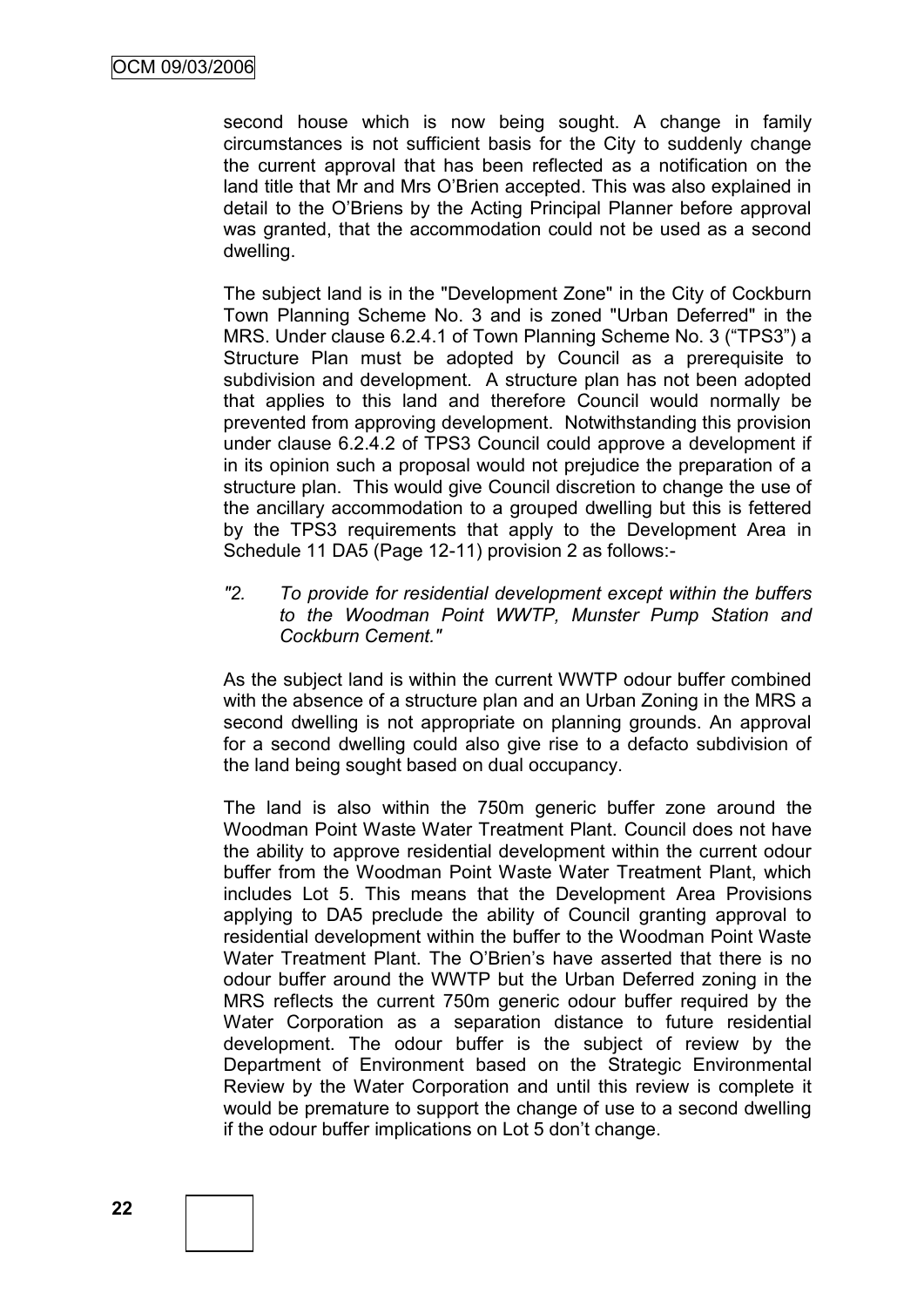The O"Briens were not forthcoming when the City"s DCO had contacted them to request information for the unlawful development of the main dwelling. Mrs O"Brien also falsely stated that the main dwelling was only leased for a short period from January 2005, when the City"s investigations revealed there were multiple tenants from 25 June 2004.

The O"Briens did not disclose to the City"s DCO that the main dwelling had been converted to a grouped dwelling prior to the first inspection on 23 June 2005 being conducted. During the first inspection Mr O"Brien refused to respond to the DCO"s questions regarding the modified interior of the main house. In correspondence from the City"s DCO to the O"Brien family on 14 November 2005 it was stated that the investigations in this prosecution were considerable as evidenced in the report background, and have revealed their actions to be dishonest and deliberately misleading. This matter is subject of contention by the O"Brien family who now seek a withdrawal and apology from the City for making the statement.

The City has accepted that provided a single family lives on the property this would be a reasonable position and this response has been provided to the O"Briens to assist them in this matter relating to compliance with TPS3.

Having reviewed this matter in relation to the O"Brien"s request of Council raised at the Annual Electors Meeting it was concluded that Council does not have the ability in its Town Planning Scheme No. 3 to authorise a change of use from Ancillary Accommodation to a Grouped (R-Code) Dwelling. The City"s response was previously communicated to Mrs O"Brien by letter on 13 December 2005, which is why the matter was not raised at the Ordinary Meeting in December 2005.

Other Matters Contained in the letter dated 31 January 2006 tabled at the Annual Electors Meeting by Mr O"Brien.

Furthermore the responsibility for the placement of agenda items before Council in the normal course of business lies with the Chief Executive Officer. It is the CEO who ultimately determines those matters, which will be put for consideration to Council.

If there is an item of business after the close of the agenda that the CEO considers to be of an urgent nature the CEO is required to seek leave from the Mayor for the item to have late inclusion on the agenda. The Mayor may also have late items placed on the agenda.

Also under extraordinary circumstances as described in the City of Cockburn Standing Orders 4.11 a member of Council can have a matter debated subject to the Presiding Member (Mayor) agreeing to a motion of an urgent nature being moved.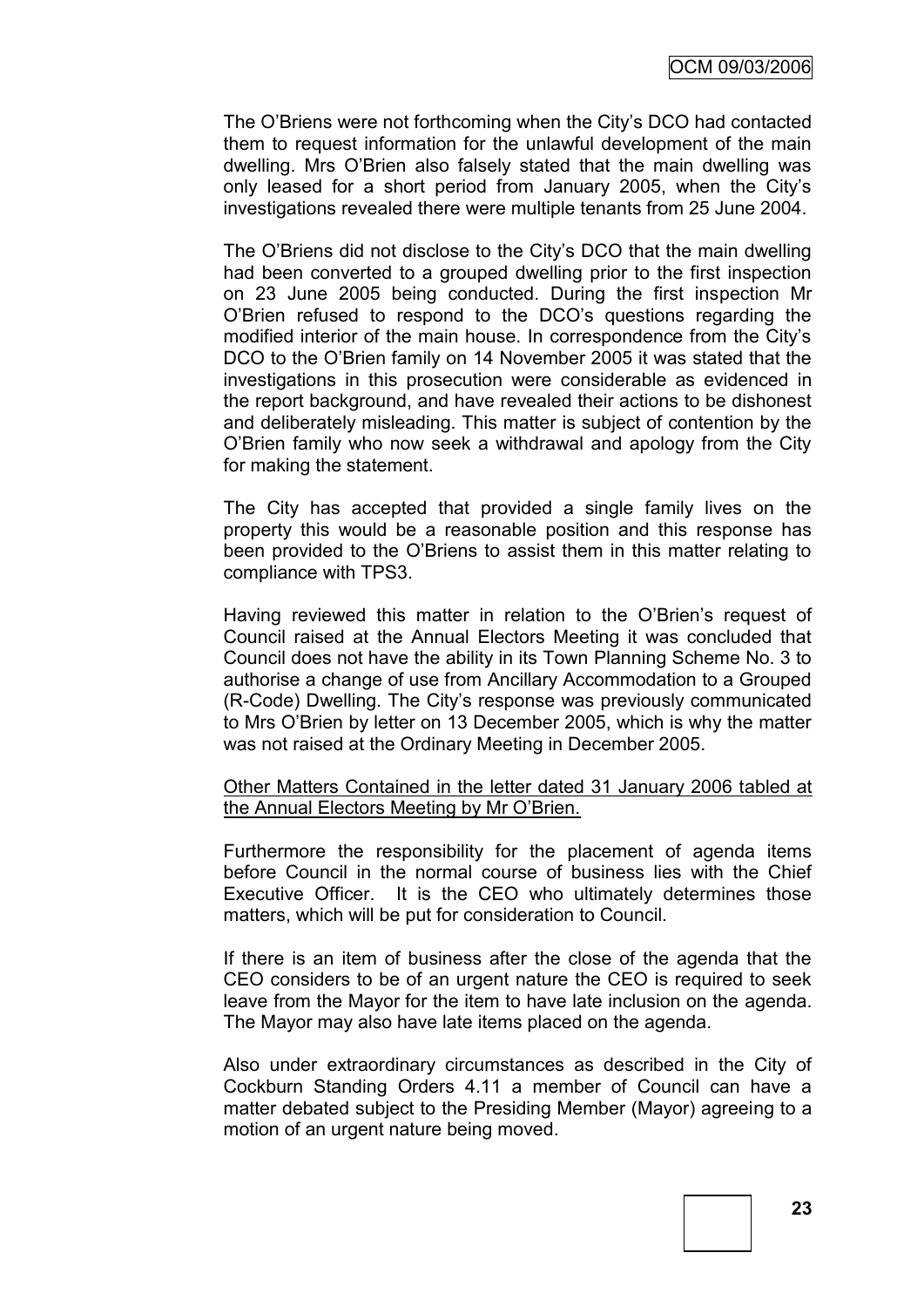An alternative open to Elected Members is to have an issue considered through "Matters to be noted for investigation, without debate" Agenda Item 22. This will result in the matter being placed on the agenda at a future meeting of Council.

Investigations by the City are also continuing regarding modification of the garage attached to the Ancillary Accommodation which has been converted into a living area which seems to contradict both the planning approval and Council's Town Planning Scheme No. 3 (R-Codes). This appears to be a further breach of the planning approval that was not noticed earlier. It is however accepted that a building licence was obtained.

In light of the concerns of bias raised by Mr O"Brien the Chief Executive Officer reviewed all correspondence on file. He has advised that he can see no evidence of bias from the Acting Director Planning and Development, Mr Mike Ross or other staff. Mr Ross has not made any reference to the character of either Mr or Mrs O"Brien in any of his correspondence.

### **Strategic Plan/Policy Implications**

The Corporate Strategic Plan Key Result Areas which apply to this item are:-

- 2. Planning Your City
	- *"To ensure that the development will enhance the levels of amenity currently enjoyed by the community."*

APD29 DEVELOPMENT COMPLIANCE PROCESS

### **Budget/Financial Implications**

Council has incurred legal costs of \$1,152.80 to prosecute unlawful occupation of the Ancillary Accommodation which constituted a breach of the City"s TPS3 and an offence under the Town Planning and Development Act. The City has also devoted resources to ensure the O"Brien"s comply with the City"s Town Planning Scheme No. 3

### **Legal Implications**

Town Planning and Development Act 1928 Town Planning Scheme No. 3.

### **Community Consultation**

N/A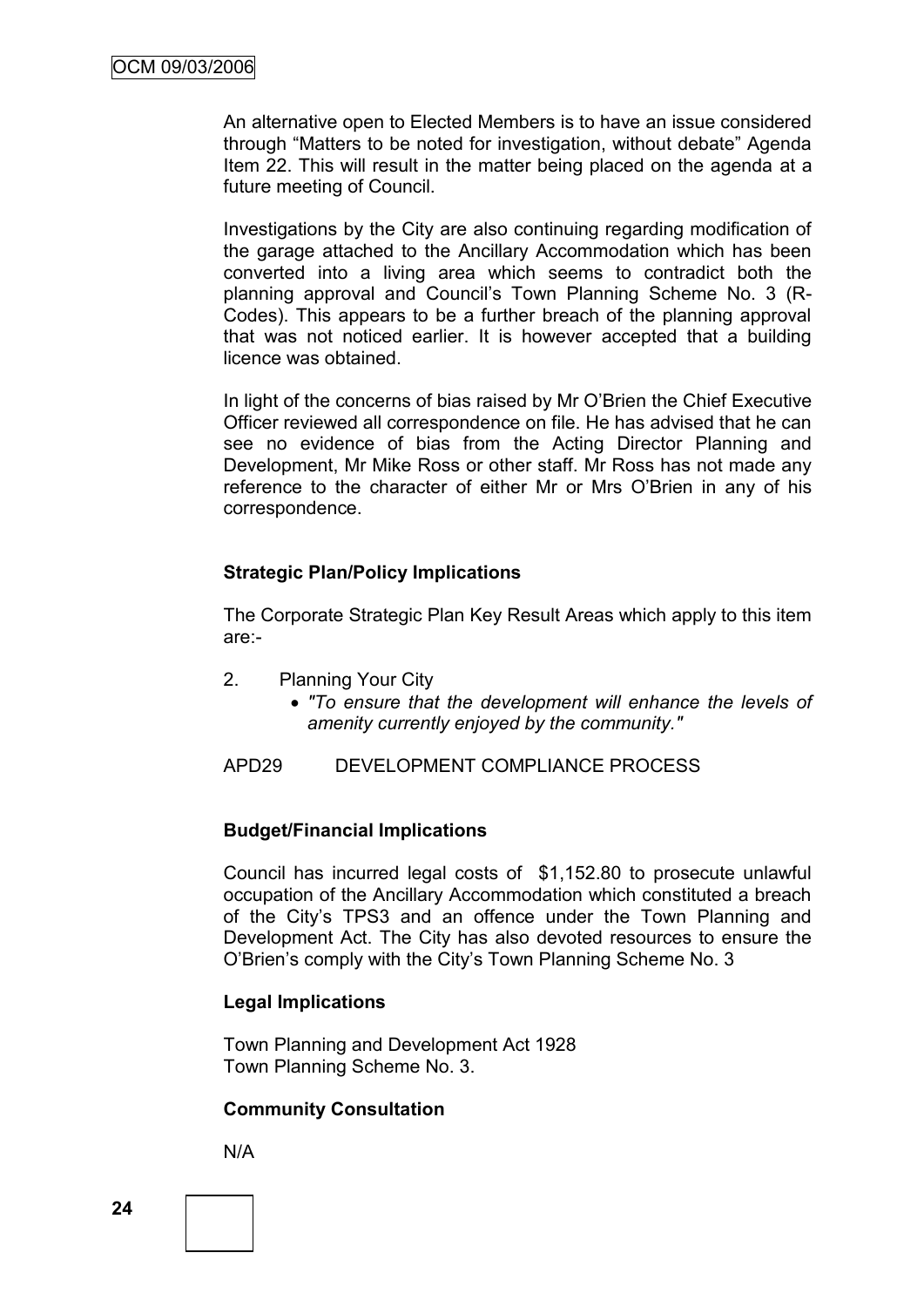# **Attachment(s)**

- (1) Letter from Mr Murray O"Brien dated 31 January 2006.
- (2) Section 70A Notification.

### **Advice to Proponent(s)/Submissioners**

The Proponent of the motion carried at the Electors Meeting has been advised that the matter will be considered at the Council meeting to be conducted on 9 March 2006.

### **Implications of Section 3.18(3) Local Government Act, 1995**

Nil

### **13.7 (MINUTE NO 3097) (OCM 09/03/2006) - DELEGATED AUTHORITIES, POLICIES AND POSITION STATEMENTS COMMITTEE MEETING MINUTES 21 FEBRUARY 2006 (1054) (SGC) (ATTACH)**

### **RECOMMENDATION**

That Council receives the Minutes of the Delegated Authorities, Policies and Position Statements Committee Meeting dated 21 February 2006, as attached to the Agenda, and adopts the recommendations contained therein.

**TO BE CARRIED BY AN ABSOLUTE MAJORITY OF COUNCIL**

# **COUNCIL DECISION**

MOVED Clr T Romano SECONDED Clr K Allen that Council receive the Minutes of the Delegated Authorities, Policies and Position Statements Committee Meeting dated 21 February 2006, as attached to the Agenda, and adopts the recommendations contained therein with the exception of Item 11.2 and an amendment to note that Clr Tony Romano was present at the meeting.

# **CARRIED BY ABSOLUTE MAJORITY OF COUNCIL 9/0**

NOTE: BY A SHOW OF AN ABSOLUTE MAJORITY OF HANDS, COUNCIL INDICATED THAT IT WISHED TO RESCIND THE PREVIOUS MOTION TO ALLOW FOR A CORRECTION OF COUNCIL"S DECISION.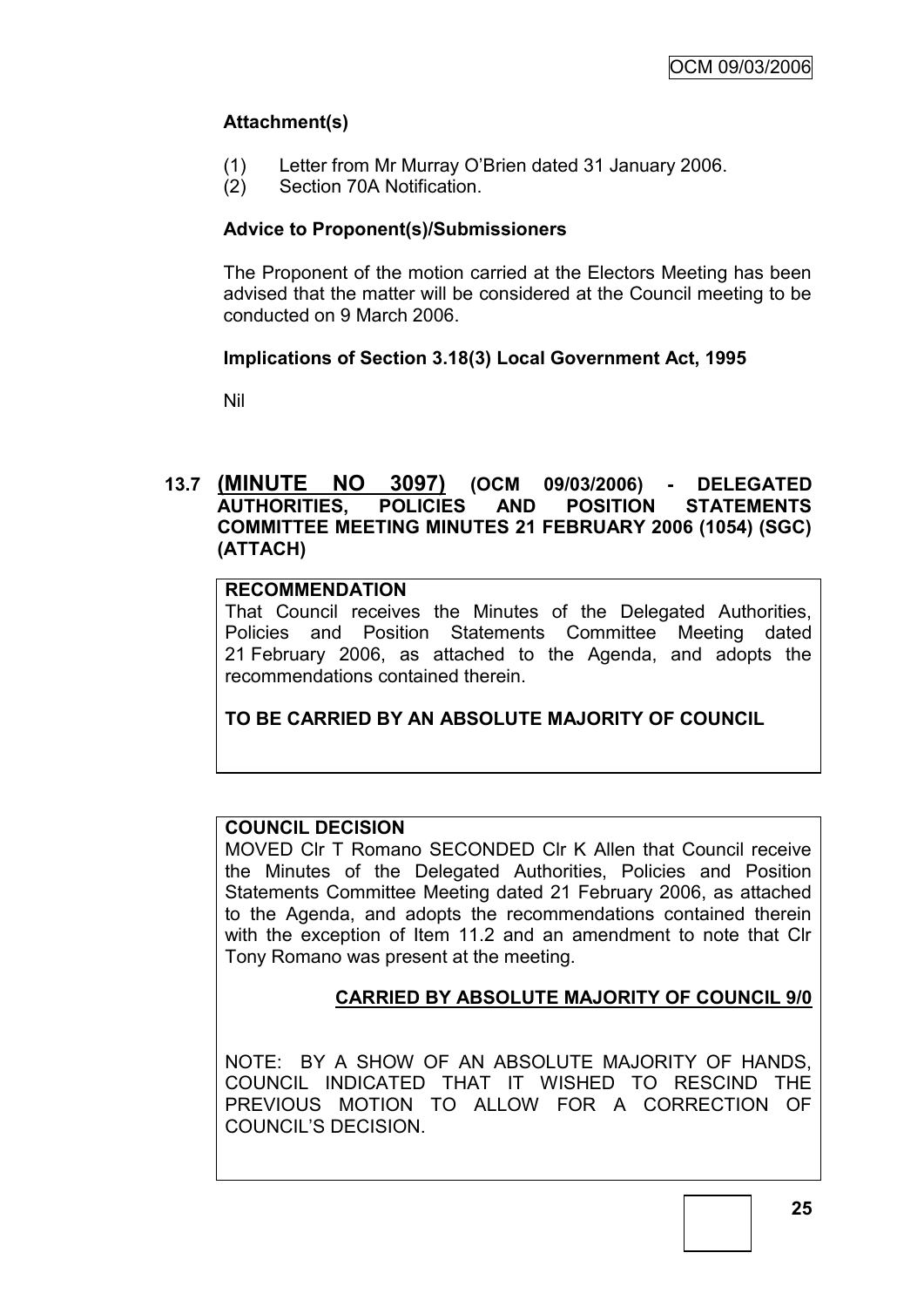MOVED Clr T Romano SECONDED Clr K Allen that Council rescind the previous Motion to allow a correction to Council"s decision.

### **CARRIED BY AN ABSOLUTE MAJORITY OF COUNCIL 9/0**

MOVED Clr S Limbert SECONDED Clr I Allen that Council receive the Minutes of the Delegated Authorities, Policies and Position Statements Committee Meeting dated 21 February 2006, as attached to the Agenda, and adopts the recommendations contained therein with the exception of Item 12.1, Clause 11.2 "Street Verge Improvements" which is to be amended to replace the word "purchase" with the word "plant" as follows:

*11.2 At the request of owners/occupiers the City will plant trees on street verges in accordance with the following conditions:- etc*"

and an amendment to note that Clr Tony Romano was present at the meeting.

# **CARRIED BY AN ABSOLUTE MAJORITY OF COUNCIL 9/0**

### **Reason for Decision**

It should be noted that the DAPPS Minutes of the meeting held on 21 February 2006 need to be amended to note the presence of Clr T Romano and to amend Item 12.1, Clause 11.2 "Street Verge Improvements".

### **Background**

The Delegated Authorities, Policies and Position Statements Committee conducted a meeting on 21 February 2006. The minutes of the meeting are required to be presented to Council and its recommendations considered by Council.

### **Submission**

The minutes of the Committee meeting are attached to the Agenda. Items dealt with at the Committee meeting form the basis of the Minutes.

### **Report**

The Committee recommendations are now presented for consideration by Council and if accepted, are endorsed as the decisions of Council. Any elected member may withdraw any item from the Committee meeting for discussion and propose an alternative recommendation for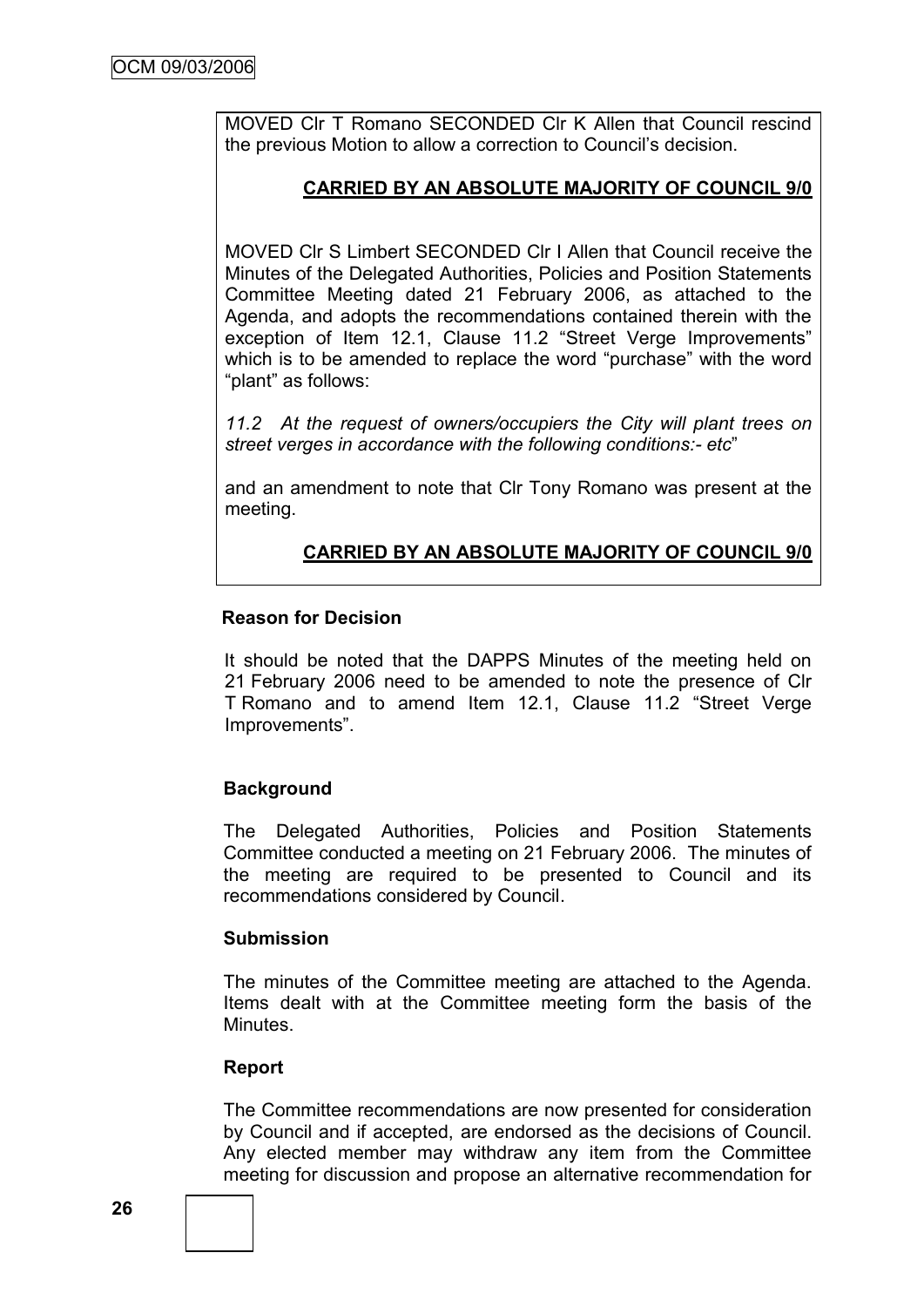Council"s consideration. Any such items will be dealt with separately, as provided for in Council's Standing Orders.

# **Strategic Plan/Policy Implications**

Key Result Area " Managing Your City" refers.

### **Budget/Financial Implications**

Committee Minutes refer.

### **Legal Implications**

Committee Minutes refer.

### **Community Consultation**

Committee Minutes refer.

#### **Attachment(s)**

Minutes of the Delegated Authorities, Policies and Position Statements Committee Meeting dated 21 February 2006.

#### **Advice to Proponent(s)/Submissioners**

N/A

**Implications of Section 3.18(3) Local Government Act, 1995**

N/A

### **14. PLANNING AND DEVELOPMENT DIVISION ISSUES**

**14.1 (MINUTE NO 3098) (OCM 09/03/2006) - FINAL ADOPTION - AMENDMENT NO. 31 - DOWN CODING OF RESIDENTIAL DENSITIES FROM RESIDENTIAL R30 TO R20 DENSITY CODE - PACKHAM DEVELOPMENT AREA NO. 1 - OWNERS: VARIOUS - APPLICANT: CITY OF COCKBURN (93030) (VM) (ATTACH)**

**RECOMMENDATION** That Council:

(1) adopt the amendment subject to the following modification and in anticipation of the Hon. Minister"s advice that final approval will be granted, the documents be signed, sealed and forwarded to the Western Australian Planning Commission: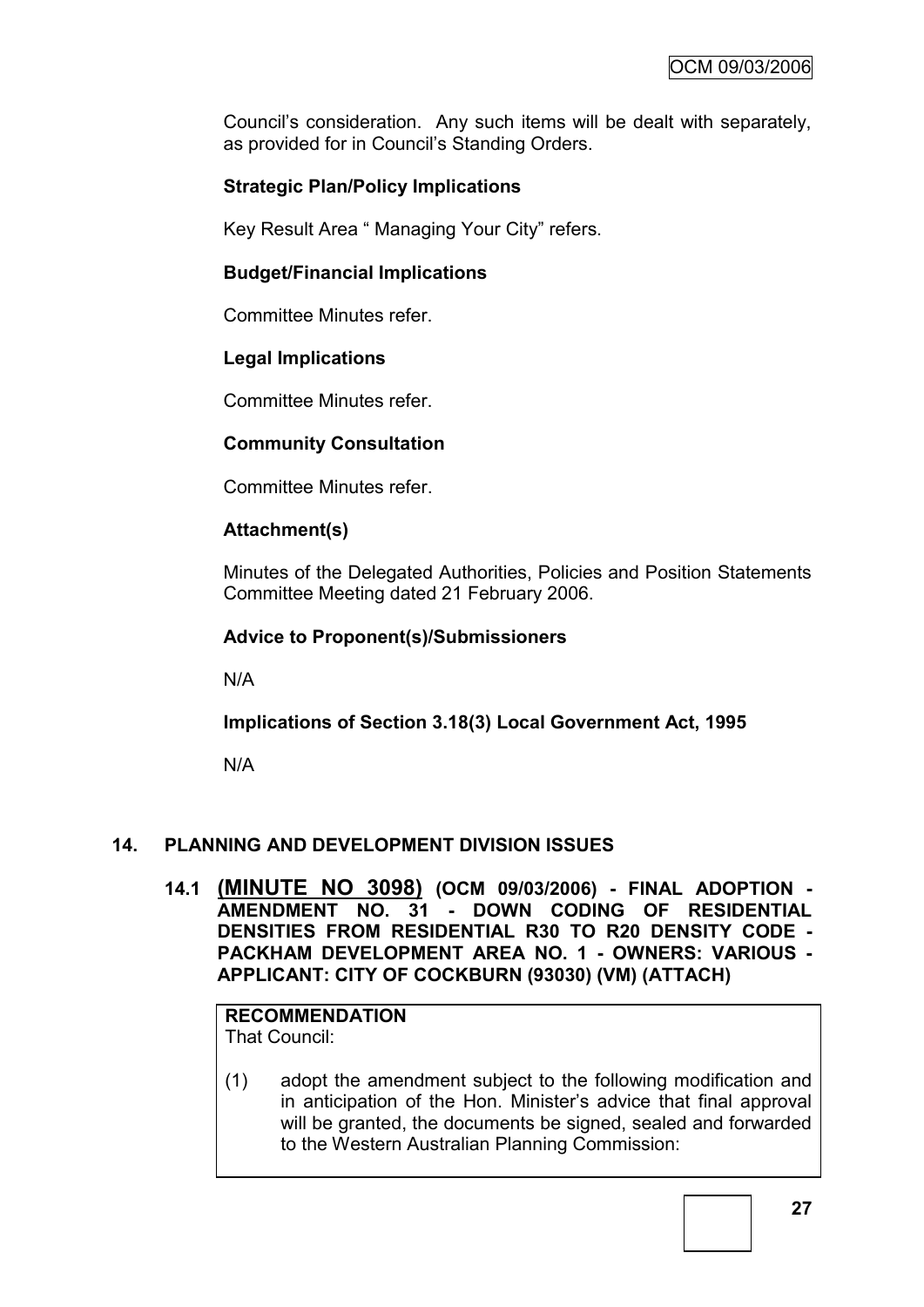|     | 1. | Amend existing Clause 3 under DA1 of Schedule 11 of<br>the Scheme Text as follows: |     |                                                                                                                                                                                                                                                   |
|-----|----|------------------------------------------------------------------------------------|-----|---------------------------------------------------------------------------------------------------------------------------------------------------------------------------------------------------------------------------------------------------|
|     |    | 3.                                                                                 | the | Notwithstanding the R20 Code applying to DA1,<br>Local<br>Government<br>may<br>recommend<br>subdivision or approve development on any land<br>within DA1:                                                                                         |
|     |    |                                                                                    | (a) | based on the R30 Code as permitted under<br>table 1 of the Residential Design Codes and<br>the requirement that seventy-five percent<br>(75%) of all land within the Residential Zone<br>shall be developed for the purpose of a<br>single house. |
|     |    |                                                                                    | (b) | until 9 March 2007, following which the R20<br>Code shall apply.                                                                                                                                                                                  |
|     | 2. |                                                                                    |     | Amend the Scheme Amendment Map to exclude the<br>southern portion of DA1 within DCA6 on Mayor Road and<br>exclude those new lots created on Anka Gardens and<br>Rockingham Road referred to under WAPC Subdivision<br>Reference Number 124183.    |
| (2) |    |                                                                                    |     | adopt the recommendations made in<br>the Schedule<br>οf<br>Submissions attached to the Agenda; and                                                                                                                                                |
| (3) |    | decision accordingly.                                                              |     | advise applicant and those who made submissions of Council's                                                                                                                                                                                      |

# **COUNCIL DECISION**

MOVED Clr I Whitfield SECONDED Clr S Limbert that the recommendation be adopted.

# **CARRIED 9/0**

# **Background**

The purpose of the Scheme Amendment is to ensure the Packham Development Area within the Spearwood Area is developed to a R20 Residential density code in line with the surrounding R20 density code.

Urban Focus has progressively subdivided the Packham Development Area since 1989, through a private landowners development arrangement. The original landholdings included over 120 rural lots that were previously occupied by market gardens and other rural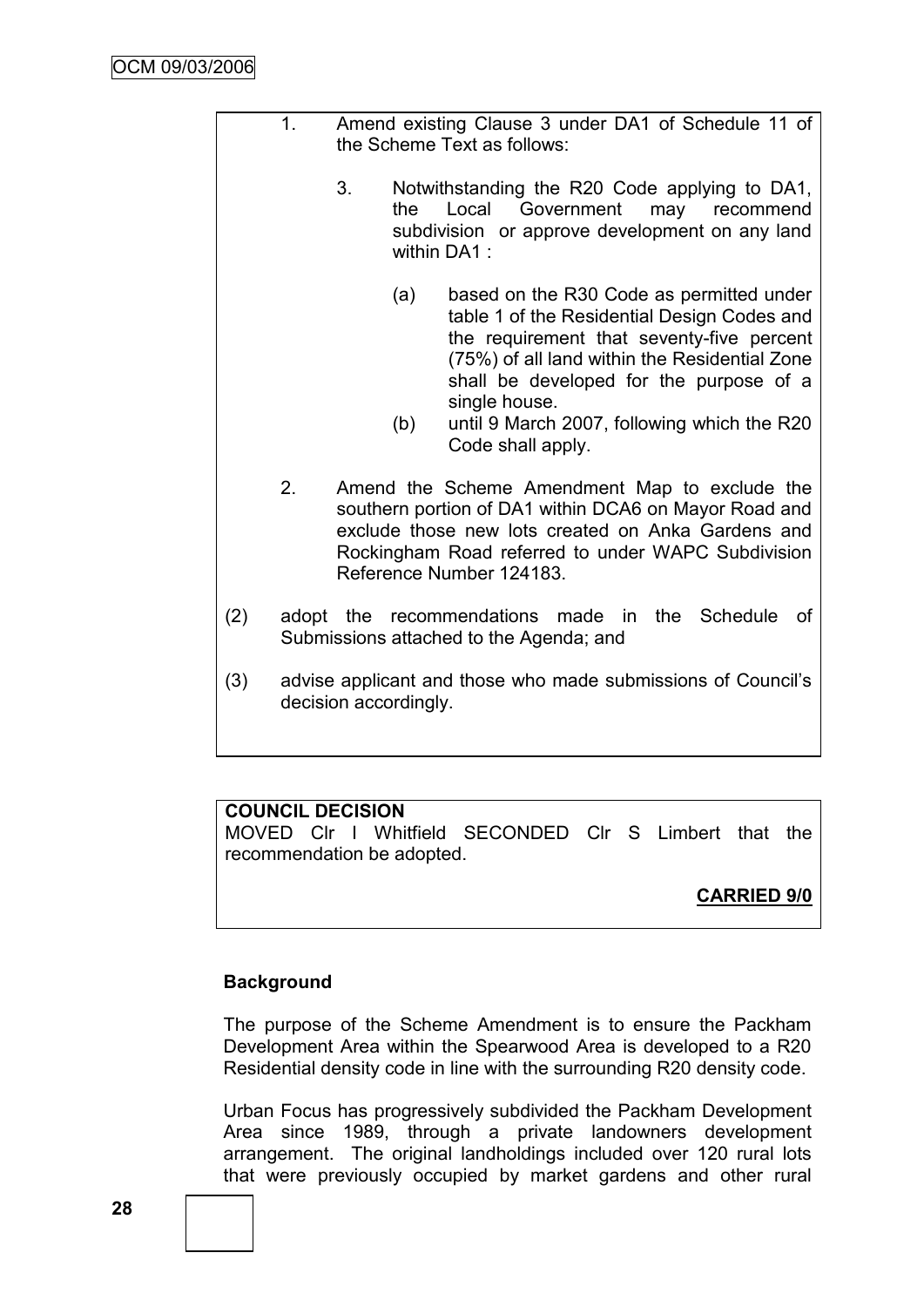purposes. Council agreed to apply an R30 Coding to the Packham Development Area as part of District Zoning Scheme No. 2 gazetted on 12 January 2001. The R30 Code was agreed too by Council on the basis that 75% of the lots created were to be developed only as single house lots, with the balance 25% developed based on the R30 Code. This is a mandatory requirement that applies in TPS3.

There are a few different ways Council controls the development potential of land to achieve single house development on most lots in Packham. Without these controls explained below the R30 Coding in many cases would have otherwise permitted two or more grouped dwellings. Council assessed each subdivision diagram in the subdivision stage independently and ensured that 75% of lots created were single residential using the following methods:-

- 1. Restriction based on lot size lot was too small in land area to be developed based on the R30 Code (1991 Codes);
- 2. Restrictive Covenant registered on title upon creation of new lot where the lot size would have enabled 2 or more grouped dwellings;
- 3. Existing Development where the lot contained an existing improvement such as a house and sheds.
- 4. Original Homesteads established prior to subdivision of Packham usually have no development restriction applying and could be developed to an R30 Code in most cases.

Council prepared and maintained a Packham Development Potential Data Base ("Packham Data Base") on the development potential of all lots and used this to give information to Real Estate Agents and Settlement Agents and Prospective Purchasers making enquiries on properties. The Packham Data Base has been difficult to apply because the Residential Design Codes were gazetted in October 2002 with minimum lot area per dwelling requirements that became smaller than the lot size requirements applied under the 1991 Codes. This has created an inconsistency in the Packham Data Base, whereby some lots now have development potential for two or more grouped dwellings based on changes to the threshold minimum lot area. This is of concern because these lots were supposed to be retained as part of the 75% of lots in Packham designated as a single house lot. The integrity of the Scheme could be diminished over time if actions are not taken to resolve this inconsistency. Down coding of R-Codes from R30 to R20 would resolve this problem.

Some lots are still vacant in Packham because landowners are waiting until restrictive covenants expire. Many restrictive covenants have sunset clauses that within a period of 10 years from registration the covenant and the restriction will be lifted. Development can then proceed based on the R30 Coding. Various landowners are aware of this and may seek to develop grouped dwellings accordingly. Some landowners have built their house in positions on lots that enable the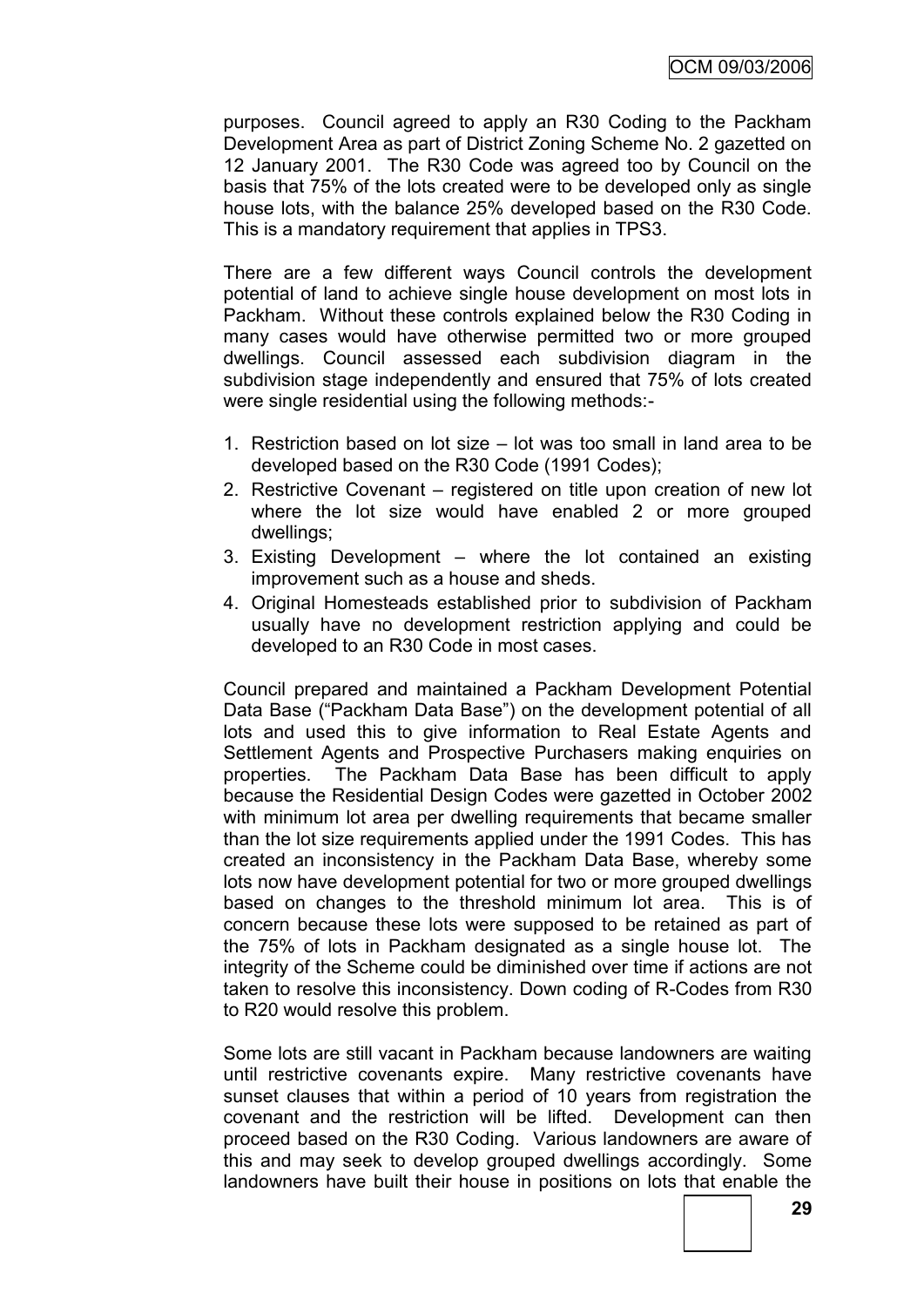construction of a second dwelling despite the existence of restrictive covenants and that their lot was identified as single residential only.

City Officers have also experienced disagreement with landowners about the development potential of their land, where landowners have made their own assumptions about development that conflicts with Council"s Packham Data Base. Other situations have arisen where no record of the property can be found on the Packham Data Base and where no restrictive covenant applied, the City had no other option but to recognise the development potential applying under the R30 Code.

Council at its meeting held on 10 November 2005 resolved as follows:-

- *"(1) note the report;*
- *(2) seek approval from the Western Australian Planning Commission to defer the adoption of the scheme amendment for a period of 12 months (i.e. 10 November 2006) to enable affected landowners with development potential to seek the necessary approvals to legitimise development rights where these currently exist under the City"s Town Planning Scheme No 3; and*
- *(3) advise those who made submissions of Council"s decision accordingly.*

#### *Reason for Decision*

*The deferral of the scheme amendment is outlined as option two in the report, which allows for landowners with development potential to exercise their development rights. This will enable for example vacant*  lots with development potential to be approved for development or *subdivision based on the current R30 Code.*

*At the end of the 12-month deferment, it is proposed that the scheme amendment be referred back to Council for adoption. By this stage landowners would have had enough time to legitimise current development rights. It is noted that the deferral period would also need to be accepted by the Western Australian Planning Commission."*

As a result of the Council meeting a letter was sent to the WAPC requesting that the Scheme Amendment be deferred for 12 months to the 10 November 2006.

The Department for Planning and Infrastructure on 25 January 2006 advised that in line with the Town Planning Regulations 1967 clauses 17(1) and 18(1), the submissions on any amendment are to be considered within 42 days of submission (letter attached to the Agenda). Therefore the Scheme Amendment needs to either proceed to be finalised by the WAPC or the Scheme Amendment is to be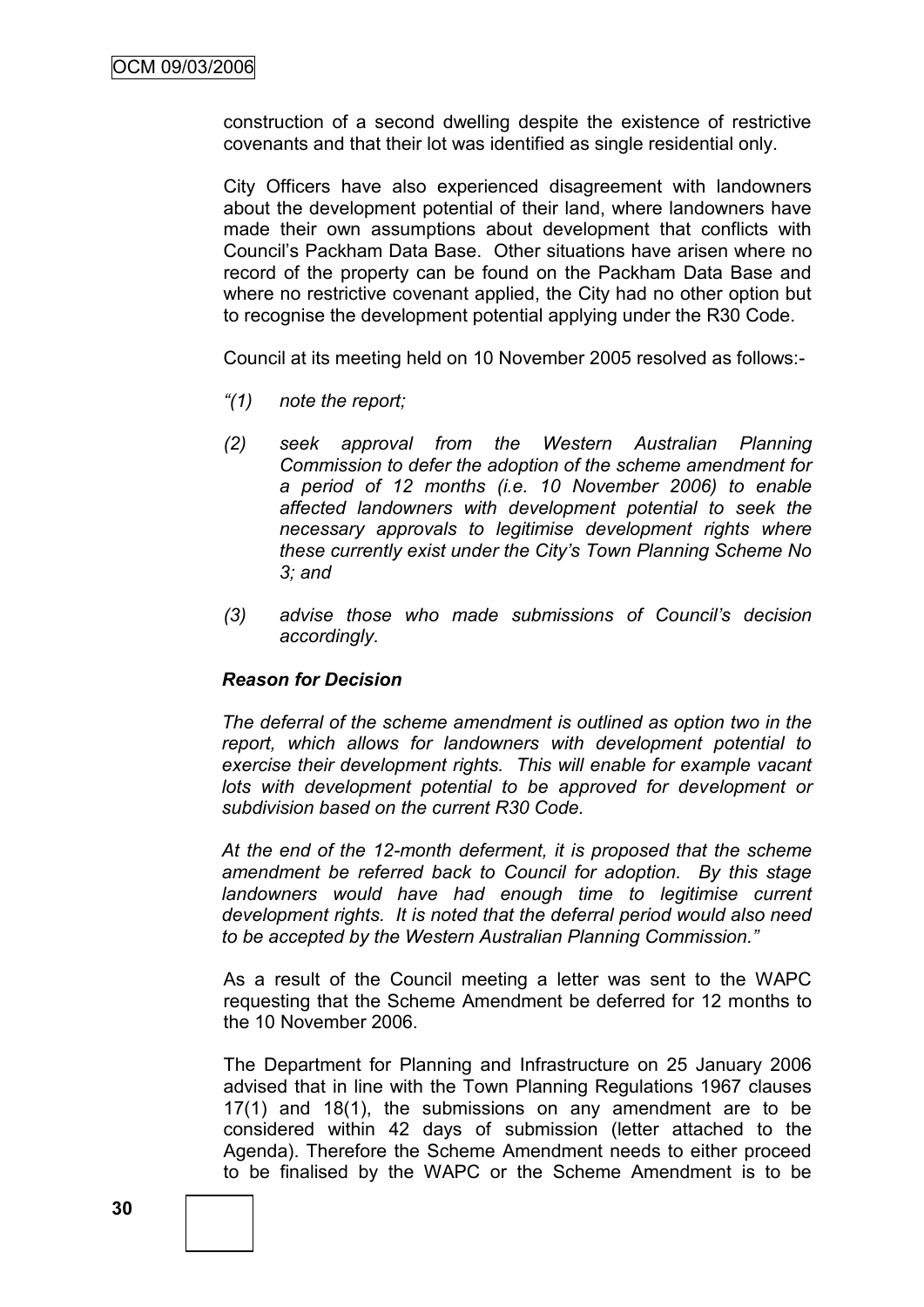withdrawn by the City and no longer proceed as a Scheme Amendment. The process cannot be deferred. If a Scheme Amendment is to proceed at a later date, then it is required to be readvertised and submissions to be considered within 42 days.

### **Submission**

The proposed down coding of Development Area 1 known as Packham on the Scheme Maps applies to over 1200 residential lots. While the proposed scheme amendment includes over 1200 residential lots the development potential for approximately 75% lots will not change. The balance of lots may have potential for two or more grouped dwellings. This doesn"t account for lots that have already been developed for two or more grouped dwellings.

The proposed scheme amendment is intended to give greater certainty and consistency in providing Zoning Statements and granting development approval within Development Area 1 – Packham. The current system of determining development potential is not workable and has lead to arguments with landowners. The expiry of restrictive covenants is also of genuine concern, which may regrettably lead to landowners demolishing existing improvements perhaps even a house to achieve two or more grouped dwellings. The R20 Coding is the most practical option to achieve a unified and consistent Coding. The R20 Code also follows the "Blanket R20 Coding" approach in the district, adopted as the basis to Town Planning Scheme No. 3.

The proposed down coding from R30 to R20 has the following implications:-

- The R20 Code in the Scheme Maps resolves the inconsistency and confusion between the Scheme Map R30 Coding and the Packham Development Potential Data Base. The Scheme Maps clearly prevail without reference to another Data Base;
- Most (75%) of the lots within the Packham Development Area don't have any development potential beyond a single house. The down coding proposal will not reduce the development potential of most lots and therefore the "status quo" remains largely unchanged for most landowners;
- Some landowners of vacant residential lots with no restriction on development potential based on R30 could have their development potential reduced by changing the R-Code from R30 to R20. These landowners would still be able to obtain development approval to realise the full potential of their land under the R30 Code while the R20 scheme amendment is being processed. They would however not be able to develop grouped dwellings after the scheme amendment is gazetted;
- Some residential lots which didn"t have development potential may have their development potential increased because their land area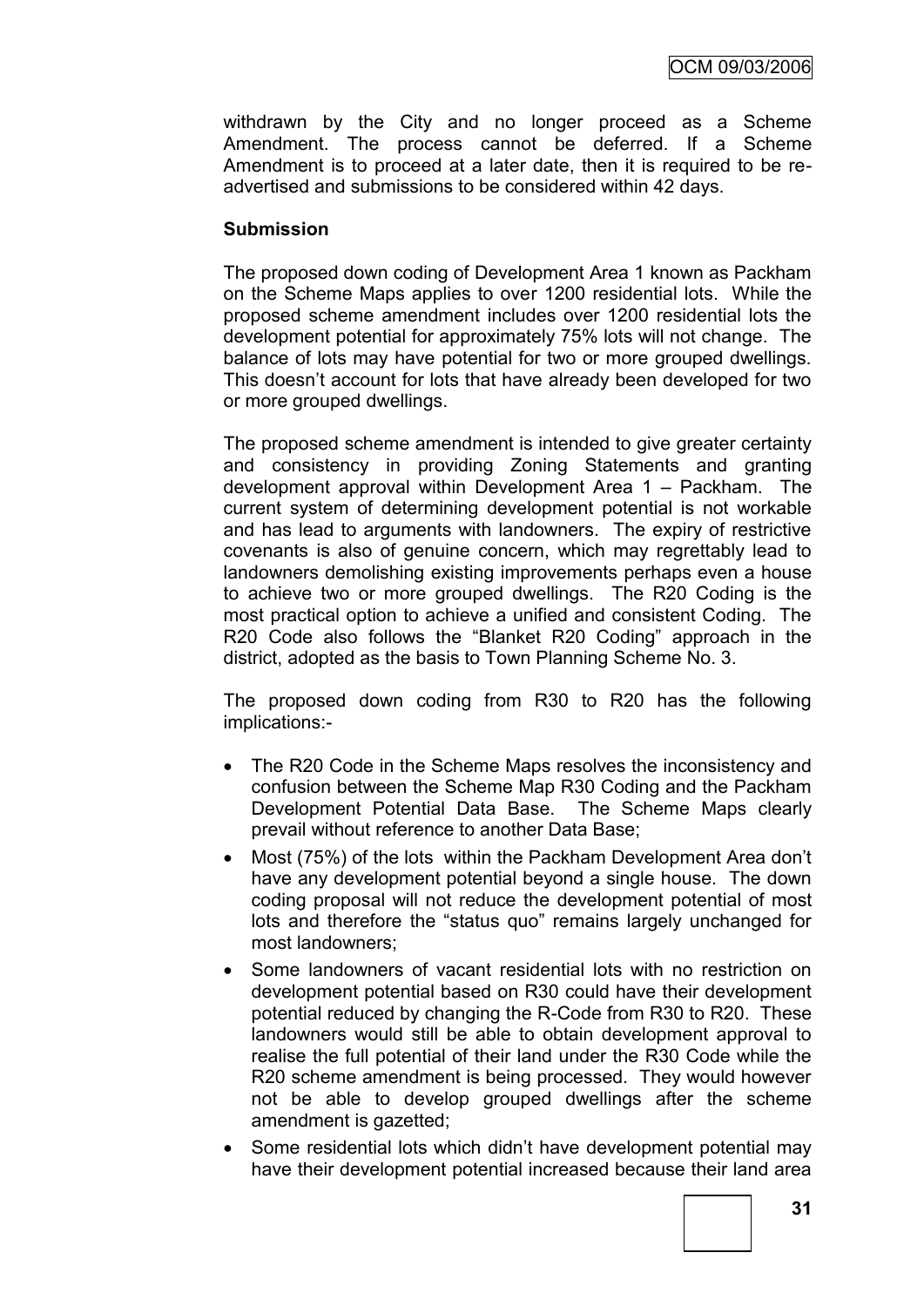is over 900m². This, however, is consistent with every other residential lot in the district;

- The proposed scheme amendment seeks to delete the requirement for 75% of lots within DA1 to be single residential. This would mean that any lot 900m² or greater would permit two grouped dwellings notwithstanding the minimum lot size requirements applying to the R20 Code pursuant to Clause 5.4.1 of TPS3;
- A new variation clause to TPS3 is also needed that enables reinstatement of any dwelling in the district that is accidentally destroyed notwithstanding that the development doesn't comply with the Residential Design Codes. The former development provisions that applied when the development was approved will prevail.
- Properties with existing houses will generally not be affected. Lots less than 600m<sup>2</sup> are also not affected.

#### **Report**

The Scheme Amendment was referred to the Environmental Protection Authority ("EPA") in accordance with Section 7A(1) of the Act.

The EPA advised that under Section 48A of the *Environmental Protection Act* the overall environmental impact of the amendment would not be severe enough to warrant assessment under Part IV of the *Environmental Protection Act*, the preparation of an Environmental Review and the subsequent setting of formal conditions by the Minister for the Environment and Heritage. The amendment was subsequently advertised seeking public comment in accordance with the Regulations for not less than 42 days.

A copy of the proposed amendment map is included in the Agenda attachments.

The 42 day public consultation period for Amendment 30 concluded on 9 October 2005. At the close of the advertising period 59 submissions were received, of which 54 objected to the proposal and 5 supported the proposal.

The submissions objecting to the proposal are summarised as follows:-

- Loss of development potential of the land. When the lot was purchased it was confirmed to be a R30 zoned lot, not R20, therefore potential loss of 1 unit site, equating to approximately \$100,000.
- The Density code of the area should remain the same as it is against Network City Policy objectives proposed by the Minister. The policy encourages medium density area within infill areas.

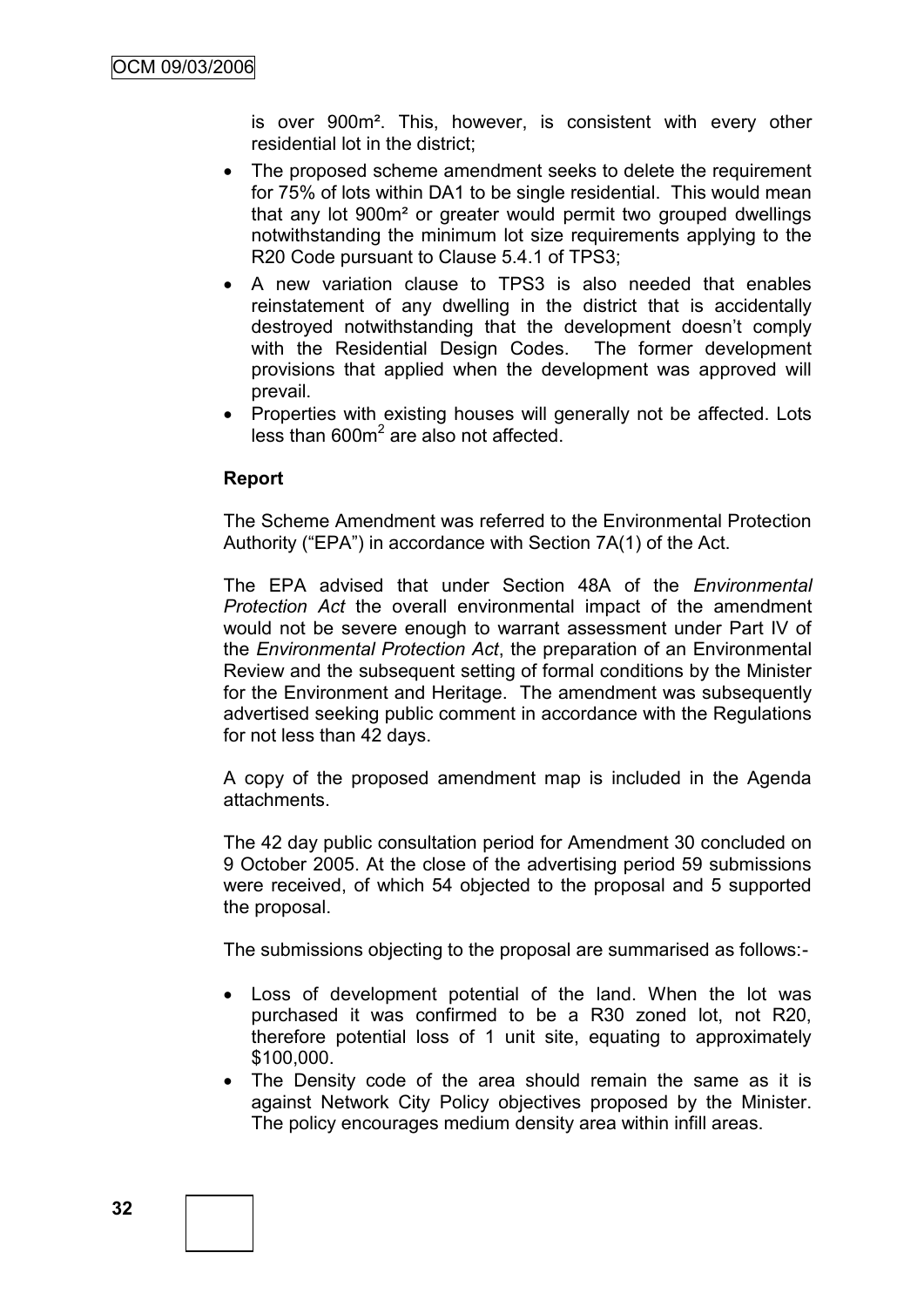The City has assessed each submission of objection based on the Packham Development Potential Data Base. It is important to note that 42% of the submissions of objection to down coding were from lots that don"t currently have any development potential based on current R30 Code requirements and restrictions set out in the Packham Development Potential Data Base. The balance of 58% of submissions would be affected by the down coding proposal in terms of reduced development potential that includes a large "green field" site owned by LandCorp on Mayor Road. Most of the owners who objected that don"t have development potential based on current standards already have existing houses and would stand to benefit from restrictive covenants expiring or land area development potential and redeveloping – other objectors had already realised full development potential (ie. 2 units built).

In support of the Scheme Amendment 5 submissions were received stating that there are too many unit developments in the area and the density should be decreased.

In order to achieve a reasonable outcome to the Scheme proposal 3 options are presented to Council. Each option has its own different implications as such:

#### Option One – Status Quo (Retain R30 Coding)

Continue with the development of the area with a density code of R30 with some properties retaining the restrictive covenants.

Implications will be that Council officers will be dealing with the issue of restrictive covenants on some lots and that confusion over potential development rights to new purchasers can be denied.

Expiry of restrictive covenants that require development to be limited to a single dwelling will regrettably lead to redevelopment where landowners realising they can achieve two or three units which may involve demolition of existing houses and improvements. City Officers will have no option but to grant approvals based on the R30 Code which will lead to an increase in unit developments within the locality.

Resident complaints to Council are expected where single house lots are redeveloped into unit sites. This is an inevitable consequence of retaining the current R30 Coding.

### Option Two – Adopt the Scheme Amendment R30 to R20 (with modifications)

Proceeding with the Scheme Amendment could occur subject to the following measures to substantially address submissions of objection:-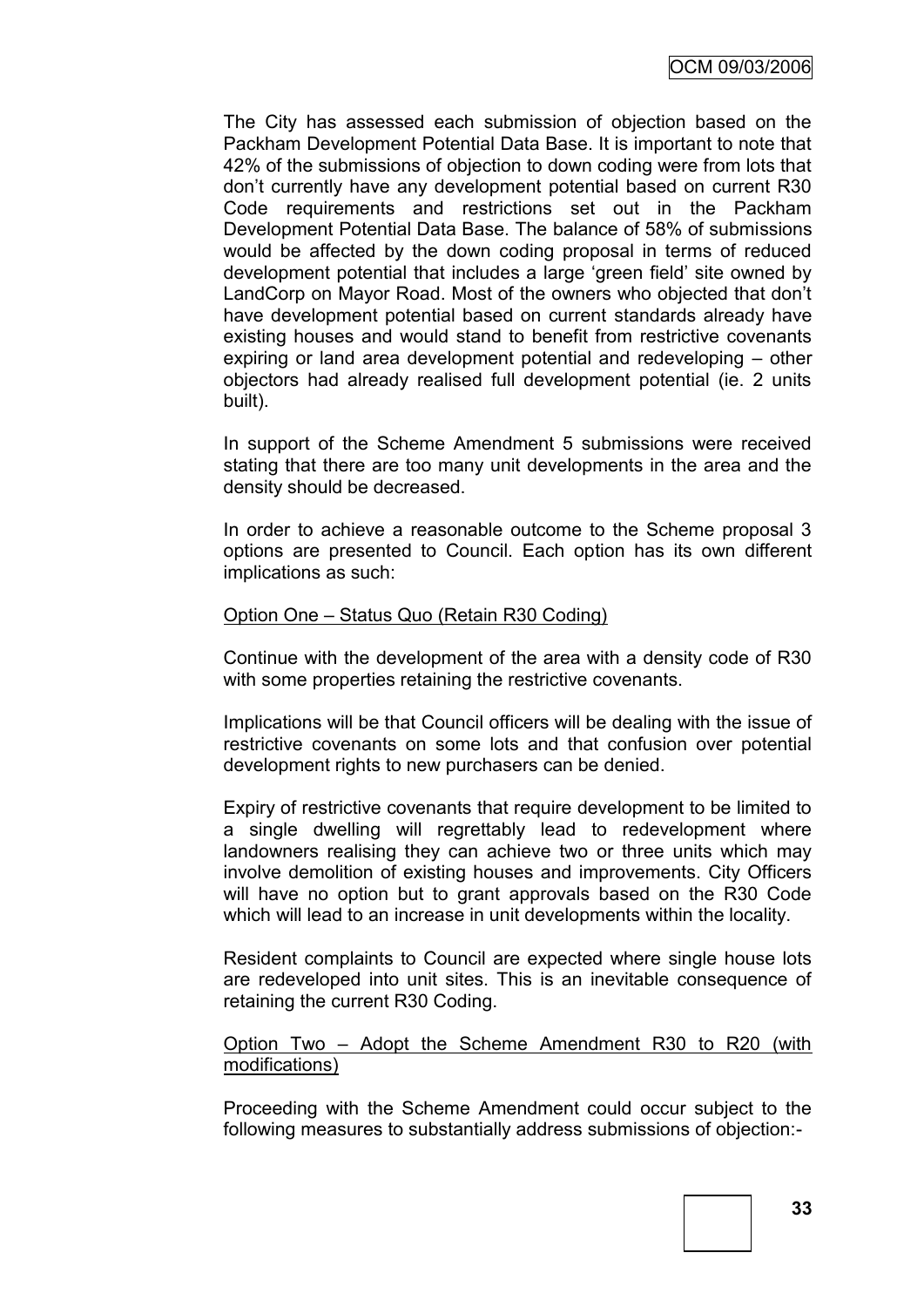- a) include a revision to the Scheme Text under clause 3 under DA1 of Schedule 11 that permits the continued application of the R30 Code as permitted under Table 1 of the Codes until 9 March 2007. Include the current requirement for 75% of land to be developed for single houses;
- b) exclude in the Scheme Maps that portion of DA1 within DCA6 on Mayor Road and exclude those new lots created on Anka Gardens and Rockingham Road referred to under WAPC Ref. 124183.

These changes enable affected landowners with development potential to seek the necessary approvals to legitimise development rights where these currently exist under the City's Town Planning Scheme No. 3 and exclude the newly created lots subdivided based on R30 lot sizes to enable the completion of home approvals by the City. It is also prudent to exclude the last few stages within Packham on and near Mayor Road that are in the process of being subdivided and are yet to be subdivided.

This option has a similar effect had Council been able to defer consideration of the Scheme Amendment for a period of 12 months.

#### Option Three – Adopt the Scheme Amendment (without modifications)

Continuing with the Scheme Amendment would reduce the development potential where this currently exists. This approach is at odds with the majority of submissions that oppose the adoption of the Scheme Amendment.

#### Recommendation

It is recommended that Council proceed with Option Two to adopt a modified version of the Scheme Amendment. This would allow affected landowners to legitimise development rights where these currently exist under TPS3, without compromising the intent of the Scheme Amendment which seeks to avoid indiscriminate infill housing on 75% of the land within the Packham Development Area (DA1).

In anticipation of the Hon. Minister's advice that final approval will be granted it is recommended that the amendment documents be signed, sealed and forwarded to the Western Australian Planning Commission.

### **Strategic Plan/Policy Implications**

- 2. Planning Your City
	- *"To ensure that the planning of the City is based on an approach which has the potential to achieve high levels of convenience for its citizens."*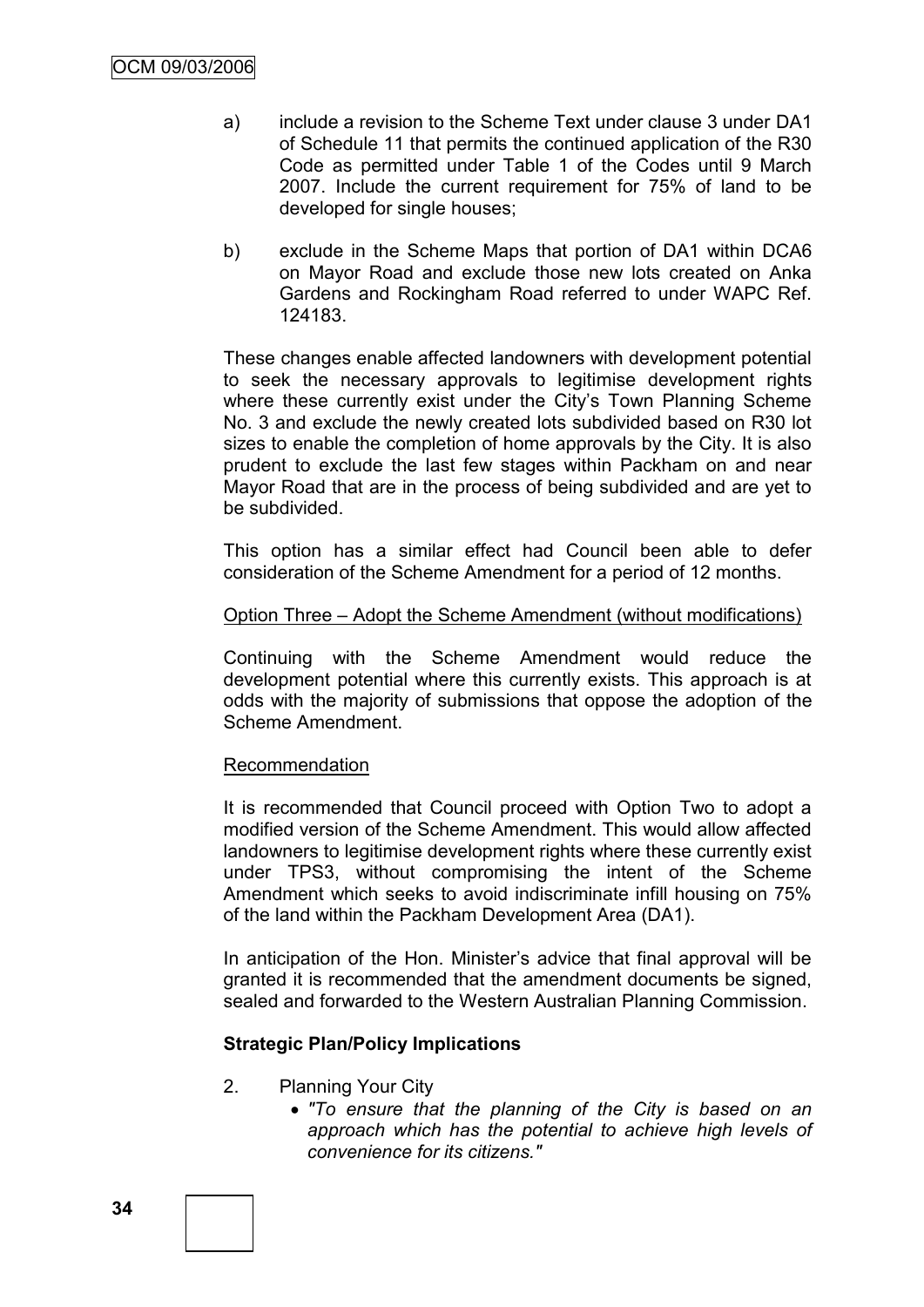- *"To ensure that the development will enhance the levels of amenity currently enjoyed by the community."*
- *"To foster a sense of community within the district generally and neighbourhoods in particular."*
- 3. Conserving and Improving Your Environment
	- *"To conserve the character and historic value of the human and built environment."*

## **Budget/Financial Implications**

The Scheme Amendment has been prepared in-house which has reduced the costs to Council.

### **Legal Implications**

Town Planning and Development Act. Town Planning Regulations.

## **Community Consultation**

Community consultation was undertaken pursuant to the Town Planning Regulations. Council notified landowners of the proposal affected by the Scheme Amendment, requesting comments within 42 days. Three consecutive advertisements were also placed in the local paper during the advertising period. 59 submissions were received. 54 objections and 5 submissions in support were received.

### **Attachment(s)**

- (1) Location Plan of Submissioners.
- (2) Scheme Amendment Plan showing proposed and existing zoning.
- (3) Schedule of Submissions.
- (4) Letter from Department for Planning and Infrastructure dated 25 January 2006.

# **Advice to Proponent(s)/Submissioners**

Those who lodged a submission on the proposal have been advised that this matter is to be considered at the 9 March 2006 Council Meeting.

# **Implications of Section 3.18(3) Local Government Act, 1995**

Nil.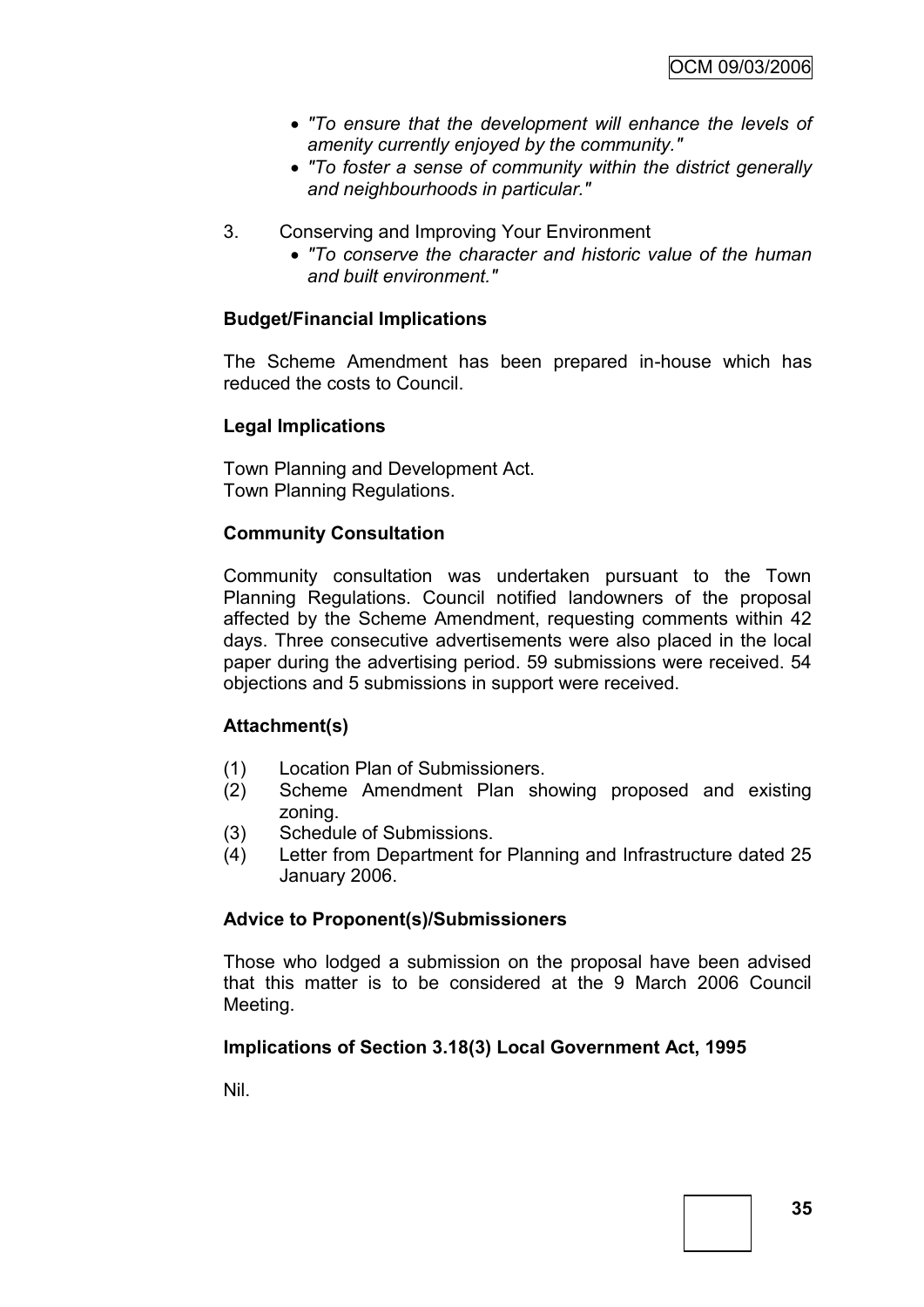## **14.2 (MINUTE NO 3099) (OCM 09/03/2006) - PROPOSED STRUCTURE PLAN - LOTS 768, 778, 779 AND 780 HAMMOND ROAD, SUCCESS - OWNERS: VARIOUS - APPLICANT: KOLTASZ SMITH (9676) (MD) (ATTACH)**

RECOMMENDATION That Council:

- (1) receive the report:
- (2) adopt the Structure Plan applying to Lots 768, 778, 779 & 780 Hammond Road/Branch Circus, Success subject to the following Structure Plan and report modifications pursuant to clause 6.2.9 of the City of Cockburn Town Planning Scheme No. 3;
	- 1. relocating the south eastern most R40 grouped dwelling site boundary in order to achieve a 30 metre buffer to the resource enhancement wetland boundary as defined by the Department of Environment as shown on the revised structure plan contained with the Agenda attachments and amend the Public Open Space table and Structure Plan Report accordingly;
	- 2. provide for a footpath/dual use path adjacent to the wetland buffer that connects Branch Circus and Beeliar Regional Park to Hammond Road, and a second DUP within the Hammond Road reserve adjacent to the structure plan area;
	- 3. relocating the dual use path located east of the southern cul-de-sac to run adjacent to the south eastern R40 grouped dwelling site boundary;
	- 4. provision of an emergency service vehicle access gate to Hammond Road at the south eastern grouped dwelling site;
	- 5. include a new Structure Plan Report section relating to fire management as previously provided by the applicant in a letter dated 10 February 2006.
- (3) adopt the Schedule of Submissions contained in the Agenda attachments for Lots 768, 778, 779 & 780 Hammond Road/Branch Circus, Success;
- (4) upon receipt of a revised Structure Plan compliant with Clause (2) above, forward the Structure Plan documents and schedule of submissions to the Western Australian Planning Commission for its endorsement pursuant to Clause 6.2.10 of Town Planning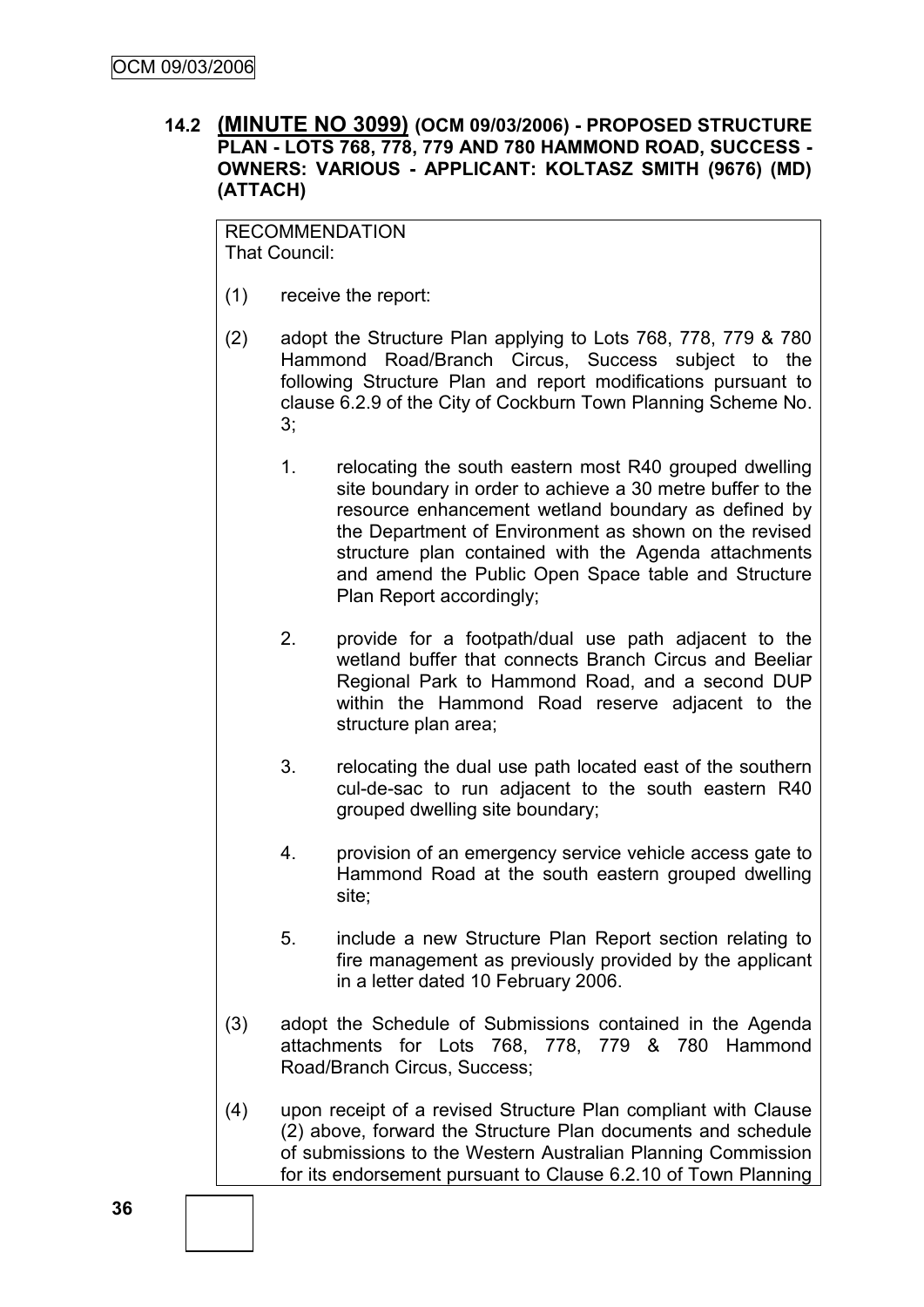Scheme No 3;

(5) advise applicant and submissioners of Council"s decision accordingly.

# **COUNCIL DECISION**

MOVED Clr L Goncalves SECONDED Clr I Whitfield that the recommendation be adopted.

# **CARRIED 9/0**

## **Background**

| ZONING:          | MRS:               | <b>Urban Deferred</b>         |  |  |
|------------------|--------------------|-------------------------------|--|--|
|                  | TPS:               | Development Zone              |  |  |
|                  |                    | Development Area 13 (DA13)    |  |  |
|                  |                    | Development Contribution Area |  |  |
|                  |                    | (DCA1)                        |  |  |
| <b>LAND USE:</b> |                    |                               |  |  |
| LOT SIZE:        | Lot 768: 1.3395 ha |                               |  |  |
|                  | Lot 778: 2.0559 ha |                               |  |  |
|                  | Lot 779: 1.212 ha  |                               |  |  |
|                  | Lot 780: 0.4582 ha |                               |  |  |

### **Submission**

### Site Location and Context

The subject land area lies approximately 1.2km west of the Thomsons Lake Regional Centre, within the City of Cockburn. The land lies approximately 0.5km south of Beeliar Drive along Hammond Road and is one of several landholdings backing onto the Beeliar Regional Park. The land is immediately west of the Thomsons Lake Private Estate development and southwest of the Jandakot Caravan Park.

### **Zoning**

Lots 768, 778, 779 and 780 Hammond Road/Branch Circus, Success comprises a small pocket of "Urban Deferred" land bounded by the Beeliar Regional Park and Hammond Road. The land has been earmarked for residential development, though is presently zoned "Urban Deferred" under the Metropolitan Region Scheme.

Heylen Realty Pty Ltd has engaged Koltasz Smith to prepare a Structure Plan over Lots 768, 778, 779 and 780 in order to facilitate the

**37**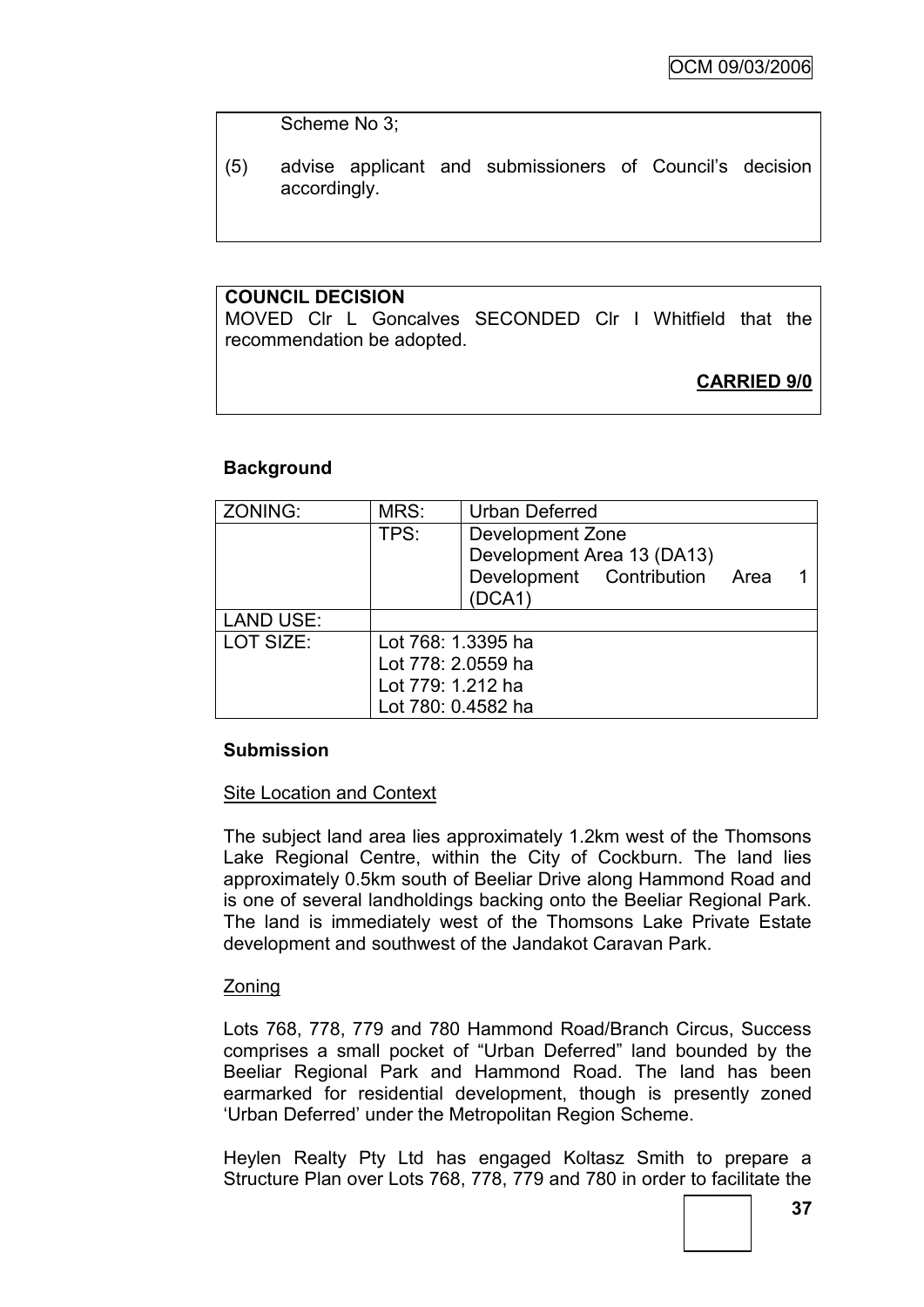lifting of urban deferment to "Urban" and also to facilitate subsequent residential subdivision. Though Koltasz Smith's appointment is with Heylen Realty, this document and Structure Plan has been prepared on behalf of, and in consult with, the owners of all lots within the Structure Plan area.

### Residential Lot Yield

The structure plan proposes residential densities of R20 and R40  $(500m^2$  and  $220m^2$  respectively). A total of twenty R20 single residential lots and eleven R40 single residential lots are proposed, along with two retained lots (retained residences) and six R40 grouped dwelling sites.

#### Drainage

Drainage can be provided in those portions of public open space/buffer located outside of the 50 metre resource enhancement wetland buffer. Drainage will be in the form of an open swale/basin system, with maximum side slopes of 1:7 and a maximum water depth of 0.9m. A gross pollutant trap will be installed upstream to prevent pollutants from entering the swale, and it is anticipated that a nutrient management plan will be required from the City.

### **Report**

### Wetland Buffer

A Resource Enhancement Wetland (REW) is located adjacent to the structure plan area to the south. The Department of Environment generally requires a 50 metre buffer to be provided to a REW.

The applicant met with City of Cockburn officers on site prior to lodging the structure plan to determine the extent of the wetland dependant vegetation. The structure plan was subsequently lodged and generally provided for a 30 metre buffer to the wetland as mapped by the City of Cockburn.

The structure plan was referred to the Department of Environment (DoE) for comment. The DoE provided a response requesting that a 50 metre buffer be provided to the REW.

The applicant reviewed the DoE"s comments and in doing so investigated the extent of the wetland boundary as mapped by the DoE. It was determined that the DoE defined wetland boundary was located further to the south than the City"s mapping and as such the structure plan generally provided for a 50 metre buffer to the DoE defined wetland boundary except in the south eastern corner of the structure plan where the R40 grouped dwelling site encroaches within the 50 metre buffer.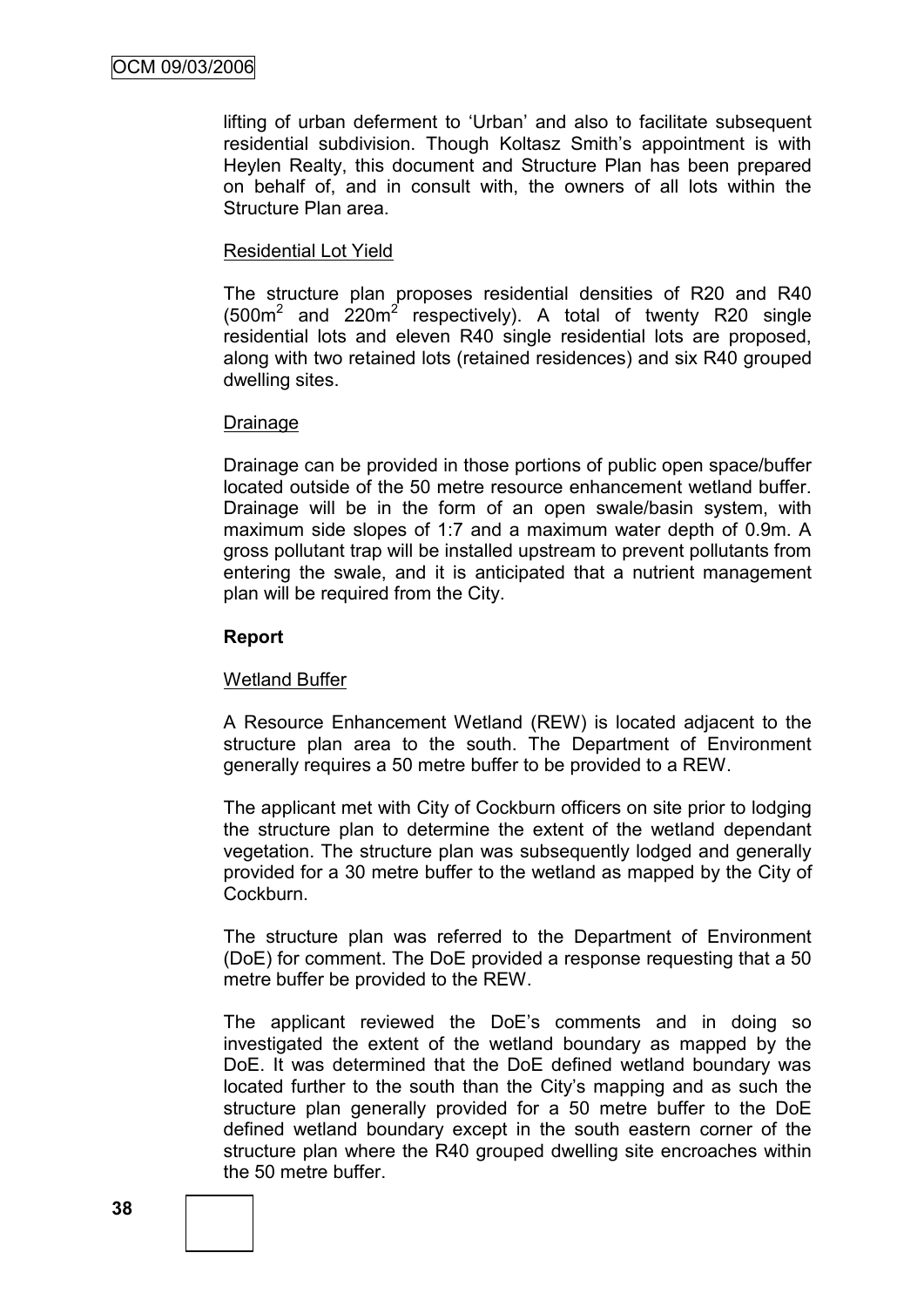The applicant has subsequently lodged a revised structure plan to ensure a 30 metre buffer is achieved to the south eastern grouped dwelling site and to ensure that an average 50 metre buffer is provided to the REW as defined by the DoE. The DoE has reviewed the revised structure plan and has given its conditional approval to the revised structure plan.

Refer Revised Structure Plan and Schedule of Submissions contained with the Agenda attachments.

#### Public Open Space (POS)

The structure plan is required to provide 10% POS, being a total of 5030 $m^2$ .

The proposed structure plan provides for a total of 5030  $m^2$  POS, of which, 2007  $m^2$  comprises a 20% credit for the wetland buffer area affecting the southern portions of Lots 768 and 778. The POS provided within the wetland buffer represents approximately 40% of the total POS provided. This exceeds Council policy requirements which stipulates that a buffer may attract a POS credit of up to 50%, but the total area of the buffer credit shall not exceed 20% of the total POS are to be set aside.

It is recommended that a variation to the application of Council"s normal policy requirement for the provision of POS be supported for the following reasons:

- approximately 30% of Lot 768 and 29.5% of Lot 778 is required to be given up as POS in order to provide a buffer to the REW;
- only 20% of the actual POS buffer that is to be given up free of cost receives a POS credit with approximately 80% (or 8026  $m^2$ ) of the buffer not receiving any credit;
- $\bullet$  the POS buffer (1.0 ha in area or 25% of combined landholding) to the wetland provided is sufficient to satisfy the City"s Environmental Services and the Department of Environment; and
- the POS provided represents an equitable distribution of POS over the four landholdings in the structure plan area and includes a central portion of useable POS.

#### **Conclusion**

It is recommended that the Council adopt the Structure Plan as the basis for future subdivision and development of Lots 768, 778, 779 and 780 Hammond Road/Branch Circus, Success and refer the plan to the Western Australian Planning Commission for final endorsement.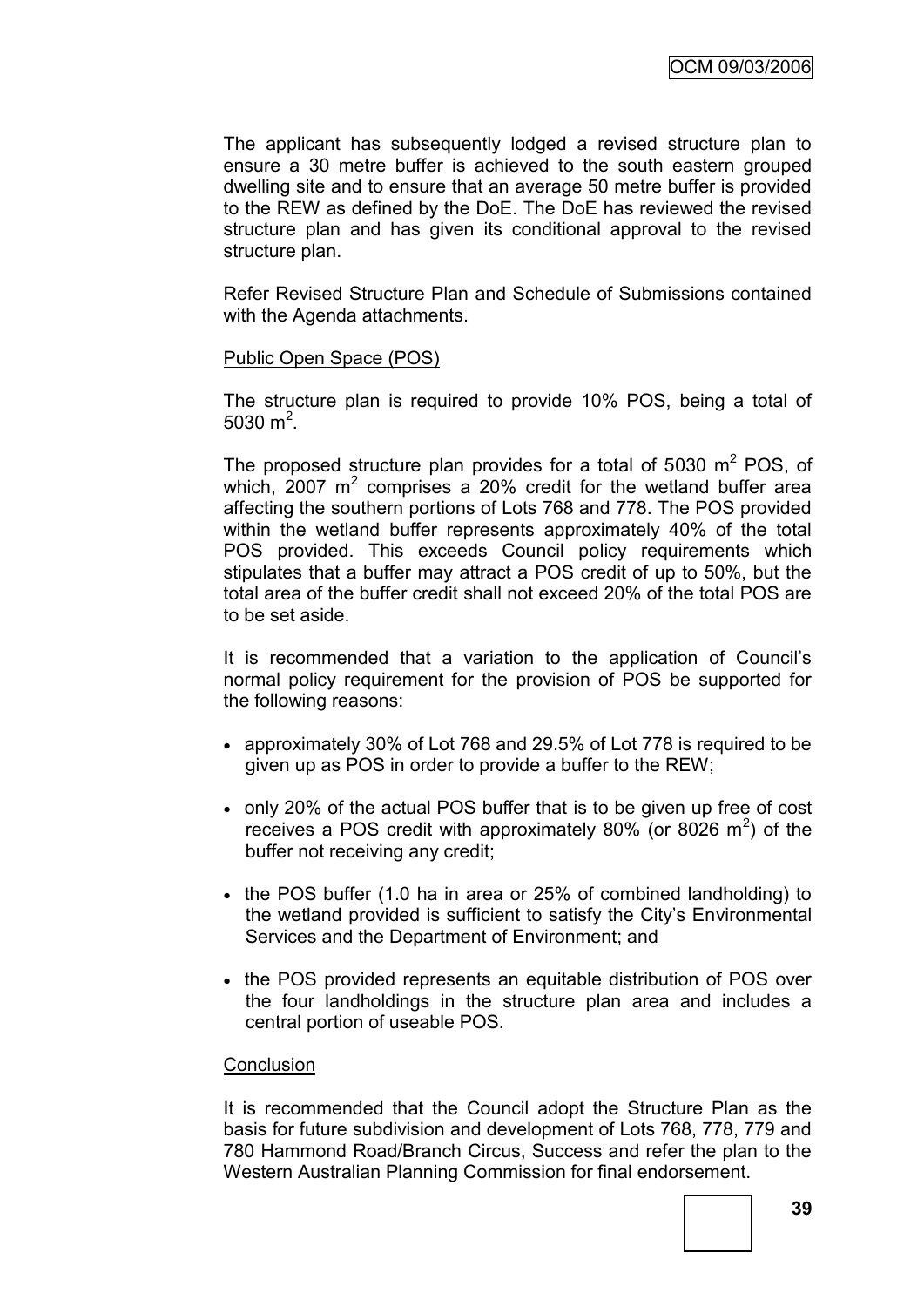## **Strategic Plan/Policy Implications**

The Corporate Strategic Plan Key Result Areas which apply to this item are:-

- 2. Planning Your City
	- *"To ensure that the planning of the City is based on an approach which has the potential to achieve high levels of convenience for its citizens."*
	- *"To ensure that the development will enhance the levels of amenity currently enjoyed by the community."*
	- *"To foster a sense of community within the district generally and neighbourhoods in particular."*
- 3. Conserving and Improving Your Environment
	- *"To conserve the quality, extent and uniqueness of the natural environment that exists within the district."*
	- *"To ensure that the development of the district is undertaken in such a way that the balance between the natural and human environment is maintained."*

The Planning Policies which apply to this item are:-

- SPD1 Bushland Conservation Policy
- SPD5 Wetland Conservation Policy
- APD4 Public Open Space
- APD6 Residential Rezoning and Subdivision Adjoining Midge Infested Lakes
- APD28 Public Open Space Credit Calculations
- APD30 Road Reserve and Pavement Standards

### **Budget/Financial Implications**

Nil

#### **Legal Implications**

Town Planning Scheme No. 3.

#### **Community Consultation**

The application was referred to nearby landowners, relevant government agencies and a notice was placed in 2 newspapers circulating within the City of Cockburn for a period of 21 days in accordance with the requirements of Clause 6.2.8.1 of Town Planning Scheme No. 3.

Submissions were received from the Department of Environment, Department of Conservation and Land Management (CALM), the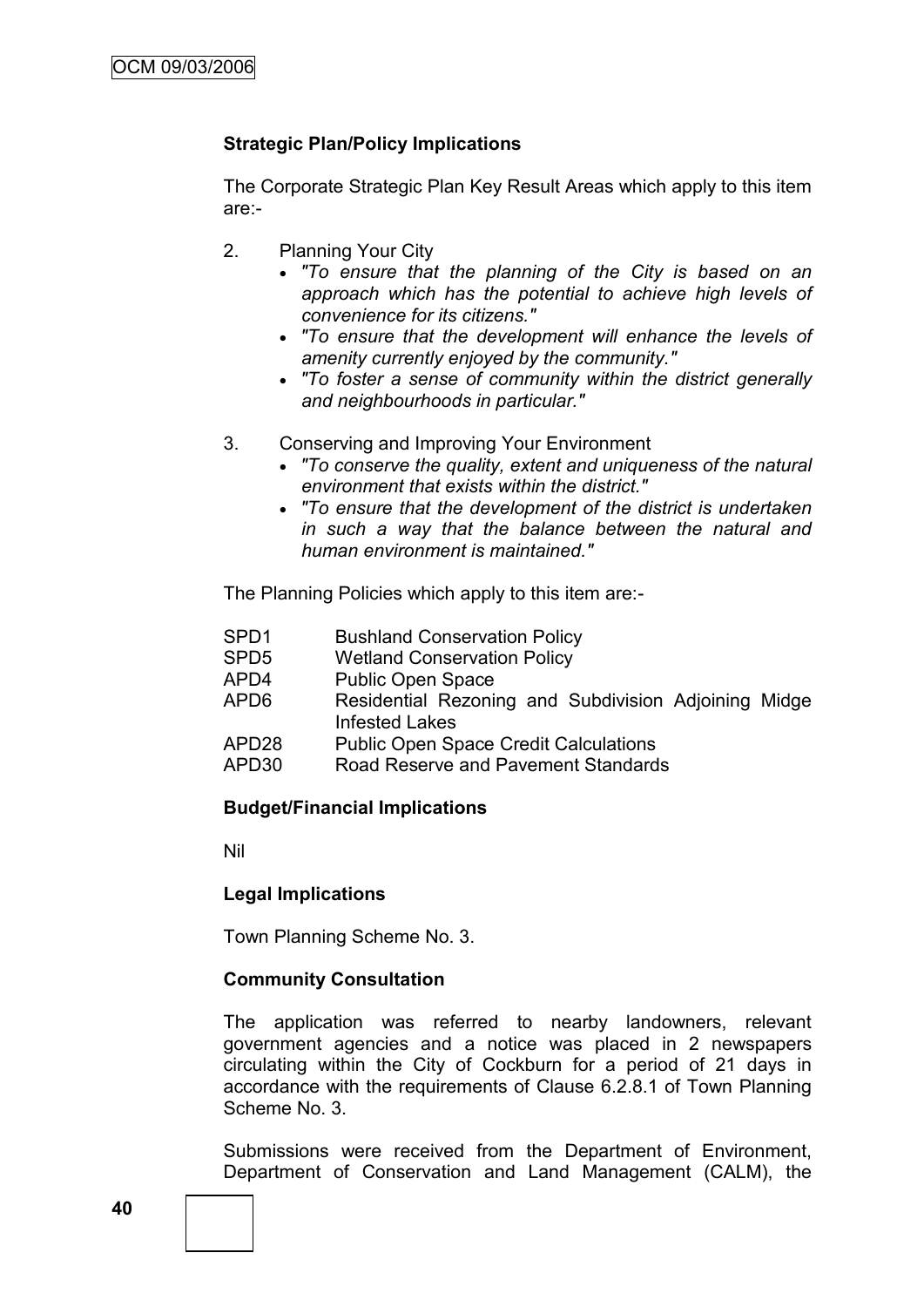Department for Planning and Infrastructure (Bush Forever Office), Water Corporation, Western Power, Alinta Gas and the Public Transport Authority.

Refer Schedule of submissions contained with the Agenda attachments.

# **Attachment(s)**

- (1) Site Plan
- (2) Structure Plan
- (3) Schedule of submissions
- (4) Revised Structure Plan

## **Advice to Proponent(s)/Submissioners**

The Proponent and those persons who made a submission have been advised that Council is considering this item at its 9 March 2006 meeting.

## **Implications of Section 3.18(3) Local Government Act, 1995**

Nil.

## **14.3 (MINUTE NO 3100) (OCM 09/03/2006) - SATELLITE DISH - LOT**  550; 68 BARRINGTON STREET, SPEARWOOD **OWNER/APPLICANT: J & M MONTES (3313725) (SS) (ATTACH)**

RECOMMENDATION That Council:

(1) grant retrospective approval for a 3 metre diameter domestic satellite dish on Lot 550 (No. 68) Barrington Street, Spearwood in accordance with the approved plans subject to the following conditions:-

# STANDARD CONDITIONS

- 1. Development may be carried out only in accordance with the terms of the application as approved herein and any approved plan.
- 2. Nothing in the approval or these conditions shall excuse compliance with all relevant written laws in the commencement and carrying out of the development.
- 3. All stormwater being contained and disposed of on-site to the satisfaction of the Council.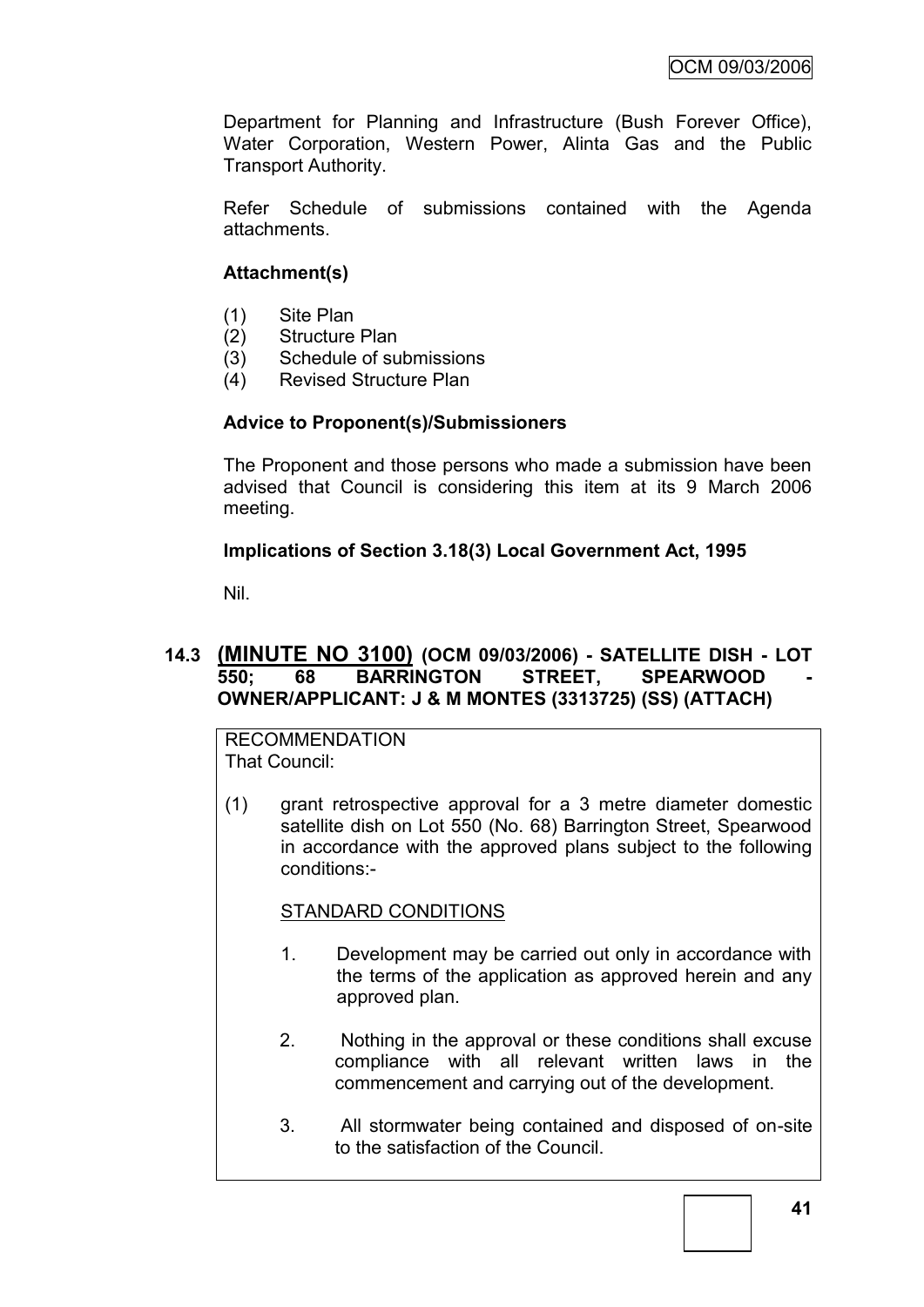4. No activities causing noise and/or inconvenience to neighbours being carried out after 7.00pm or before 7.00am, Monday to Saturday, and not at all on Sunday or Public Holidays.

## SPECIAL CONDITIONS

- 5. The maximum pole height for the satellite dish is not to exceed 1.7 metres from the natural ground level.
- 6. The maximum height of the satellite dish is not to exceed 2.7 metres from the natural ground level.

## FOOTNOTES

- 1. The development is to comply with the requirements of the Building Code of Australia.
- (2) issue a Schedule 9 Notice of Determination on Application for Planning Approval – Approval (inclusive of MRS Form 2 Notice of Approval);
- (3) advise those who had made a submission of Council"s decision accordingly.

## **COUNCIL DECISION**

MOVED Clr L Goncalves SECONDED Clr K Allen that Council defers the matter until the next Meeting of Council to allow Officers to visit the neighbouring properties and consult with adjoining neighbours.

# **CARRIED 7/2**

### **Reason for Decision**

More consultation with the neighbours is required.

#### **Background**

| ZONING:    | MRS:                | Urban                   |
|------------|---------------------|-------------------------|
|            | TPS3:               | <b>Residential R-20</b> |
| LAND USE:  | Residential         |                         |
| LOT SIZE:  | $700 \; \text{m}^2$ |                         |
| USE CLASS: | ם                   |                         |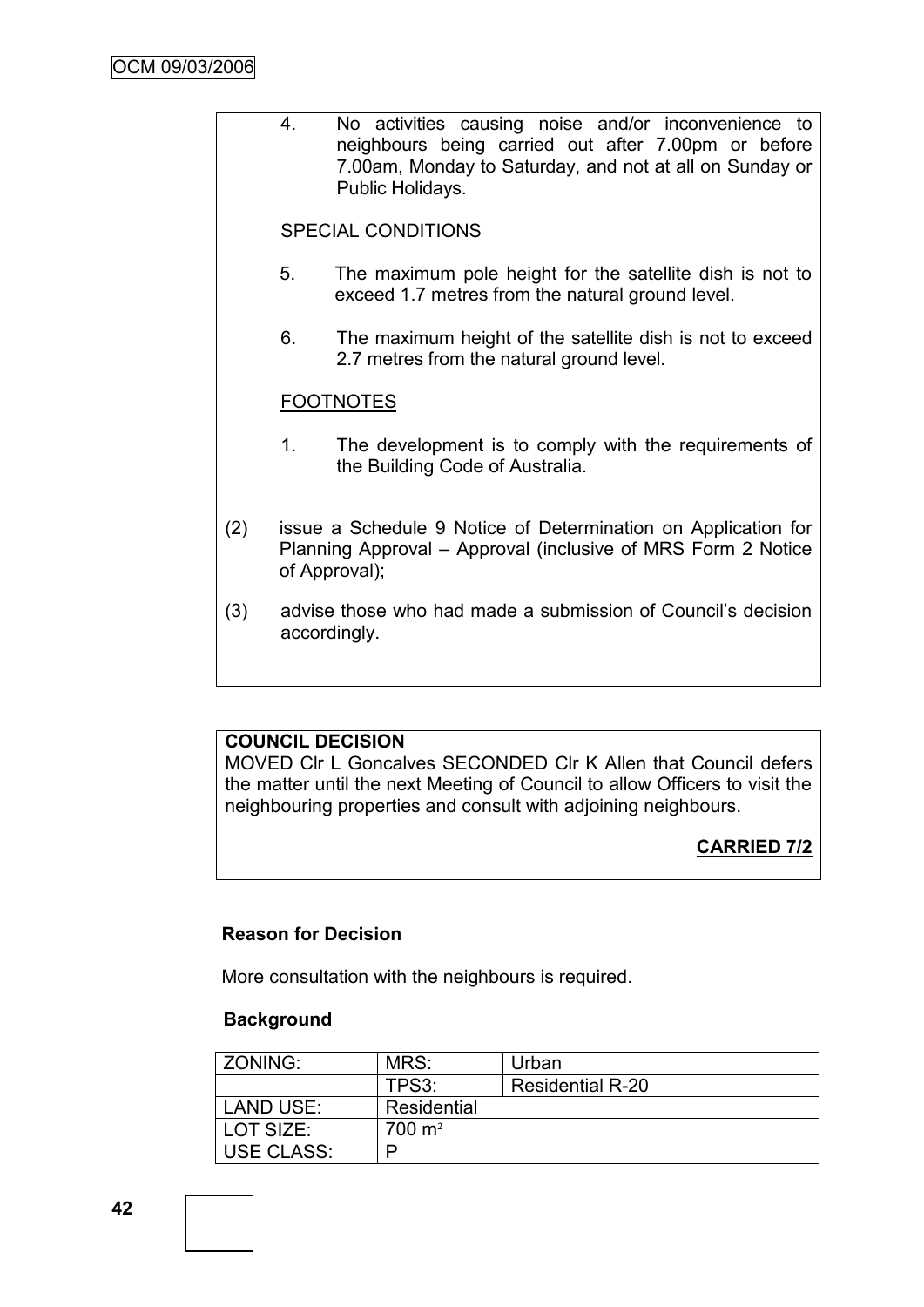The applicant submitted an application to seek approval for a 3 metre diameter satellite dish on the subject property (refer to Attachment 1).

## **Submission**

The application proposes a 3 metre diameter satellite dish which has a pole height of 1.7 metres above natural ground level and an approximate maximum height of 2.7 metres above natural level of the property (refer to Attachment 2).

## **Report**

Council"s Domestic Satellite Dish Policy (APD14) requires Planning Approval for all dishes in excess of 1.2 metres in diameter. The policy also specifies general guidelines to minimise the visual impact of satellite dishes and details the procedure for considering applications.

The application was referred to four (4) adjoining property owners in accordance with Council policy. Two (2) letters of objection was received from adjoining landowners, which raised the following concerns: -

- 1. The satellite dish will look unsightly from the objector"s backyard;
- 2. The dish proposed is second-hand;
- 3. The dish could de-value my property; and
- 4. The dish will reduce my view to the ocean.

The proposed dish is located in the corner of the applicant's property on the lower side of existing retaining walls and fence atop which together measure 2.2m in height (refer to Attachment 3). The satellite dish has purposely been positioned in the current location due to the location of outbuildings, (situated on adjoining properties) which act as a barrier and minimise the visual impact of the dish from neighbouring properties (refer to Attachment 4). The applicant originally intended for the satellite dish to be located in the centre of their backyard and relocated the dish upon comments received from an adjoining neighbour.

Further, the applicant has also agreed to a reduced pole height of the satellite dish from 2.2 metres to 1.7 in an effort to ameliorate the visual impact from adjoining properties. These measures demonstrate the owner"s intentions to erect the dish as close to the ground and below the height of adjoining structures without diminishing the capacity to receive international signals.

The photos in Attachment 4 also demonstrate the appearance of the proposed satellite dish. Although second hand and from another property, the applicant has stated that dish still functions and the dish does not appear visually obtrusive or flawed.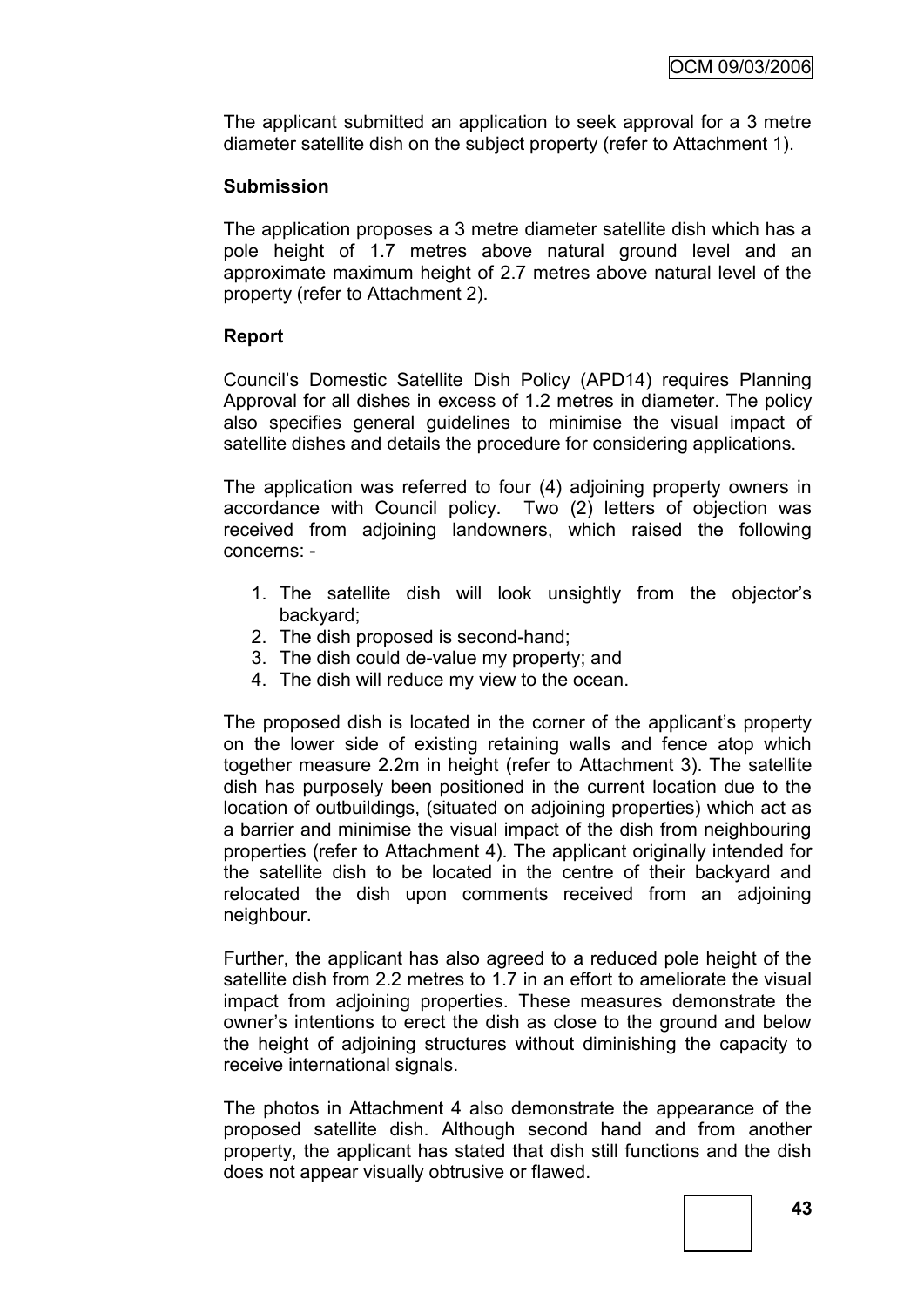It is recommended that Council support the application on the basis that the satellite dish complies with Council"s Domestic Satellite Dish Policy (APD14) and is located in a position that minimises the visual impact on the street and adjoining neighbours.

## **Strategic Plan/Policy Implications**

The Corporate Strategic Plan Key Result Areas which apply to this item are:-

- 2. Planning Your City
	- *"To ensure that the planning of the City is based on an approach which has the potential to achieve high levels of convenience for its citizens."*
	- *"To ensure that the development will enhance the levels of amenity currently enjoyed by the community."*
- 3. Conserving and Improving Your Environment
	- *"To conserve the character and historic value of the human and built environment."*

The Planning Policies which apply to this item are:-

- APD14 Domestic Satellite Dishes Policy
- APD17 Standard Development Conditions and Footnotes

### **Budget/Financial Implications**

Nil

### **Legal Implications**

Town Planning Scheme No.3

### **Community Consultation**

The application was advertised to adjoining properties for comment for a period of 14 days in accordance with the City"s Town Planning Scheme No. 3. At the close of the submission only two submissions was received.

### **Attachment(s)**

- (1) Location Plan
- (2) Elevation Plan
- (3) Site Plan
- (4) Site Photographs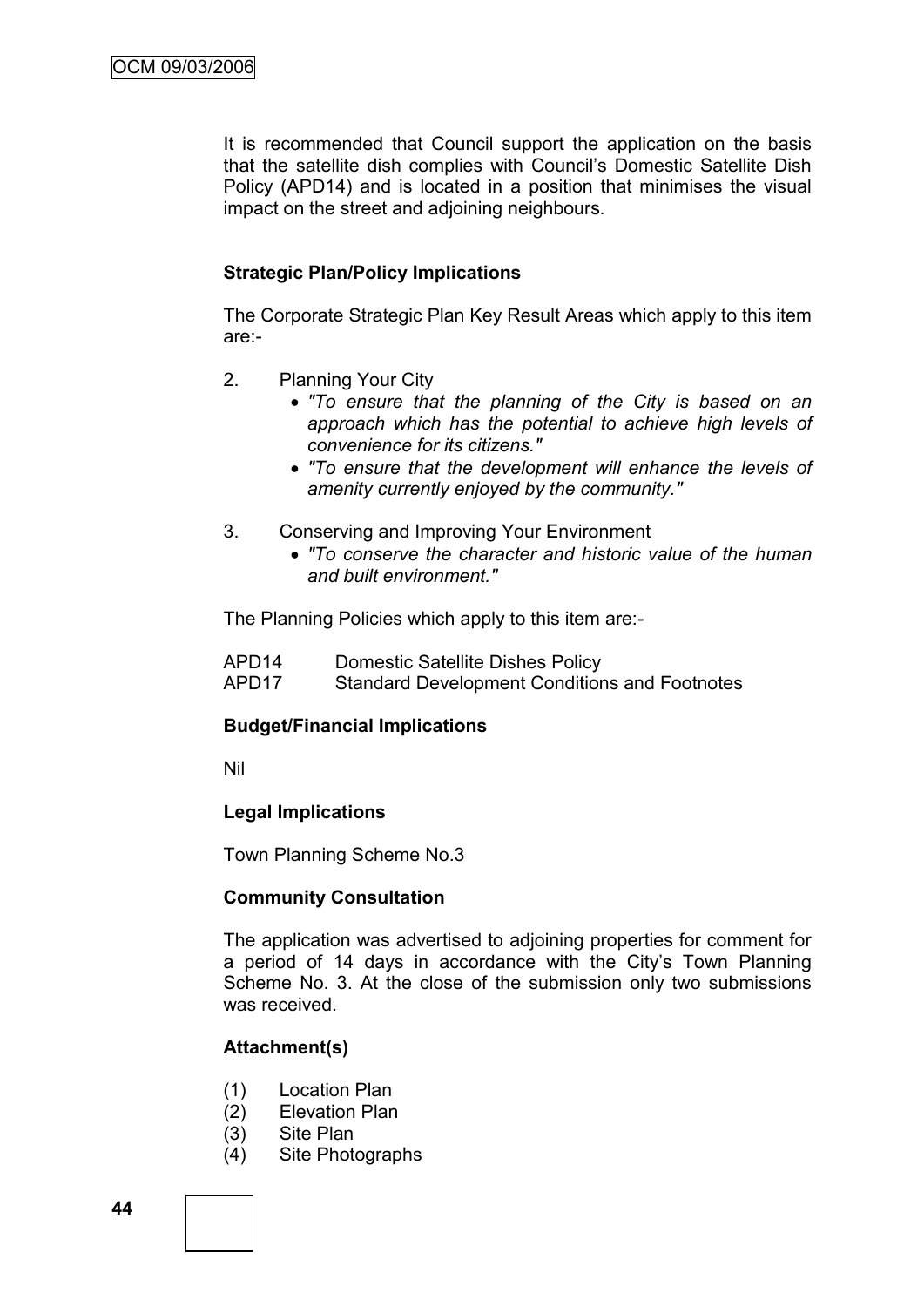# **Advice to Proponent(s)/Submissioners**

The Proponent(s) and those who lodged a submission on the proposal have been advised that this matter is to be considered at the 9 March 2006 Council Meeting.

#### **Implications of Section 3.18(3) Local Government Act, 1995**

Nil.

## **14.4 (MINUTE NO 3101) (OCM 09/03/2006) - PROPOSED HOME OCCUPATION (BED AND BREAKFAST) - STRATA LOT 2; NO. 11A BEACH ROAD, COOGEE - OWNER/APPLICANT: IM & JT CHISHOLM (3317912) (SS) (ATTACH)**

RECOMMENDATION That Council:

(1) grant approval for a Home Occupation – Bed and Breakfast at Strata Lot 2 (No. 11A) Beach Road, Coogee, for the purpose of a Bed and Breakfast, subject to the following conditions:

#### STANDARD CONDITIONS

- 1. Development may be carried out only in accordance with the terms of the application as approved herein and any approved plan.
- 2. Nothing in the approval or these conditions shall excuse compliance with all relevant written laws in the commencement and carrying out of the development.
- 3. The development complying with the Home Occupation provisions and definition set out in the Town Planning Scheme.
- 4. All materials and/or equipment used in relation to the Home Occupation shall be stored within the residence or an approved outbuilding.
- 5. The Home Occupation Approval may be withdrawn by the Council upon receipt of substantiated complaints.
- 6. The Home Occupation can only be undertaken by the owner of the land and is not transferable pursuant to clause 5.8.5 (a) (ii) of Town Planning Scheme No 3.
- 7. On the sale of the property or change in ownership of the land the home occupation entitlement ceases pursuant to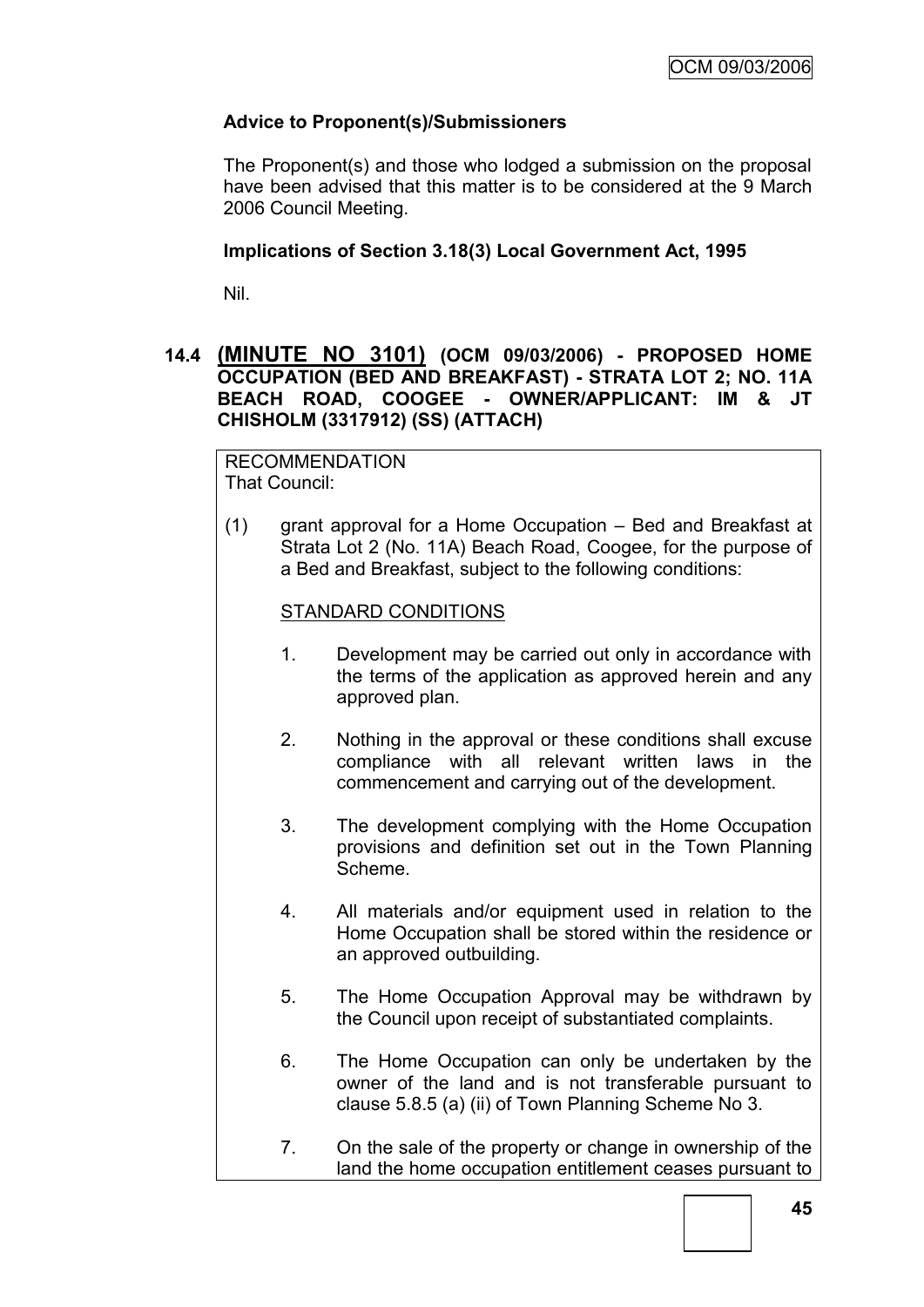clause 5.8.5 (a) (iii) of Town Planning Scheme No 3.

#### SPECIAL CONDITIONS

- 8. A maximum of 2 clients are to be accommodated at any one time in accordance with the applicant"s submission.
- 9. The Accommodation is limited to only short-term stay (up to 4 weeks maximum).
- 10. Client check in and check out times are limited to 8am to 8pm Monday to Sunday.

## FOOTNOTES

- 1. ""Home Occupation" means an occupation carried out in a dwelling or on land around a dwelling by an occupier of the dwelling which:-
	- (a) does not employ any person not a member of the occupier's household;
	- (b) will not cause injury to or adversely affect the amenity of the neighbourhood;
	- (c) does not occupy an area greater than 20 square metres;
	- (d) does not display a sign exceeding 0.2 square metres;
	- (e) does not involve the retail sale, display or hire of goods of any nature;
	- (f) in relation to vehicles and parking, does not result in the requirement for a greater number of parking facilities than normally required for a single dwelling or an increase in traffic volume in the neighbourhood, does not involve the presence, use or calling of a vehicle more than 2 tonnes tare weight, and does not include provision for the fuelling, repair or maintenance of motor vehicles; and
	- (g) does not involve the use of an essential service of greater capacity than normally required in the zone."
- 2. Please contact the City"s Health Service on 9411 3589 to arrange for an assessment, prior to commencing operation.
- 3. The development is to comply with the Environmental Protection Act 1986 which contains penalties where noise limits exceed the prescribed by the Environmental Protection (Noise) Regulations 1997.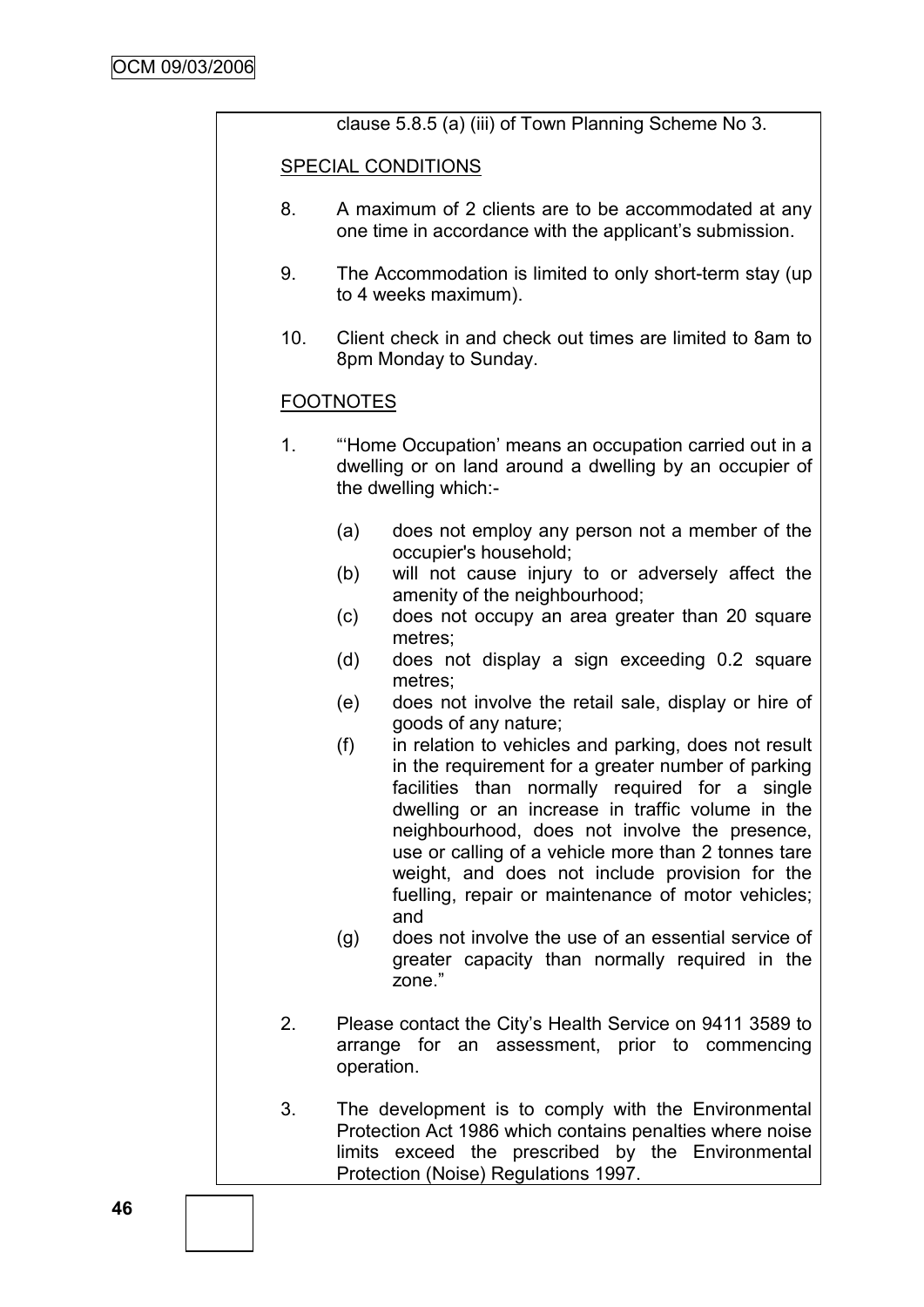(2) issue a Schedule 9 Notice of Determination on Application for Planning Approval – Approval (inclusive of MRS Form 2 Notice of Approval).

# **COUNCIL DECISION**

MOVED Clr V Oliver SECONDED Mayor S Lee that Council adopt the recommendation subject to the deletion of Special Conditions 9 and 10, and the amendment of Special Condition 8, as follows:

8. A maximum of two clients are to be accommodated at any one time in accordance with the applicant"s submission, with the exception of a camp bed or roll up bed for children.

**CARRIED 9/0**

### **Reason for the Decision**

There are a number of people from overseas who come for six and eight weeks to visit family. These may not always be a couple but a small family and this type of accommodation is all they can afford. Council should encourage more bed and breakfast accommodation to work in with tourism in the future.

### **Background**

| l ZONING:  | MRS: Urban            |                                    |
|------------|-----------------------|------------------------------------|
|            |                       | TPS3:   Residential R-20           |
| LAND USE:  | <b>Existing House</b> |                                    |
| LOT SIZE:  | 384m <sup>2</sup>     |                                    |
| USE CLASS: |                       | Use Not Listed 'Discretionary Use' |

### **Submission**

The applicant seeks approval from Council to operate a home occupation for a bed and breakfast. A maximum of 1 couple will be accommodated at any one time, for short-term stay (up to 4 weeks). The applicant has stated that there is sufficient parking for the clients off street.

# **Report**

The subject land has been developed as a grouped dwelling site based on a density code of R20 under the City of Cockburn Town Planning Scheme No 3. Council has the discretion to either approve (with or without conditions) or to refuse the application.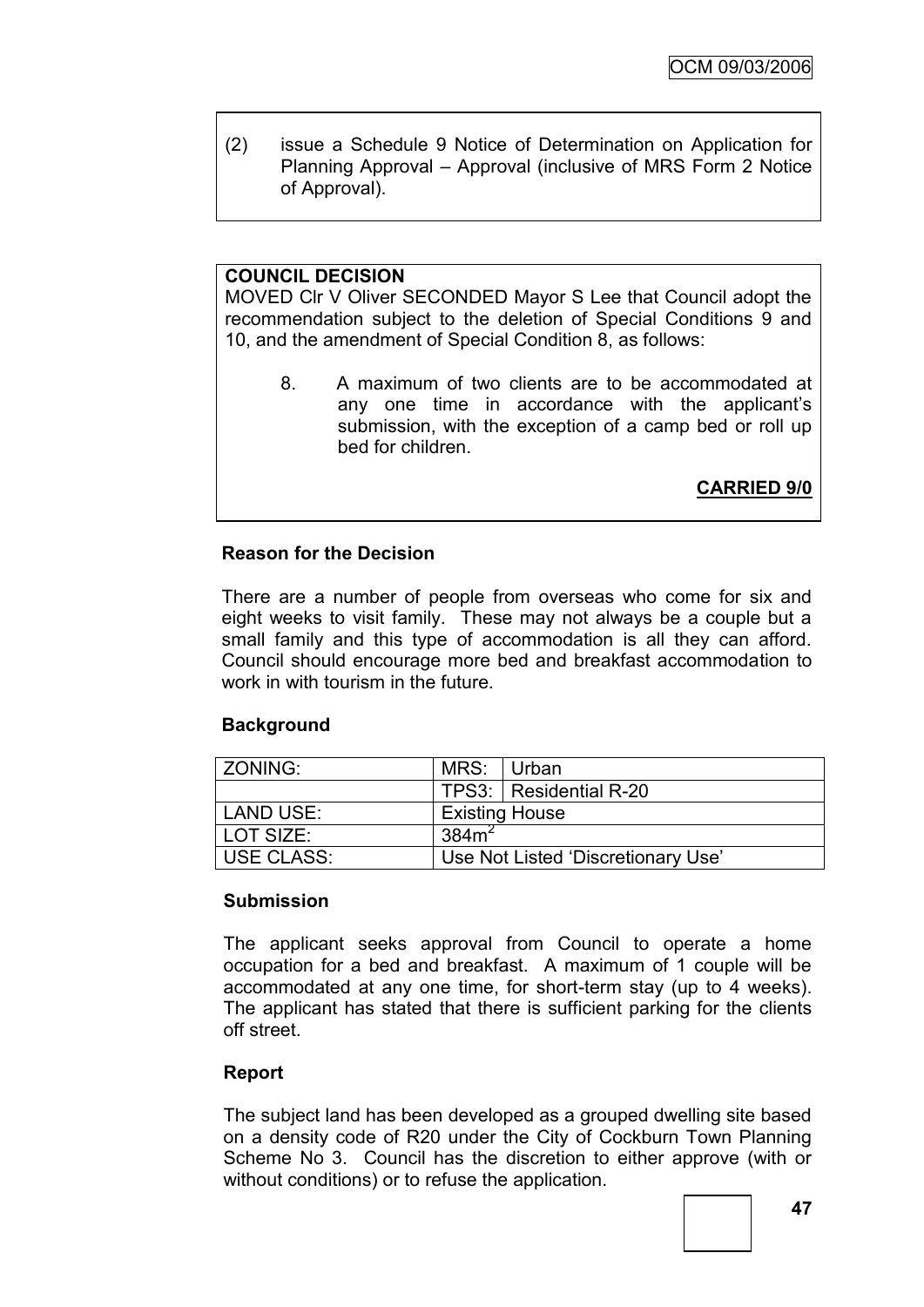Surrounding landowners were invited to comment on the proposal through a referral letter, as well as an advertising sign on site. One (1) objection was received at the completion of the consultation period. The main concern raised in this submission is based on the neighbour"s concern for a "commercial styled" development operating in a residential zone. The objector stated that the business would change the profile of the street and lower the standard of living, emphasising his concern of increased traffic noise and visitor's arrival and departure times.

The proposed home occupation complies with the City's Town Planning Scheme No 3. The relationship between the proposal and the adjoining neighbours is limited due to the scale of the proposed bed and breakfast. Issues of traffic congestion, and hours of operation have been addressed, with the applicant limiting book-in and leaving times between 8:00am – 8:00pm, and providing parking spaces on-site in the area marked on the attached plan. It is concluded that the impact of the home occupation in general will be minimal and the application is supported subject to compliance with the recommended conditions.

## **Strategic Plan/Policy Implications**

The Corporate Strategic Plan Key Result Areas which apply to this item are:-

- 1. Planning Your City
	- *"To ensure that the planning of the City is based on an approach which has the potential to achieve high levels of convenience for its citizens."*
	- *"To ensure that the development will enhance the levels of amenity currently enjoyed by the community."*

The Planning Policies which apply to this item are: -

APD17 Standard Development Conditions and Footnotes

### **Budget/Financial Implications**

Nil

# **Legal Implications**

Town Planning Scheme No.3

### **Community Consultation**

Application was advertised to adjoining properties for comment for a period of 14 days in accordance with the City"s Town Planning Scheme No. 3. The applicant also gave notice of the proposal by way of a sign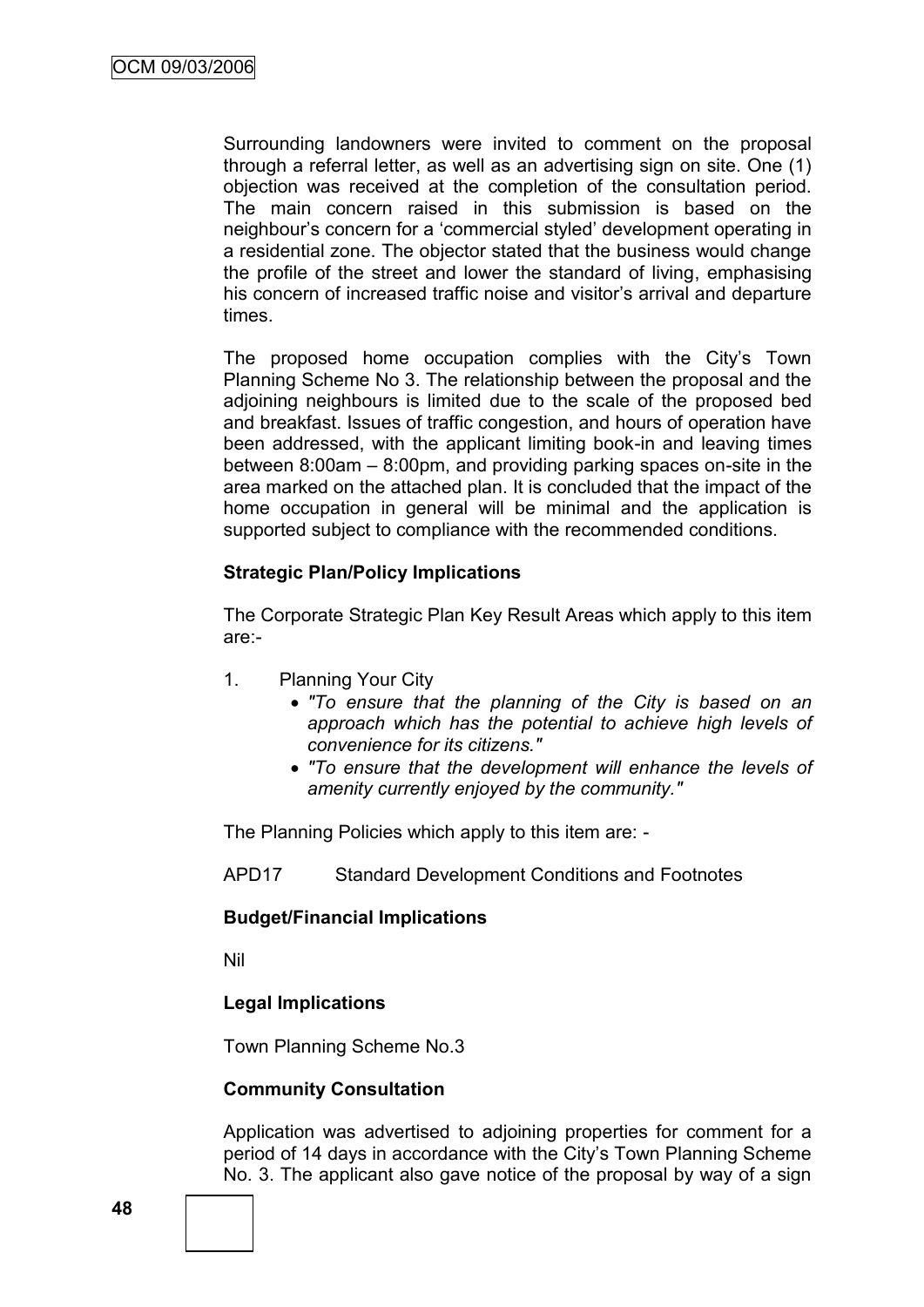displaying the proposal to Council"s specifications. At the close of the submission only one submission was received.

## **Attachment(s)**

- (1) Location Plan
- (2) Site Plans
- (3) Floor Plan

## **Advice to Proponent(s)/Submissioners**

The Proponent(s) and those who lodged a submission on the proposal have been advised that this matter is to be considered at the 9 March 2006 Council Meeting.

## **Implications of Section 3.18(3) Local Government Act, 1995**

Nil.

## **14.5 (MINUTE NO 3102) (OCM 09/03/2006) - PROPOSED SUBDIVISION - 'P' SITE CLASSIFICATION - LOT 1; 7 FLORIZEL STREET, COOLBELLUP - OWNER: DEPARTMENT OF HOUSING AND WORKS - APPLICANT: THE PLANNING GROUP (130186) (VM) (ATTACH)**

RECOMMENDATION That Council:

(1) advise the Western Australian Planning Commission that it supports the subdivision of Lot 1; 7 Florizel Street, Coolbellup into 36 lots subject to the following conditions:

### **CONDITIONS**

### **Lot Sizes**

- 1. The proposed lot sizes to comply with the minimum area of lot per dwelling specified in the Residential Design Code – R40 to the satisfaction of the Western Australian Planning Commission.
- 2. The applicant obtaining development approval from the Local Government for the development of a dwelling on lots less than  $350m^2$  in area, in accordance with the Residential Design Codes to the satisfaction of the Western Australian Planning Commission.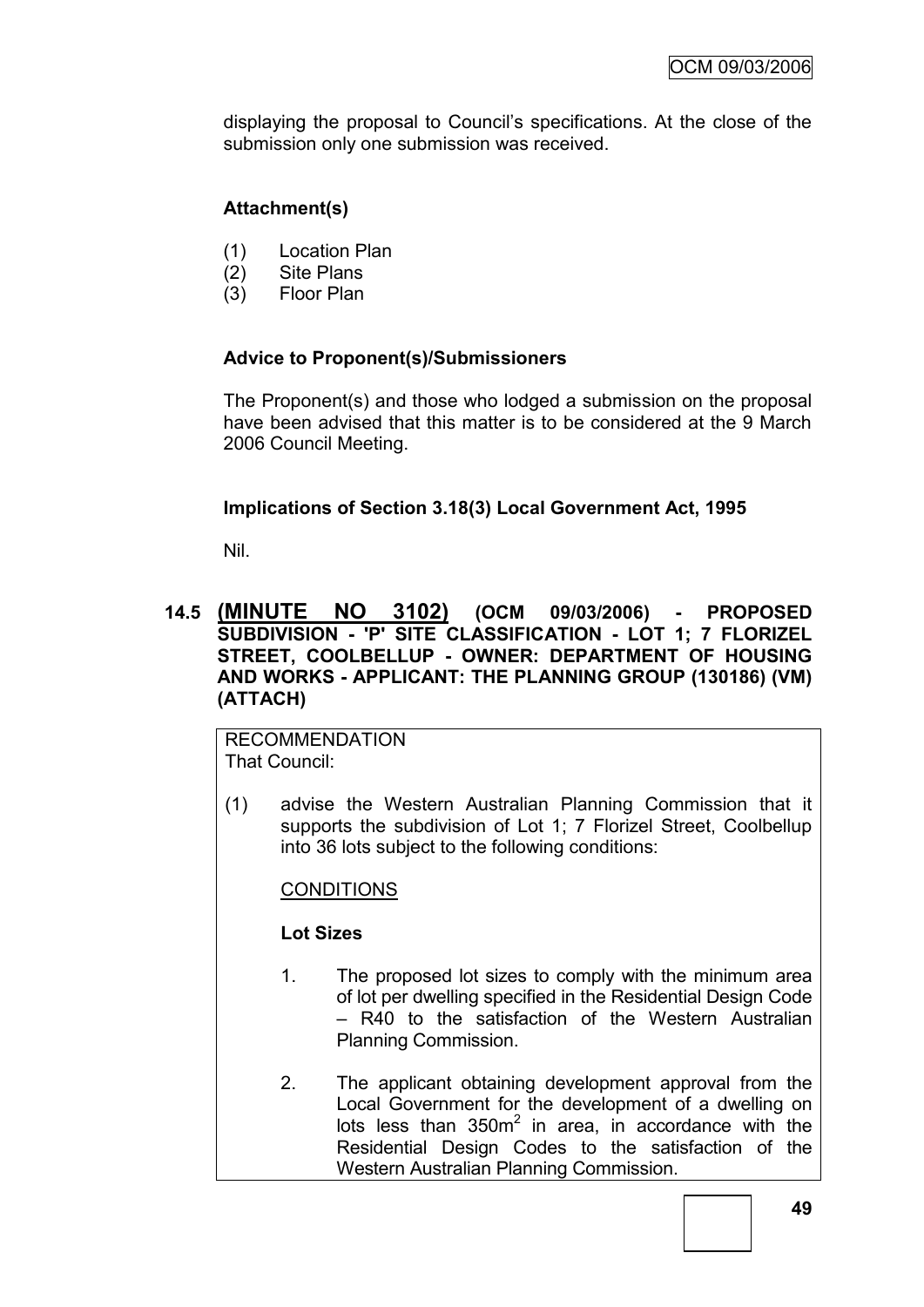#### **Roads**

- 3. The new road reserve being a minimum width of 15 metres to the satisfaction of the Western Australian Planning Commission.
- 4. Those lots not fronting an existing road being provided with frontage to a constructed subdivisional road connected by a constructed subdivisional road(s) to the local road system and such subdivisional road(s) being constructed and drained at the subdivider's cost, to the satisfaction of the Western Australian Planning **Commission**
- 5. The intersections depicted on the attached plan being designed and constructed to the satisfaction of the Western Australian Planning Commission.
- 6. Street corners within the subdivision being truncated to the standard truncation of 8.5 metres as depicted on the attached plan to the satisfaction of the Western Australian Planning Commission.

### **Site Works**

- 7. The existing car parks and other improvements being demolished to the satisfaction of the Western Australian Planning Commission.
- 8. All old crossovers being removed and footpaths and kerbs being appropriately reinstated to the satisfaction of the Western Australian Planning Commission.
- 9. Measures being taken to the satisfaction of the Western Australian Planning Commission to ensure identification and protection of any vegetation on the site worthy of retention prior to commencement of site works.
- 10. The land being graded and stabilised at the subdivider's cost to the satisfaction of the Western Australian Planning Commission.
- 11. The land being filled and/or drained at the subdivider's cost to the satisfaction of the Western Australian Planning Commission.
- 12. The applicant engaging a qualified engineer (with subdivision experience) to prepare a pre-works geotechnical report to certify that the land does not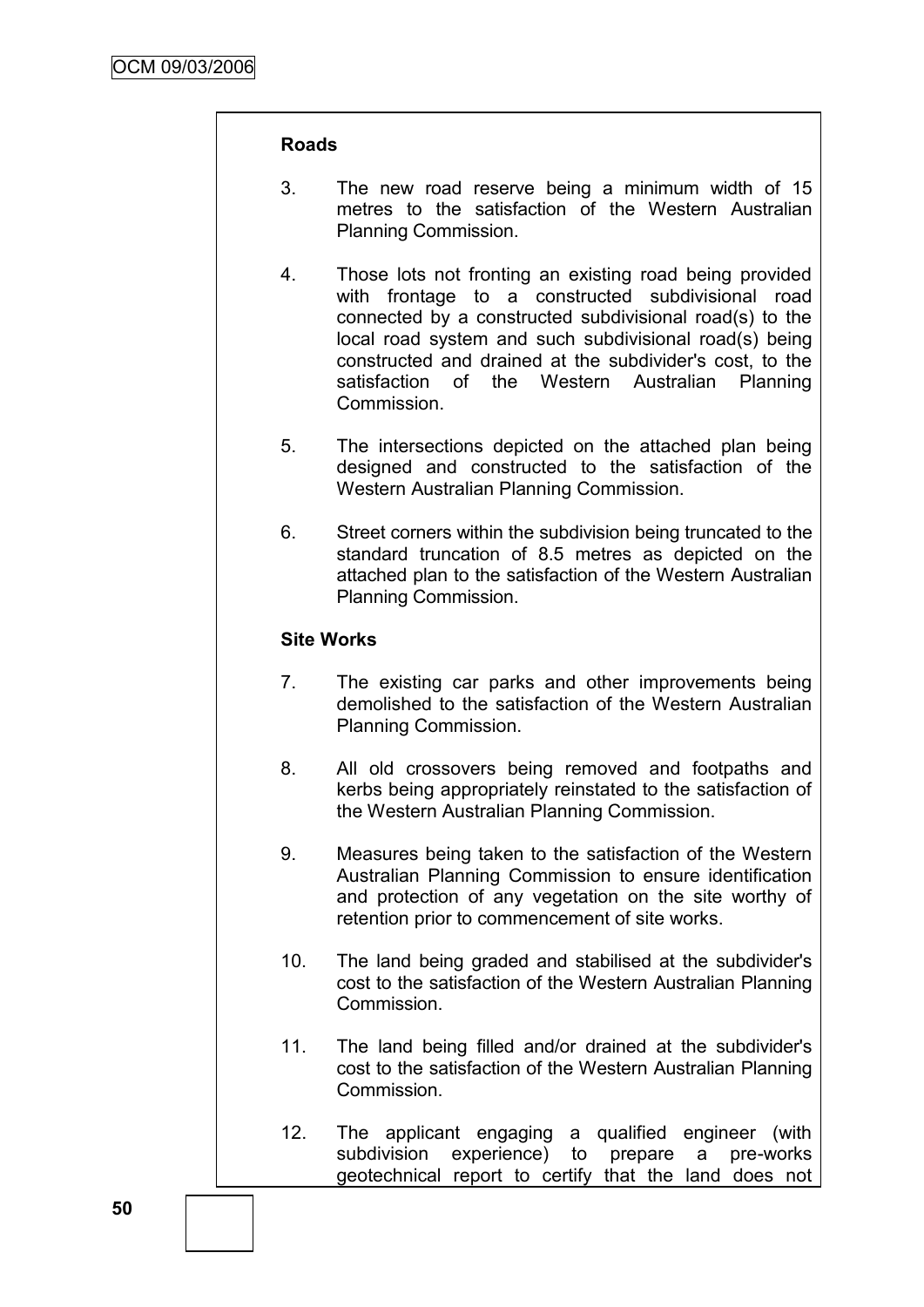contain any unsuitable landfill associated with or prior to subdivisional works and that the land is physically capable of residential development including road and dwelling construction to the satisfaction of the Western Australian Planning Commission.

- 13. The applicant preparing a post geotechnical report certifying that all subdivision works have been carried out in accordance with the pre-works geotechnical report and the site has been adequately compacted and drained to enable residential development, to the satisfaction of the Western Australian Planning Commission.
- 14. The applicant engaging a qualified engineer to certify that any filling or back filling has been adequately compacted for residential development to the satisfaction of the Western Australian Planning Commission.
- 15. The emissions of airborne dust and sand drift must not cause nuisance to neighbours during subdivision works. Prior to commencement of any site works, a Dust Management Plan, in accordance with the Local Government Guidelines for the preparation of Dust Management Plans, is to be submitted by the subdivider to the Local Government for approval.
- 16. A notification under Section 70A of the Transfer of Land Act is to be prepared in the form below and lodged with the Registrar of Titles Office on the Certificate of Title of all lots for endorsement of development works. This Notification affects 36 lots and is to be sufficient to alert prospective purchasers of the geotechnical investigation and site classification including building and site construction requirements. The Notification should (at the cost of the applicant) state as follows:

*"This land has been classified "P" under AS2870 – 1996, because of the presence of loose soils within the soil profile, which could lead to unacceptable settlement for a residential structure if not addressed by adequate engineering. Foundations for a "P" classification need to be designed by an Engineer taking into account the conditions that have resulted in this classification. These requirements can result in additional development costs."*

17. Retaining walls are to be provided where the angle of natural repose of the soil cannot be maintained due to earthworks associated with the subdivision to the satisfaction of the Western Australian Planning Commission.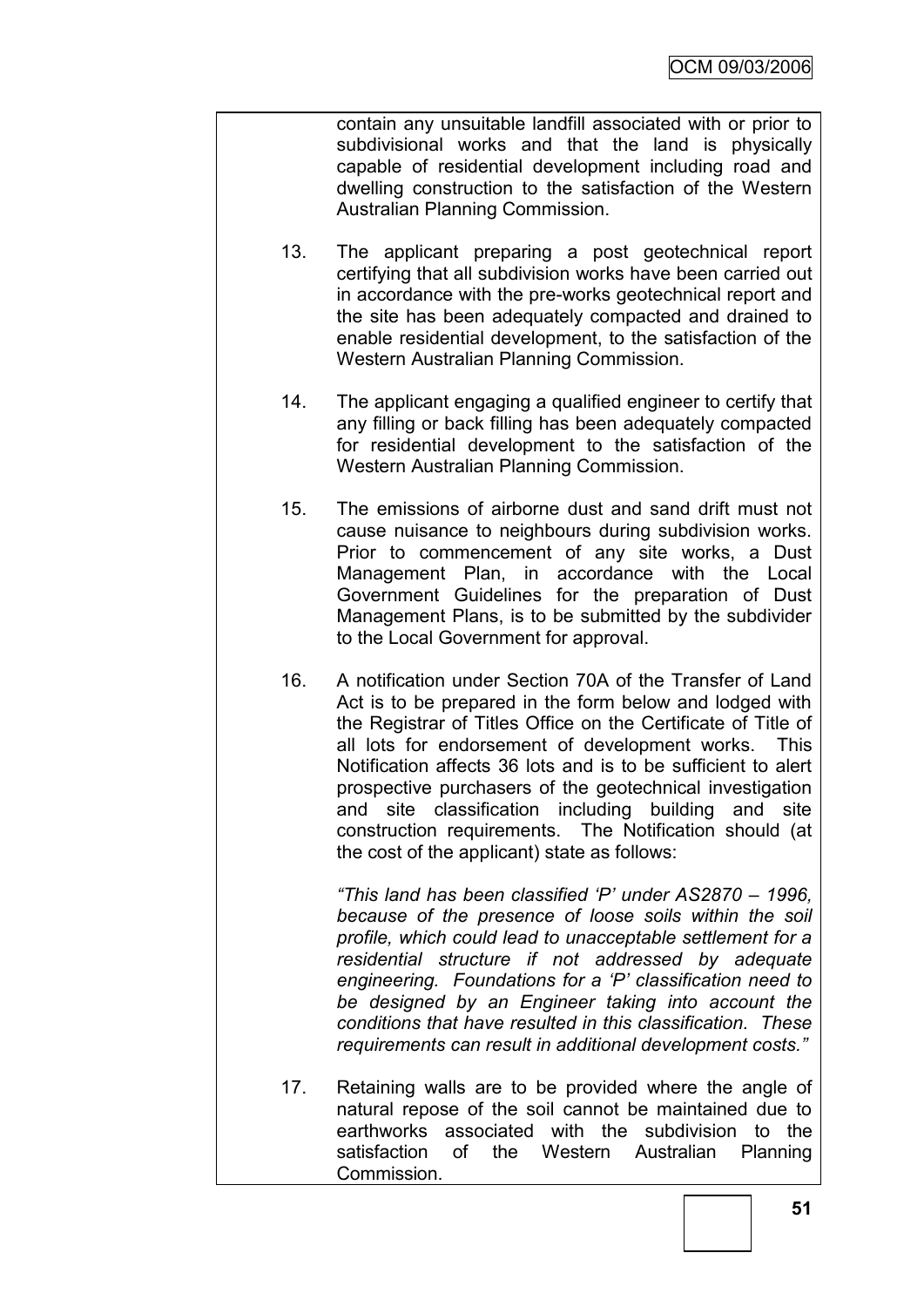#### **Other**

- 18. The transfer free of cost of transformer and high voltage switchgear sites to Western Power Corporation, with the location of the site(s) being to the satisfaction of the Western Australian Planning Commission on the advice of the Local Government and Western Power Corporation.
- 19. Street Lighting being provided within the subdivision to the satisfaction of the Western Australian Planning Commission.
- 20. The subdivider entering into an agreement with Council that requires geotechnical issues with the sites "P" classification under AS2870-1996 to be addressed through a coordinated approach to building construction on all of the 36 lots proposed, in accordance with the subdivider"s current intentions.
- 21. The Western Australian Planning Commission is reminded of the need to consult where appropriate with relevant authorities and apply conditions relating to the following matters:
	- Reticulated Water Water Corporation
	- Reticulated Sewer Water Corporation
	- Underground Power Western Power
	- The provision of street lighting within the subdivision
	- Environmental advice Department of Environment, Water and Catchment Protection

# FOOTNOTES

- 1. In relation to Condition 9, mature vegetation should be retained and conserved where possible.
- 2. In relation to condition 11, there is no drainage outlet so all drainage must be contained on site.
- 3. The applicant is advised that a building licence is required prior to the construction of any retaining walls or other structures proposed as part of the subdivision.
- 4. Before any site works are commenced, the subdivider is to have provided the Local Government with information relating to existing contours and natural features, and locations of existing vegetation and the extent of earthworks and final contours for the land to the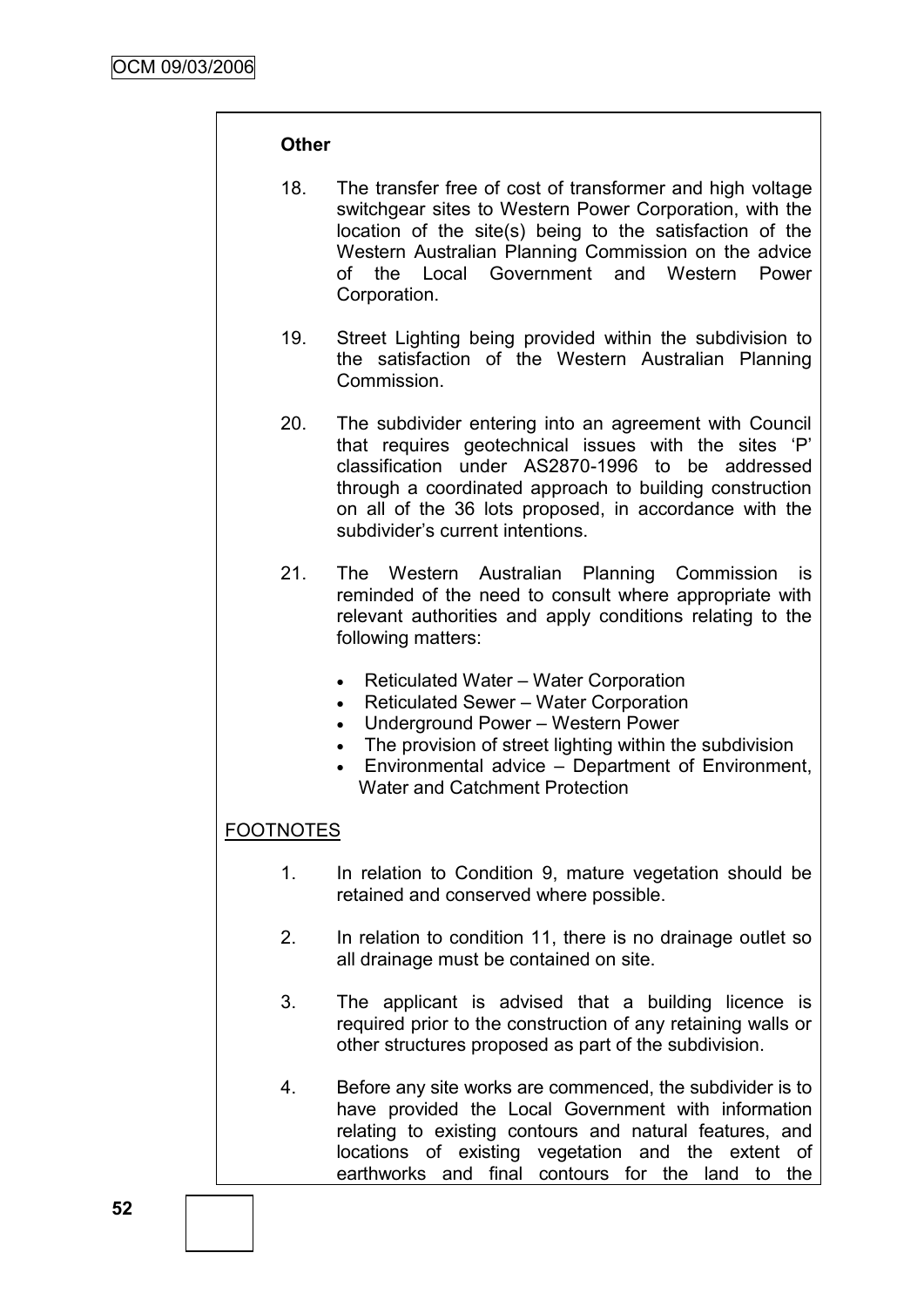satisfaction of the Western Australian Planning Commission.

- 5. The applicant is advised that subdivision construction drawings and earthworks should be approved by the Local Government prior to the commencement of site works (including the clearing of vegetation). The applicant is advised to liaise with the Local Government regarding the required form of the constructional drawings.
- 6. Retaining walls installed as part of a subdivision for residential development must be designed in accordance with Australian Standard AS 1170 Parts 1 and 2 - 1989, to take live and dead loads imposed by a single storey brick and tile residence placed a minimum of 1 metre from the retaining wall boundary and the design of the retaining wall must also provide for the erection of a 1.8 metre high fibre cement fence placed on or against all boundary retaining walls to the satisfaction of the Western Australian Planning Commission.
- 7. Where subdivision works includes the installation of retaining walls, the wall shall be located so that the footing and the top of the wall are fully within the boundaries of the lot on which it is constructed, and the wall is to be protected by an easement, prepared by the subdivider to the requirements of the Local Government and to the satisfaction of the Western Australian Planning Commission.
- 8. No activities associated with the subdivision site works causing noise and/or inconvenience to neighbours being carried out after 6.00 p.m. or before 7.00 a.m. Monday to Saturday, and not at all on Sunday or public holidays to the satisfaction of the Western Australian Planning Commission.
- (2) request a written undertaking from the owner that the land will be fully developed by Department of Housing and Works; and
- (3) notify the applicant accordingly.

# **COUNCIL DECISION**

MOVED Clr V Oliver SECONDED Clr K Allen that Council adopt the recommendation subject to the addition of condition 22 as follows:-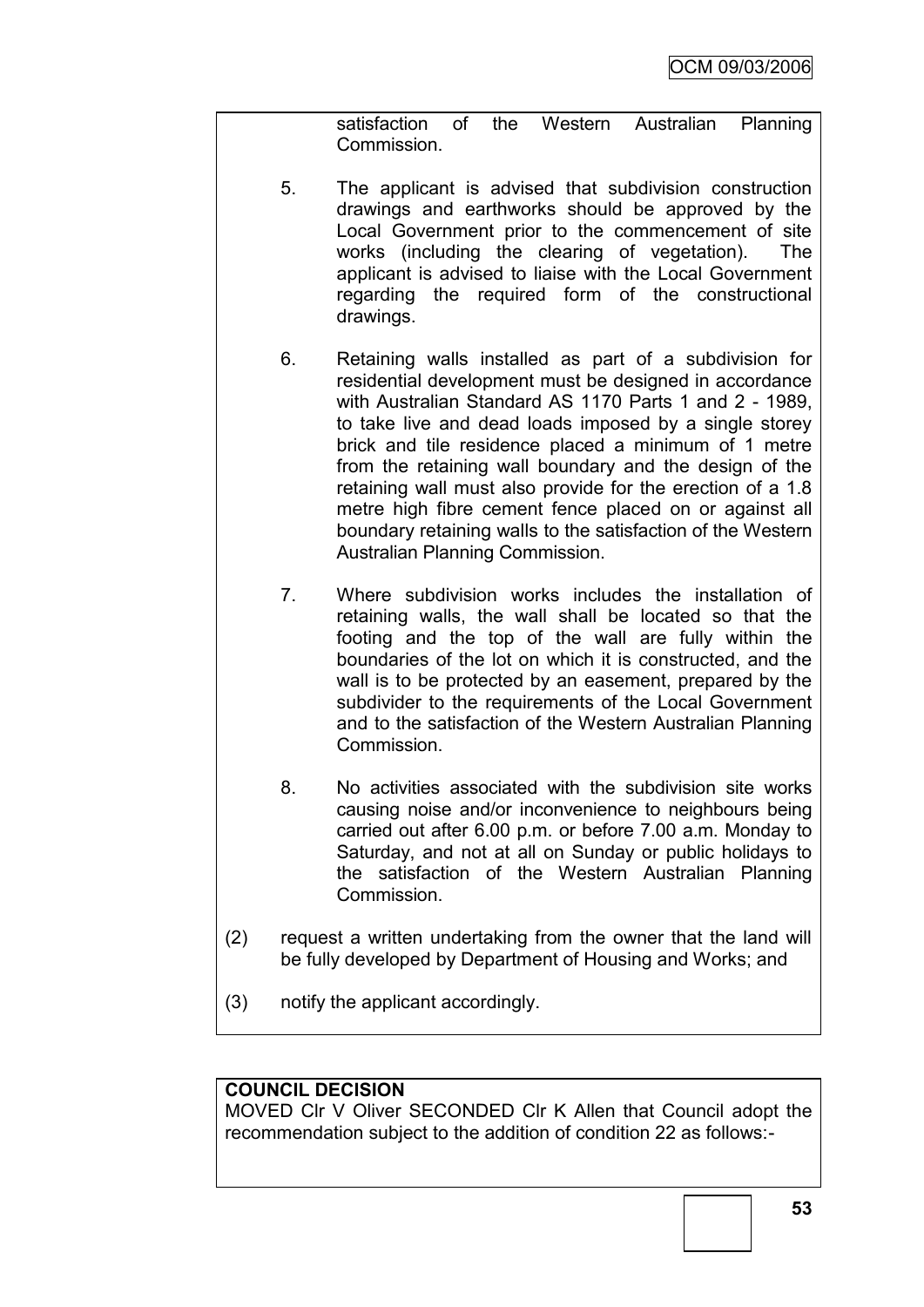*"22. Measures being taken to the satisfaction of the Western Australian Planning Commission to ensure the identification and protection of all mature trees on the site worthy of retention prior to the commencement of site works."*

**CARRIED 9/0**

## **Reason for Decision**

This will assist the area to be compatible with the remainder of Coolbellup.

### **Background**

| ZONING:   | MRS:        | Urban                  |
|-----------|-------------|------------------------|
|           | TPS:        | <b>Residential R40</b> |
| LAND USE: | Residential |                        |
| LOT SIZE: | 1.3082ha    |                        |

The subject land was previously developed for housing by the Department of Housing and Works. The site comprised three apartment blocks referred to as Bowan Court Apartments. These apartments were demolished in 2004 as part of the Department of Housing and Work"s New Living Program.

The Western Australian Planning Commission approved the subdivision of the subject site into 24 lots on 15 December 2003. This application facilitated retention of one of the three apartment blocks located on site. The apartment block has subsequently been demolished and the approval was not implemented.

On 4 January 2006, the City received a subdivision referral from the Western Australian Planning Commission in regards to Lot 1; 7 Florizel Street, Coolbellup to create 36 lots. The City is yet to provide its response to the WAPC.

### **Submission**

The application proposes to subdivide the land to create 36 freehold lots with lot sizes varying between  $303m^2$  and  $354m^2$ . A new road running between Florizel Street to Leontes Way, approximately half way along the Florizel Street frontage will be created to facilitate access to the proposed lots with frontages to a road reserve.

The subdivision has been designed in order to maximise the north facing solar access into the lots by maximising the number of east and west facing lots with northern solar access along the longer side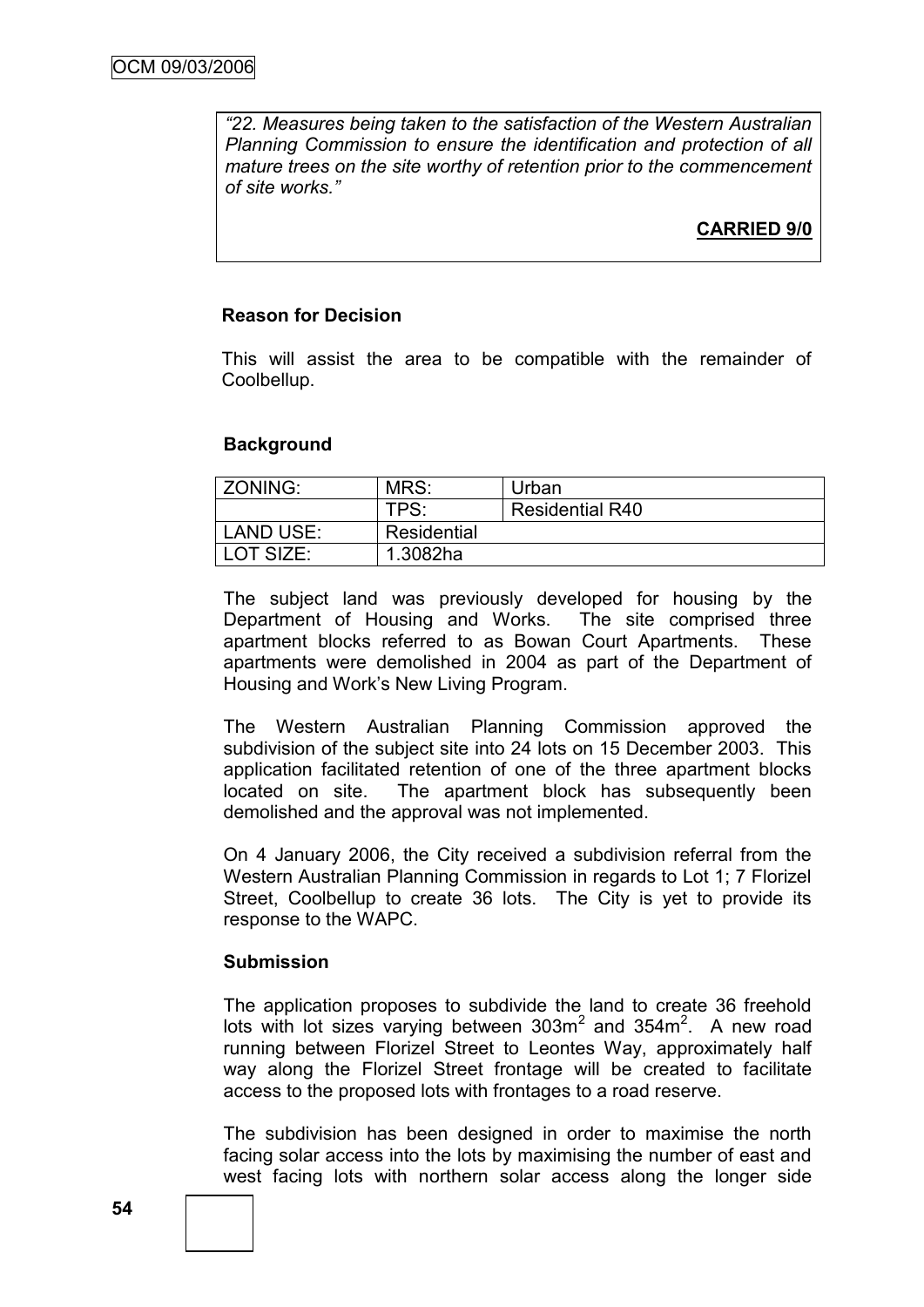boundaries and the east and west along the front and rear boundaries where greater solar protection can be provided.

# **Report**

Geotechnical investigations are required by the City in order to ensure that property can be developed for its intended purpose. The City recommends general subdivision conditions pertaining to geotechnical matters and adopts a policy that all residential development have an 'A' classification and that Class "P", "H" and "E" sites will not be accepted by Council and must be fully remediated. There are occasions when this site classification cannot be achieved and foundations need to be designed by a Structural Engineer taking into account the conditions that have resulted in this classification.

In this instance the City has been advised upfront that the entire site has a 'P' classification. Ordinarily, the City would not favour this classification over the entire site, as prospective purchasers are disadvantaged and forced to bare the costs associated with foundation design.

The applicant has advised that the Department of Housing and Works will develop the 36 residential lots with housing and therefore all engineering requirements / costs be fully borne by the developer. The applicant should still enter into an agreement with Council to fully construct dwellings on all 36 allotments and that Notifications be placed on Titles to notify prospective owners of the site classification in the event that further extensions or additions are proposed. It is recommended that Council proceed to support the subdivision in its advice to the Western Australian Planning Commission on this basis and subject to standard conditions.

# **Strategic Plan/Policy Implications**

The Corporate Strategic Plan Key Result Areas which apply to this item are:-

- 2. Planning Your City
	- *"To ensure that the planning of the City is based on an approach which has the potential to achieve high levels of convenience for its citizens."*
	- *"To ensure that the development will enhance the levels of amenity currently enjoyed by the community."*
	- *"To foster a sense of community within the district generally and neighbourhoods in particular."*
- 3. Conserving and Improving Your Environment
	- *"To conserve the quality, extent and uniqueness of the natural environment that exists within the district."*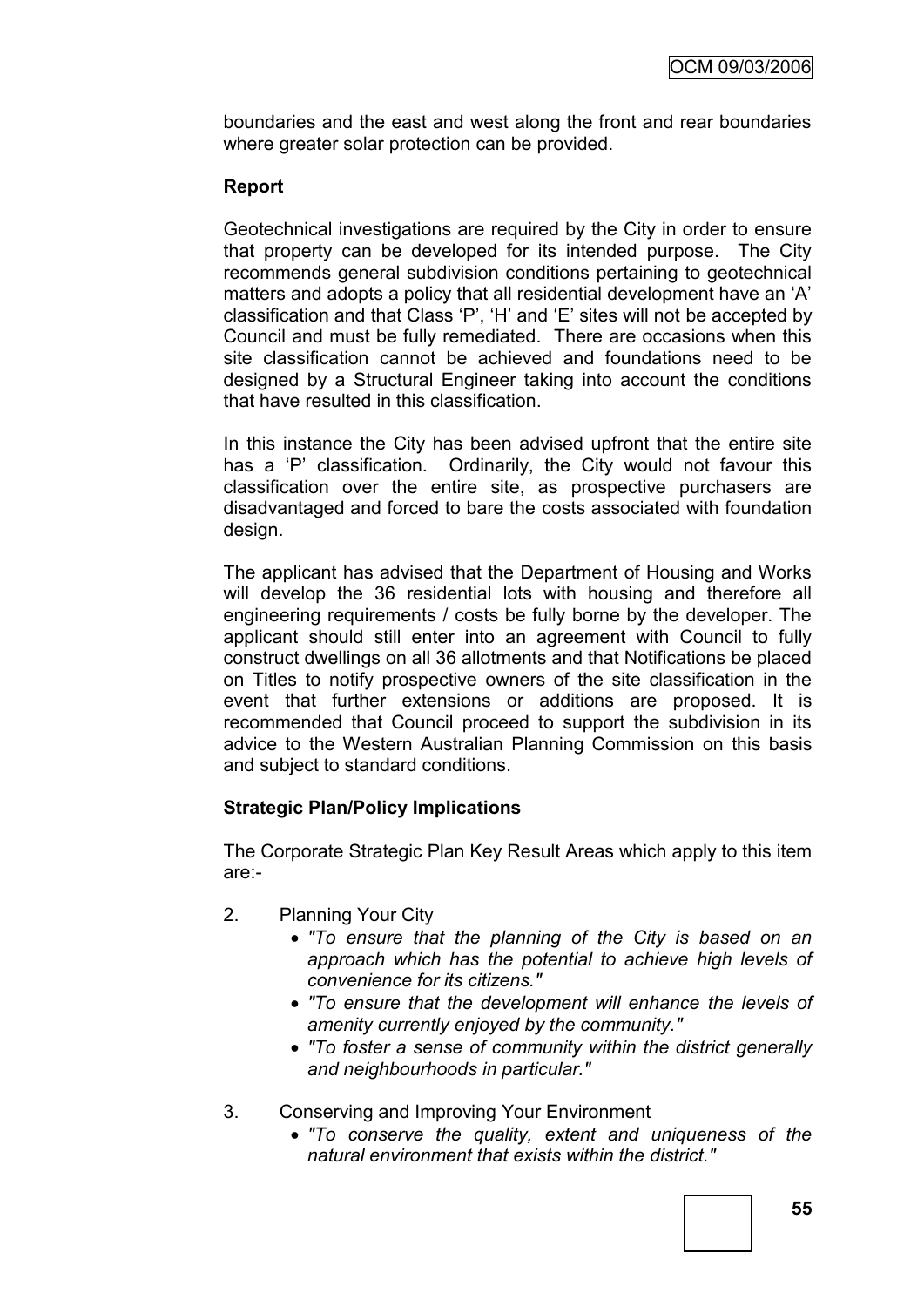- *"To conserve the character and historic value of the human and built environment."*
- *"To ensure that the development of the district is undertaken in such a way that the balance between the natural and human environment is maintained."*

The Planning Policies which apply to this item are:-

APD16A Standard Subdivision Conditions and Reasons for Refusal APD35 Filling of Land

### **Budget/Financial Implications**

Nil.

### **Legal Implications**

Town Planning and Development Act 1928 Town Planning Scheme No. 3

### **Community Consultation**

N/A

# **Agenda Attachment(s)**

(1) Subdivision plan.

# **Advice to Proponent(s)/Submissioner(s)**

The Proponent has been advised that this matter is to be considered at the February 2006 Council Meeting.

### **Implications of Section 3.18(3) Local Government Act, 1995**

Nil.

**14.6 (MINUTE NO 3103) (OCM 09/03/2006) - TOWN OF KWINANA DISTRICT STRUCTURE PLAN (EASTERN RESIDENTIAL INTENSIFICATION CONCEPT) - LAND SOUTH OF ROWLEY ROAD (FREEWAY CORRIDOR) IN THE TOWN OF KWINANA ABUTTING THE CITY OF COCKBURN (9155) (JU) (ATTACH)**

**RECOMMENDATION** That Council:

(1) note the Report;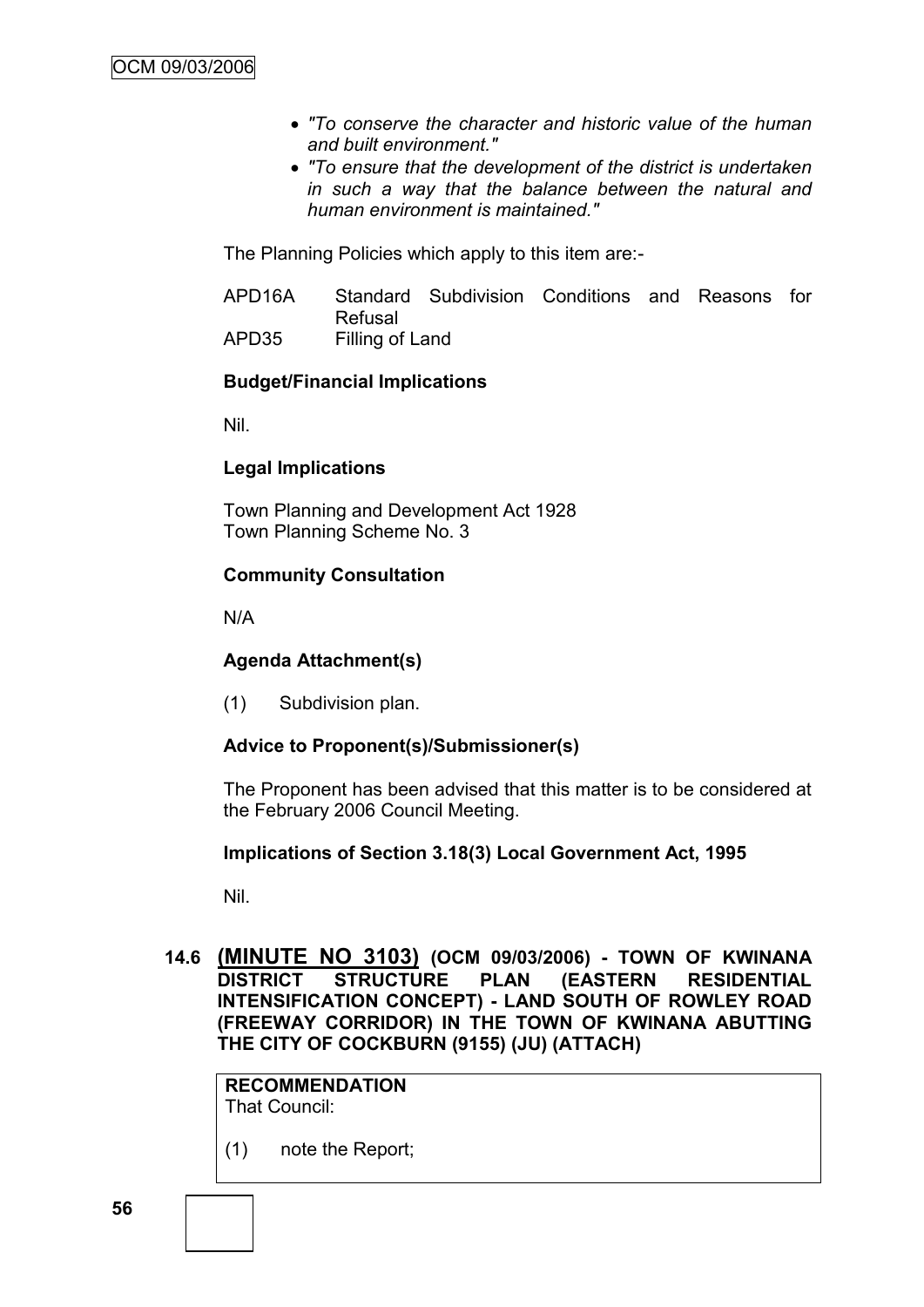- (2) advise the Town of Kwinana that it generally supports the draft District Structure Plan (Eastern Residential Intensification Concept) and makes the following comments:
	- 1. Existing land uses and offsite impacts An opportunities and constraints map was produced as part of the City of Cockburn Southern Suburbs District Structure Plan Stage 3 – Hammond Park/Wattleup (SSS3) which shows some existing land uses within the City of Cockburn that may impact on the proposed development south of Rowley Road abutting the City of Cockburn. This opportunities and constraints map is provided to Kwinana for information;
	- 2. Proposed residential densities It is considered that the residential development proposed in the draft Plan abutting the City of Cockburn is appropriate and is supported, as this type of development will add to the walk on patronage of the future Mandogalup Railway Station and other facilities proposed within SSS3;
	- 3. Educational facilities The City supports the location of the proposed primary school site in Mandogalup and acknowledges that this school will contribute students to the proposed high school located in the Southern Suburbs Stage 3 area;
	- 4. District open space and community facilities The City is prepared to meet with Kwinana to define areas of overlapping needs in the Mandogalup and Wandi areas and future urban areas to the north of Rowley Road and explore funding opportunities and supports Kwinana internalising its district open space and community facilities;
	- 5. District Centre and mixed business location The City is currently seeking advice from its retail consultant regarding the relocated district centre to Anketell Road but earlier advice suggested that there is no rationale whatsoever for proposing this centre, even as a long term possibility. The proposed mixed business site on the south side of Rowley Road is supported.
	- 6. Road connections and traffic volumes Some concern is raised with the distances between the Kwinana Freeway off ramps and the potential controlled intersections at Barfield and Lyon Roads and requests that further detailed information will need to be provided. It is considered that if Rowley Road is to be designated as a freight route that the Barfield/Rowley Road intersection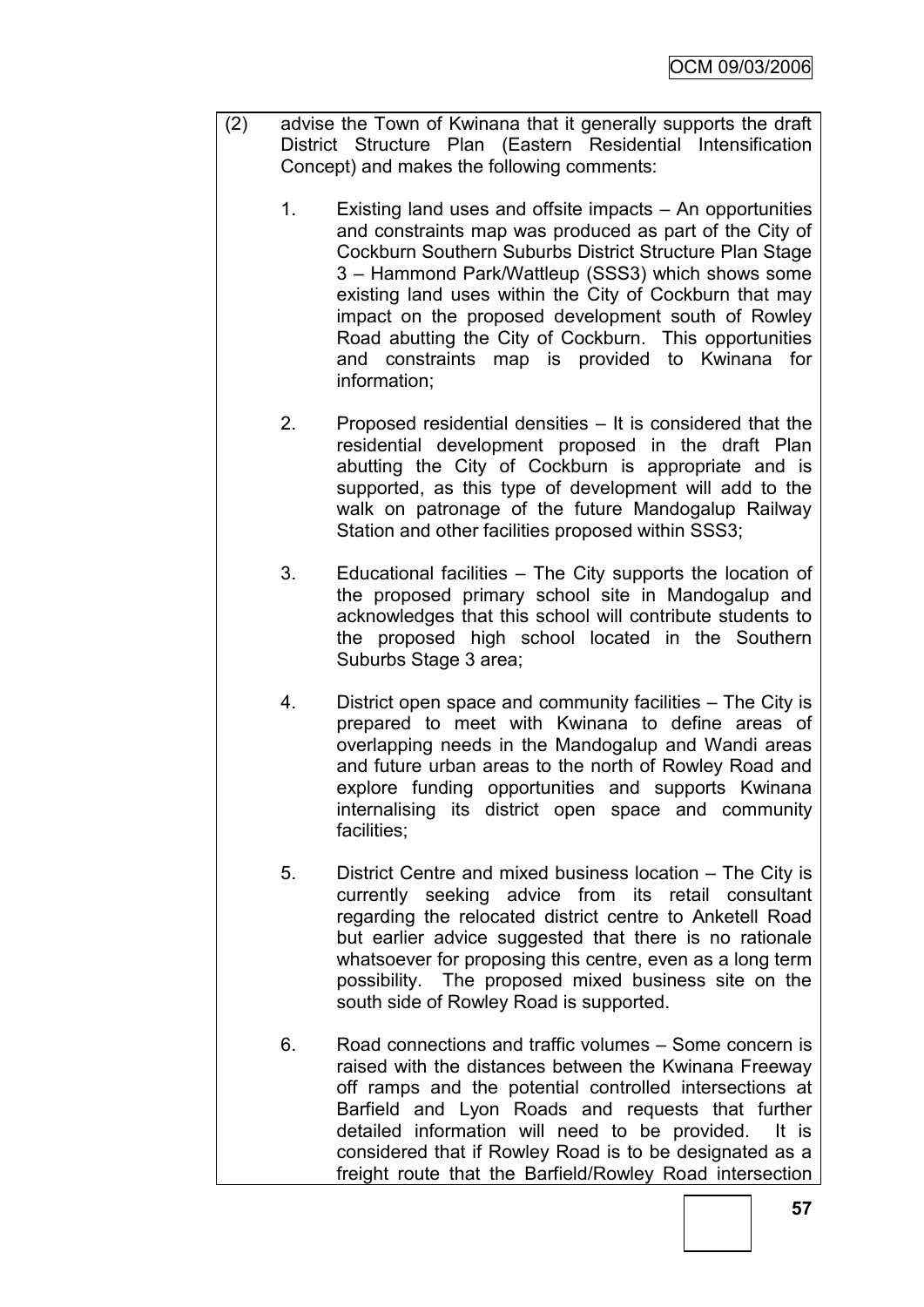will need to be grade separated. Concerns are also raised regarding the proposed connection of the realigned Lyon Road, south of Rowley Road, with the existing Lyon Road, north of Rowley. Further detailed information is required on this proposal before detailed comments can be provided.

The City has engaged a consultant currently undertaking a Traffic Study for the City of Cockburn and further comments on the projected traffic numbers connecting onto Rowley Road will be provided to Kwinana once they are available.

- 7. Freight routes It is acknowledged that local structure plans should address the impacts from freight noise and make provision for noise attenuation measures such as earthen landscape bunds. However, the City also is of the opinion that the responsibility for noise attenuation should also be the responsibility of the infrastructure providers of the freight route and the producers of the traffic noise and the predominant users of the freight routes;
- 8. Bus routes and bike paths The City supports the proposed bus routes and bike paths proposed in the draft Plan. The City has indicated on the SSS3 plan a path running east-west on the northern side of Rowley Road and it is suggested that the Town of Kwinana consider placing a path on the southern side of Rowley Road given the potential of Rowley Road becoming a freight route in the future and the importance of providing good pedestrian access to the future Mandogalup Railway Station. It is crucial to ensure that safe and easy pedestrian access is maintained to the future Railway Station;
- 9. Development contribution requirements The City has initiated Amendment No. 28 to Town Planning Scheme No. 3 which proposes two new development contribution areas within the Southern Suburbs Stage 3 area. A copy of this amendment is forward to Kwinana for information. It is also requested that Kwinana provide a response to the proposed provisions in the amendment relating to the contribution requirements towards Rowley Road as comments on the amendment were not provided during the advertising period.
- (3) A copy of this report be forward to the Town of Kwinana for their information.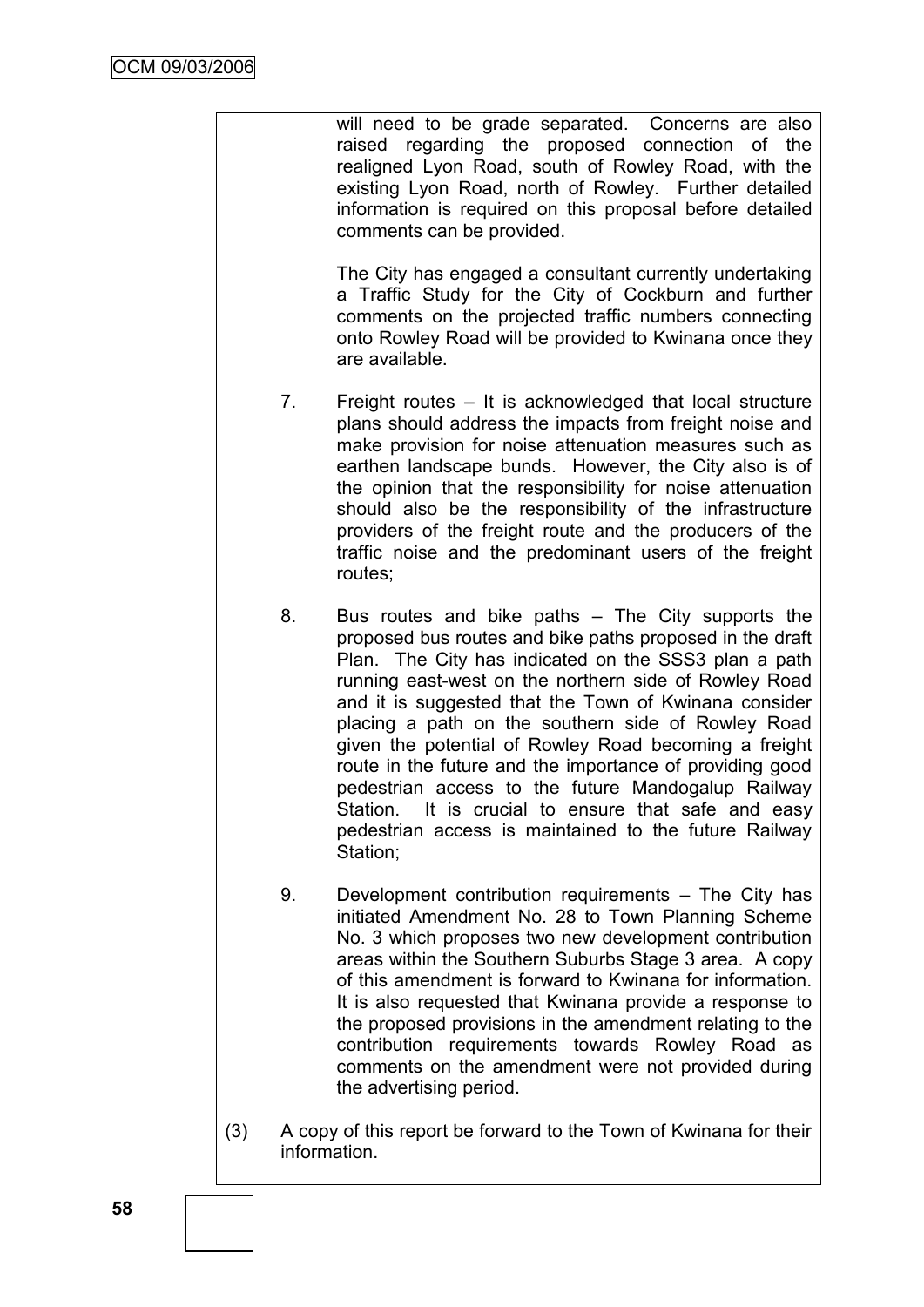**COUNCIL DECISION** MOVED Clr T Romano SECONDED Clr V Oliver that the recommendation be adopted.

**CARRIED 9/0**

# **Background**

The Town of Kwinana is currently advertising a draft District Structure Plan (hereafter referred to as the draft Plan) for land to the south of Rowley Road (abutting the City of Cockburn) which includes the localities of Mandogalup, Wandi, Anketell, Casuarina and Wellard (See Attachment 1 – Structure Plan Study Area). The draft Plan represents a refinement of the Jandakot Structure Plan prepared by consultants Turner Master Planners for the Western Australian Planning Commission which was adopted by the Commission in July 2005. The draft Plan is also intended to support the initiation of an amendment to the Metropolitan Region Scheme, to rezone the land from Rural to Urban Deferred.

The draft Plan is estimated to yield 12,792 dwelling units and a population of 37,100 in the long term.

### **Submission**

The Town of Kwinana has referred the draft Plan to the City for comment. The advertising period closes on the 17 March 2006.

The comments provided in this Report relate to the integration and interface of the northern part of the draft Plan with the southern section of the City of Cockburn and in particular how it impacts on the development of Southern Suburbs District Structure Plan Stage 3 – Hammond Park/Wattleup (See Attachment 2 – Draft Town of Kwinana District Structure Plan).

# **Report**

There are nine main sections of the draft Plan which may affect the City of Cockburn and are discussed further below:

1. Existing Land Uses and Offsite Impacts – The draft Plan provides information on the existing land uses and impacts within the Plan area. There are a number of constraints also within the City of Cockburn, north of Rowley Road, that could potentially impact on development of the Plan area. These existing uses include turf farms, poultry farms and market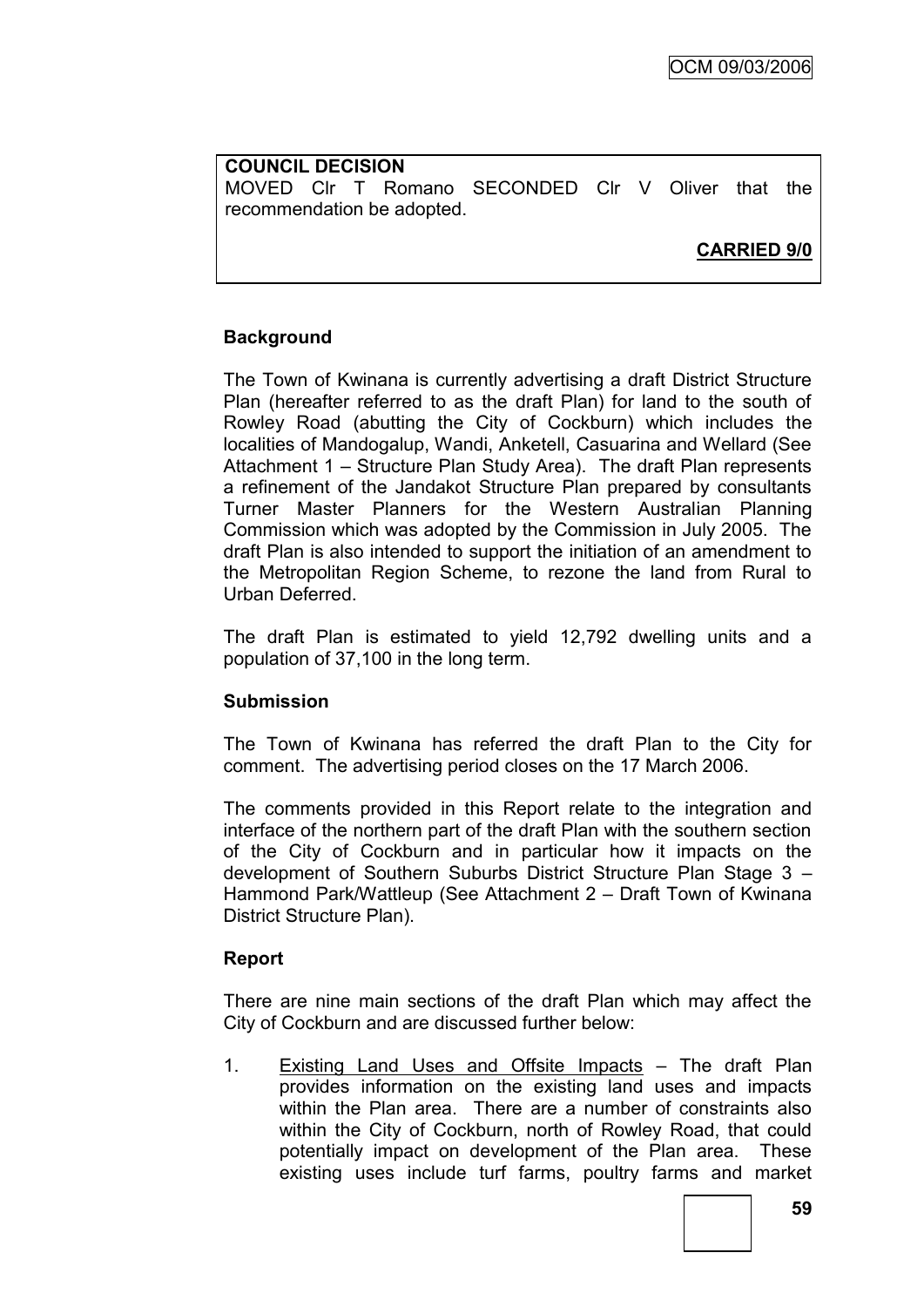gardens. An opportunities and constraints map was produced as part of the City of Cockburn Southern Suburbs District Structure Plan Stage 3 – Hammond Park/Wattleup (SSS3) that is to be provided to the Town of Kwinana for their information.

2. Proposed Residential Densities – The draft Plan proposes a base residential density code of R20 (minimum lot size 440m<sup>2</sup>, average lot size  $500m^2$ ) for much of the land beyond the catchments of railway station precincts, district centres and neighbourhood centres. Those areas within the walkable catchments of centres and stations are coded notionally under the draft Plan as R25 (minimum lot size  $320m^2$ , average lot size  $350m^2$ ).

The draft Plan proposes largely R25 residential development within the walkable catchment of the future Mandogalup Railway Station, south of Rowley Road.

SSS3 proposes higher residential development densities surrounding the future Railway Station.

It is considered that the residential development proposed in the draft Plan is appropriate and is supported as this type of development will add to the walk on patronage of the future Mandogalup Railway Station and other facilities proposed within SSS3.

- 3. Educational Requirements The draft Plan proposes seven new primary schools and two high schools. The draft Plan compliments the proposed primary school sites and high school site identified in SSS3 and acknowledges there may be some marginal overlap in primary school catchments where some students south of Rowley Road may attend primary schools to the north of Rowley Road and vice versa. The draft Plan acknowledges the provision of a high school site on the western side of the Kwinana Freeway to the north of Rowley Road which will provide a service to future residents in the northern Mandogalup area. Given the above the City supports the educational facilities provided in the draft Plan.
- 4. District Open Space and Community Facilities The draft Plan shows two district open space facilities, one in Casuarina and one in Mandogalup. The closest district facility within Cockburn is on Hammond Road with a smaller playing field proposed within SSS3 on Frankland Reserve. The draft Plan comments that it would be appropriate for the Town of Kwinana and the City of Cockburn to work together to define areas of overlapping needs in the Mandogalup and Wandi areas and future urban areas to the north of Rowley Road and explore funding opportunities. The City is prepared to meet with Kwinana to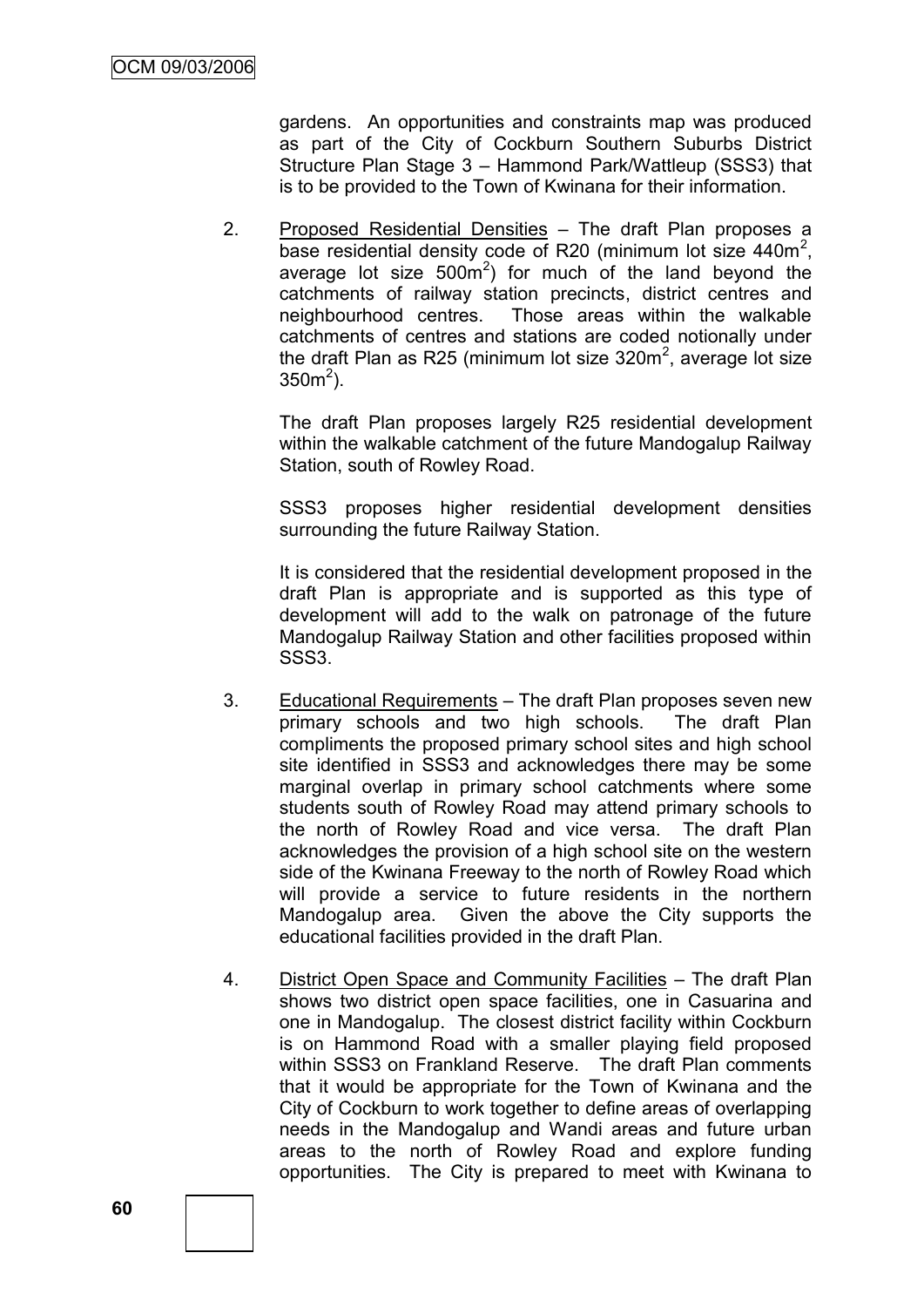discuss any opportunities and supports Kwinana internalising its district open space and community facilities.

5. District Centre Location and Mixed Business – The City previously raised concerns with the Town of Kwinana on the proposed location of a district centre on the southern side of Rowley Road, western side of the Freeway, based on the impacts that such a centre might have on Cockburn Central and the proposal not being in keeping with the Western Australian Planning Commissions – Statement of Planning Policy 4.2 – Metropolitan Centres Policy. The draft Plan proposes the relocation of this district centre to the northern side of Anketell Road to the east of the Kwinana Freeway. The impact of the relocation has been tested by Kwinana"s commercial study consultants, who concluded that the relocation will have a minimal competitive impact on the other centres within Kwinana and therefore support the relocation to Anketell Road, but there does not seem to be any consideration to the impact on Cockburn Central.

Earlier advice received by the City from its retail consultant supported the view that there is no rationale for proposing a district centre in the Structure Plan. Clearly, Gateways and Kwinana Town Centre could benefit from any additional population and this could help underpin the new Cockburn Central. Further advice from the City"s retail consultant on this proposal is being sought.

The draft Plan proposes the majority of mixed business south of Thomas Road, however proposes some mixed business adjacent to the Anketell district centre and along the future Rowley Road freight route. This will assist in buffering the residential areas from freight traffic impact and offers benefits from exposure to passing trade. SSS3 proposes a small amount of mixed business/commercial/home based business along Barfield Road leading into the future Mandogalup Railway Station. The proposed mixed business within the draft Plan will compliment that shown on SSS3 and is therefore supported by the City.

6. Road Connections and Traffic Volumes – The draft Plan proposes a number of road connections with the City of Cockburn including Frankland Avenue, Lyon Road and Barfield Road. The draft Plan proposes controlled intersections at Barfield and Lyon Road but does not detail if these will be traffic lights, roundabouts or other means of control.

The City"s Engineering team has raised concerns with the distances between the Kwinana Freeway off ramps and the potential controlled intersections at Barfield and Lyon and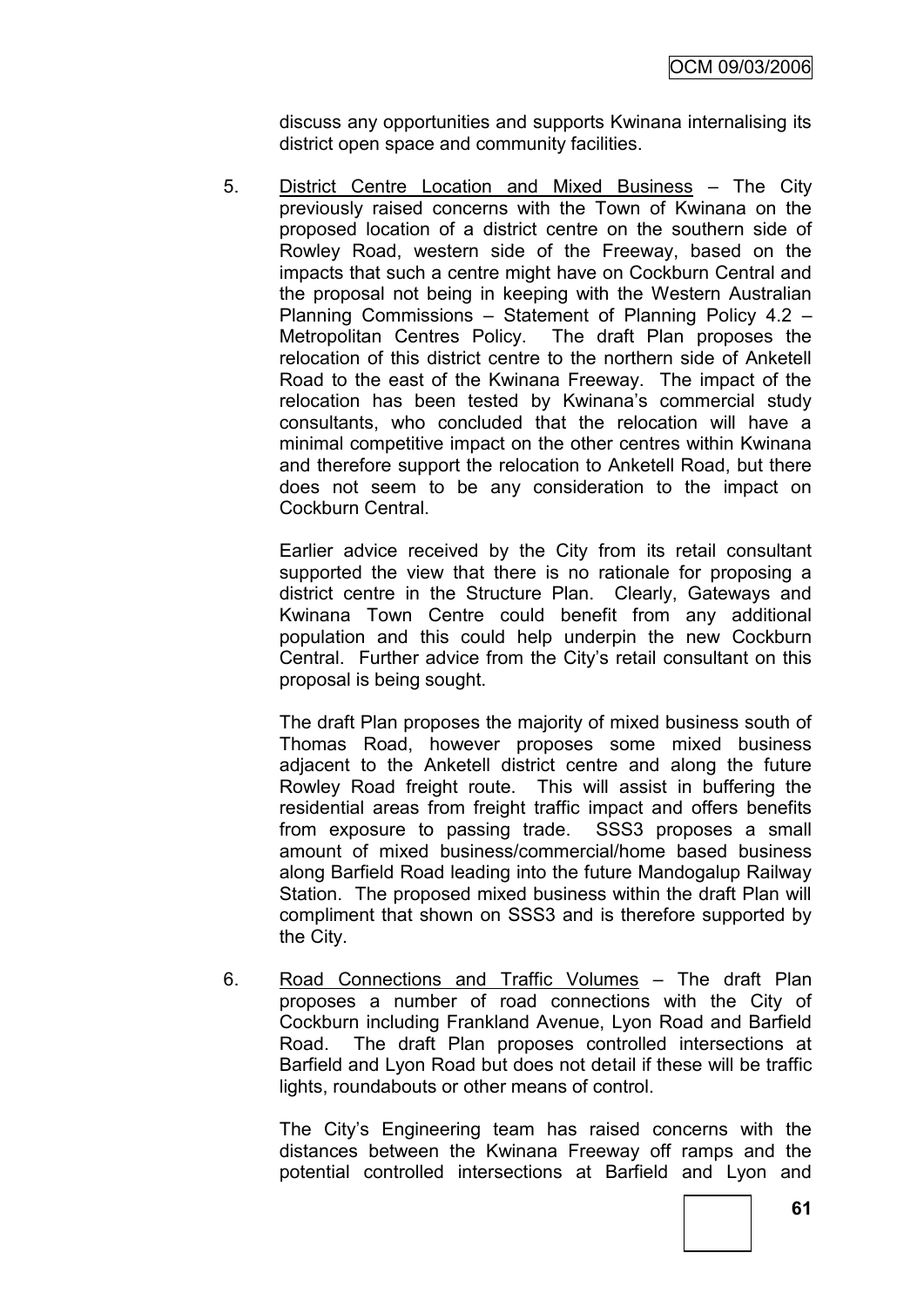requests that further detailed information would need to be provided to comment further. Concerns are also raised by the Engineering team regarding the proposed connection of the realigned Lyon Road, south of Rowley Road, with the existing Lyon Road, north of Rowley. Further detailed information is required on this proposal before detailed comments can be provided.

The SSS3 Plan proposes a full intersection at Barfield Road with Rowley Road which will be critical in ensuring maximum access from development to the south of Rowley Road to the future Mandogalup Railway Station and other facilities within the SSS3 area. The proposed connection shown in the draft Plan is therefore supported, however further detail is required on how this connection will be made. It is proposed by the City that the intersection be grade separated if Rowley Road becomes the dominant freight route to the Fremantle Outer Harbour.

Uloth and Associates have prepared a draft Traffic Study for the City of Cockburn with traffic forecasts for 2016 and 2031. The traffic count figures provided in the Uloth study for roads south of Rowley Road in the Town of Kwinana appear to be much lower than the figures provided in the draft Plan. At the time of writing this report the draft Uloth Traffic Study had not been finalised however, Council Officer's were seeking specific comment from Uloth on this issue.

- 7. Freight Routes The draft Plan assumes that both Rowley Road and Anketell Road will become freight routes in the future given that the State Government has not made a decision on the Fremantle Outer Harbour. The City has also recognised that Rowley Road may be a freight route in the future, however the City has voiced its concern in the past (when commenting on the draft Statement of Planning Policy – Metropolitan Freight Network and related draft Statement of Planning Policy – Road and Rail Transport Noise) that further responsibility should be taken by the producers of the noise to address the issue. The draft Plan comments that local structure plans should address the impacts from freight noise and make provision for noise attenuation measures such as earthen landscape bunds. This proposal is supported, however as previously stated this responsibility should also be the responsibility of the infrastructure providers of the freight route and the producers of the traffic noise and the predominant users of the freight routes.
- 8. Bus Routes and Bike Paths The draft Plan proposes a number of bus routes south of Rowley Road on Barfield Road, Frankland Avenue and Lyon Road. These proposed routes are supported by the City of Cockburn as they will link into the proposed bus routes under SSS3 and the future bus route on Lyon Road.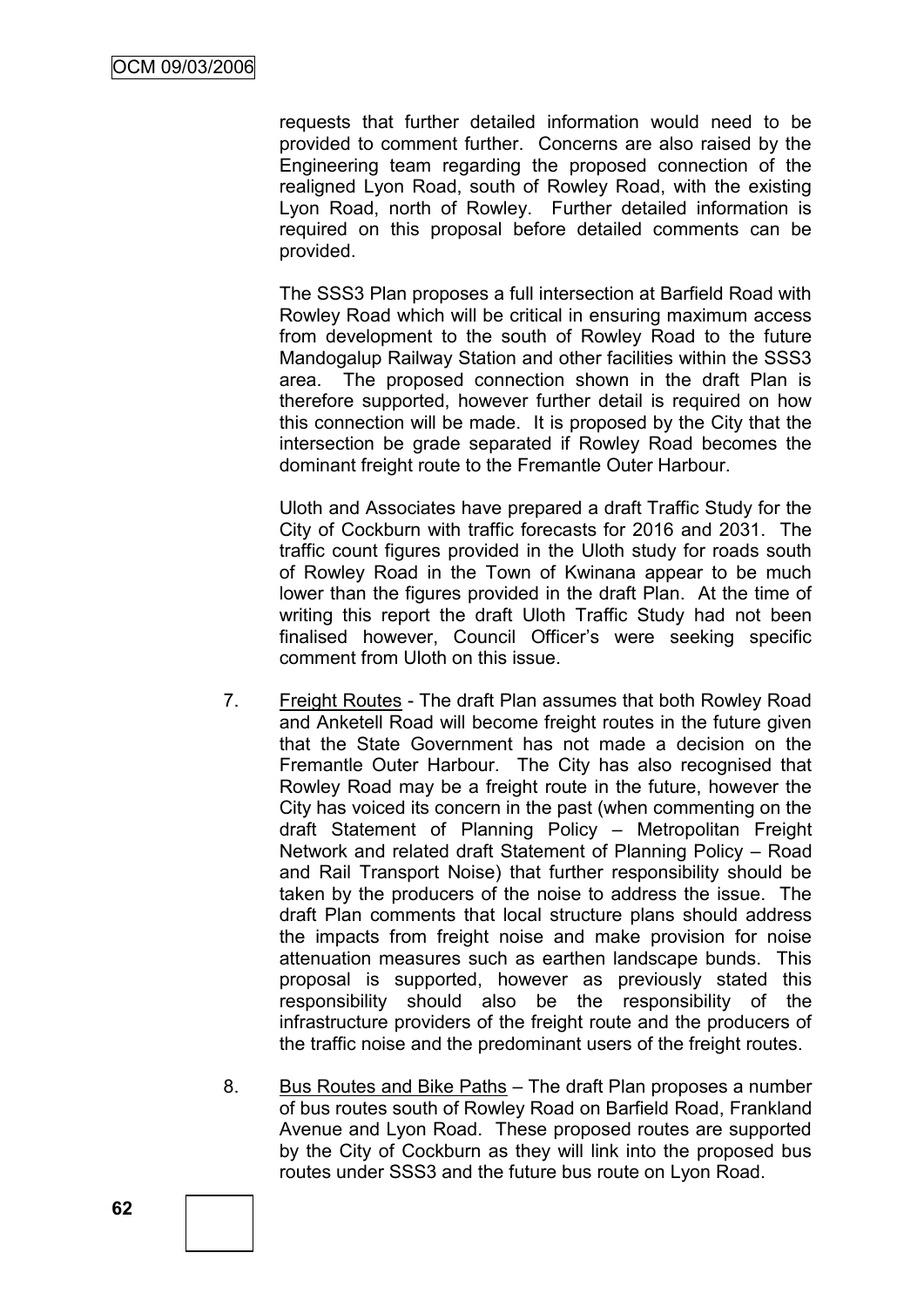The draft Plan proposes bicycle paths/lanes south of Rowley Road on Barfield Road, Frankland Avenue, Kwinana Freeway and within the powerline corridor. These paths are supported as they will connect into the proposed paths within the City of Cockburn shown in SSS3. The draft Plan also recognises the importance of the historical Baldivis Tramway Trail and continues this path through the Town of Kwinana.

The City has indicated on the SSS3 plan a path running eastwest on the northern side of Rowley Road and it is suggested that the Town of Kwinana consider placing a path on the southern side of Rowley Road given the potential of Rowley Road becoming a freight route in the future and the importance of providing good pedestrian access to the future Mandogalup Railway Station. It is crucial to ensure that safe and easy pedestrian access is maintained to the future Railway Station.

9. Development Contribution Requirements – The draft Plan discusses the requirements for development contributions to be collected for the upgrading and construction of new and existing infrastructure. This includes the construction of freight impact barriers along the Kwinana Freeway, Anketell Road and Rowley Road, the realignment/upgrade of Rowley Road to the west of the Kwinana Freeway in conjunction with subdividing landowners in the City of Cockburn.

The City has initiated Town Planning Scheme No. 3 – Amendment No. 28 to introduce two new Development Contribution Areas within the SSS3 area. These contributions include requirements for all landowners in the areas to make a proportional contribution of 50% towards the purchase of a nominal 40 metre wide road reserve for Rowley Road and where necessary to accommodate channelisation at intersections and drainage and towards the cost of constructing Rowley Road as outlined in proposed Schedule 12. The Amendment 28 report states that "*contributions being sought for the upgrading of Rowley Road are proposed to be split equally between the City of Cockburn developers and Town of Kwinana developers given that this road straddles both Councils.*" Amendment No. 28 has been with the Western Australian Planning Commission since August 2005 and to date no response has been received.

A copy of Amendment No. 28 is to be forward to the Town of Kwinana for their information when preparing an amendment to their Town Planning Scheme to implement the requirements for development contribution collection. The City previously referred this amendment to the Town of Kwinana however did not receive any response. A response to the provisions in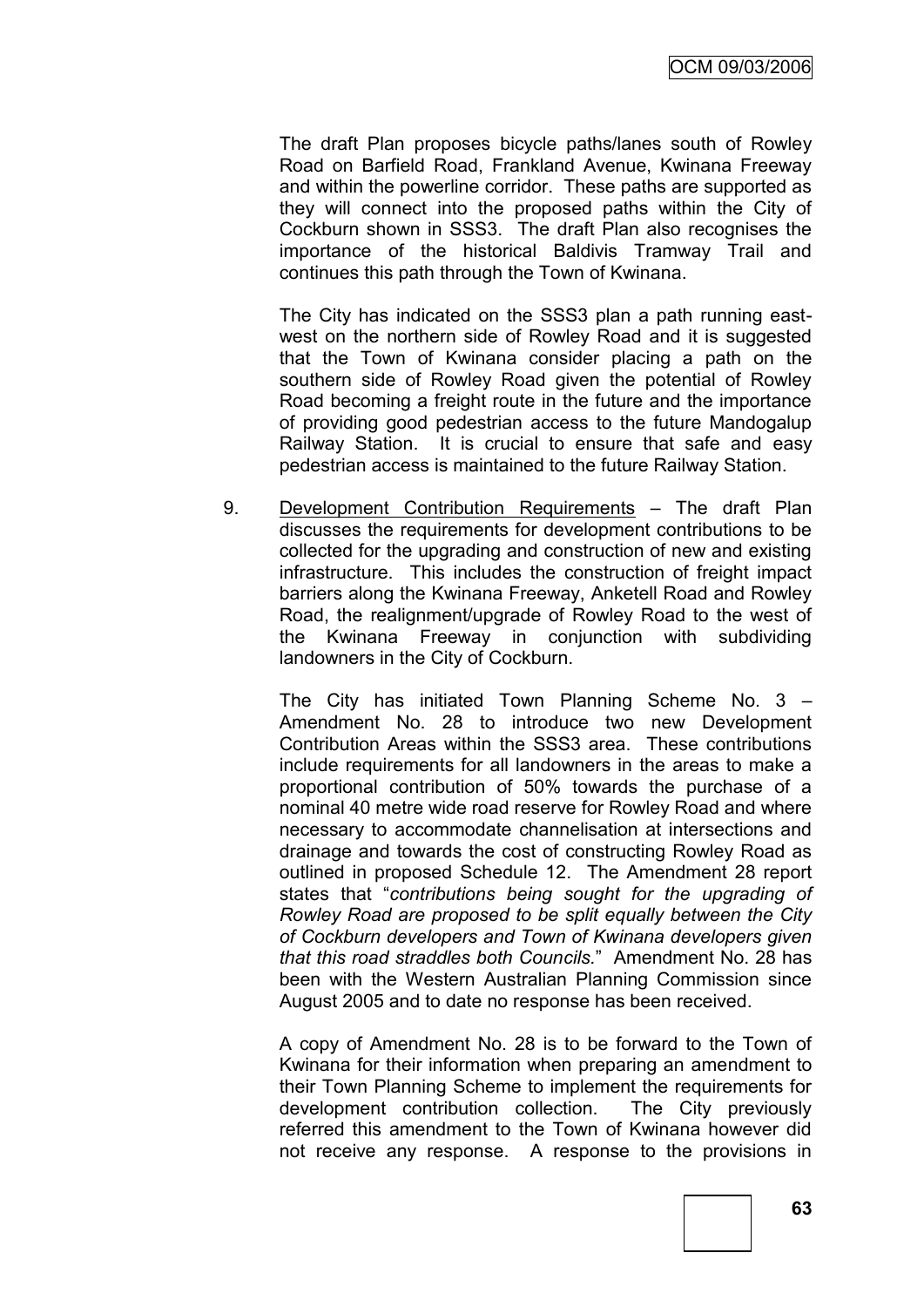Amendment No. 28 should be sought from the Town of Kwinana.

#### **Conclusion**

The draft District Structure Plan (Eastern Residential Intensification Concept) is generally based on sound planning principles and will see the continuation of the residential corridor to the south of the City of Cockburn. The integration of the proposed uses under the draft Plan will generally compliment those uses proposed by the City of Cockburn"s Southern Suburbs District Structure Plan Stage 3 – Hammond Park/Wattleup and it is therefore recommended that the City advises the Town of Kwinana that it generally supports the proposed Plan noting the above comments.

#### **Strategic Plan/Policy Implications**

The Corporate Strategic Plan Key Result Areas which apply to this item are:-

- 1. Planning Your City
	- *"To ensure that the planning of the City is based on an approach which has the potential to achieve high levels of convenience for its citizens."*
	- *"To ensure that the development will enhance the levels of amenity currently enjoyed by the community."*
	- *"To foster a sense of community within the district generally and neighbourhoods in particular."*
- 2. Conserving and Improving Your Environment
	- *"To conserve the quality, extent and uniqueness of the natural environment that exists within the district."*
	- *"To ensure that the development of the district is undertaken in such a way that the balance between the natural and human environment is maintained."*
- 3. Facilitating the needs of Your Community
	- *"To facilitate and provide an optimum range of community services."*
	- *"To identify current community needs, aspirations, expectations and priorities of the services provided by the Council."*
	- *"To determine by best practice, the most appropriate range of recreation areas to be provided within the district to meet the needs of all age groups within the community."*
- 4. Maintaining Your Community Facilities
	- *"To construct and maintain roads, which are the responsibility of the Council, in accordance with recognised*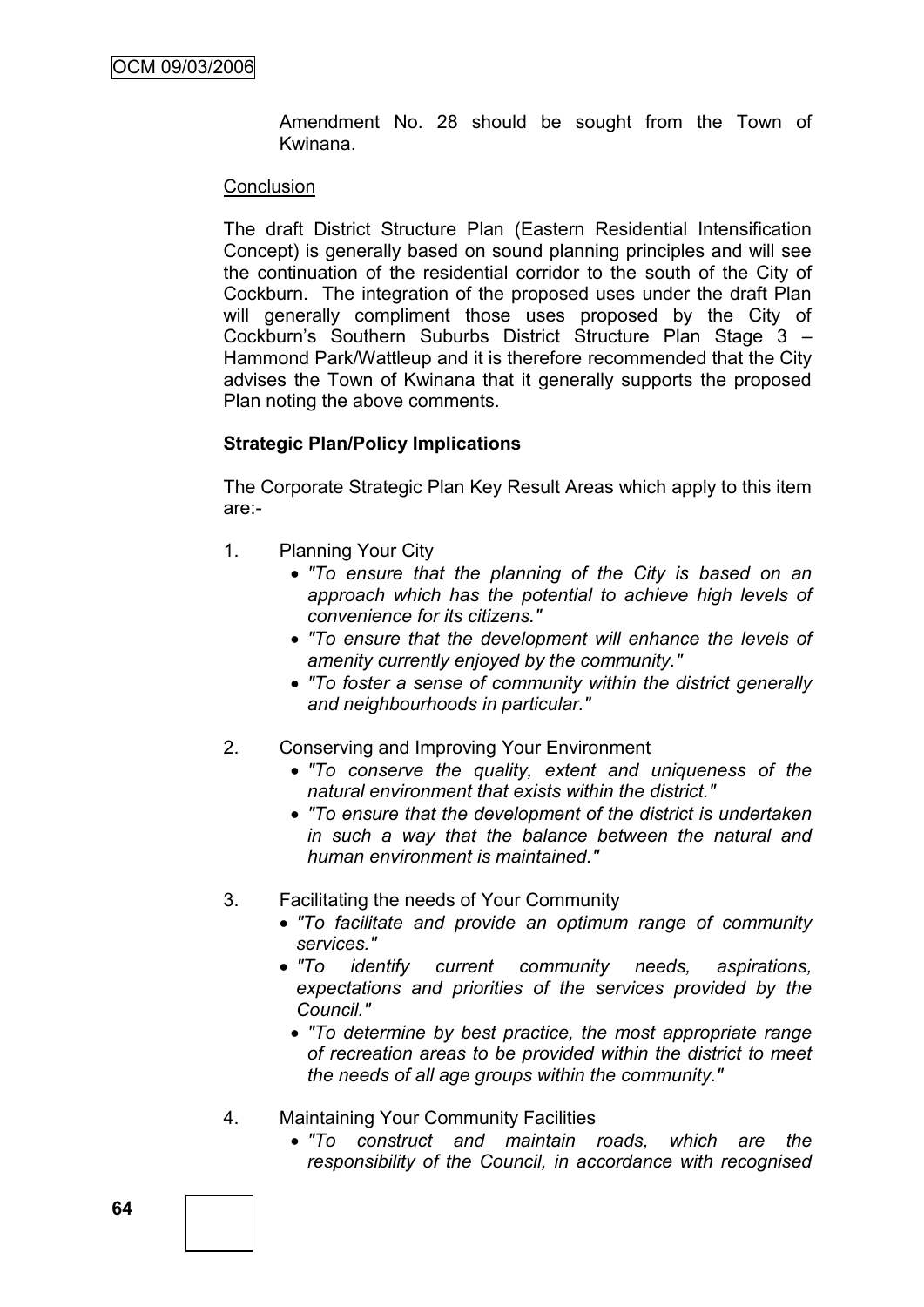*standards, and convenient and safe for use by vehicles, cyclists and pedestrians."*

 *"To construct and maintain parks which are owned or vested in the Council, in accordance with recognised standards and convenient and safe for public use."*

The Council Policies which apply to this item are:-

SPD2 COMMUNITY FACILITIES INFRASTRUCTURE – 10 YEAR FORWARD PLAN SPD4 'LIVEABLE NEIGHBOURHOODS'

#### **Budget/Financial Implications**

Nil.

**Legal Implications**

Nil.

### **Community Consultation**

N/A

### **Attachment(s)**

(1) Draft District Structure Plan

### **Advice to Proponent(s)/Submissioners**

The Town of Kwinana have been advised that this matter is to be considered at the 9 March 2006 Council Meeting.

### **Implications of Section 3.18(3) Local Government Act, 1995**

Nil.

### **15. FINANCE AND CORPORATE SERVICES DIVISION ISSUES**

**15.1 (MINUTE NO 3104) (OCM 09/03/2006) - LIST OF CREDITORS PAID (5605) (KL) (ATTACH)**

#### **RECOMMENDATION**

That Council receive the List of Creditors Paid for January 2006, as attached to the Agenda.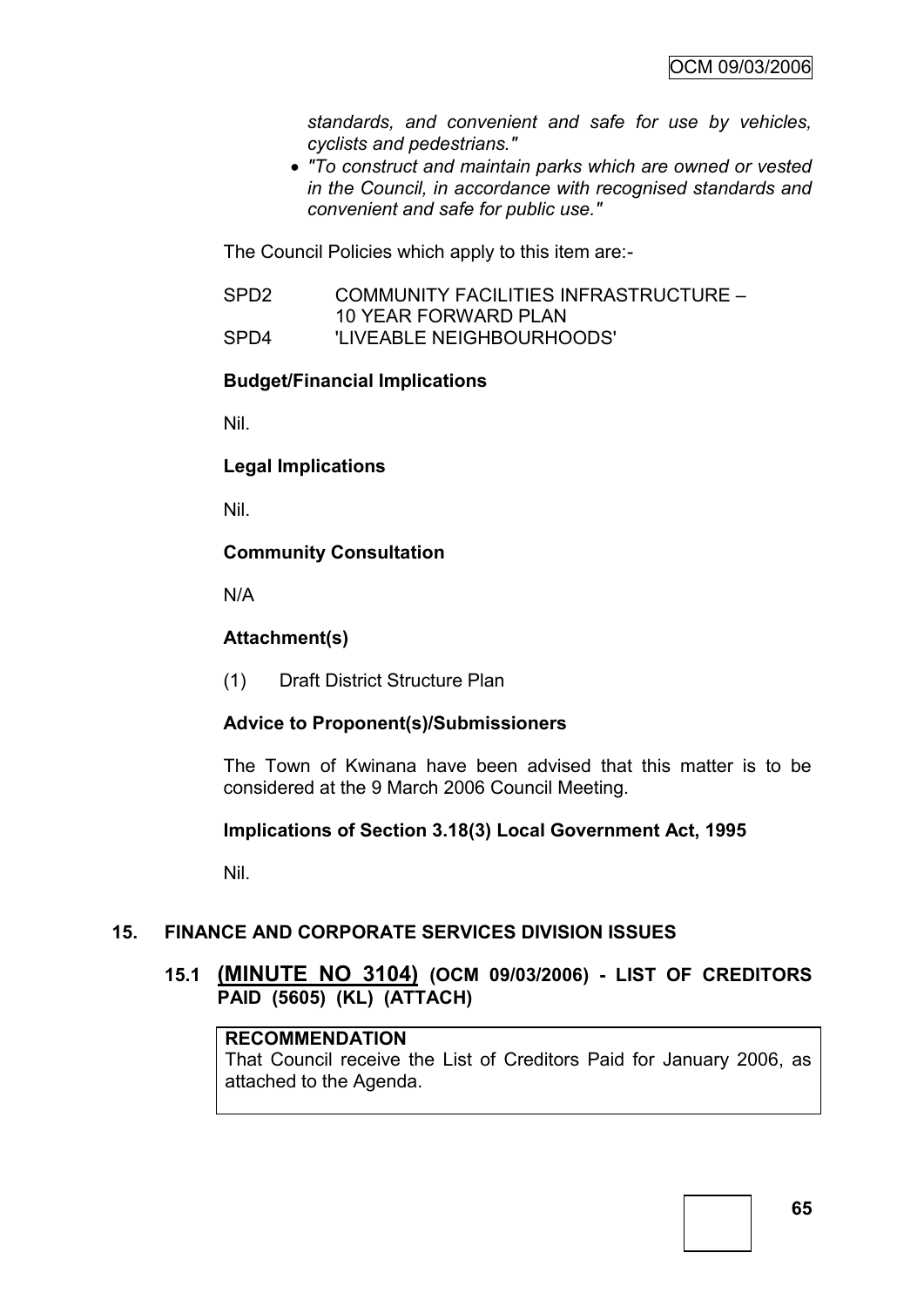# **COUNCIL DECISION**

MOVED Clr T Romano SECONDED Clr V Oliver that the recommendation be adopted.

# **CARRIED 9/0**

#### **Background**

It is a requirement of the Local Government (Financial Management) Regulations 1996, that a List of Creditors be compiled each month and provide to Council.

#### **Submission**

N/A

#### **Report**

N/A

## **Strategic Plan/Policy Implications**

Key Result Area *Managing Your City* refers.

### **Budget/Financial Implications**

N/A

### **Legal Implications**

Section 13 of the Local Government (Financial Management) Regulations 1996.

#### **Community Consultation**

N/A

# **Attachment(s)**

List of Creditors Paid – January 2006.

# **Advice to Proponent(s)/Submissioners**

N/A

### **Implications of Section 3.18(3) Local Government Act, 1995**

Nil.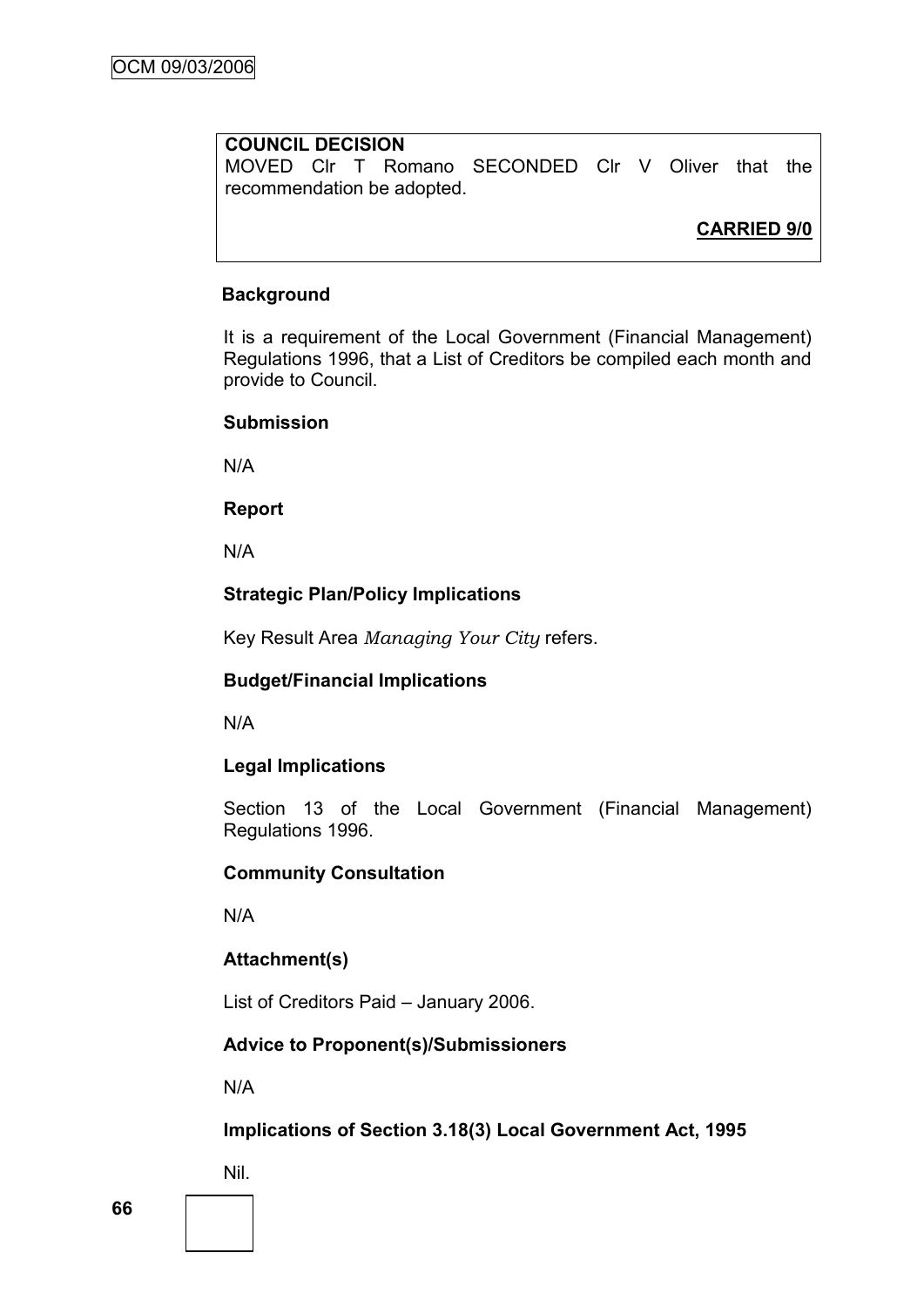# **15.2 (MINUTE NO 3105) (OCM 09/03/2006) - STATEMENT OF FINANCIAL ACTIVITY - JANUARY 2006 (5505) (NM) (ATTACH)**

# **RECOMMENDATION**

That Council receive the Statement of Financial Activity and associated documents for the period ended 31 January 2006, as attached to the Agenda.

### **COUNCIL DECISION**

MOVED Clr T Romano SECONDED Clr V Oliver that the recommendation be adopted.

**CARRIED 9/0**

### **Background**

Regulation 34(1) of the Local Government (Financial Management) Regulations 1996 prescribes that a local government is to prepare each month a Statement of Financial Activity.

Regulation 34(2) requires the Statement of Financial Activity to be accompanied by documents containing:–

- (a) details of the composition of the closing net current assets (less restricted and committed assets),
- (b) explanations for each material variance identified between YTD budgets and actuals; and
- (c) any other supporting information considered relevant by the local government.

Regulation 34(4)(a) prescribes that the Statement of Financial Activity and accompanying documents are to be presented to the Council.

#### **Submission**

N/A

### **Report**

Attached to the Agenda is the Statement of Financial Activity for January 2006.

Note 1 shows how much capital grants and contributions are contained within the reported operating revenue.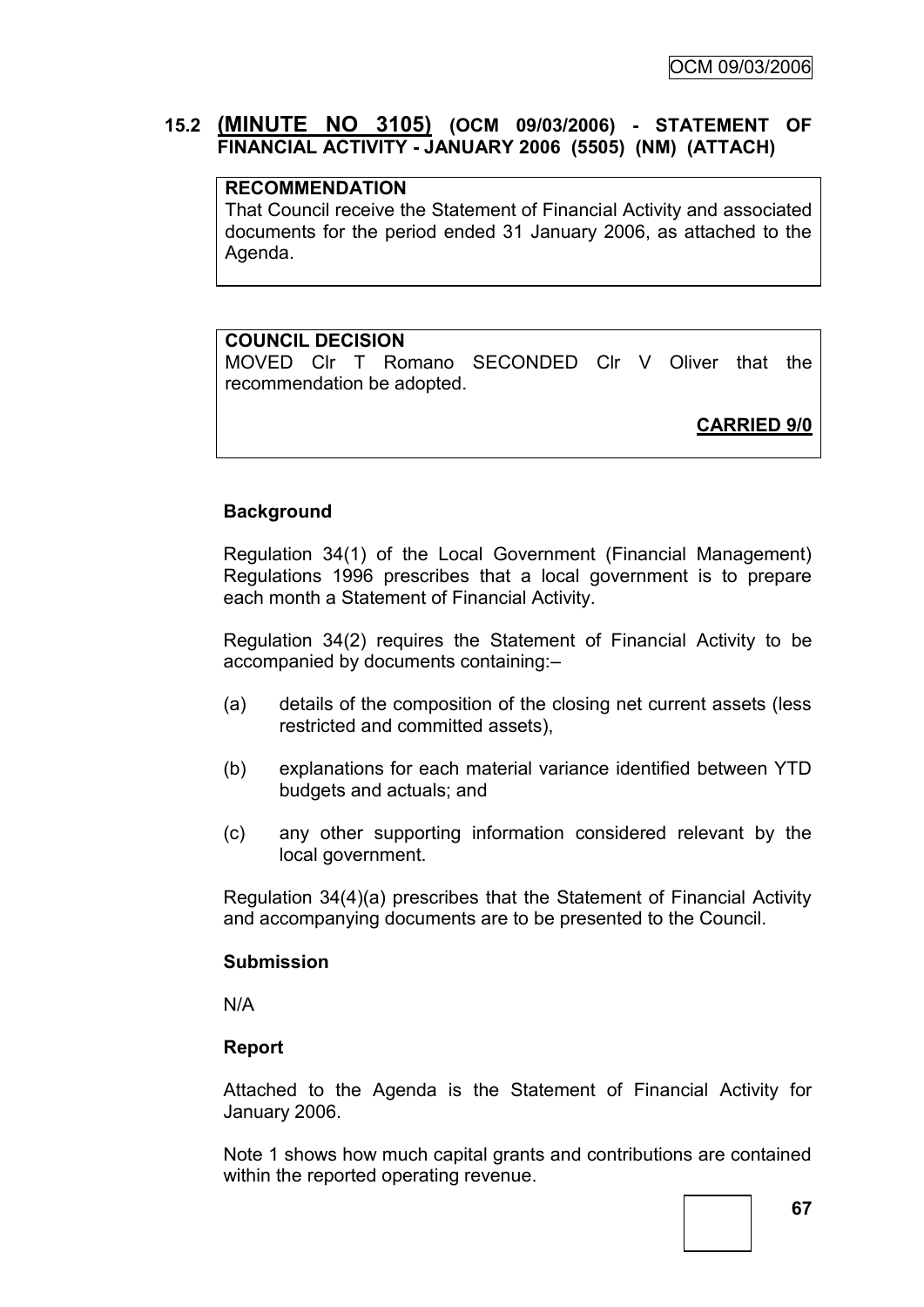Note 2 provides a reconciliation of Council's net current assets (adjusted for restricted assets and cash backed leave provisions). This provides a financial measure of Council"s working capital and an indication of its liquid financial health.

Also provided are Reserve Fund and Restricted Funds Analysis Statements. These assist to substantiate the calculation of Council"s net current assets position.

The Reserve Fund Statement reports the budget and actual balances for Council"s cash backed reserves, whilst the Restricted Funds Analysis summarises bonds, deposits and infrastructure contributions held by Council. The funds reported in these statements are deemed restricted in accordance with Australian Accounting Standard AAS27.

#### Material Variance Threshold

For the purpose of identifying material variances in Statements of Financial Activity, Regulation 34(5) requires Council to adopt each financial year, a percentage or value calculated in accordance with Australian Accounting Standard AAS5 - Materiality.

For the 2005/06 financial year, Council has adopted a materiality threshold of 10% or \$10,000, whichever is the greater.

#### **Strategic Plan/Policy Implications**

Key Result Area *Managing Your City* refers.

#### **Budget/Financial Implications**

As the mid-year budget review has already been conducted and was based on financial information as at 31 December 2005, any further material variances of a permanent nature will now impact upon Council"s end of year surplus/deficit position.

1

It should be noted that the January Statement of Financial Activity does not include the budget revisions from the mid-year budget review, as these were adopted at the February Council meeting and will therefore be included in the February statement.

### **Legal Implications**

Section 6.4 of the Local Government Act, 1995 and Regulation 34 of the Local Government (Financial Management) Regulations 1996, refer.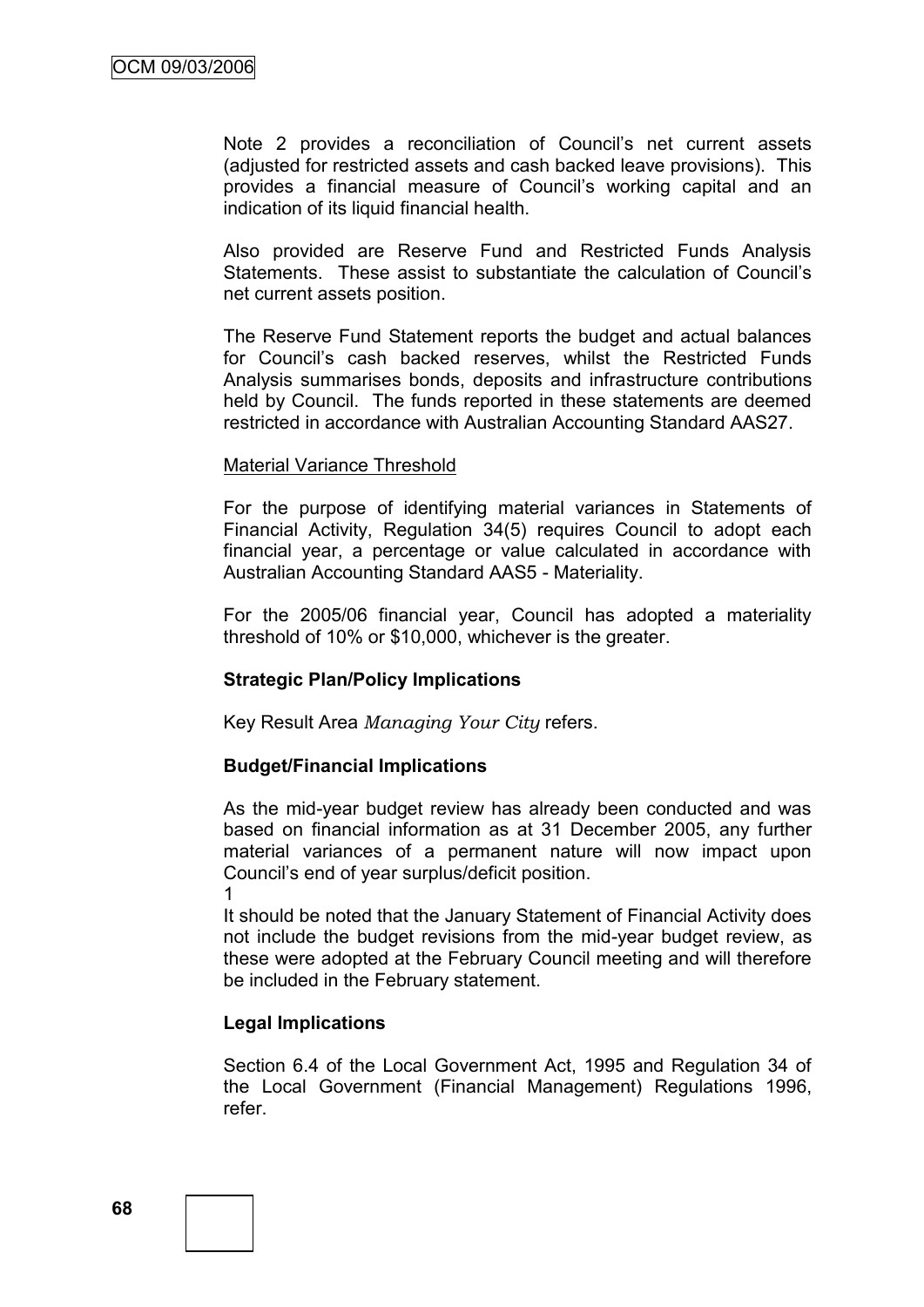## **Community Consultation**

N/A

## **Attachment(s)**

Statement of Financial Activity and associated reports for January 2006.

## **Advice to Proponent(s)/Submissioners**

N/A

**Implications of Section 3.18(3) Local Government Act, 1995**

Nil.

## **16. ENGINEERING AND WORKS DIVISION ISSUES**

## **16.1 (MINUTE NO 3106) (OCM 09/03/2006) - BERRIGAN DRIVE - TEMPORARY CLOSURE (450503) (JR) (ATTACH)**

# **RECOMMENDATION**

That Council:

- (1) cancel the order for the conditional closure of Berrigan Drive between Lakes Way and Hope Road between 1 March 2006 and 30 April 2006;
- (2) order the conditional closure of Berrigan Drive between Lakes Way and Hope Road between 1 May 2006 and 30 June 2006 by the Roe 7 Alliance pursuant to Section 3.50(4) of the Local Government Act, 1995, and effect the statutory notice in this regard; and
- (3) enact the order subject to no valid objection being received to the closure.

## **COUNCIL DECISION**

MOVED Clr T Romano SECONDED Clr V Oliver that the recommendation be adopted.

# **CARRIED 9/0**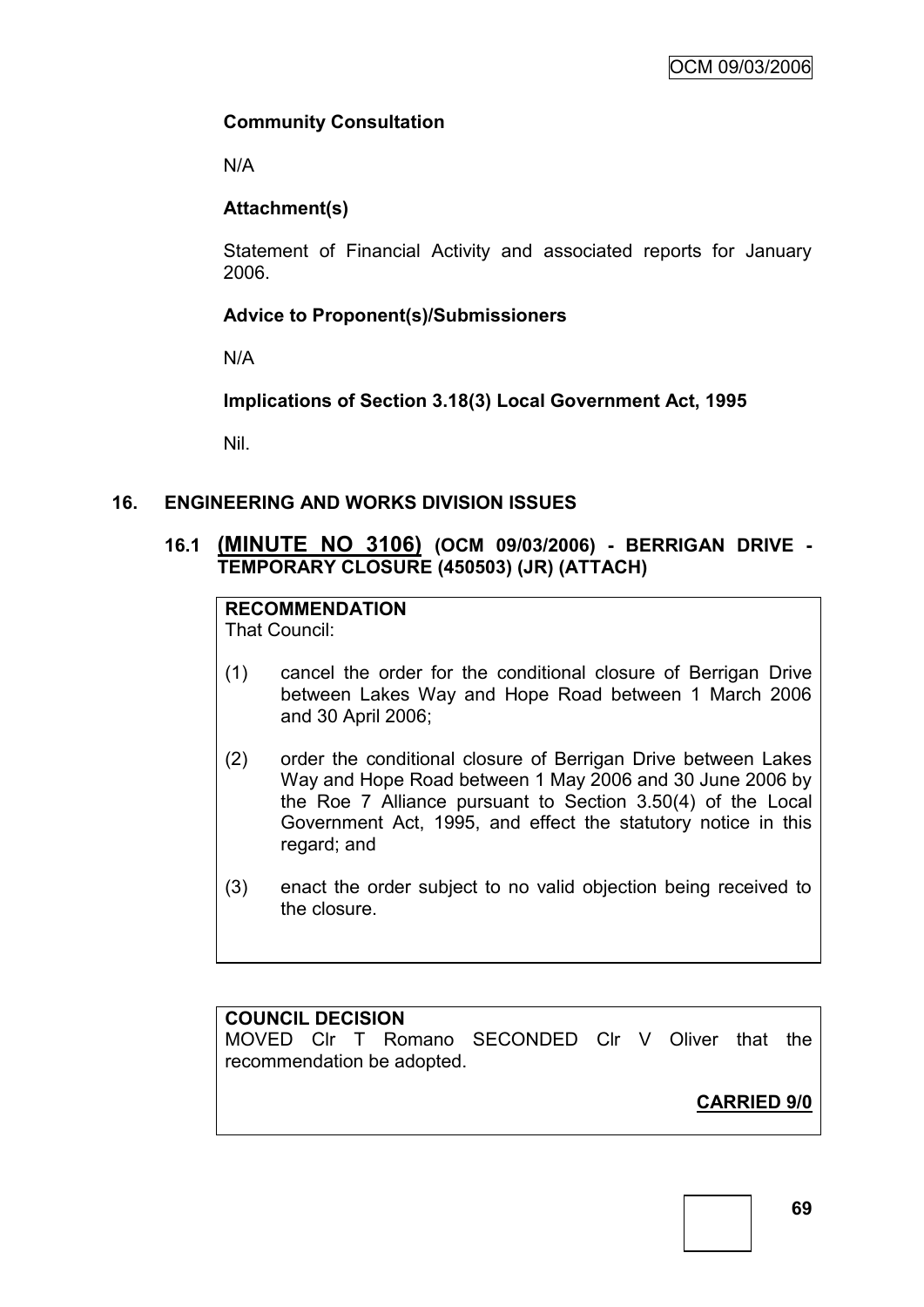## **Background**

The Roe 7 Alliance is currently constructing Roe Highway between South Street and Kwinana Freeway. This work involves the construction of the Karel Avenue bridge over the highway, to link to the existing dog-leg connection to Hope Road.

Following funding arrangements between Jandakot Airport Holdings and the State Government, the Alliance has now been engaged to also provide a bridge over the railway line on the south side of Roe Highway, thus providing a direct link between Karel Avenue and the Hope Road entry into Jandakot Airport. This will eliminate the dog-leg and at-grade crossing for through traffic. Berrigan Drive will connect as the terminating leg at the Karel Avenue/Hope Road link, with a roundabout intersection at this T-junction.

At the Ordinary Meeting of Council held on 8 September 2005, it was resolved to order the conditional closure of Berrigan Drive between Lakes Way and Hope Road between 1 March and 30 April 2006 to facilitate these works.

### **Submission**

The Roe 7 Alliance have advised that construction of the freight rail bridge on the south side of Roe Highway, which needs to be completed and opened to traffic prior to closing Berrigan Drive, is behind schedule and won"t be completed until early May 2006. Consequently, they now request that Berrigan Drive be closed between 1 May and 30 June 2006 instead of 1 March to 30 April 2006.

#### **Report**

It is considered that, provided adequate consultation is undertaken, the delay in the closure will not cause undue problems, and conditional approval as applied to the currently approved closure period should be given for the new period.

## **Strategic Plan/Policy Implications**

The Corporate Strategic Plan Key Result Areas which apply to this item are:-

- 2. Planning Your City
	- *"To ensure that the planning of the City is based on an approach which has the potential to achieve high levels of convenience for its citizens."*
	- *"To ensure that the development will enhance the levels of amenity currently enjoyed by the community."*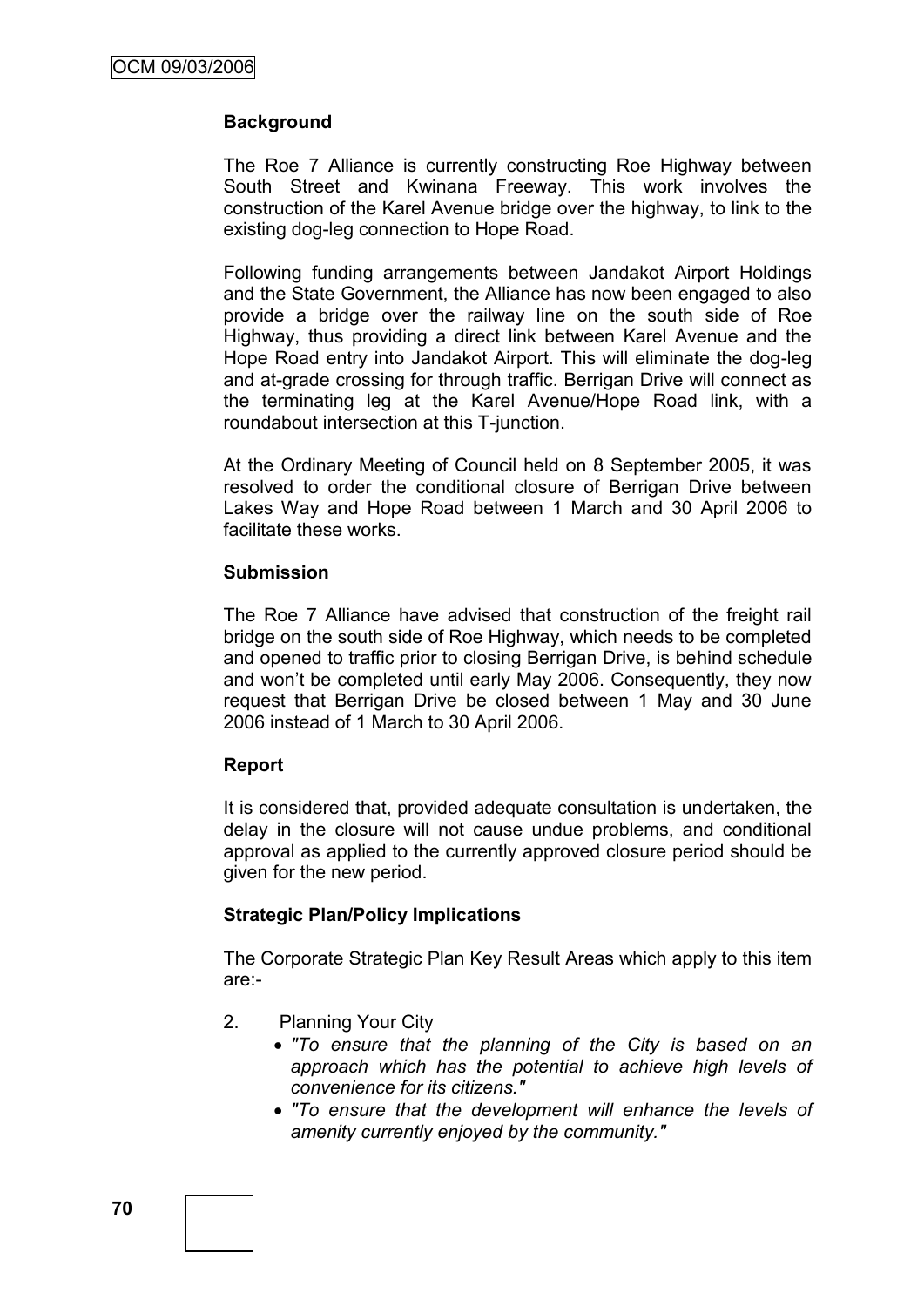- 5. Maintaining Your Community Facilities
	- *"To construct and maintain roads, which are the responsibility of the Council, in accordance with recognised standards, and convenient and safe for use by vehicles, cyclists and pedestrians."*

## **Budget/Financial Implications**

Nil.

## **Legal Implications**

The temporary road closure can be ordered by Council under Section 3.50(4) of the Local Government Act, 1995. There is a statutory requirement and procedure for Council to give public and written notice, and receive and consider submissions as a result.

## **Community Consultation**

Consultation for the closure will be undertaken by the Roe 7 Alliance.

## **Attachment(s)**

(1) Site plan of the proposed temporary closure.

## **Advice to Proponent(s)/Submissioners**

The Proponent is aware that this matter is to be considered at the 9 March 2006 Council Meeting.

## **Implications of Section 3.18(3) Local Government Act, 1995**

Nil.

## **16.2 (MINUTE NO 3107) (OCM 09/03/2006) - ADDITION OF COCKBURN ROAD TO THE MRWA NOTICE AND NETWORK HEAVY VEHICLE PERMIT SYSTEM (4331) (IS)**

## **RECOMMENDATION**

That Council advise Main Roads Western Australia it endorses its proposal to add Cockburn Road (Russell Road west to City of Cockburn"s southern boundary) to the Permit and Notice Network for Class 2, 3 and 4 Notice and the 27.5 Metre Long Vehicle Permit Network.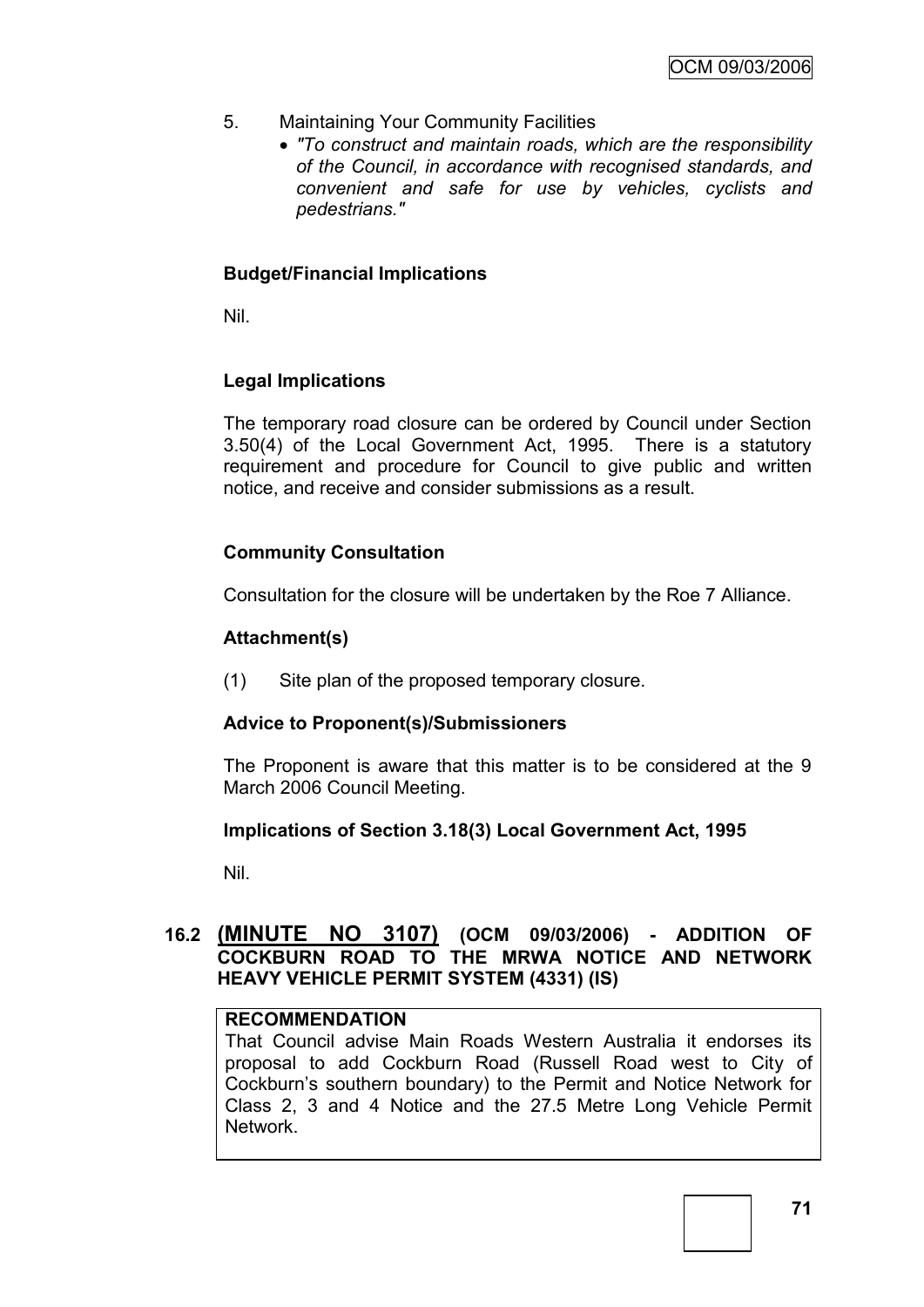## **COUNCIL DECISION**

MOVED Clr T Romano SECONDED Clr V Oliver that the recommendation be adopted.

**CARRIED 9/0**

## **Background**

Any vehicle that is longer than 19 metres, wider than 2.5 metres, higher than 4.3 metres or heavier than 42.5 tonnes is classified as a Restricted Access Vehicle (RAV) and requires permission to operate on the road network in Western Australia. This access is currently managed through a Permit system and Main Roads at present processes approximately 50,000 permits per year. In recent times this figure has been increasing at a rate of 9% per annum.

In many instances the roads on which these vehicles are travelling are under the control of Local Government.

Main Roads initiated the Heavy Vehicle Access Project (HVAP) as a means for improving the delivery of heavy vehicle access to industry, whilst still allowing for the safety of other road users and preservation of the road asset.

To facilitate the modification of the existing Permit system to incorporate a Notice System, described as "*Blanket approval from the Commissioner of Main Roads Western Australia for a particular class of restricted access vehicle to operate under specified conditions on a specified network of roads without the requirement to obtain individual permits"*, Council at its Ordinary Meeting held on 19 October 2004 resolved to advise Main Roads WA it conditionally endorsed the proposal to change to a Notice system in lieu of the Permit system. (Minute No. 2596 OCM 19/10/2004).

## **Submission**

A letter was received on 14 December 2005 from Main Roads Western Australia requesting Council"s endorsement for the addition of Cockburn Road (Russell Road west to Cockburn"s southern boundary) that will be used by Class 2, 3 and 4 over-length and over-width vehicles by Notice rather than the current Permit system.

## **Report**

When the City agreed to the initial endorsement for Long Vehicle Permit Network (19 October 2004), Cockburn Road (Russell Road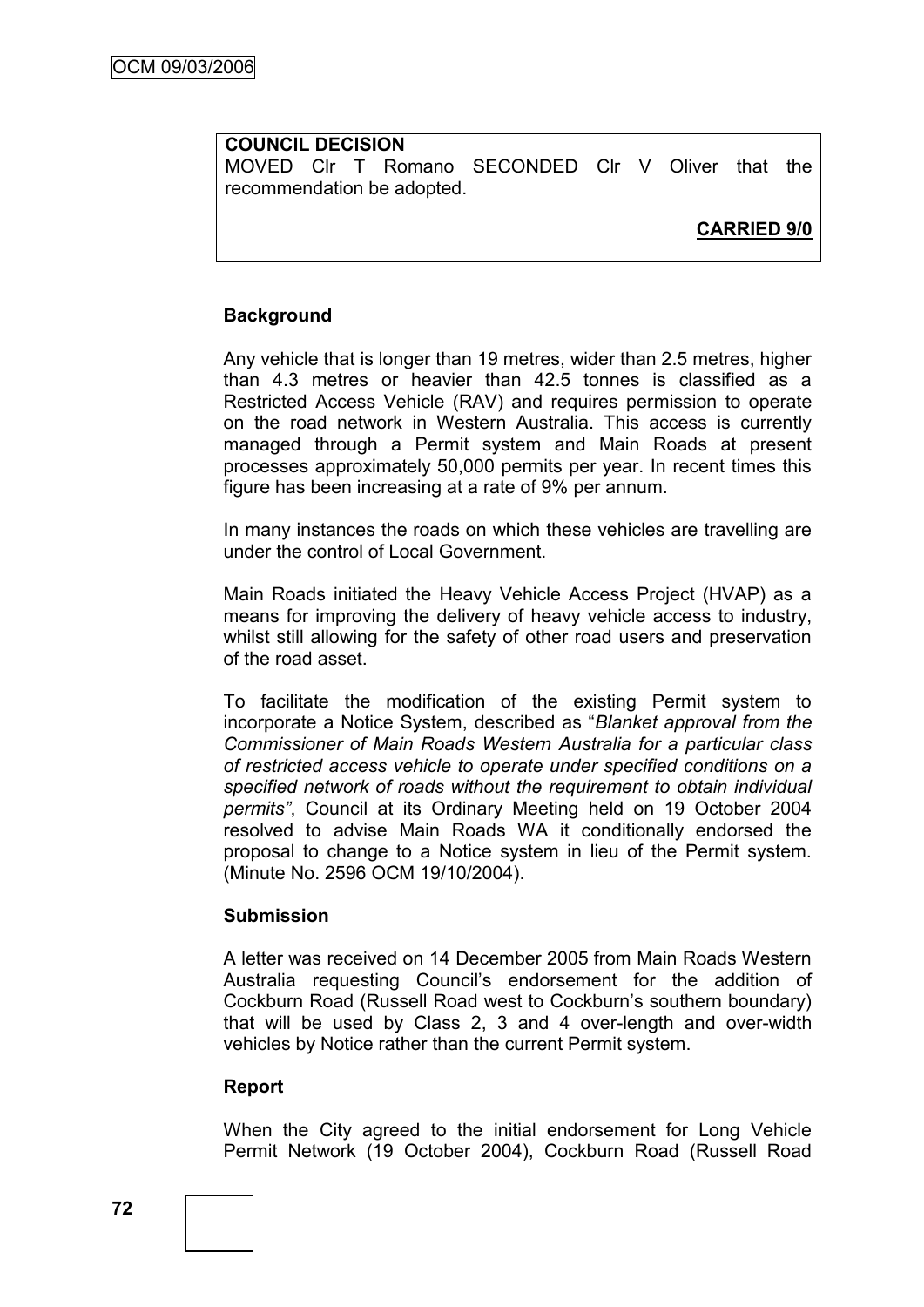west to Cockburn"s southern boundary) was not included, due to it still being controlled by MRWA.

In July 2005, the City of Cockburn assumed responsibility for this section of road under the Department for Planning and Infrastructure and the Main Roads Act 1930 "Proclamation" MRWA 03/4577. Additional to this, MRWA have assumed responsibility for the section of Russell Road west (Cockburn Road to Stock Road) and is no longer the responsibility of the City of Cockburn.

## **Strategic Plan/Policy Implications**

An objective of the Corporate Plan is to construct and maintain roads, which are the responsibility of the Council, in accordance with recognised standards, and convenient and safe for use by vehicles, cyclists and pedestrians.

## **Budget/Financial Implications**

It is not expected to be any increased maintenance expenditure as these trucks currently use Cockburn Road.

## **Legal Implications**

N/A.

## **Community Consultation**

N/A.

## **Attachment(s)**

Nil.

## **Advice to Proponent(s)/Submissioners**

The Proponent is aware that this matter is to be considered at the 9 March 2006 Council Meeting.

## **Implications of Section 3.18(3) Local Government Act, 1995**

Nil.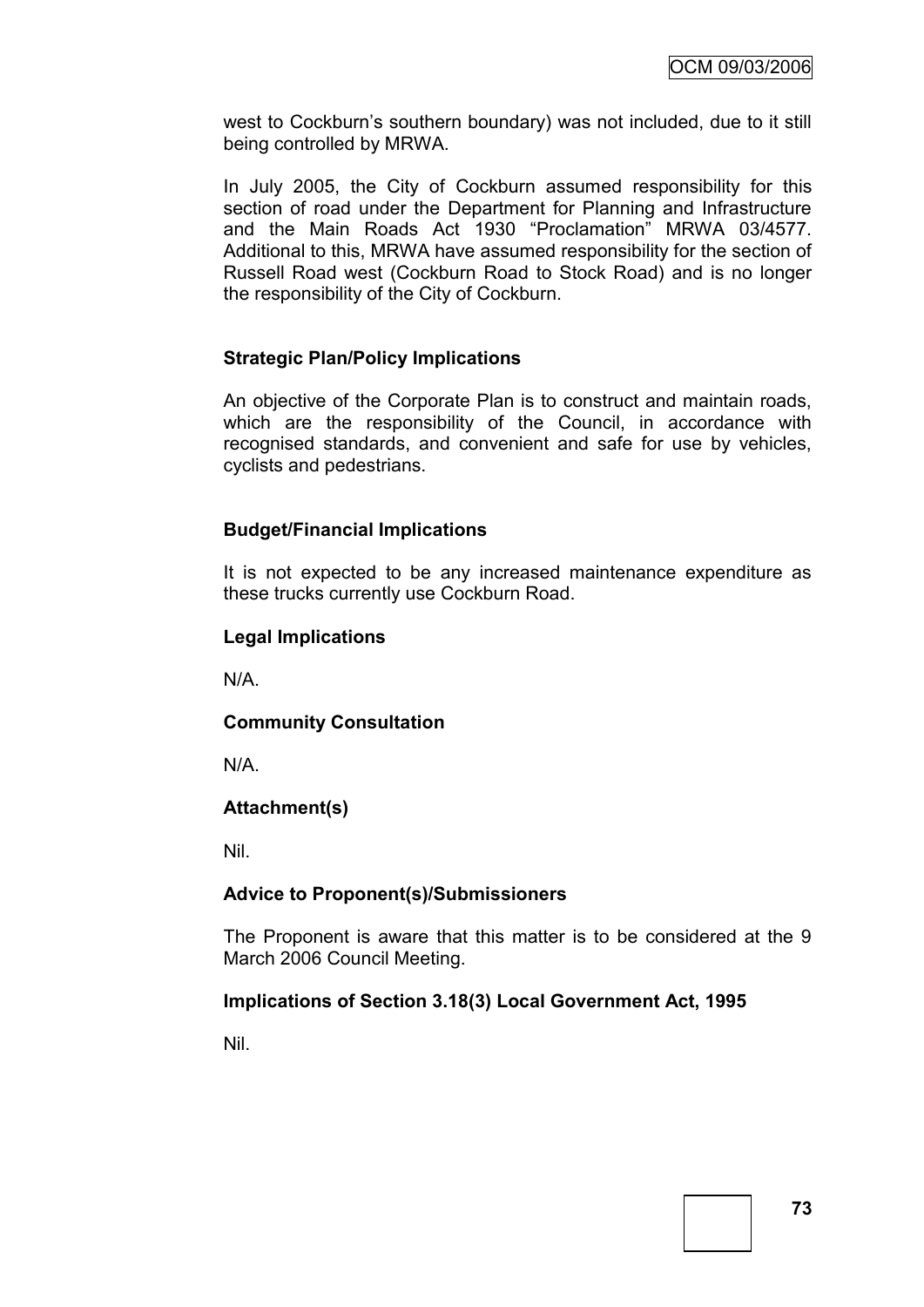## **16.3 (MINUTE NO 3108) (OCM 09/03/2006) - ROAD AND PEDESTRIAN TREATMENT FOR ROCKINGHAM ROAD BETWEEN STARLING STREET AND LEDA STREET (450498) (ML&SL) (ATTACH)**

RECOMMENDATION That Council:

- (1) receive the report;
- (2) adopt Stage 1 of the project which seeks a review of the current posted speed limits from 60km/hr to 50km/hr and consolidates the number of and improves the remaining crossing points in Rockingham Road between Leda Street and Starling Streets as detailed in the report and included on the attached plan 2603B06;
- (3) endorse the ongoing design development of Stage 2 & 3 with the final design being subject to discussions with affected stakeholders; and
- (4) seek an additional report from the Director Engineering & Works regarding the results of discussions with Main Roads WA, the owner of the shopping centre, the adjacent land owners, the affected community and the Southern Coast Bus Transit regarding Stage 2 & 3.

## **COUNCIL DECISION**

MOVED Clr K Allen SECONDED Clr T Romano that Council:

- (1) as recommended;
- (2) as recommended;
- (3) as recommended;
- (4) as recommended; and
- (5) investigate and report back to Council on appropriate treatments addressing safety aspects at the intersections of Davilak Avenue/Rockingham Road and Forrest Road.

**CARRIED 9/0**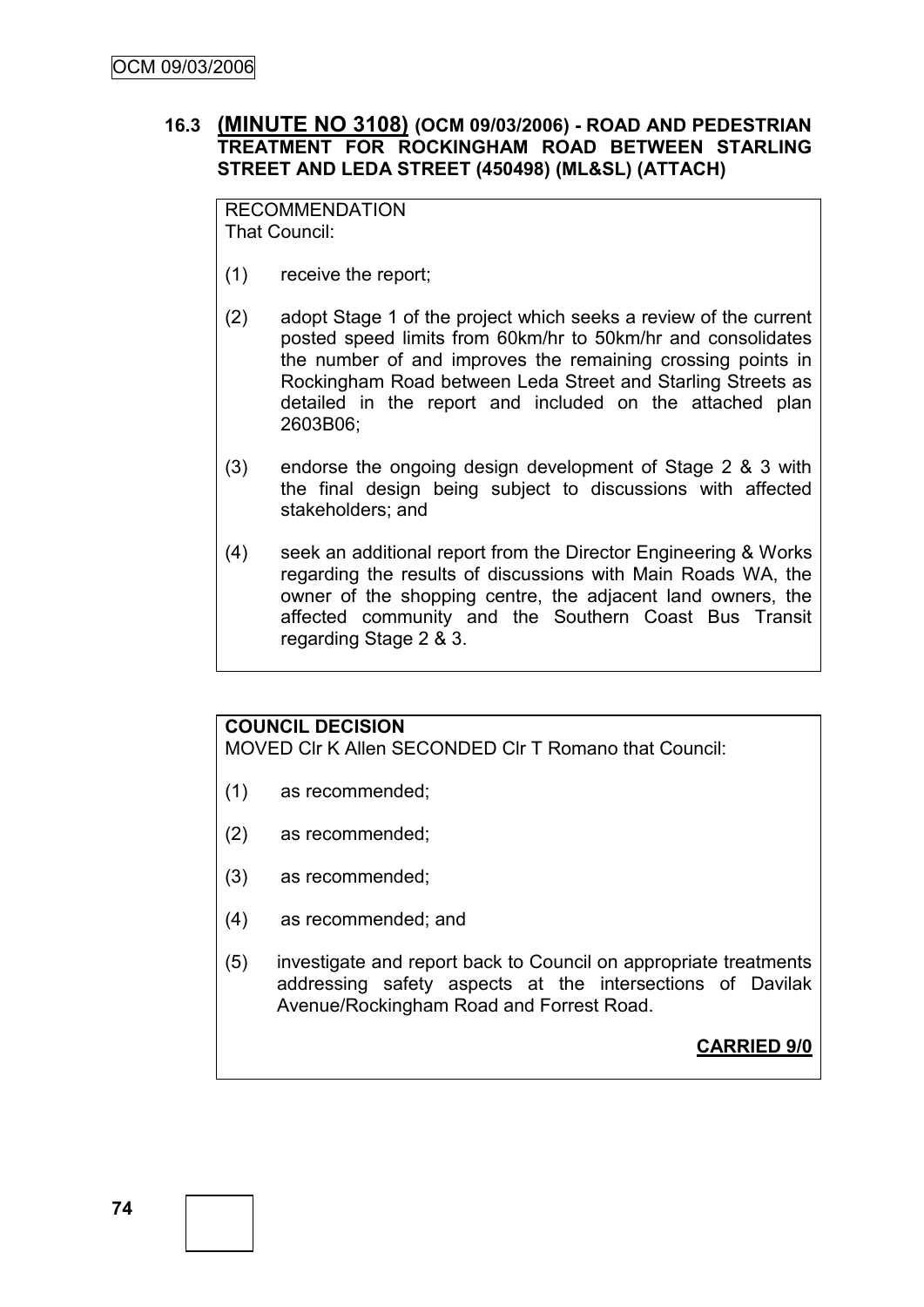## **Reason for Decision**

The intersection of Forrest/Rockingham and Davilak has been identified as having some safety concerns. Staff are currently reviewing appropriate treatments. Any treatments planned for these intersections may impact on Rockingham Road between Leda and Starling Streets. It is prudent that Council investigate the possible traffic safety issues at the same time and report the outcome to Council.

## **Background**

Between July and October 2002 two accidents were recorded which involved pedestrians endeavouring to cross Rockingham Road in the Starling Street, Leda Street precinct. Tragically one of these accidents resulted in a fatality.

In response to the accidents, Main Roads WA conducted an investigation. The results of the crash investigation and subsequent recommendations were made available to the City in July 2003.

Council has been reviewing the safety aspects of the pedestrian crossing facilities in this location since that time. Funds were made available in the 2005/06 financial year to address this issue and officers developed an option involving the reduction of the trafficable lanes from 4 to 2 largely based on the recommendations provided in the Road Safety Engineering Report. This option was released for community consultation in December of 2005.

## **Submission**

A three-staged road treatment for Rockingham Road between Leda and Starling Streets has been recommended to address the initial safety concerns and the issues raised through the consultation. The proposal is staged as each phase of the project is contingent on external approvals or funding from outside agencies.

## **Report**

## **Current Statistics**

Council officers are continuing to monitor the traffic in this precinct. Latest counts were undertaken in December 2005 with data suggesting that traffic volumes and speeds have been stable over the last 3 years. Specific detail is as follows:

- AWT (average weekly traffic) 14,000 vpd
- $\cdot$  85<sup>th</sup> percentile (speed) 67 km/hr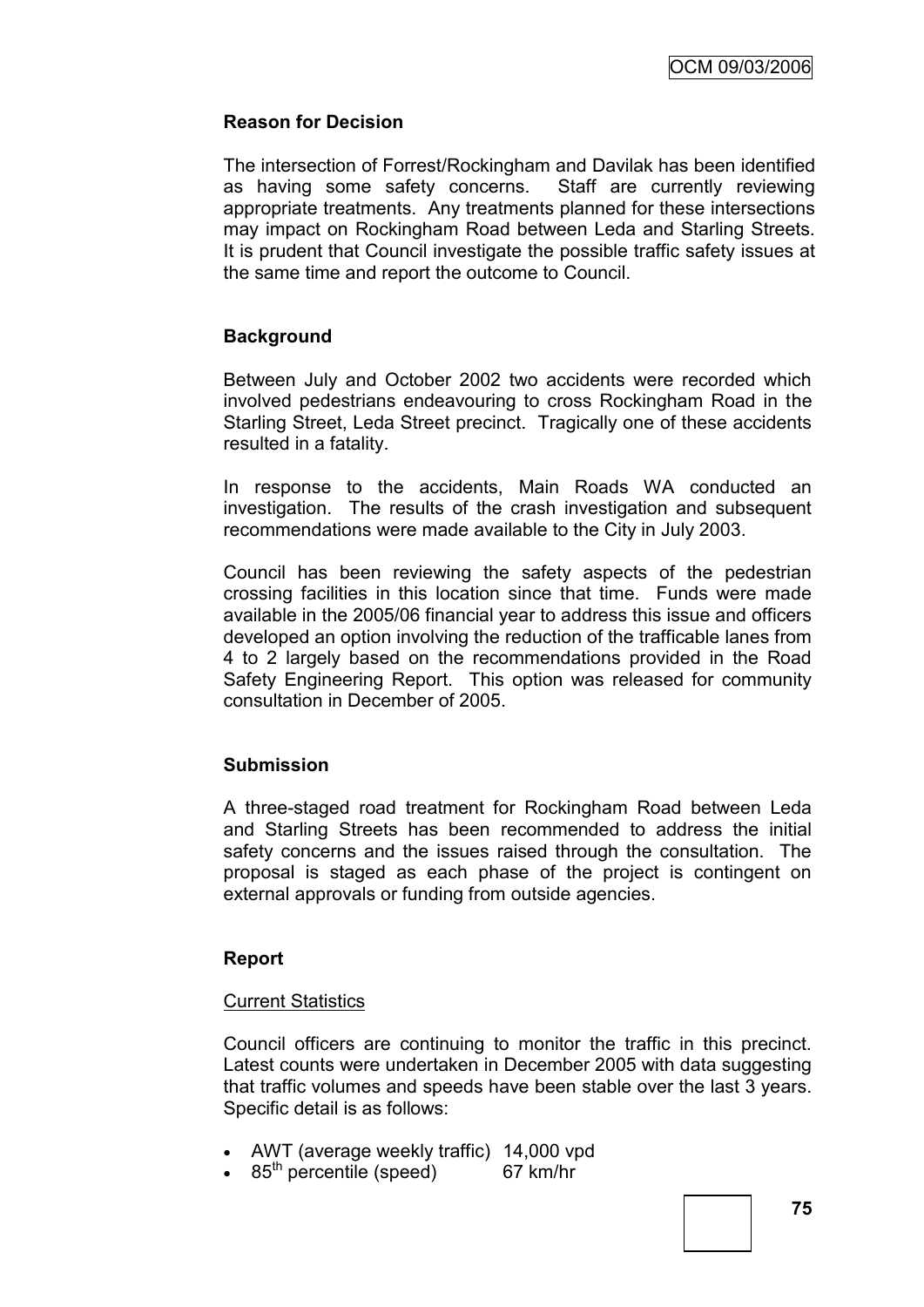### Road Safety Engineering Report - MRWA

The report identifies 3 findings and 6 recommendations dealing specifically with the issues of speed along Rockingham Road, the existing pedestrian facilities and the potential for buses to obscure pedestrians view of oncoming traffic.

The proposal developed by staff addresses the following recommendations:

- (1) Employ suitable countermeasures to discourage excessive vehicle speeds along Rockingham Road in the vicinity of Starling Streets.
- (2) Install countermeasures to improve pedestrian sight distance at the intersection of Rockingham Road and Starling Street, specifically addressing the situation where a bus is standing at Hamilton Hill, Shopping Plaza bus stop (south verge, westbound). Alternatively or as a supplementary countermeasure, provide pedestrian priority facilities that effectively reduce the reliance of pedestrians on sight distance when attempting to cross Rockingham Road. Any proposed pedestrian priority countermeasure must also address safety concerns by reducing the operating speed on Rockingham Road and meet utilisation warrants.

Possible countermeasures are further explored below:

#### *Discourage Excessive Speed*

 *Possible countermeasures include Police enforcement, reduction of road space or other traffic calming measures.*

#### *Improve Pedestrian Safety*

- *Provision of bus embayment at the existing bus stop.*
- *Relocation of overhead power poles from the kerb line*
- *Reducing the extent of trafficable pavement that pedestrians have to cross.*

#### *Provide Pedestrian Priority*

- *Pedestrian crossings - not suitable at this location unless the large extent of trafficable pavement for pedestrians to cross is substantially reduced and the high operating speed … is substantially reduced by effective traffic calming.*
- *Pelican crossings – should only be considered in conjunction with traffic calming measures that reduce the operation speed on Rockingham Road…and desirably a reduction in the number of trafficable lanes from 4 to 2."*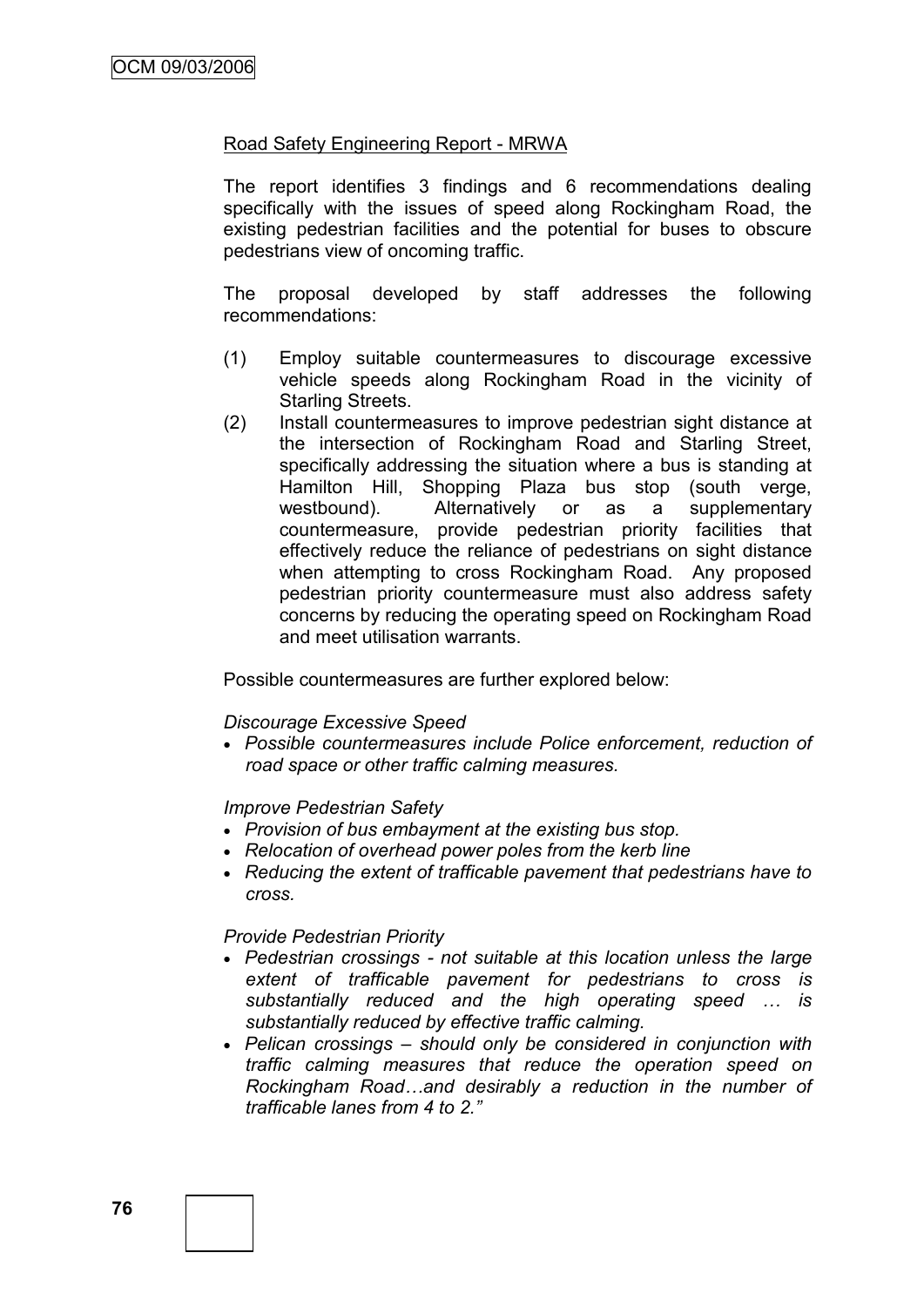## The Initial Proposal – Dwg No 2497B04 (Attachment 1)

Council staff developed a proposed road modification plan (Dwg No 2497B04) for Rockingham Road based on the above recommendations and countermeasures. The proposed treatment sought to:

- 1. Reduce traffic lanes from two lanes to one in each direction i.e. from 4 lanes to 2 which enables bus embayments to be established in either direction (refer to attachment). Whilst vehicle speed may well be reduced, it is likely that traffic congestion will be prevalent in the area during peak hours.
- 2. Rationalise and consolidate safe pedestrian crossing points along the road by removing those crossings that are on the departure side of a bus stop, where the visibility of pedestrians to the approaching traffic may be compromised.
- 3. Widen median islands to 2.8m. This provides prams or bicycles with more room for refuge.

This proposal was released for public consultation in December 2005.

## Community Consultation

Community consultation was undertaken between 16/12/2005 and 16/01/2006 and whilst the timing was not ideal, 24 responses were received. Of the responses received, 3 were in favour of the proposed road modifications, 14 responses neither supporting nor objecting, and 7 objections (see attached detail of responses). The majority of "Inbetween' respondents agree that some action is necessary however objected to the lane reduction from 4 to 2. Most believe that turning lanes are necessary to facilitate better entry and exit from the adjacent shopping complex.

#### **Summary**

Rockingham Road is a District Distributor Road. It is generally accepted that a 2 lane 2 way road is necessary when traffic volumes exceed 14,000 vehicles per day. MRWA promoted the reduction of traffic lanes from 4 to 2 due to the reduction in recorded traffic volumes from 15,085 vpd in year 1990 to 12,575 vpd in year 1997. Recent counts however show traffic volumes are remaining relatively stable at 14,000 vpd and the recent modelling undertaken by Uloth suggests that the demand on Rockingham Road may exceed 20,000vpd by the year 2016. If traffic volumes are likely to increase, the efficiency of Rockingham Road in the future will be constrained and it will fail to provide the function of a distributor road. On this basis it would be unwise to pursue the change in priority of Rockingham Road in the immediate term until the projected traffic volumes can be confirmed.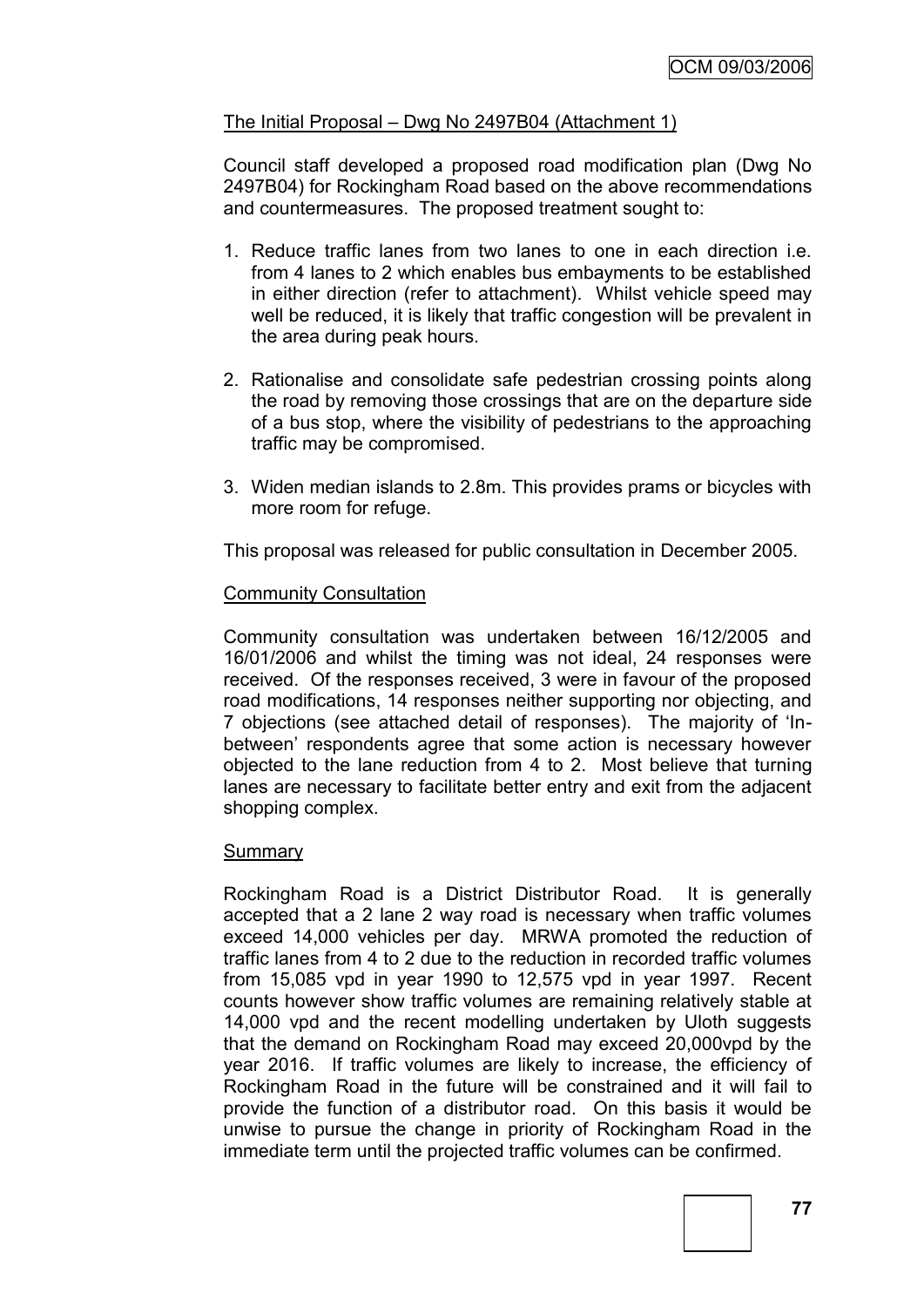It is noted that Main Roads WA, in their Road Safety Engineering Report identified a number of countermeasures to reduce speed in this precinct yet it did not consider reducing the speed limit from 60km/hr to 50km/hr. Whilst reducing the posted speed limit will not necessarily guarantee a reduction in speed, it can assist in alerting motorists to a change in environment and in this instance to the increased activity through the shopping precinct. It is therefore recommended that the City seeks a review of the speed limit in this location and advises the Main Roads WA that it supports reducing the speed limit adjacent to this shopping precinct from 60km/hr to 50km/hr.

The development of turning lanes in both the median and at kerbside was considered however there is insufficient road reserve width to facilitate these. Turning lanes may be provided however the City will need to resume private land on either side of Rockingham Road to ensure that turning lanes and median widths meet the technical requirements.

Clearly some action is required in this location to provide greater clarity for vehicle movements accessing and egressing the shopping complex and more defined and safer crossing points for pedestrians utilising the bus service or the shopping precinct. Part of the strategy also needs to address the many access points into the shopping complex. Officers have developed a staged program to address the many safety aspects in this area a design of which is attached - Dwg No. 2603B06.

#### *Stage 1*

The Stage 1 treatment involves consolidating the number of pedestrian crossing points along Rockingham Road. The proposal recommends the removal of 2 of the 4 crossing points adjacent to the shopping precinct and the redevelopment and promotion of the remaining 2. Both of these facilities will be suitable for disabled and pram access however grab rails cannot be established in the centre median due to its current width. Removal of these crossings will encourage a single crossing area for pedestrians of the shopping complex and for users of the bus facility.

As part of implementing Stage 1 the City will also request the review of the posted speed limit in this location and will advise the Main Roads WA that it supports reducing the speed limit adjacent to this shopping precinct from 60km/hr to 50km/hr.

#### *Stage 2*

The Stage 2 treatment will further enhance the safety for pedestrians however will better define traffic flow in and out of the shopping complex. Actions recommended include the following:

- 1. the installation of pedestrian signals at the main crossing point.
- 2. rationalise the access and egress to the Shopping Centre by removing the 2 central crossovers.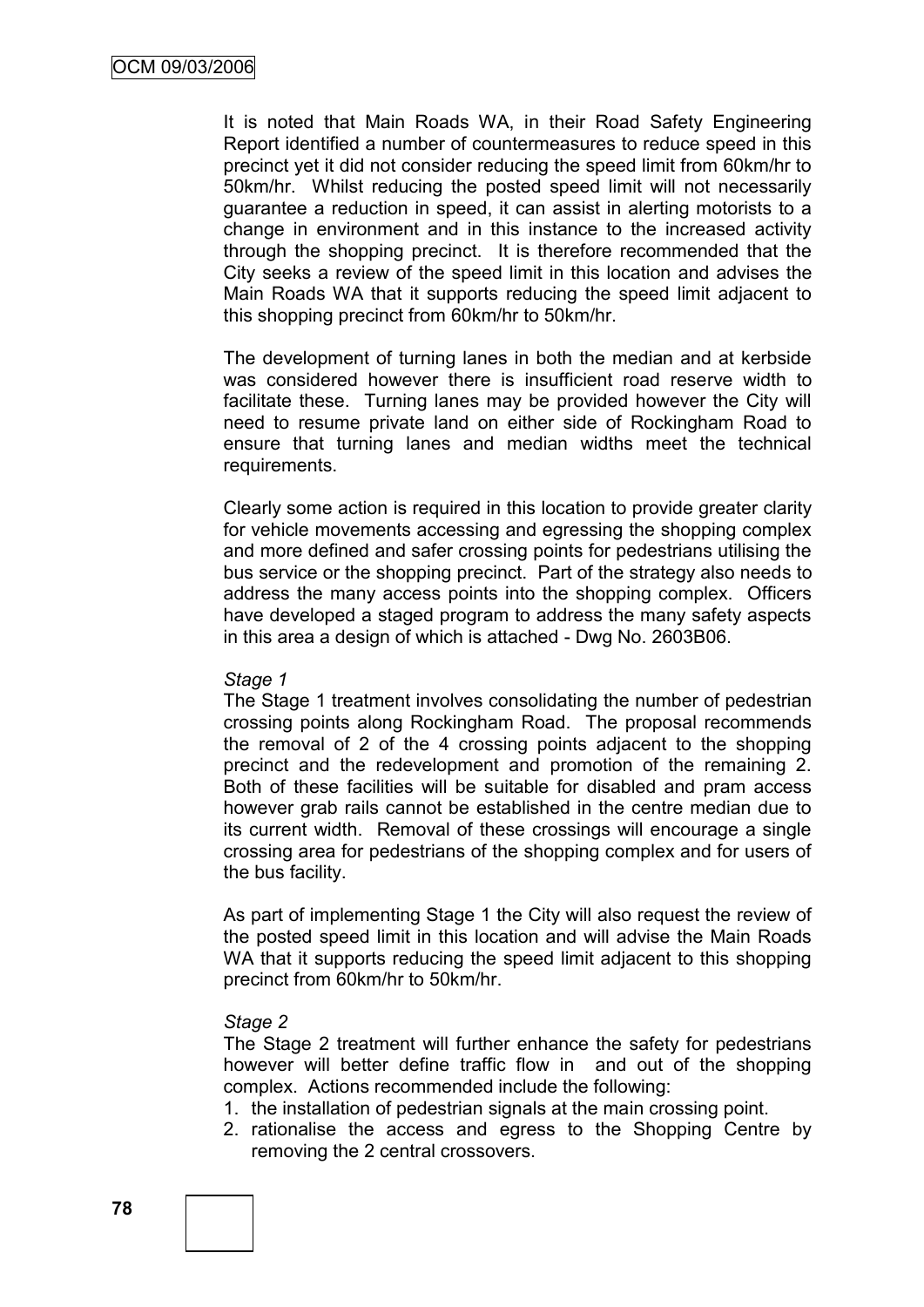- 3. provide an "internal service road" within the carpark area to link the 2 remaining crossing points.
- 4. remove the right turn movement from the shopping complex by establishing raised median islands for the length of the shopping precinct

This treatment would require consultation and agreement from Main Roads WA, owners of the Shopping Centre, affected householders and Southern Coast Bus Transit respectively. The benefits of this action are tangible and are detailed as follows:

- Pedestrian activated crossing provides increased safety for pedestrians and may reduce traffic speeds in this precinct. MRWA have not supported a request for pedestrian signals in the past.
- Currently the 4 crossovers from the shopping complex provide for the full movement in and out by motorists which is both confusing and dangerous. In light of the higher prominence of pedestrians in this area and the reduction in visibility through buses, power poles and other obstructions, officers believe this action is necessary. The owner of the shopping centre of course may not see the advantages as his access is further restricted.
- The reduction of crossing points enable Council to relocate the bus stops to ensure visibility for both pedestrians and motorists are improved.
- The raised median will better facilitate traffic flow along Rockingham Road. The potential for U turns at Starling Street are anticipated and will need to be modelled.

## *Stage 3*

The Stage 3 treatment is to further beautify the area to provide motorists with a subliminal awareness of the Shopping precinct which may help reduce traffic speed. Stage 3 would involve lodging a submission under the LEP (Localised Enhancement Program) provided by Western Power for the undergrounding of power in this precinct or extending towards Cockburn Road. This may provide the catalyst for additional streetscape and verge improvements which would also improve the aesthetics and amenity of the area. This part of the project would require significant capital costs and would not be implemented unless supplementary avenues of funding were identified.

## **Strategic Plan/Policy Implications**

The Corporate Strategic Plan Key Result Areas which apply to this item are:-

- 2. Planning Your City
	- *"To ensure that the planning of the City is based on an approach which has the potential to achieve high levels of convenience for its citizens."*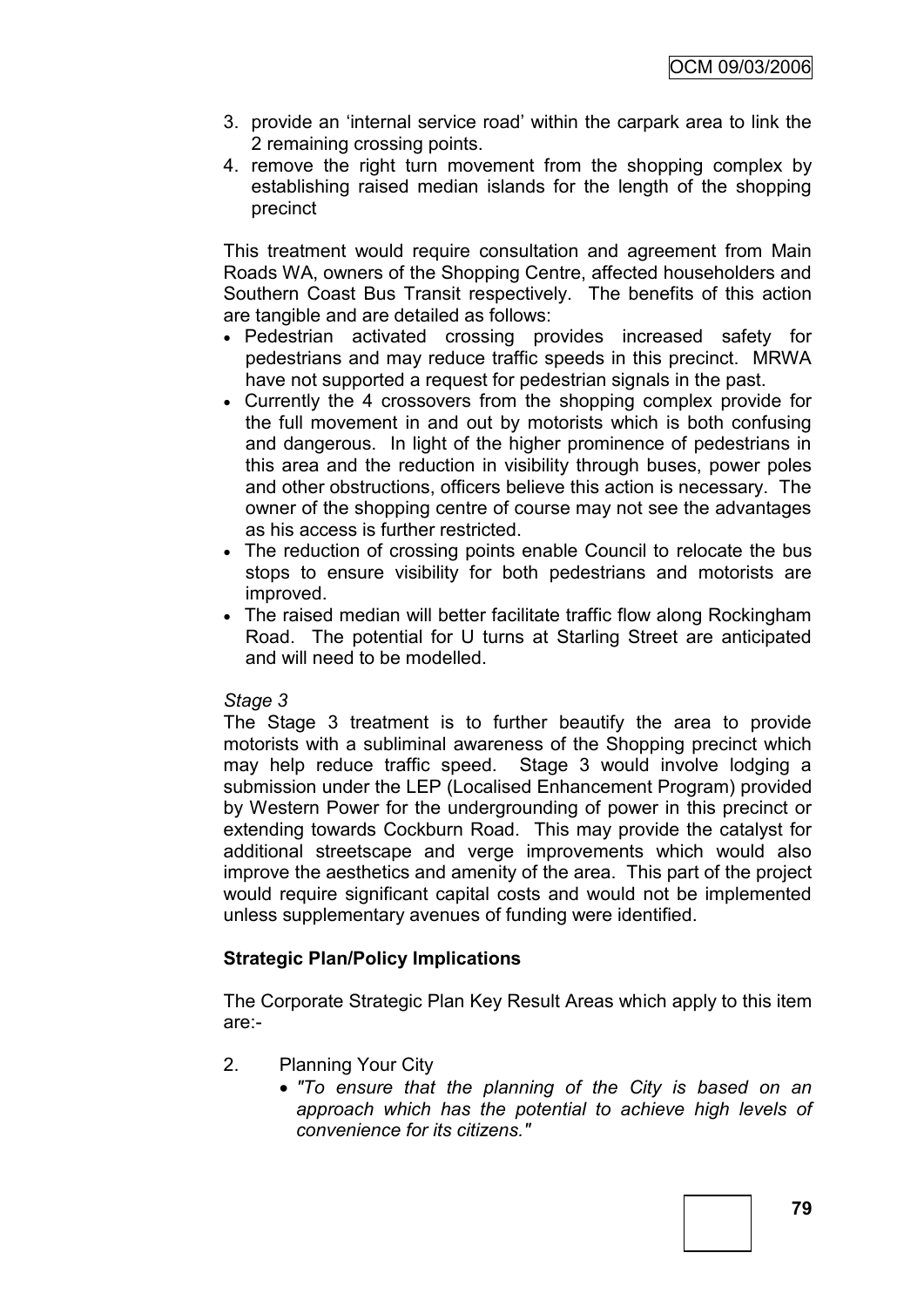- 4. Facilitating the needs of Your Community
	- *"To facilitate and provide an optimum range of community services."*

### **Budget/Financial Implications**

There is \$74,111 in the current Budget, account number CW2125. This amount is sufficient to carry out the Stage 1 treatment and part of the Stage 2 treatment.

The cost of pedestrian signals at Stage 2 and the beautification work at Stage 3 are unknown at present, as in depth investigations are required.

## **Legal Implications**

N/A

## **Community Consultation**

This report has been prepared in response to community comments/suggestions to the proposed road modifications in Rockingham Road between Leda and Starling Streets.

## **Attachment(s)**

- (1) The proposed road modifications plan, Drawing No 2497B04 Sheet 1.
- (2) A summary of the community consultation result.
- (3) A 3 staged road modifications concept plan, Drawing No. 2603B06 Sheet 1.

## **Advice to Proponent(s)/Applicant**

The Hamilton Hill community and road users were advised during the community consultation (16/12/2005-16/1/2006) that the matter would be considered by Council.

## **Implications of Section 3.18(3) Local Government Act, 1995**

Nil.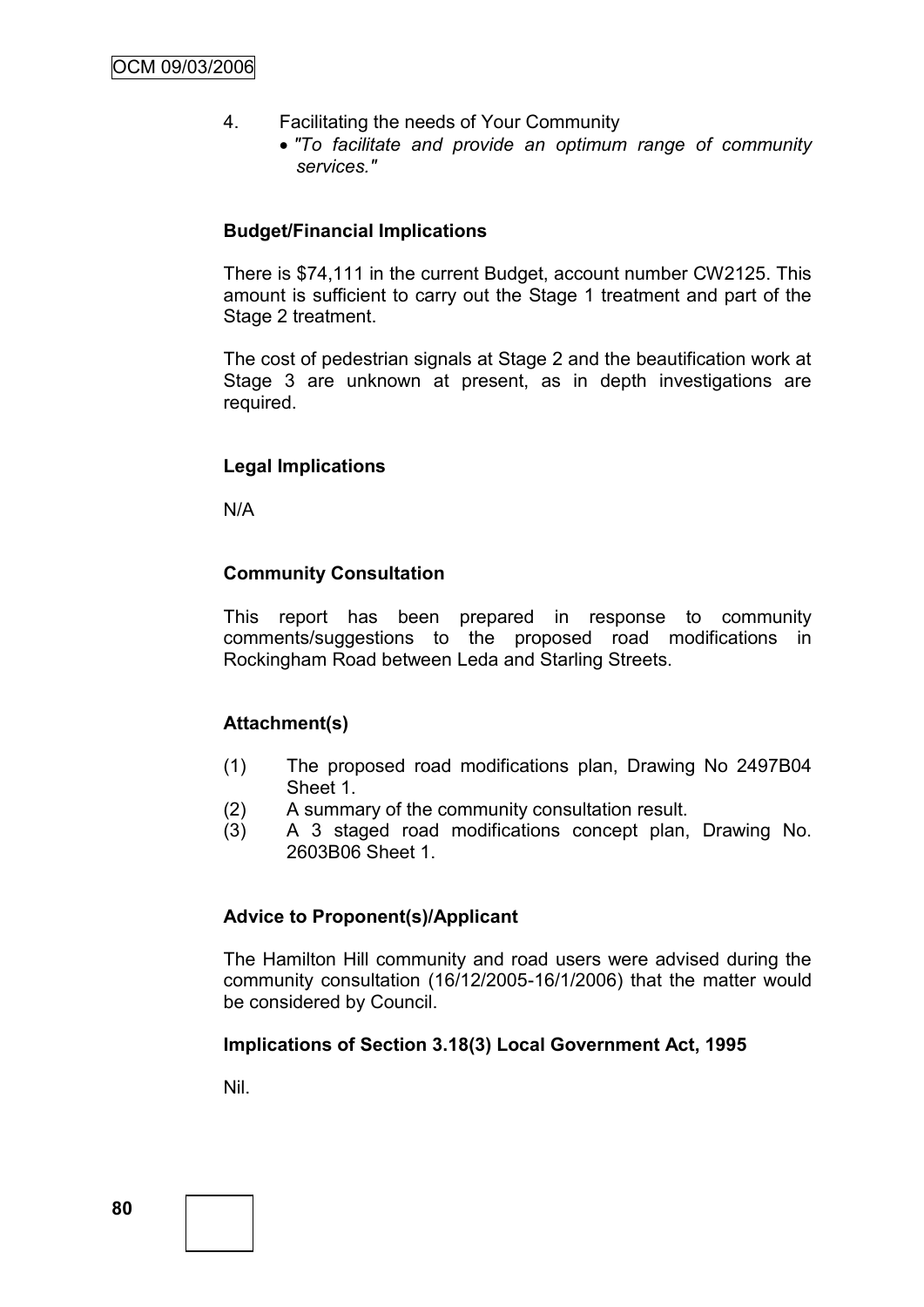## **17. COMMUNITY SERVICES DIVISION ISSUES**

## **17.1 (MINUTE NO 3109) (OCM 09/03/2006) - HOPE ROAD, BIBRA LAKE BUILDINGS (1114662) (RA)**

### **RECOMMENDATION**

That Council:-

- (1) terminate the current lease agreement between the City of Cockburn and the Waalitj Aboriginal Corporation for the premises on reserve 46787;
- (2) pursuant to the provisions of section 3.58 of the Local Government Act 1995, give notice of Council"s intention to enter a lease agreement with Native Arc (Inc.) for a period of two(2) years, at a rental of one peppercorn plus all outgoings costs for the premises (brick building) and its surrounds;
- (3) delegate approval to negotiate the terms and conditions of the lease to the Chief Executive Officer;
- (4) subject to the lease between the City of Cockburn and Native Arc (Inc.) being signed, demolish the old house previously occupied by Native Arc (Inc.); and
- (5) allocate \$20,000 for the demolition of the house on Hope Road, Bibra Lake, previously occupied by Native Arc with the funds to be drawn from the Community Facilities reserve fund and the budget be amended accordingly.

**TO BE CARRIED BY AN ABSOLUTE MAJORITY OF COUNCIL**

## **COUNCIL DECISION**

MOVED Clr S Limbert SECONDED Clr V Oliver that the recommendation be adopted.

## **CARRIED BY ABSOLUTE MAJORITY OF COUNCIL 9/0**

## **Background**

The City of Cockburn manages a number of buildings located in Hope Road, Bibra Lake.

There is a management agreement between the City of Cockburn and the Wetlands Education Centre (Inc.) for the use of a building which accommodates the Wetlands Education Centre staff and Scouts as the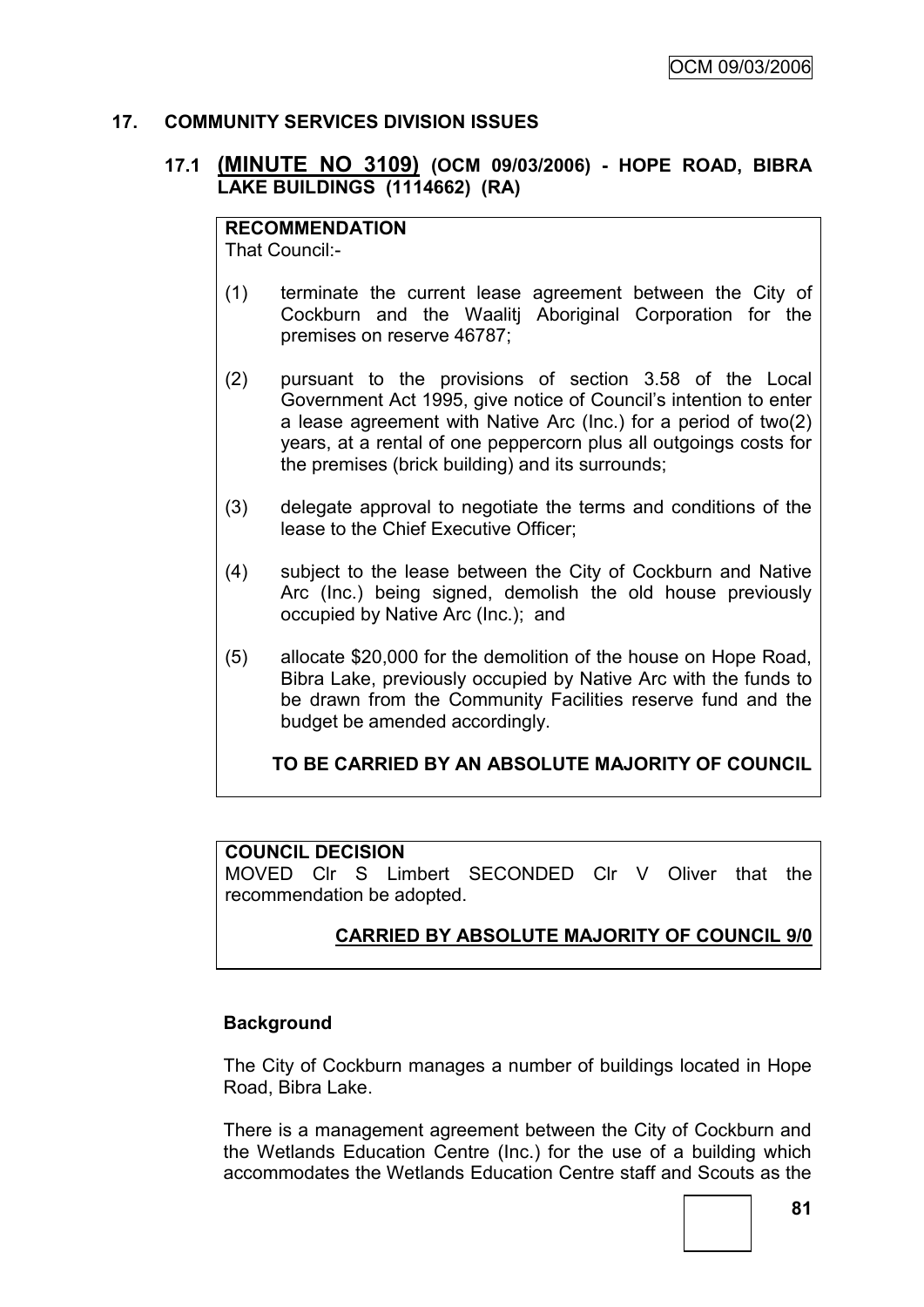primary permanent tenants. An old asbestos building on the site is occupied by Native Arc (Inc.) a group that seeks to rehabilitate sick or orphaned native animals.

The Waalitj Aboriginal Corporation has a lease arrangement with the City which expires in March 2007, for the use of the brick building (Fortini Property) and a transportable classroom on the site.

### **Submission**

Native Arc (Inc.) have written to the City seeking to relinquish its use of the asbestos building they currently occupy and take up a lease for the adjoining brick building which is currently leased to the Waalitj Aboriginal Corporation (Inc.).

## **Report**

An inspection has been made of the buildings occupied by Native Arc and Waalitj Aboriginal Corporation both of which were found to be in a very poor and untidy state. Both organisations have been given notice to clean up their respective premises.

In the case of Native Arc the current premises, an old farmhouse, is quite unsuited to accommodate native animals. Notwithstanding this, Native Arc provides a valuable public service and has support from a range of organisations.

Waalitj Aboriginal Corporation, under the current lease arrangement, has use of the brick building on the site and a transportable classroom previously used by the Yonga Aboriginal School and owned by the Western Australian Education Department who confirmed this arrangement by letter dated 17 June 2002. It is evident and agreed by representatives of the Corporation that they have not been using the building and have no specific viable use for the building at the present time.

An agreement has been reached with the Waalitj Aboriginal Corporation (Inc.) to relinquish their lease of the brick building and to retain use of the transportable classroom. The Corporation has sought some storage space to be made available on the site. It is proposed that as a condition of the lease Native Arc (Inc.) provide an area in the undercroft for this purpose. There is an agreement for the Corporation to have access to the toilets at the Wetlands Education Centre which are the only ones in the vicinity that comply with Health Department standards.

With Waalitj Aboriginal Corporation relinquishing the lease of the brick building the opportunity is open for Native Arc (Inc.) to lease this building to accommodate its native animal rehabilitation activities. While not an ideal facility to accommodate a native animal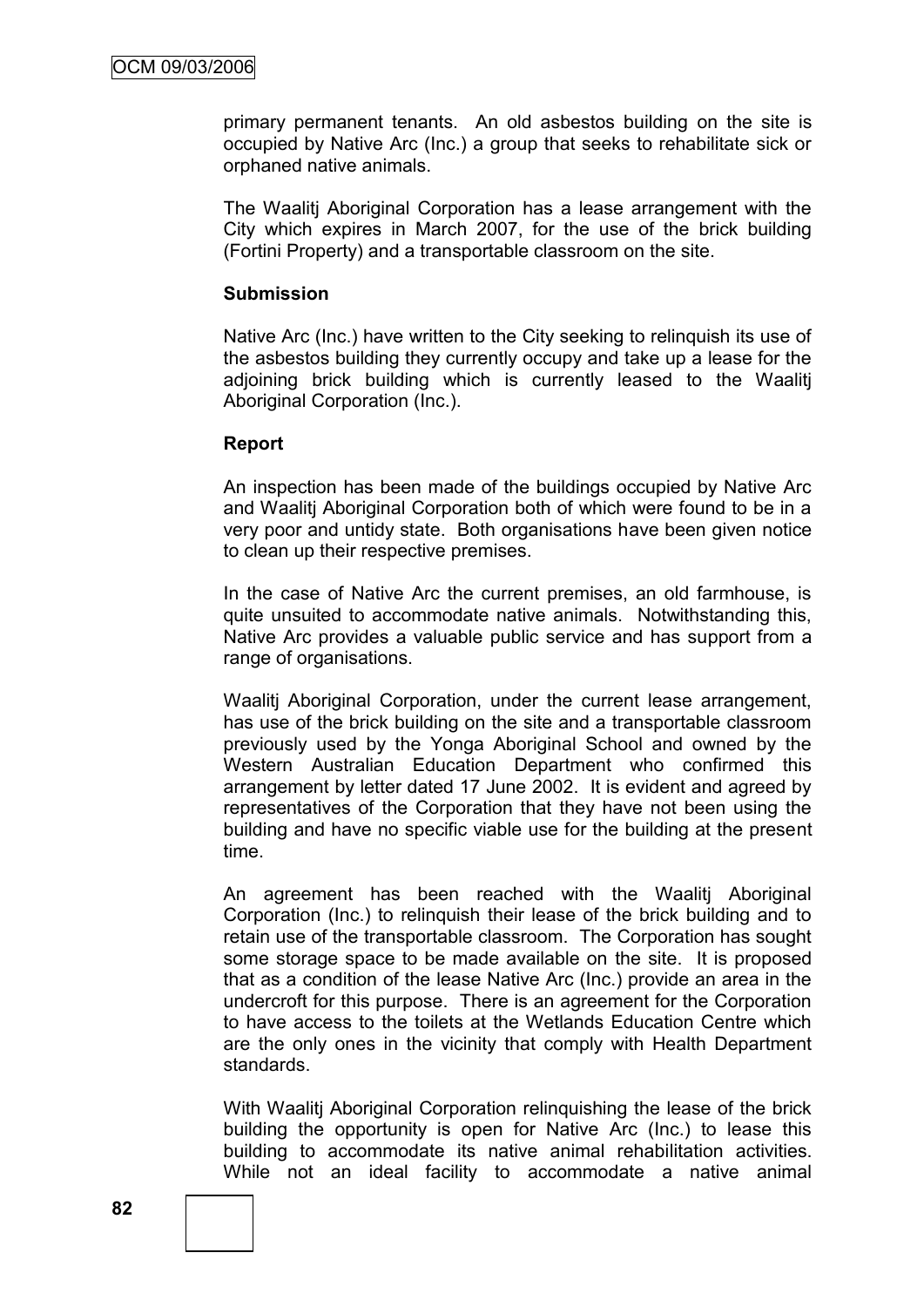rehabilitation operation the building does have an extensive concreted under croft to the building which is separate from the main house which would be a suitable location in the short term to house animals in rehabilitation.

Finally, the asbestos building currently occupied by Native Arc is in very poor condition and of no value. It is recommended that Council demolish this building should agreement be reached for Native Arc to take up the lease and use of the aforementioned brick building.

## **Strategic Plan/Policy Implications**

The Corporate Strategic Plan Key Result Area which applies to this item is "Maintaining your Community Facilities" –

 *"Maintaining and providing roads, parks and community buildings to acceptable standards."*

## **Budget/Financial Implications**

Currently, neither the building occupied by Native Arc nor the building leased to the Waalitj Aboriginal Corporation generates income. It is proposed that the new lease arrangements be at a peppercorn rental but for all maintenance and operational costs to be borne by the lessee.

The estimated cost of demolition of the asbestos building is \$20,000. It is recommended that this be placed on the budget to occur should the Native Arc lease for the brick building proceed.

## **Legal Implications**

Nil.

## **Community Consultation**

Not deemed necessary as the recommendation will not result in a reduction or have a negative impact on service delivery to residents of the City.

## **Attachment(s)**

Location Plan

## **Advice to Proponent(s)/Submissioners**

The Proponent(s) and those who lodged a submission on the proposal have been advised that this matter is to be considered at the March 2005 Council Meeting.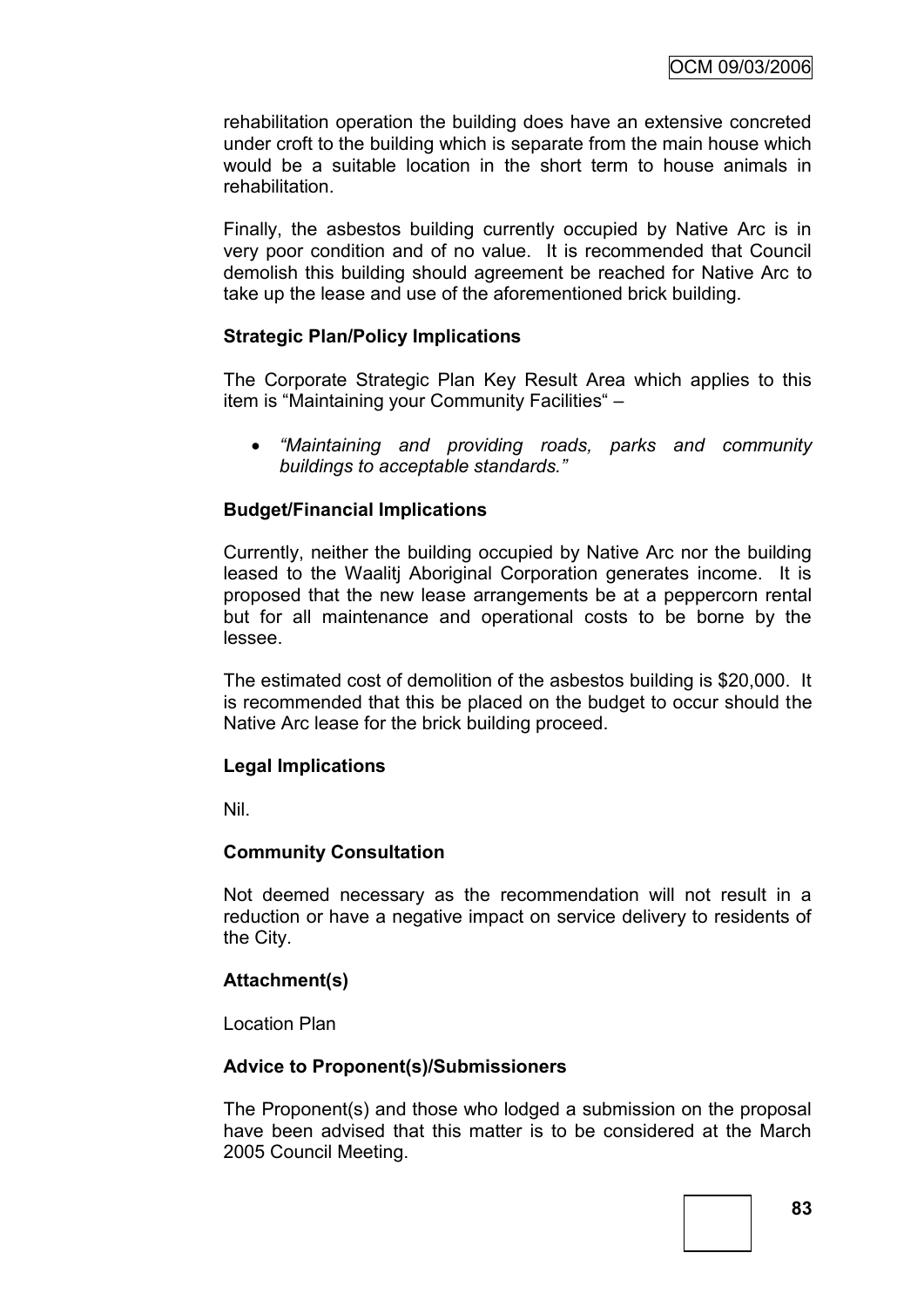## **Implications of Section 3.18(3) Local Government Act, 1995**

Nil.

## **17.2 (MINUTE NO 3110) (OCM 09/03/2006) - YANGEBUP SKATEPARK AT MILGUN RESERVE (8963) (AJ) (ATTACH)**

# **RECOMMENDATION**

That Council:-

- (1) not proceed with the provision of a skate park in Yangebup at this time and advise the Yangebup Progress Association accordingly; and
- (2) Remove the Perena Rocchi site from the semi-permanent skate park rotation until further notice.

## **COUNCIL DECISION**

MOVED Clr S Limbert SECONDED Clr V Oliver that Council:

- (1) defer consideration of a skate park for Yangebup to allow the Yangebup Progress Association further time to identify a suitable site;
- (2) remove the Perena Rocchi site from the semi-permanent skate park rotation until further notice; and
- (3) remove the Milgun Reserve site as a potential site for a future skate park.

## **CARRIED 9/0**

## **Reason for Decision**

The Yangebup Progress Association has identified a need for a skate park in Yangebup and seeks further time to find a suitable site.

## **Background**

Council allocated an amount of \$180,000 in its 2004/05 budget for skate parks to be located in the suburbs of Coolbellup, Atwell and Yangebup. At the Ordinary Council Meeting held on the 13<sup>th</sup> October 2005, the Council decided to proceed with the development of skate parks in Coolbellup and Atwell to the value of \$90,000 each. The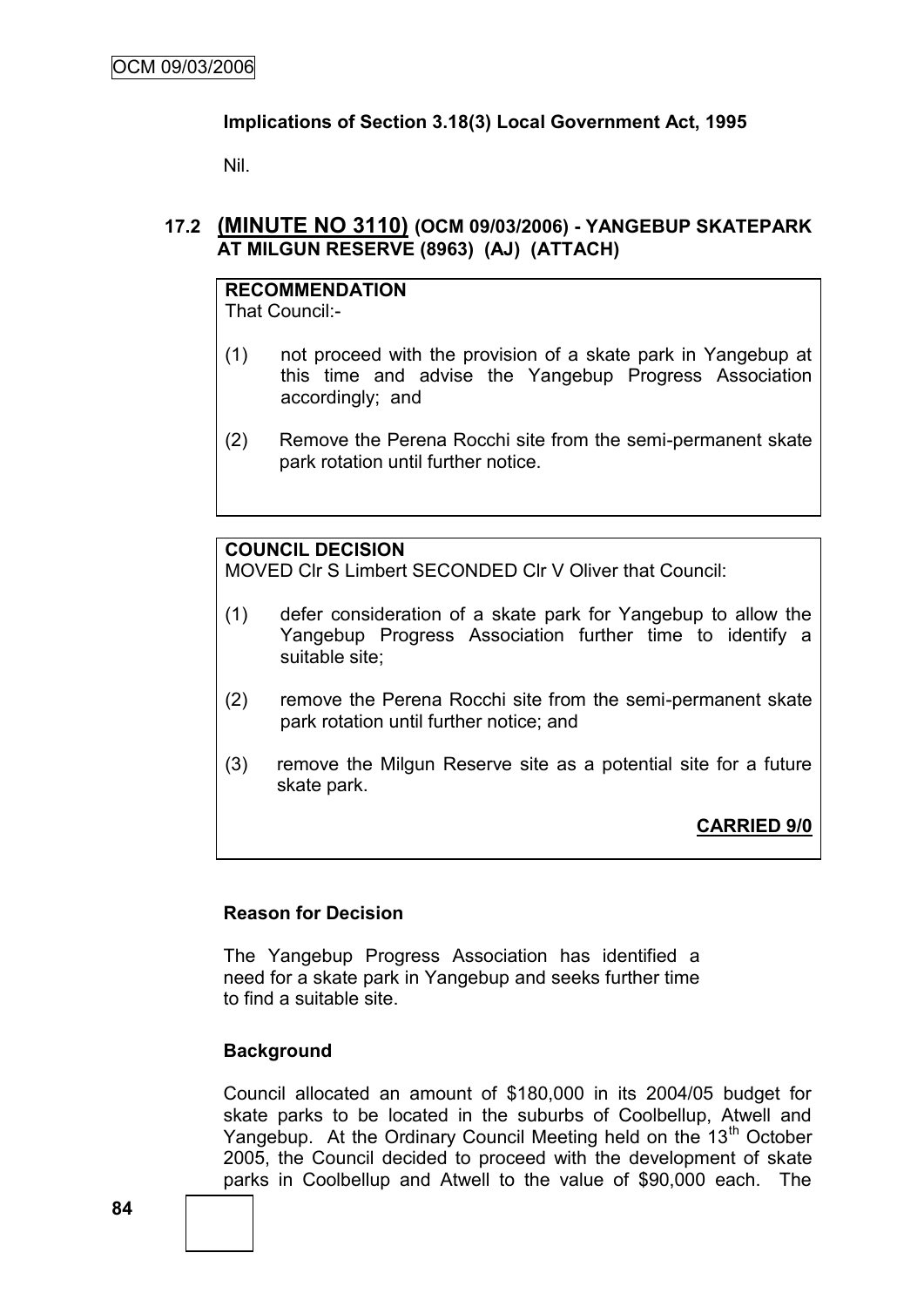Council decision regarding the Yangebup skate park was to: "*request the Yangebup Progress Association to identify a new site for a mobile, semi permanent or permanent skate park for the area. On identification of a suitable site, require an item to be prepared for consideration at the next budget review meeting".*

Ward members were advised that signage had been placed at Milgun Reserve calling for feedback on the proposed location. Due to the feedback period the item was not ready to be presented at the budget review meeting.

### **Submission**

A letter was received from the Yangebup Progress Association dated the  $12<sup>th</sup>$  January 2006 stating " ...we would like to nominate Milgun Reserve as the preferred site for the location of a PERMANENT skate park."

In accordance with Council policy AEW4 – INSTALLATION OF PLAYGROUND/RECREATIONAL EQUIPMENT ON RESERVES, signage was placed at the proposed site asking for public comment on the provision of a permanent skate park. A letter drop was also done to the surrounding homes, however instead of the 50m radius as specified in the policy, the letter drop was taken out to a 200m radius from the proposed location due to the sensitivity of the issue. A total of 103 houses received the letter.

Twelve submissions were received prior to the end of the public comment period, which closed on The 7th February 2006, and one submission was received after the end of the comment period.

Of the twelve submissions received prior to the end of the public comment date, eleven expressly opposed the installation of the skate park. The one submission received exactly one week after the close date was also opposed to the installation of the skatepark. All except two of the submissions were received from residents who received the letter (i.e. within 200m of the proposal), the resident furthest from the proposed location was in Mews Court, approximately 400m away. Some of the comments from the letters are attached.

## **Report**

Previously, the City installed a semi-permanent skate park at Perena Rocchi Reserve. This was located at the park on a "six months on - six months off" basis as per the February 2002 Council decision. Over the time that the skate park has been operating at this site, there have been a number of incidents of antisocial behaviour as well as numerous complaints from residents in the area.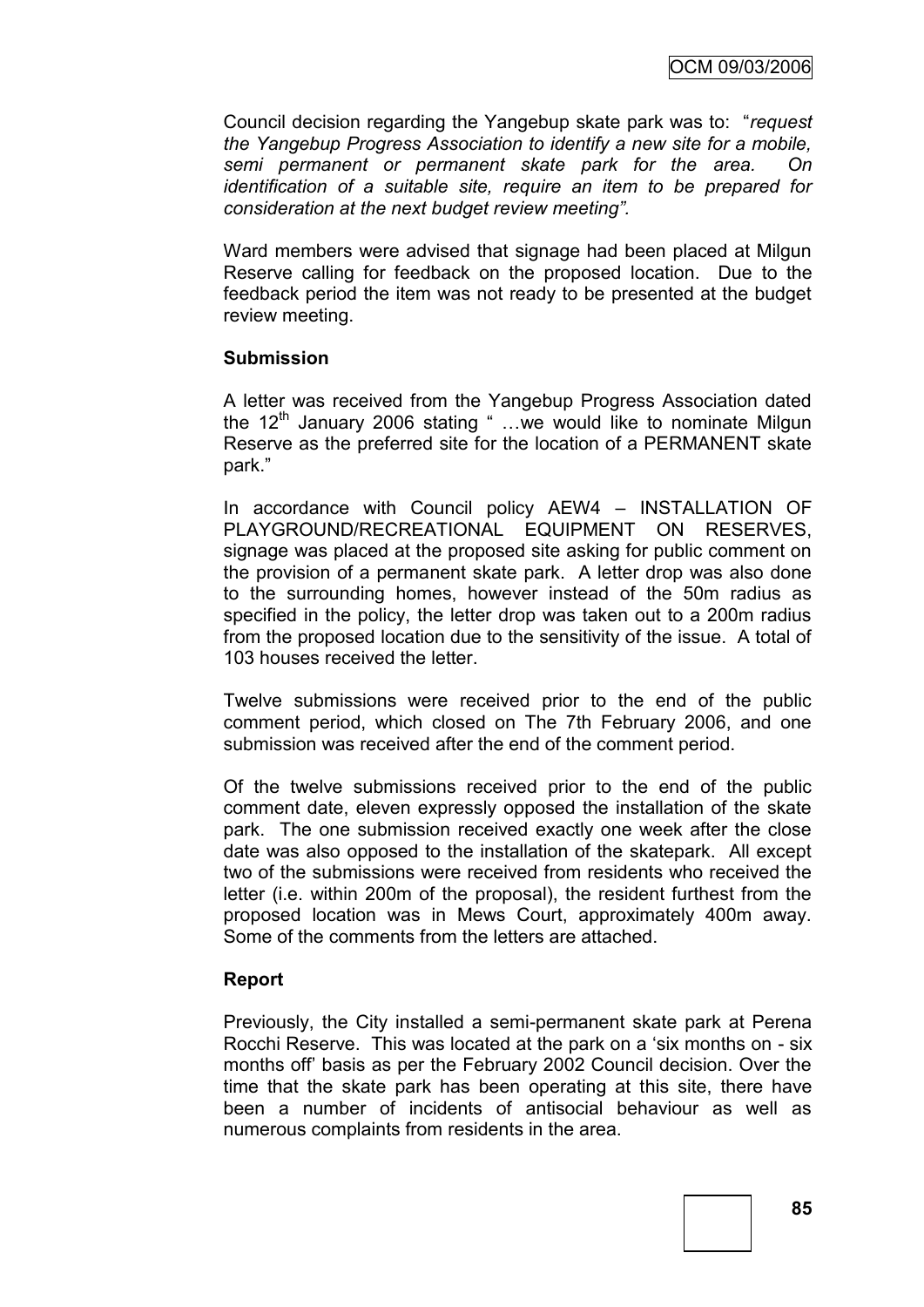The Milgun Reserve skate park location as proposed by the Yangebup Progress Association is approximately 150m from the currently established site. There is nothing to suggest that the previously identified antisocial issues at Perena Rocchi Reserve will not simply relocate to Milgun Reserve as the two locations have very similar features.

The City"s Parks Department identified that there is a stormwater drainage sump very close to the location identified. Due to its low-lying aspect, Milgun has also been shown to be extremely water logged during rainfall periods. If a skate park were to be constructed here, there would need to be additional engineering and landfill to raise the skatepark level. The skate park would also need to be moved approximately 30m southeast to ensure it doesn"t conflict with the drainage system. This would bring it in closer proximity to the houses on the eastern side of Milgun reserve.

As identified in the Ordinary Council Meeting on the  $13<sup>th</sup>$  October 2005, the City has a number of criteria when judging proposed locations for skate parks. These criteria are:

- 1. A suitable amount of space is required. The City recommends at least 50m from the skate park to the nearest house. This provides a buffer zone for the dissipation of noise associated with skate activities.
- 2. The skate park is located on a main road with the skate park being located at least 20m from the road itself. It has been anecdotally shown that a high volume of passing vehicle and pedestrian traffic reduces the incidence of anti-social behaviour to a fraction of what it could potentially be through passive supervision.
- 3. It is desirable to have a small shopping centre nearby, as the users of the skate park are able to buy drinks and food. There are usually toilets located at shopping centres, which the skaters may use. This has the secondary benefit that the skate park users are more likely to go back to the skate park as opposed to skating in the shopping centre or the surrounding car parks.
- 4. The proximity of the skate parks to public transport routes is also desirable as this allows residents who don"t live in the immediate location to travel to the skate parks.
- 5. Skate parks are not located on parks with significant environmental value, or where it is foreseeable that the skate park would affect the natural environment.

When compared to the above criteria, Milgun Reserve is assessed as follows: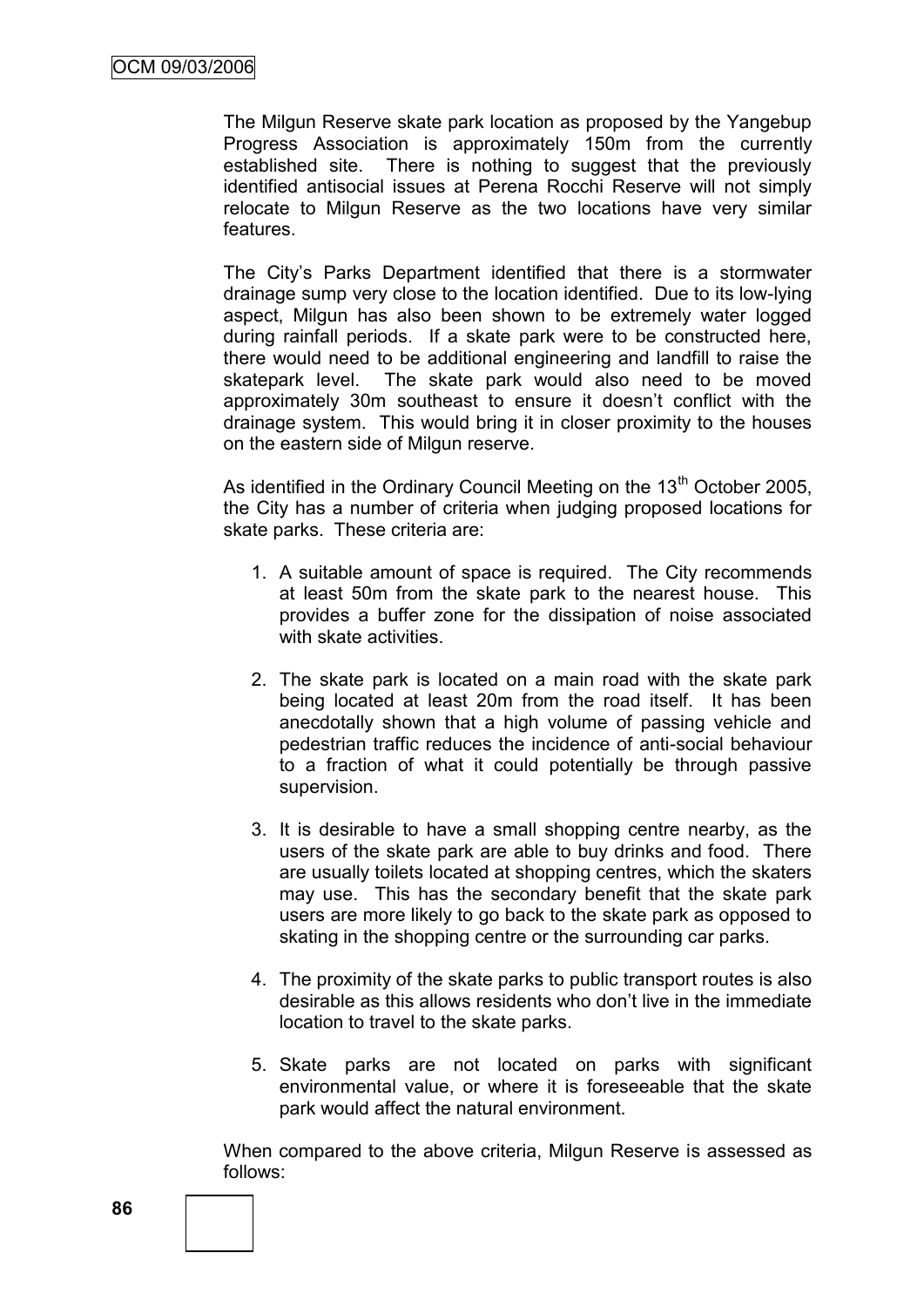- 1. The closest residence is approximately 60m from the proposed location. However the skatepark would be adjacent to a number of residential side fences, this means that there is no road or other infrastructure buffer between the skatepark and the houses. This is identical to the situation at Perena Rocchi Reserve.
- 2. It is located close to Yangebup road, however due to the structure of Milgun Reserve, the skate park would need to be set back approximately 70m from Yangebup road. As there are some trees lining the park on Yangebup road and the park itself dips down from the level of the road, the passive supervision that would be provided by passing traffic would be negated due to a lack of visibility.
- 3. The closest shopping centre is located on Yangebup road approximately 380m away.
- 4. There are bus stops on Yangebup road immediately adjacent to the proposed skate park location.
- 5. Milgun Reserve is a local reserve used for recreation and drainage.

Given the lack of any major strength, the problems involved with a lack of passive supervision, the proximity to residents without an infrastructure barrier and the residents" feedback on the provision of a skate park being located at Milgun Reserve, it is recommended that the City does not proceed with the installation of a skate park at Milgun Reserve.

From the submissions received by the City during the consultation period, it is apparent there are a number of broader issues within the Yangebup area with respect to anti-social activities, vandalism and bullying which are outside the scope of this item. This is supported by previous consultations with the community when submissions were requested from the community regarding locating the skatepark at Nicholson Reserve in Yangebup. As a result of these broader issues, there has been a general negative feedback regarding a skate park being located in the suburb. While Community Development and Safer City will address the incidents of antisocial behaviour in Yangebup, sustainable solutions to these problems are based on long-term strategies.

Nearly all submissions received by the City indicate that the residents feel a skate park would exacerbate the problems they are currently experiencing. Furthermore, it is the City"s opinion that the structure and layout of Yangebup is not suited to the provision of a skate park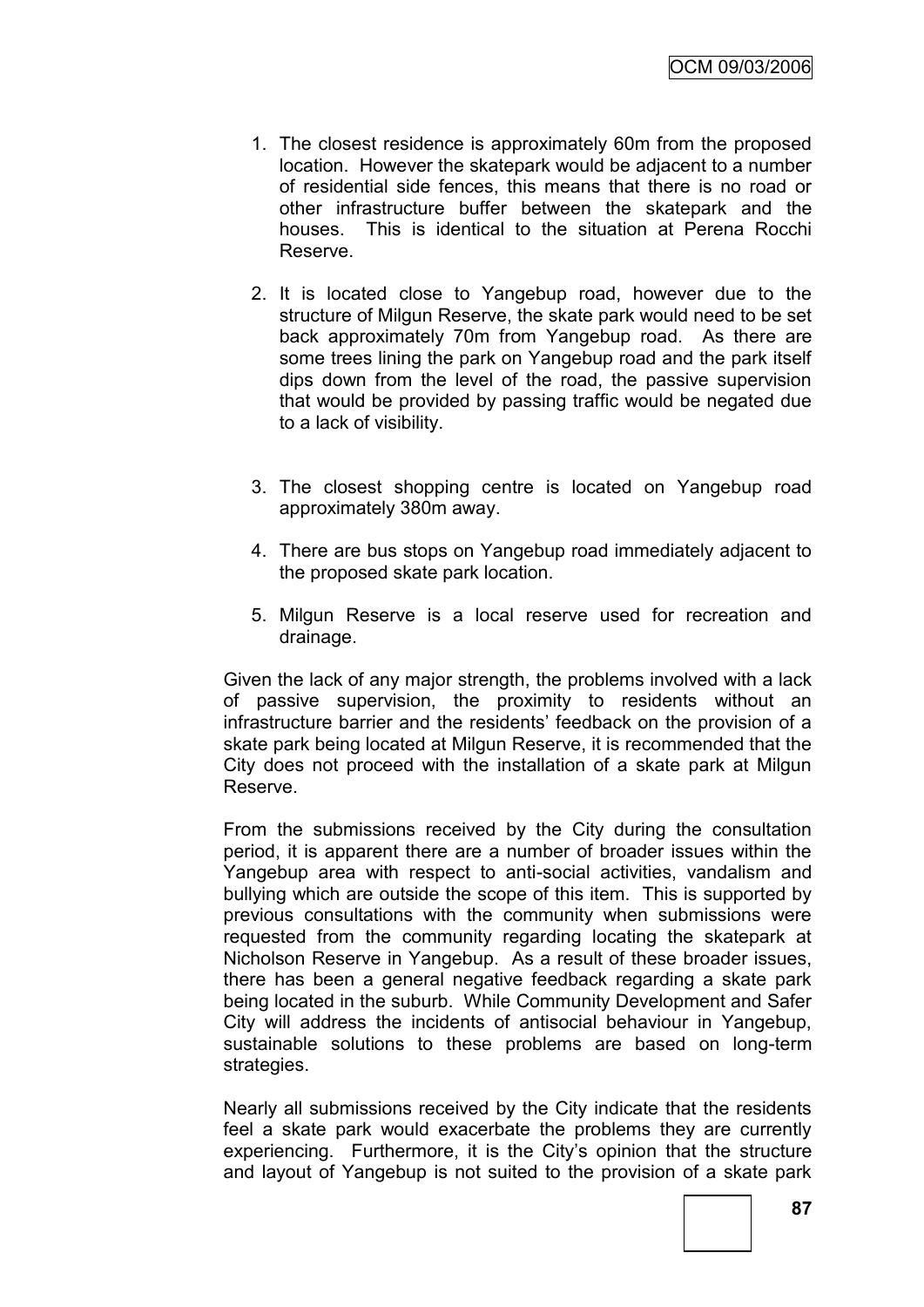and the likelihood of finding a suitable location for a skate park in Yangebup are negligible. Based on a lack of acceptance by the Yangebup community and a lack of suitable locations for a skate park based on the aforementioned criteria, it is recommended that Council does not pursue the provision of a skatepark in the Yangebup area at this time.

Additionally, there has been substantial negative community feedback regarding the semi-permanent skate park located at Perena Rocchi Reserve, including a number of complaints regarding anti-social behaviour, bullying and vandalism. Specifically, there was previously a petition with thirty seven (37) signatures delivered to Council opposing to the return of the semi-permanent skate park to Yangebup. Given the negative feedback regarding Perena Rocchi reserve skate park as a result of the community consultation for a permanent skate park in Yangebup, it is recommended that Perena Rocchi reserve be removed from the predetermined rotation of semi-permanent skate parks.

## **Strategic Plan/Policy Implications**

Key Result Area "Facilitating the needs of your community" Refers.

## **Budget/Financial Implications**

There are no funds allocated to this project in the 2005/06 Budget. If the project were to proceed a budget would be required for the capital works as well as an increase in the budget currently allocated to the maintenance of the City's skate parks.

## **Legal Implications**

Nil.

## **Community Consultation**

A community forum was held between the City, the Yangebup Progress Association and other interested Yangebup residents. The purpose of this forum was to educate the wider community regarding the City"s means for determining the best location for a skate park, to determine the community's desire for a skate park and determine where a skate park would best be located. The City's Youth Services and Community Development Officers have attended several Yangebup Progress Association meetings over a period of several months where the skate park has been an item on the Yangebup Progress Association"s meeting agenda.

Signage was placed at the location advertising the proposed development on the 24<sup>th</sup> January 2006 and taken down two weeks later on the  $7<sup>th</sup>$  February 2006.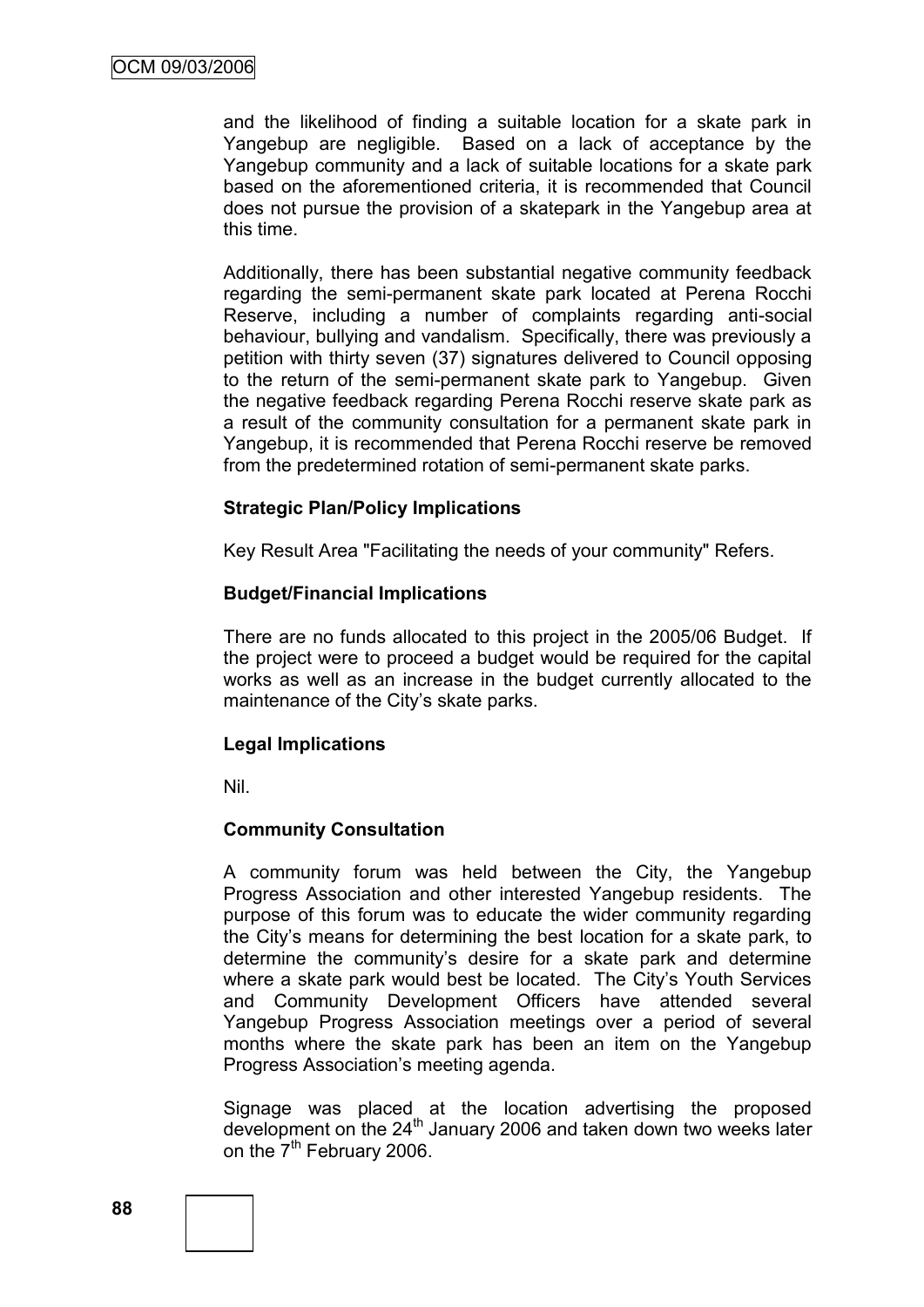A letter box drop was conducted on the  $25<sup>th</sup>$  January 2006, 100 residents within 200m of the proposed location received this letter. Three residences within 200m of the proposed location on Grebe Gardens, Yangebup, received the letter by regular mail on the  $27<sup>th</sup>$  January 2006.

## **Attachment(s)**

Schedule of comments received regarding Milgun Reserve skatepark location.

## **Advice to Proponent(s)/Submissioners**

The Proponent(s) and those who lodged a submission on the proposal have been advised that this matter is to be considered at the Council Meeting to be held on  $9<sup>th</sup>$  March 2006.

## **Implications of Section 3.18(3) Local Government Act, 1995**

Nil.

## **17.3 (MINUTE NO 3111) (OCM 09/03/2006) - LOT 7 - COCKBURN CENTRAL FACILITIES (9629( (RA)**

### **RECOMMENDATION** That Council:

- (1) require for inclusion in the proposal for the development of lot 7 Cockburn Central for the City to own  $2,850m^2$  of floor space suitable for the purposes as identified in table 2 in the report;
- (2) enter an offer to purchase with Landcorp for lot 7 Cockburn Central with conditions that protect the interest of the City to the satisfaction of the Chief Executive Officer;
- (3) seek potential joint venture partners through an Expression of Interest process for the development of Lot 7 Cockburn Central and shortlist to tender; and
- (4) require the Chief Executive Officer to prepare a Business Plan in accordance with the requirements of section 3.59 of the Local Government Act for the project for presentation to Council following public notice being given in accordance with section 3.59 of the Act.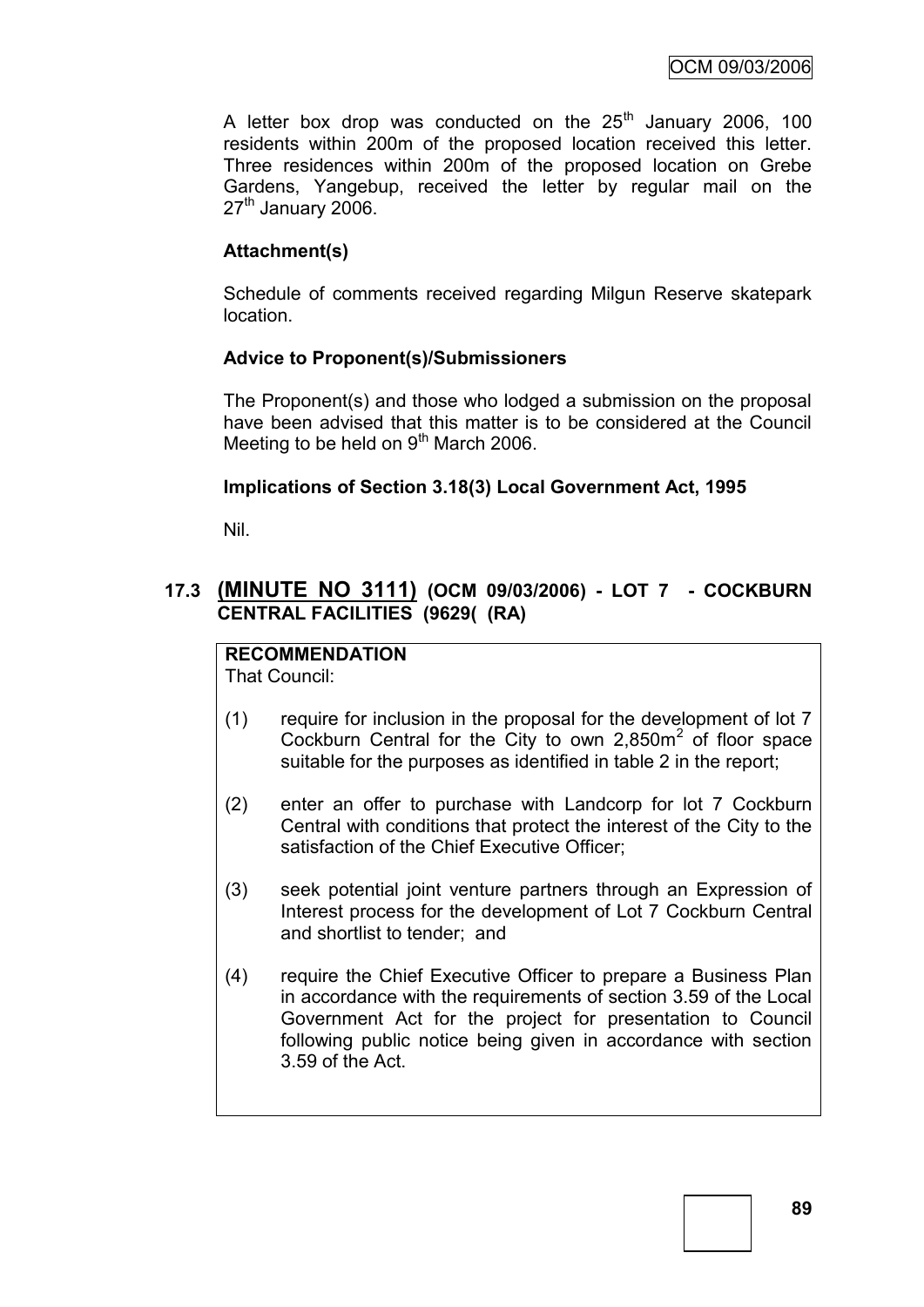## **COUNCIL DECISION**

MOVED Deputy Mayor R Graham SECONDED Clr K Allen that Council:

- (1) as recommended;
- (2) as recommended;
- (3) as recommended;
- (4) as recommended; and
- (5) require the Chief Executive Officer to keep Elected Members informed on the progress of the development of Lot 7 Cockburn Central with regular updates in the Elected Members" Newsletter.

**CARRIED 9/0**

### **Reason for Decision**

The development of lot 7 Cockburn Central as proposed is a significant project for the City and one in which the Elected Members have a duty to monitor.

#### **Background**

Council at its meeting of the  $15<sup>th</sup>$  of August 2003 considered a report prepared by a working party established by Council at its meeting of the 21<sup>st</sup> of May 2002, which identified indicative areas for various components for a building proposed to be constructed on the Success site near the Gateway Shopping Centre. Council did not adopt the building areas proposed by the working party but rather sought to relocate the Success Library to a new larger shop front within the Gateways Shopping Centre. This was duly achieved with the library being relocated to its present shop front. The lease for the Gateways shop front Library's due to expire on the 31<sup>st</sup> of October 2008. Notice has been given by the Shopping Centre Managers that due to expansion and refurbishment of the shopping centre the library will have to relocate in September 2006 with another move anticipated 9 months later.

Council at its meeting of the 21<sup>st</sup> September 2004 resolved in part on the Community and Auxiliary purposes site next to the Gateways Shopping Centre as follows: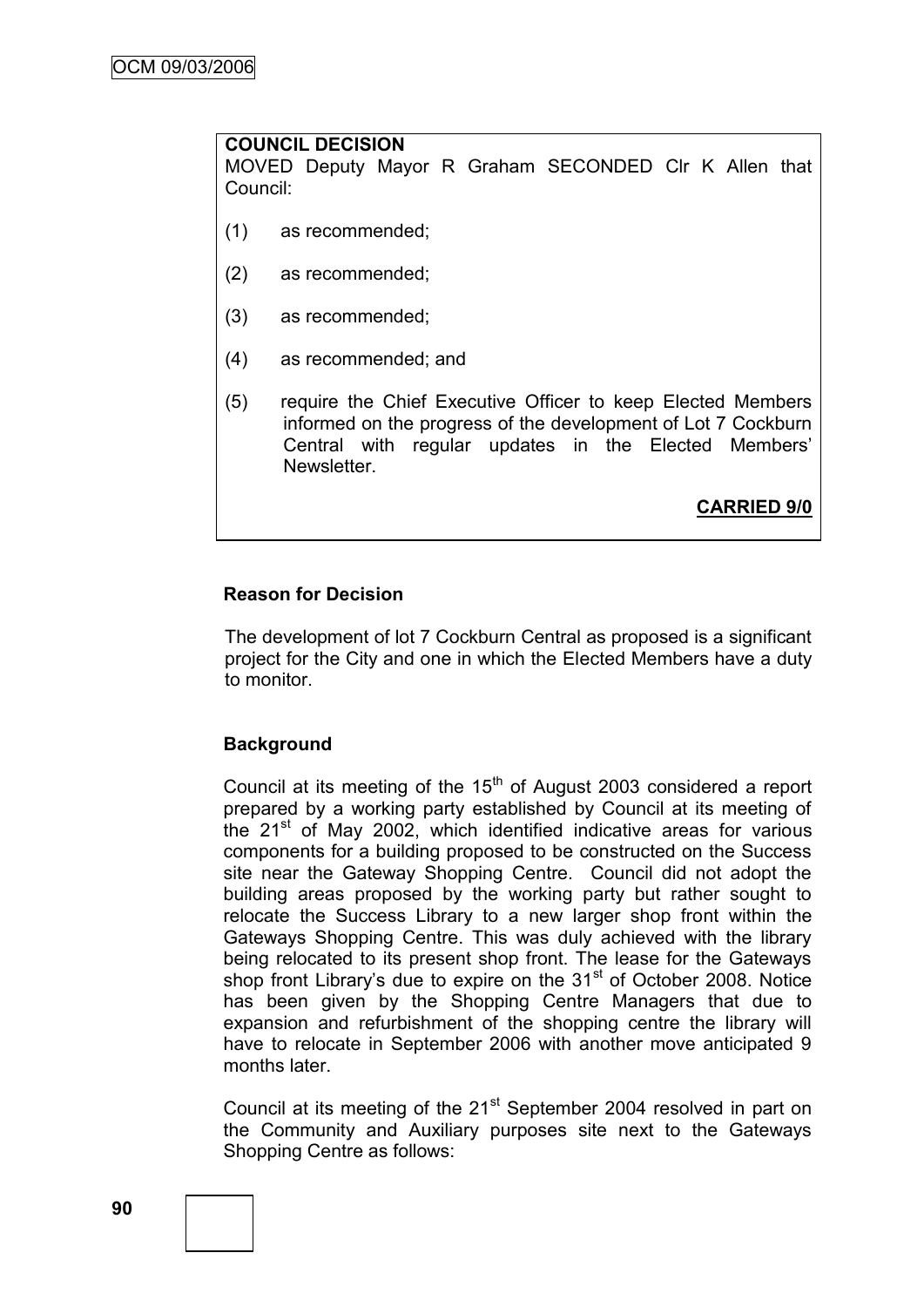*To develop a concept plan for the site that includes the proposed youth facilities, landscaping, car parking and possible future library, satellite Council office, community hall/ lecturette, crèche, meeting rooms and entry foyer with gallery space for consideration by Council. The concept plan is to include any space requirements identified through the process of the calling of registrations for other tenants;*

Council at its meeting of the  $8<sup>th</sup>$  of December 2005 also resolved in part as follows:

*Submit a Registration of Interest to LandCorp for Council to acquire land within the Cockburn Central Precinct and require the CEO to prepare a report to Council on options for the development of land proposed to be acquired.*

An expression of interest for lot 7 was duly submitted to Landcorp on the  $16<sup>th</sup>$  of December 2005.

The Council decision of the  $8<sup>th</sup>$  of December 2005 superseded the decision of the  $21<sup>st</sup>$  of September 2004, with the result that Council currently has no position on the future location of a number of community facilities expected to be provided for the population living on the east side of the City. Of particular note is the long-term location of library as the current lease with the Gateways Shopping Centre expires on the 31<sup>st</sup> of October 2008.

## **Submission**

In response to the Expression of Interest Landcorp has written to the City offering for sale lot 7 Cockburn Central for the purposes of constructing a library with associated civic facilities, office accommodation, commercial space and residential units.

## **Report**

Council has submitted an Expression of Interest for the possible purchase and development of lot 7 Cockburn Central. There is currently no decision of Council to allocate funds either for the purchase or development of the site. The Expression of Interest indicated the possible location of a library, satellite Council Offices, community hall and meeting rooms and the like with the requisite parking and support facilities. There is also scope within the design guidelines established by Landcorp for the building to be multi story and to include residential units. As the envisaged building will be of significant cost, opportunities are being considered to assist in defraying the total capital cost of the project. An option open to Council is to seek, through an Expression of Interest process, a joint venture partnership arrangement, which would provide some income through the possible sale of a portion (s) of the building.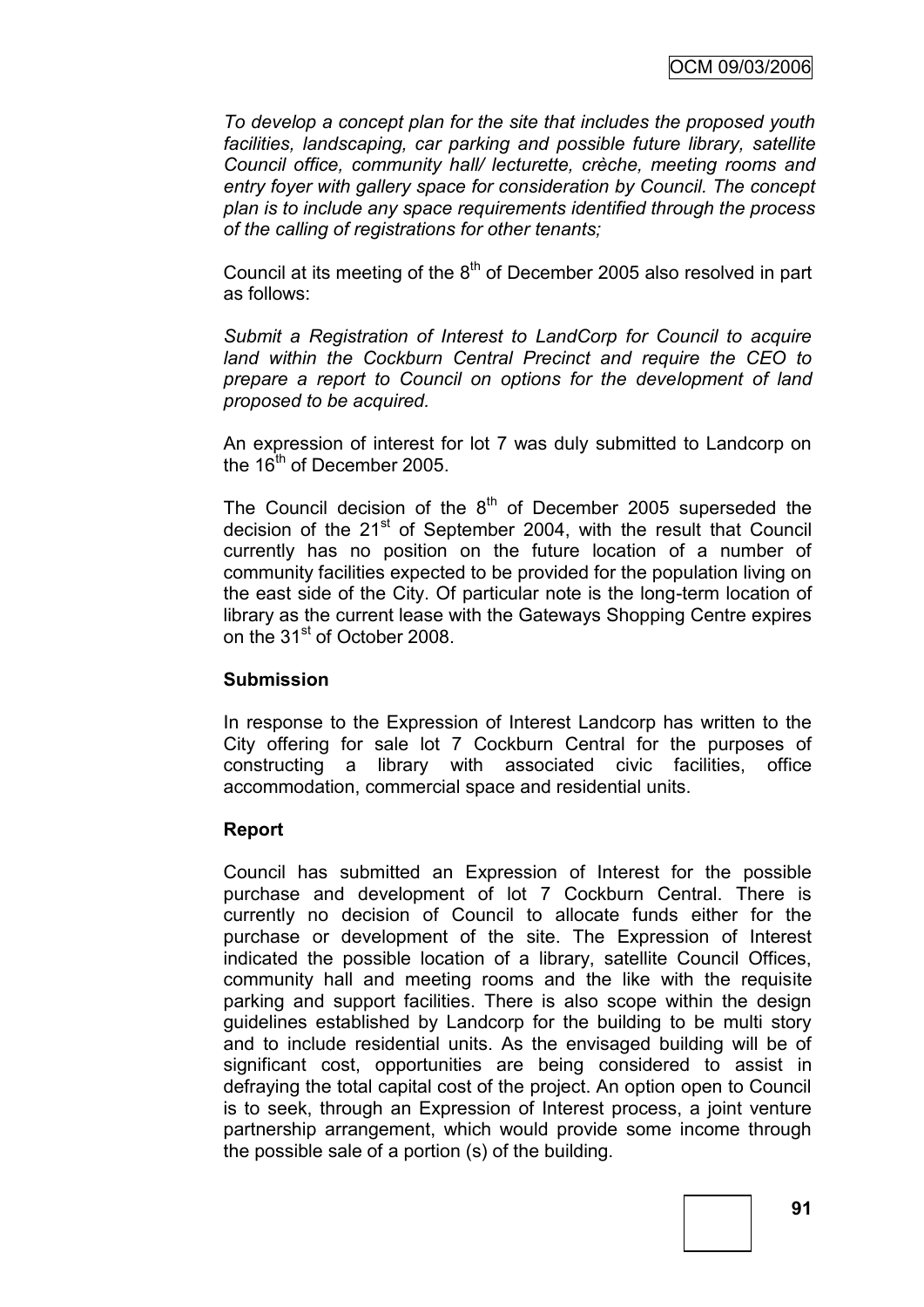Section 3.59 of the Local Government Act 1995 the Act requires that any land transaction worth more than \$1,000,000 or 10% of the operating expenditure incurred by the local government from its municipal funds in the last completed financial year is deemed to be a 'major land transaction' and requires a Business Plan. The estimated land value of lot 7 is approximately \$1.5m and hence is deemed as a "major land transaction".

A "major trading undertaking" is defined as a commercial activity for a profit that is worth more than \$500,000 or 10% of the local governments operating expenditure. Facilities such as the library, meeting rooms Council satellite offices and the like would not be deemed to be commercial, but should Council proceed to develop retail, leased office space and residential units they are likely to meet the threshold to be described as "major trading undertaking". It is recommended that Council develop a Business Plan in accordance with the requirements of the Act for the purchase and development of lot 7 Cockburn Central. This will confirm a high level of probity and transparency for the proposed development.

The Local Government (Functions and General) Regulations 1996 Part 3 Section 10 states that:-

**"10.** (1) If a local government is required to prepare a business plan because of a major trading undertaking or major land transaction that it is to carry on or enter into jointly with another person –

- (a) the business plan is to include details of the whole undertaking or transaction, even though the local government is not the only joint venturer; and
- $(b)$  the business plan is to include details
	- (i) the identity of each joint venturer other than the local government;
	- (ii) the ownership of, and any other interests in, property that is involved in, or acquired in the course of, the joint venture;
	- (iii) any benefit to which a joint venturer other than the local government may become entitled under or as a result of the joint venture; and
	- (iv) anything to which the local government may become liable under or as a result of the joint venture."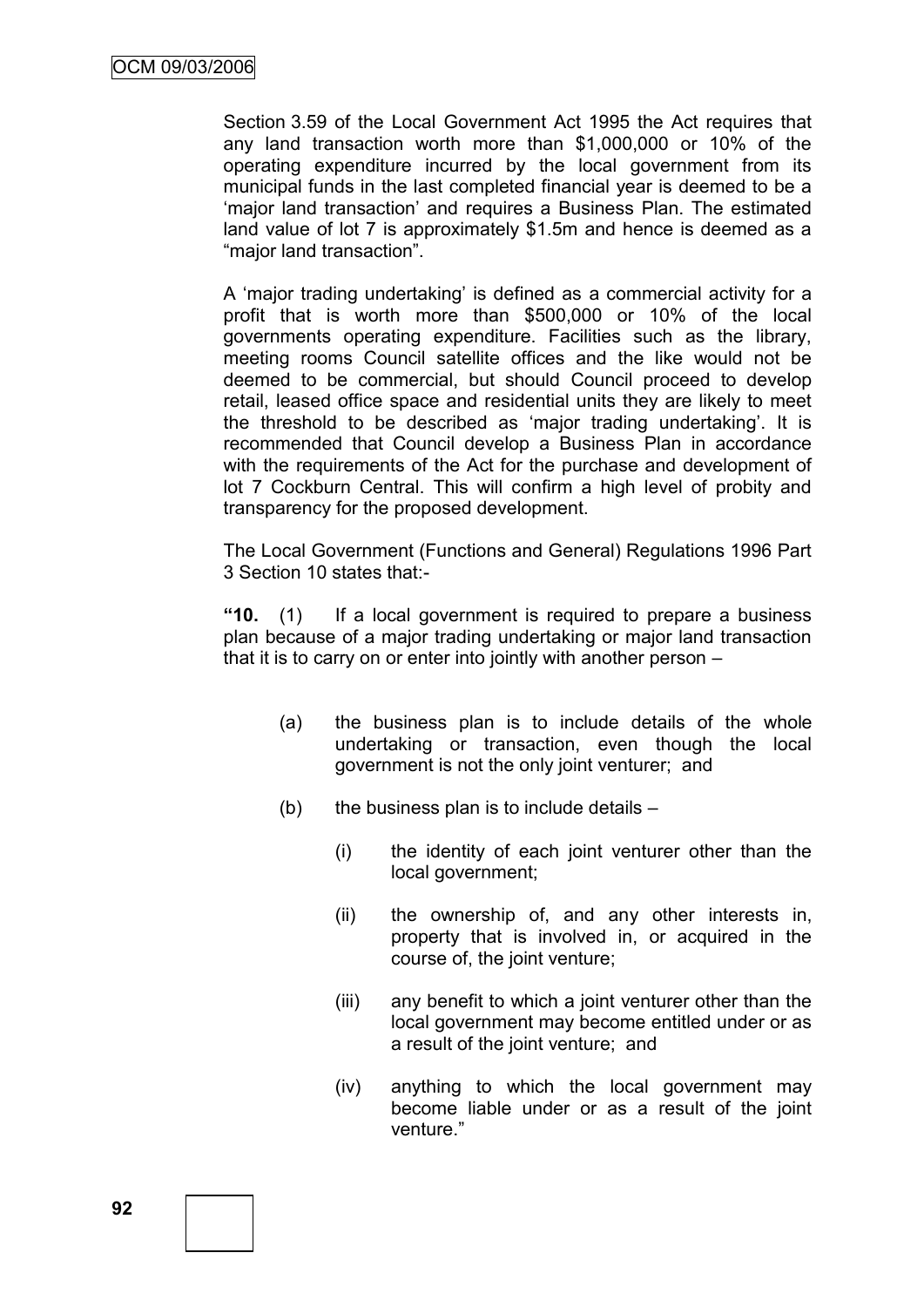It is evident that the City is required to identify a joint venture partner prior to the development of the Business Plan and its advertising in accordance with provisions within the section.

### **Land acquisition**

It is understood that the intent of Council is to purchase lot 7 Cockburn Central and hold it primarily for the provision of Council facilities and services. The City would then have freehold land as a long-term investment. The expression of interest submitted by the City was to purchase lot 7.

An immediate issue for Council is, should it purchase lot 7 Cockburn Central, and if so, what should it pay for the land? McGees Properties have given an indicative valuation for the site of approximately \$1.5 million. This value is based on the highest and best use with the assumption that the land can be developed, how and when the owner desires not withstanding that the usual town planning and building conditions need to be met. Landcorp require the building to be built within approximately 2 years and it be an iconic building on the site. These requirements result in the land having a reduced value compared to land bought without such constraints.

Landcorp have proposed that independent valuations by the respective parties be sought to ascertain a sale price. It is recommended that the Chief Executive Officer be empowered to negotiate an appropriate valuation methodology and purchase price for the land for consideration by Council. An offer for the land could be made to Landcorp to ensure the land is held for the City and to demonstrate good faith on behalf of Council, with a clause, which allows the City to withdraw from the contract, should there be impediment in achieving Councils outcomes. It would also be of great benefit for the sale price of the land to be determined for inclusion in the Business Plan.

If the intent of Council is to construct, either alone or in partnership with another, building elements to be sold such as residential units or commercial retail space, there would need to be a strata entity established with a body corporate to manage the building. The nature and scope of any strata title arrangement will be a matter for future Council deliberations.

## **Council Facilities**

The intent of Council decision of the  $21<sup>st</sup>$  of September 2004 was to plan for the future a range of facilities to be provided on the Community and Auxiliary purposes site next to the Gateways Shopping Centre site. The Council decision of the 8<sup>th</sup> of December 2005, in which it was resolved to seek approval from the WAPC for the sale of a portion of this site and to submit an expression of interest for lot 7 at Cockburn Central, in effect suggests the facilities identified for the Community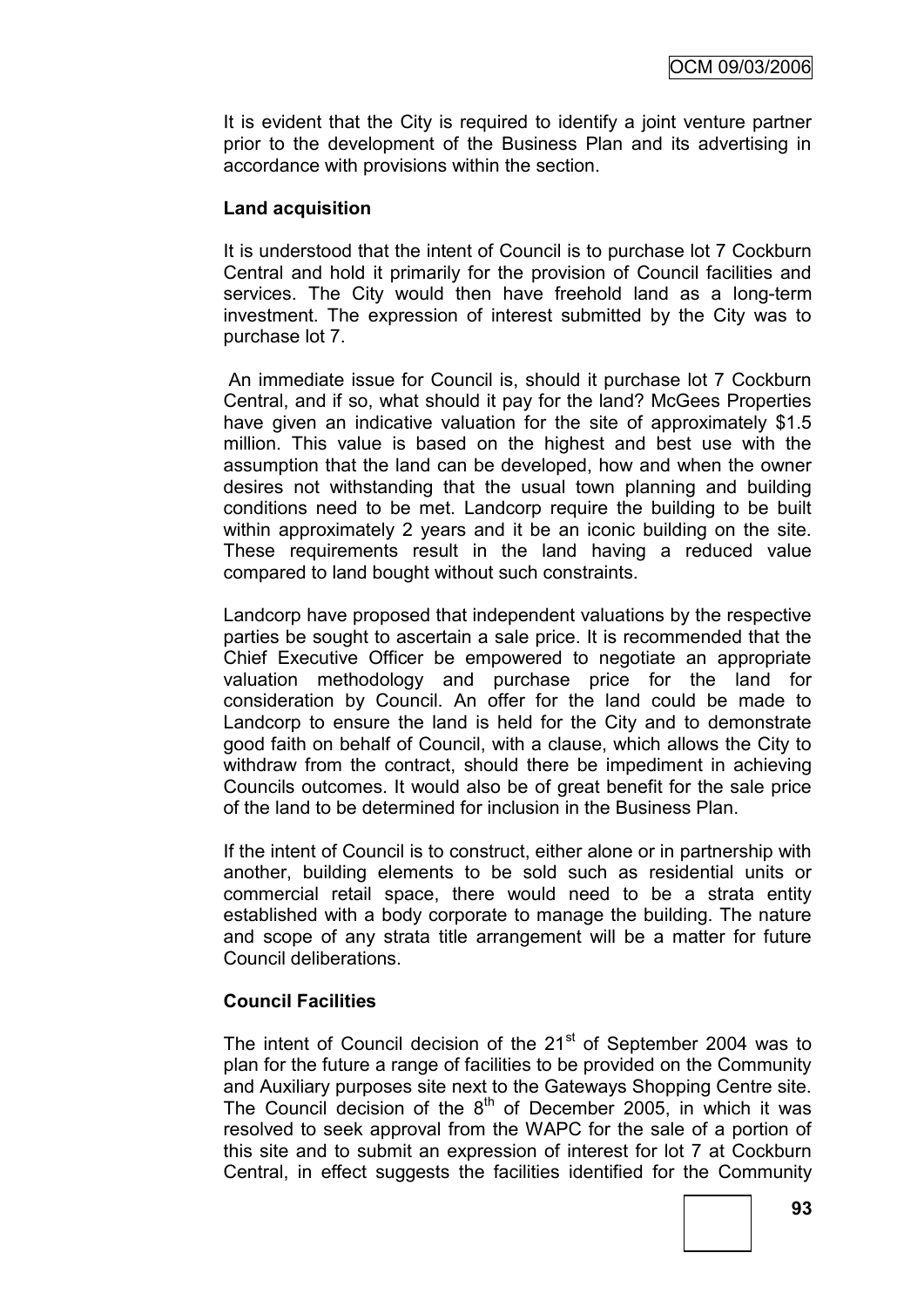purposes site should be considered for location on the Cockburn Central site. Following is an over view of the nature and purpose of the facilities identified as being of need in the Council decision of the  $21<sup>st</sup>$  of September 2004.

The areas proposed by the working party and submitted to the  $13<sup>th</sup>$  of August 2003 meeting of Council, but not adopted by it, was as follows:

| اا<br>ı<br>ю<br>۰<br>. . |  |  |
|--------------------------|--|--|
|--------------------------|--|--|

| <b>Facility</b>                                              | Size $m2$ |
|--------------------------------------------------------------|-----------|
| <b>Youth Resource Centre</b>                                 | 50        |
| <b>Satellite Council Offices</b>                             | 50        |
| Meeting Rooms (total area)                                   | 100       |
| Lecturette (to seat 140)                                     | 220       |
| Offices (3) (for Podiatry, Public Trustees, JP and the like) | 48        |
| <b>Training Room</b>                                         | 50        |
| Gallery / Foyer (designed to allow for the presentation of   | 220       |
| art works and formal functions)                              |           |
| <b>Children's Services</b>                                   | 225       |
| <b>Support Services</b>                                      | 96        |
| Kitchen area (similar to Council reception area kitchen)     | 30        |
| Staff Room (shared with all staff)                           | 40        |
| Storage space (final locations and sizes to be developed)    | 75        |
| Library                                                      | 1200      |
| <b>Total Area</b>                                            | 2404      |

The space requirements have been reviewed in light of the site for the facility now being in Cockburn Central rather than in Success and in consideration of the likely Council budget, the following allocations are proposed:

#### **Table 2**

| <b>Facility</b>                                                     | Size m <sup>2</sup> |
|---------------------------------------------------------------------|---------------------|
| <b>Council Requirements</b>                                         |                     |
| <b>Current</b><br>Library- stage 1                                  | 1,500               |
| <b>FUTURE EXPANSION</b><br>11                                       |                     |
| Library expansion                                                   | 500                 |
| <b>Satellite Council Offices</b>                                    | 200                 |
| Meeting Rooms (total area)                                          | 150                 |
| Children's activity (for 30 children $@$ 3.25m <sup>2</sup> /child) | 100                 |
| External agencies services offices (JPs, Legal Aid etc)             | 100                 |
| Public hall/lecturette etc                                          | 300                 |
| Total Area for the future (say)                                     | 2,850               |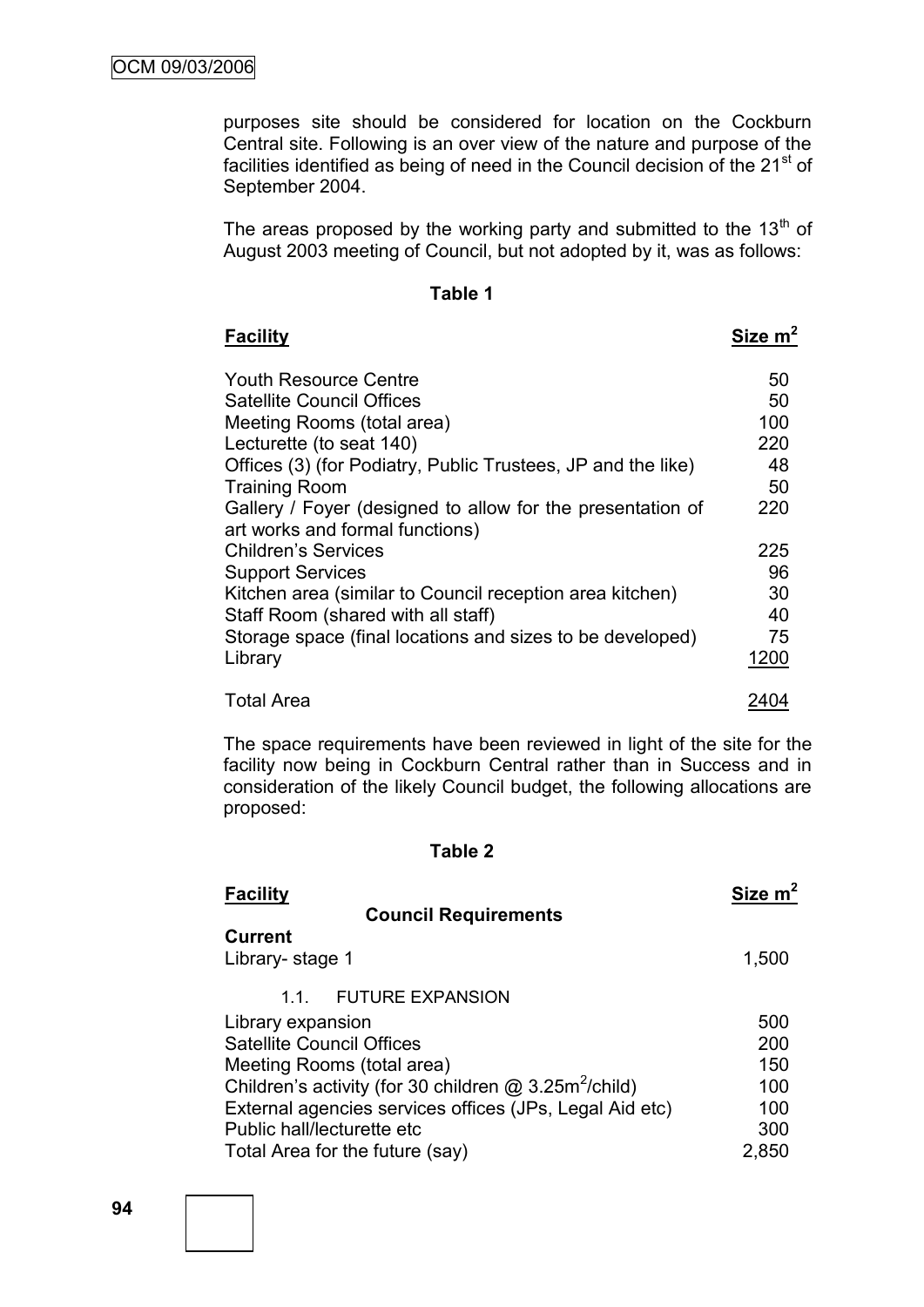## **Facility Size m<sup>2</sup>**

## **Council Requirements**

A review of the facilities proposed is provided below for consideration.

Library

The catchment population for a library located at Cockburn Central is anticipated to be drawn from the suburbs of Atwell, Banjup, Beeliar, Bibra Lake, Jandakot, Hammond Park, Aubin Grove, Leeming, South Lake, Success, Wattleup and Yangebup.

The table below provides an overview of the estimated catchment population over time and the amount of floor space required to accommodate the book stock for that population with an allowance of  $42m<sup>2</sup>$  of floor space per 1000 of population.

Library Estimated Catchment Population

| Year | Population | Stock to match | Floor area         |
|------|------------|----------------|--------------------|
| 2006 | 33 313     | 58 298 books   | 1400 $m2$          |
| 2011 | 39 802     | 69 654 books   | 1672 $m2$          |
| 2021 | 56 277     | 98 485 books   | $2364 \text{ m}^2$ |
| 2026 | 64 952     | 113 666 books  | $2708 \text{ m}^2$ |

The standard of 42 square metres per thousand of population is in line with the recent standards published by the State Library of Queensland. (Western Australian Standards of 33m<sup>2</sup> have not been revised since 1980 and hence do not take account of developments, especially in the area of information technology).

It can be argued using these figures that a library of approximately 1500m2 would meet immediate needs for the eastern portion of the City"s population. It would appear prudent for Council to include within its ownership scope to expand the library in the future by resuming an area of leased office space.

Satellite Council Information Office

Given the size of the population on the eastern portion of the municipality and the need for Council to have a strong presence in the area it is proposed that a satellite Council office be established. From this office general Council information can be provided to residents, payment of accounts can be made and material deposited for Council"s central Spearwood administration. The office could also include a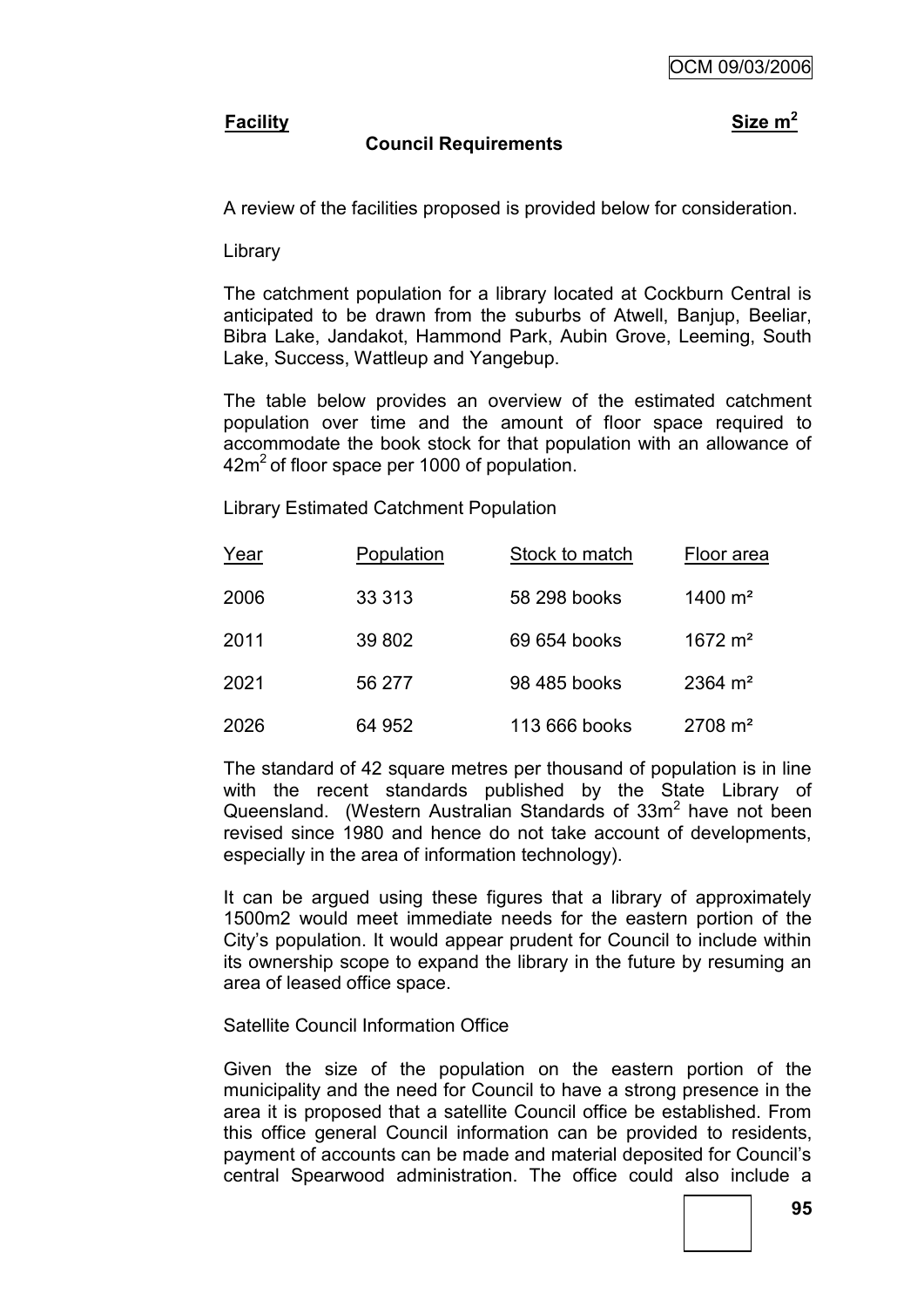community information service for residents of the area. There are several examples, such as the City of Bayswater that established a satellite office in the Galleria Shopping Centre, which has demonstrated the value of such arrangements.

### Meeting Rooms

Several small meeting rooms ought to be available for use by the general public and Council to hold meetings for matters of interest and concern to residents of the eastern portion of the City. Such rooms would also be used by Council staff for meetings.

#### Children"s Activity area

There is a community expectation that facilities will be available specifically for children. Whilst it is not expected that the children's activity area will be open at all times it could be designed to allow for use by the children of library patrons and operate on an occasional basis when there is known demand.

## **Leased Office Accommodation**

In response to an expression of interest advertised seeking to identify those interested in collocation in a multifunctional community/youth facility on the Success community purposes site a number of responses were received from Government and not for profit organisations. The total space required for these organisations is approximately  $1300m^2$ . Council at its meeting of the 8th of December 2005 resolved to advise these organisations that it was investigating alternative facilities that could be suitable for their purposes. Informal discussions with these groups indicate that they would be most interested with a presence in Cockburn Central leasing premises. It would be of great benefit to Council to gain an agreement in principal with these agencies to lease space at a market rate.

It is proposed that Council proceed with the Business Plan and to include the purchase of the land and to retain ownership of the areas described as Council facilities and office space for lease.

A summary of the space proposed to be retained in the ownership of the City is as follows:

| • Library space<br>• Other Council facilities | $1,500m^2$<br>350m <sup>2</sup> |
|-----------------------------------------------|---------------------------------|
| • Office accommodation for lease              | $1.000m^2$                      |
| Total Space to be owned by the City           | $2,850m^2$                      |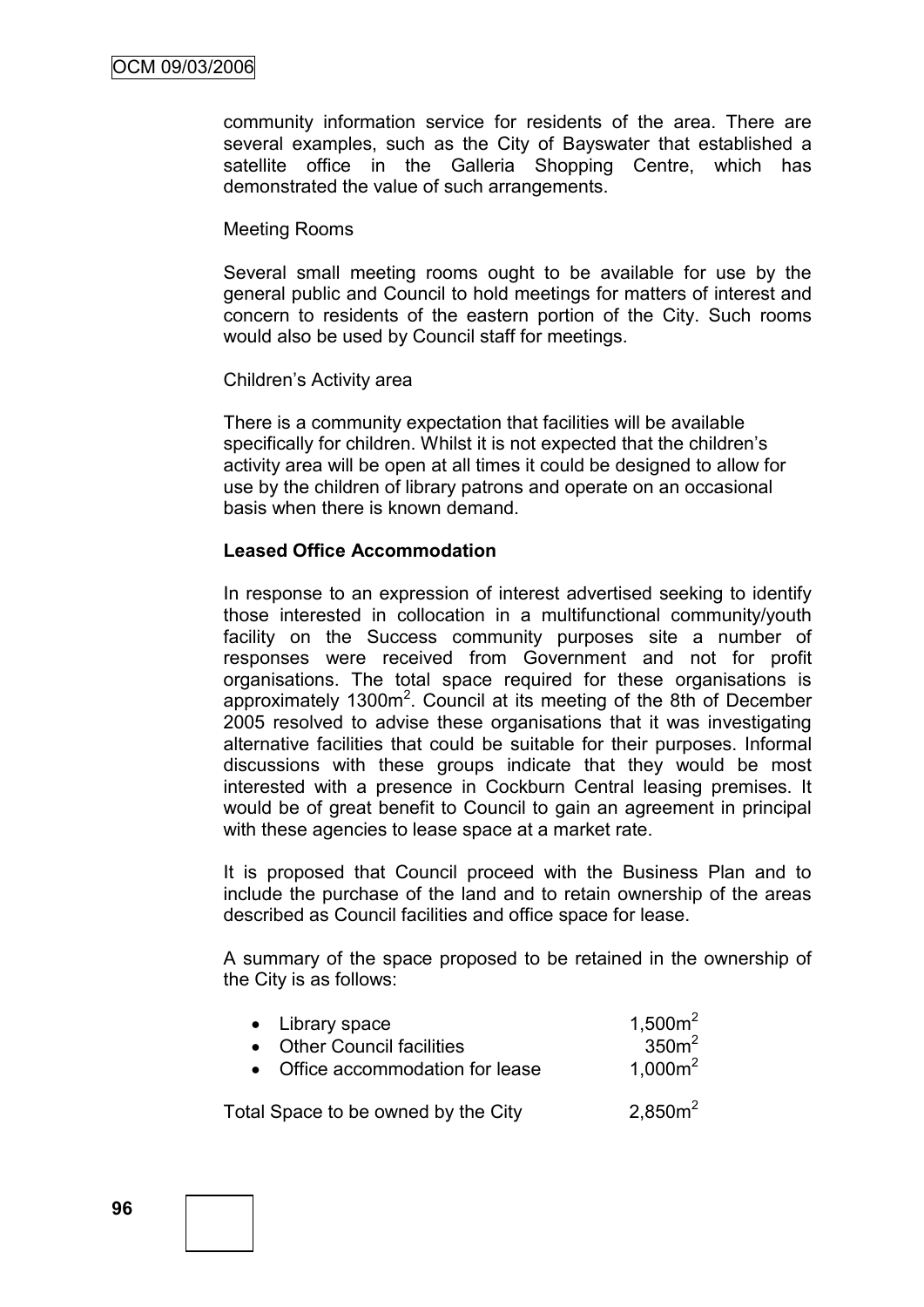Given the value of the site it is proposed that undercroft parking would be required which would cost in the vicinity of  $$1,440,000$  for  $$800/m^2$ for approximately 80 cars.

In summary, should Council resolve to proceed toward the purchase of lot 7 and ultimately develop facilities on the site to own and sell through a joint venture partnership arrangement the following steps are required:

- 1. Council to establish its requirements for the project.
- 2. Seek a valuation for the purchase of the land and negotiate an agreed price with Landcorp.
- 3. The City to enter an option to purchase the land from Landcorp at the agreed valuation price with the option being conditional to ensure the City is protected should a joint venture partner not be identified who meets the requirements of the City or the Council of the City of Cockburn wishes not to proceed with the purchase for some other reason.
- 4. The City calls an Expression of Interest for a joint venture partnership arrangement for the project and short lists applicants for tender.
- 5. Tender for a joint venture partner for the Cockburn Central project and appoint a venture partner conditional on all statutory requirements being met and ultimately approved by Council.
- 6. Finalise and advertise the Business Plan for the project.
- 7. Council to:-
	- 1) adopt the Business Plan;
	- 2) confirm its desire to purchase the land; and
	- 3) formally appoint the joint venture partner for the project.

## **Strategic Plan/Policy Implications**

To facilitate and provide an optimum range of community services.

## **Budget/Financial Implications**

Should Council seek to own  $2850m^2$  of the building and purchase the land its capital investment would total approximately \$9,400,000 of which up to \$1,500,000 would be for the purchase of the land and \$7,900,000 for the construction of portions of the building to be owned by the City. Balanced against this expenditure is any profit that could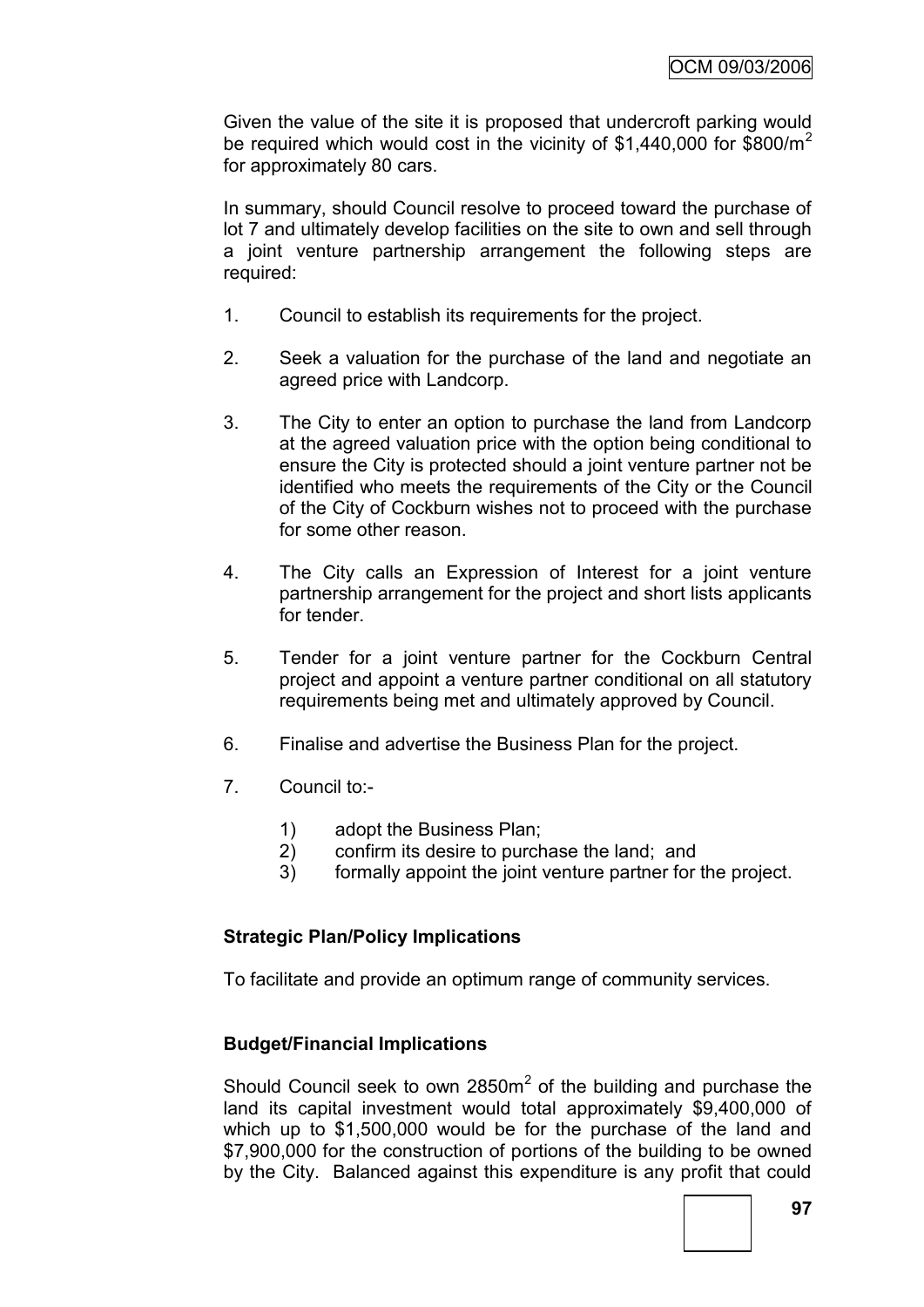be made from the strata title sale of portions of the building such as residential units. The profit made from such an arrangement is difficult to determine but would be more accurately estimated when the project goes to tender.

With the proposal to lease a portion of the building owned by the City to external agencies there is the potential to generate a gross income based on  $1,000m^2$  at \$150/ $m^2$  of \$150,000 pa. The Business Plan proposed will provide a more detailed breakdown of anticipated income and expenditure. Although ultimately the more accurate figures will be gleaned from the response to tenders for joint venture partners.

Library Estimated Operational budget

| <b>Library Size</b>  | <b>Estimate of Total Staffing</b> | <b>Estimated</b> |
|----------------------|-----------------------------------|------------------|
| 1000 $m2$            | 11.00 FTE                         | \$899,000        |
| $1200 \; \text{m}^2$ | 11.00 FTE                         | \$906,000        |
| $2000 \; \text{m}^2$ | 17.50 FTE                         | \$1,473,000      |

The level of staffing is predicated on the assumption of the library being staffed from 0830 to 2030 Monday to Thursday, from 0830 to 1730 on Friday and from 0830 to 1700 on Saturday and closed on Sunday.

By comparison the Spearwood Library has an operational budget of \$852,288; Coolbellup Library \$267,980 and the Success Library \$332,922 (this figure includes \$67,000 rent paid fro the shop front). The proposed Cockburn Library operational budget could be reduced with a reduction in opening hours.

The total Council operating budget for library services is \$2,360,000 pa. Should Council increase its allocation to libraries by say \$350,000 pa for the operation of a new library at Cockburn Central it would result in an increase in the libraries budget of 14.8%. The Cities population growth is approximately 3.6% pa hence over 4 years the population growth would fully justify the additional expenditure. There is a strong case to argue that in fact the population on the east side of the City is presently quite under resourced in respect to library facilities and such an increase in expenditure can be already justified to meet current demands.

## **City Portion**

The cost of constructing residential units would be borne by the joint venture partner only the Council costs are shown below.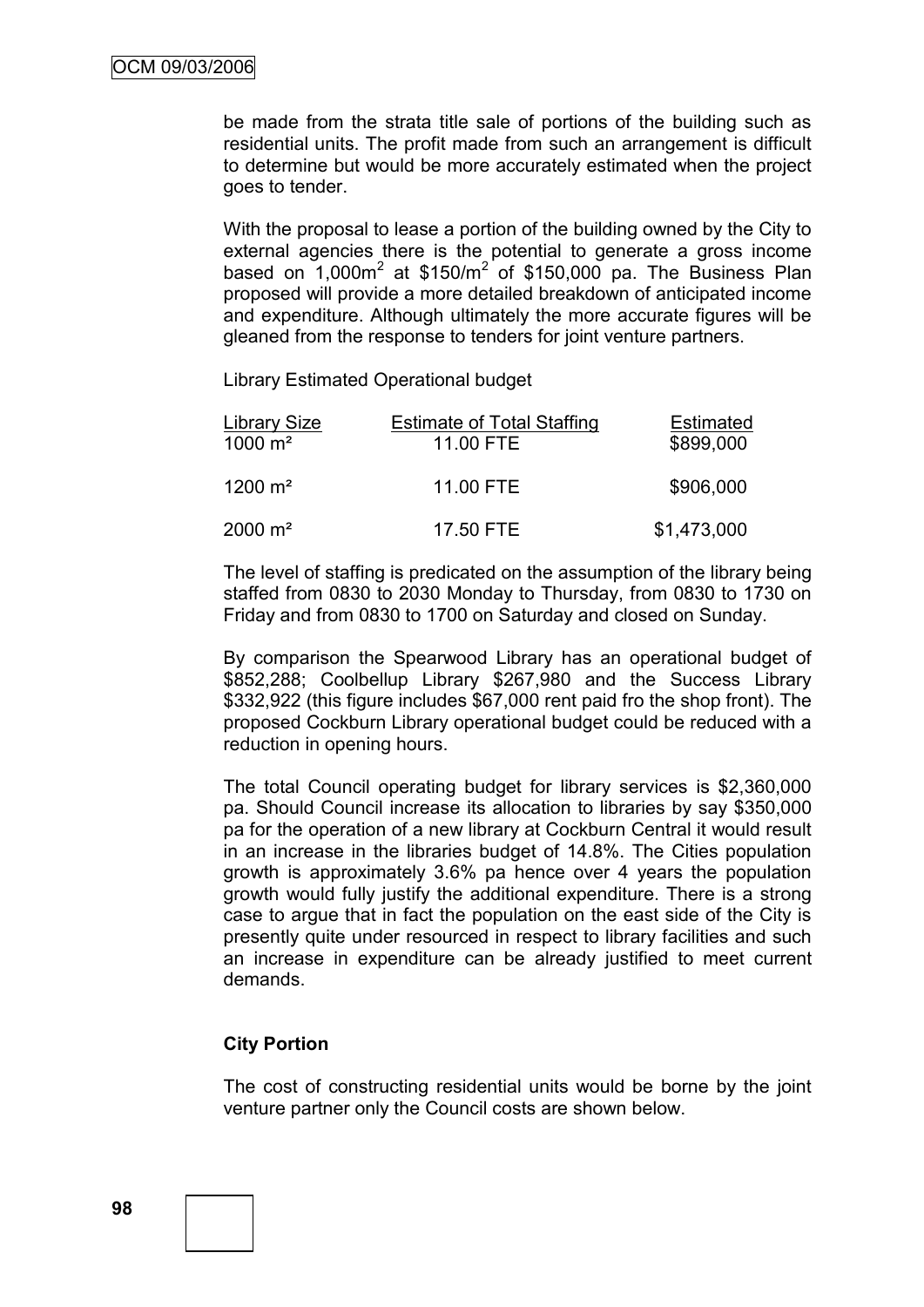Indicative Capital and Operational budget

| Capital                                                     |             |  |
|-------------------------------------------------------------|-------------|--|
| Land purchase                                               | \$1,500,000 |  |
|                                                             |             |  |
| Building construction<br>$(2,850m^2 \text{ @ $2,200/m^2$})$ | \$6,270,000 |  |
|                                                             |             |  |
| Library Fit out                                             | \$800,000   |  |
| Council facilities fit out                                  | 50,000      |  |
|                                                             | \$7,120,000 |  |
| Fees and contingency 11%                                    | \$783,200   |  |
| Total                                                       | \$7,900,200 |  |

Less Profit Share joint venture works – to be quantified in a future Business plan.

## **Operating**

| <b>Expenditure</b>                  |               |
|-------------------------------------|---------------|
| Library $1,500m^2$ (includes wages) | \$906,000     |
| <b>Council facilities</b>           | \$50,000      |
| Less saving (Success Library)       | $-$ \$330,000 |
| Total                               | \$626,000     |

| <b>Income</b>                   |           |
|---------------------------------|-----------|
| Lease of Office space           | \$150,000 |
| Hire of Council facilities      | \$10,000  |
|                                 |           |
| Total operating deficit/surplus | \$466,000 |

Funding for construction of this facility will come predominantly from loan funds.

## **Legal Implications**

Section 3.59 of the Local Government Act requires the development and publishing of a "major land transaction" and a "major trading undertaking'.

If the final project leads to the creation of portions of the building for sale the requirements of the Strata titles Act 1985 would need to be met.

## **Community Consultation**

A Business Plan for the project would be prepared by which members of the public and other interested parties would comment on the project.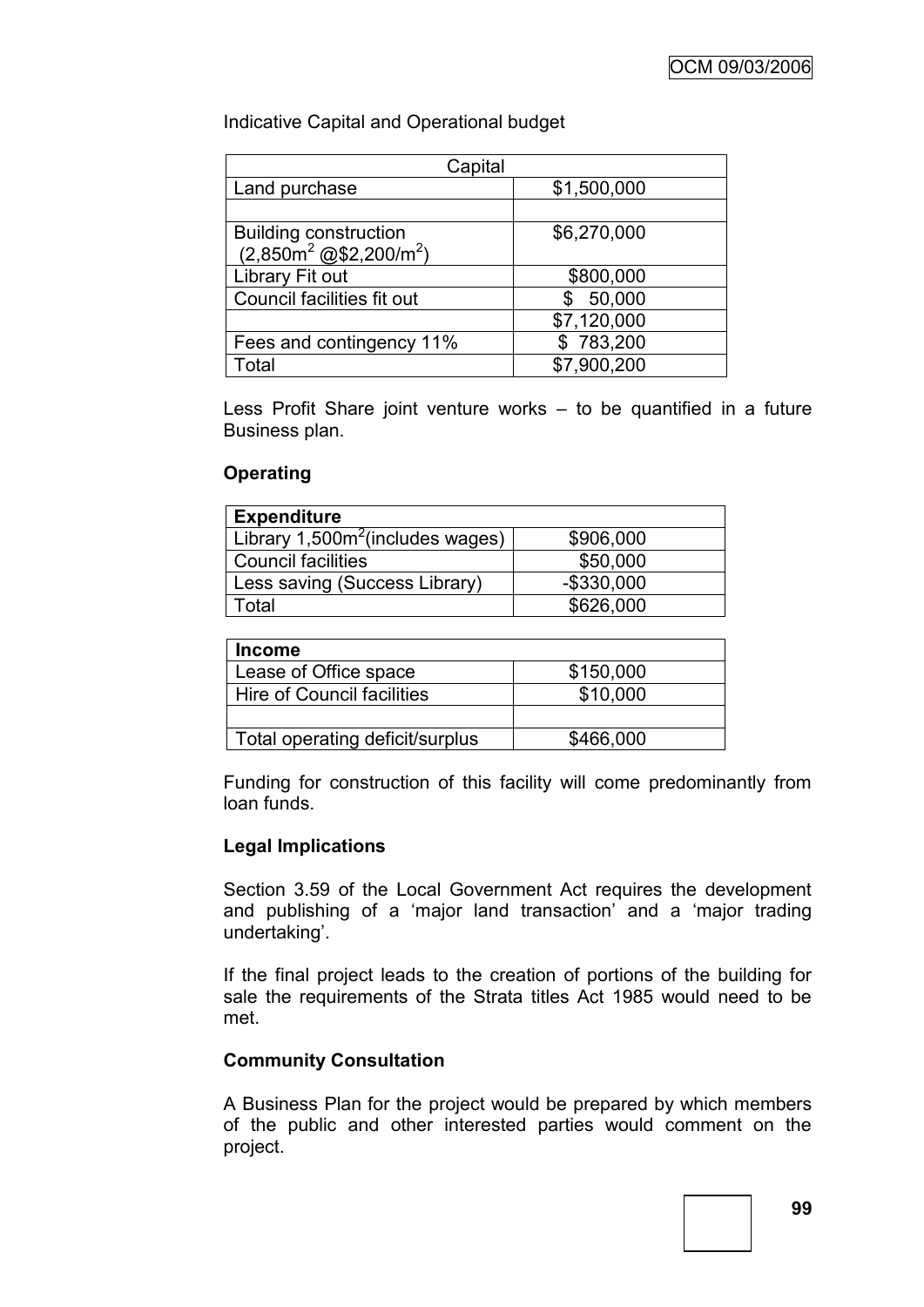## **Attachment(s)**

Nil.

## **Advice to Proponent(s)/Submissioners**

Landcorp have been advised that the matter of the purchase and development of lot 7 will be put to Council at its March 2006 meeting.

## **Implications of Section 3.18(3) Local Government Act, 1995**

The provision of library, satellite Council offices and the like are matters clearly in the bailiwick of a local authority. The provision of office space for lease and residential development is an area of activity usually in the domain of the private sector. The proposed Business Plan for the project gives the community and the private sector notice of Councils intent to proceed with a commercial activity. The involvement of a private joint venture partner does to some extent mitigate the issue of local Government involvement in a commercial activity as the risk of such activity is shared with another party who has experience in this type of venture.

## **17.4 (MINUTE NO 3112) (OCM 09/03/2006) - FESA RECOMMENDED EMERGENCY SERVICES LEVY (ESL) REALIGNMENT (IGA/021) (SH) (ATTACH)**

#### **RECOMMENDATION** That Council:-

- (1) agree to the Emergency Services Levy (ESL) boundary realignment as recommended by Fire & Emergency Services Authority (FESA); and
- (2) advise FESA and the Jandakot Volunteer Bush Fire Brigade accordingly.

## **COUNCIL DECISION**

MOVED Clr I Whitfield SECONDED Clr V Oliver that Council:

- (1) defer the matter until the April 2006 Ordinary Meeting of Council;
- (2) discuss the ESL boundary realignment as recommended by Fire and Emergency Services Authority (FESA) at the Bush Fire Advisory Committee (BFAC) on 16 March 2006; and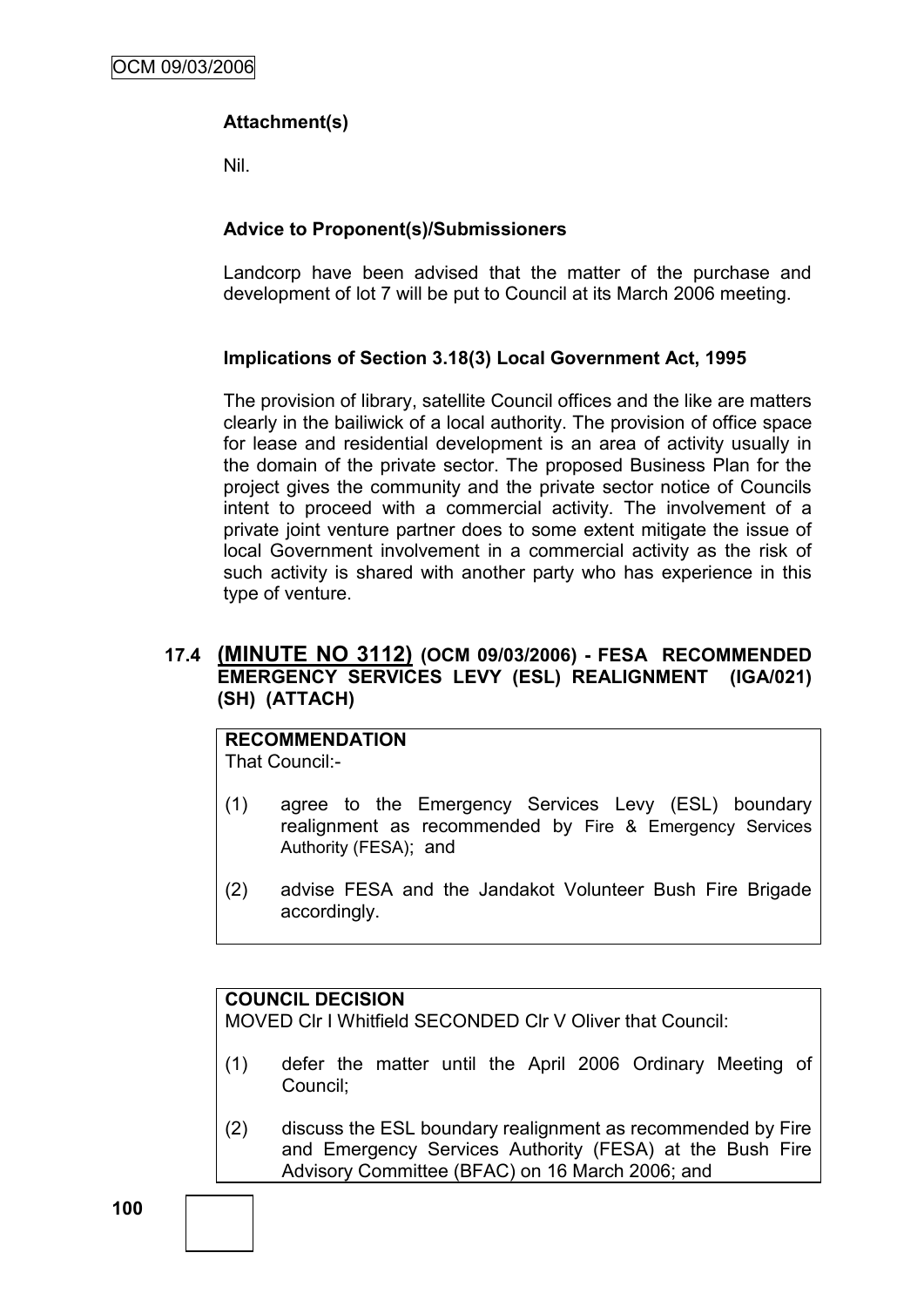(3) the Chief Executive Officer to advise FESA accordingly

**CARRIED 5/4**

## **Reason for Decision**

The Bush Fire Advisory Committee is the appropriate group that should be discussing this issue before it comes to Council. The volunteers of South Coogee and Jandakot both need to discuss the issues involved and look at all options with the appropriate FESA representatives. Full implications need to be addressed so that the Volunteers can feel valued.

## **Background**

With the establishment of the Emergency Services Levy (ESL) FESA created ESL boundaries, which reflected the level of service that the Fire and Rescue Service would provide to an area, and consequently the cost imposed on landowners in the area under the Emergency Services Levy. The highest level of service being the ESL 1 is serviced by FESA Brigades while ESL 3 areas see Volunteer Brigades as the first call in the event of a fire. The City of Cockburn features both ESL 1 and ESL 3 areas.

#### **Submission**

FESA have written to the City advising of the need to realign the ESL boundaries due to increased residential and industrial development. FESA require a response in March 2006 to ensure that the realignment proceeds as soon as possible.

## **Report**

The current ESL boundaries see large parts of the City sitting in ESL 3 areas. As such the Jandakot and South Coogee Bush Fire Brigades are first call for any fire in these areas. The increased residential and industrial development now sees some developed areas sitting in ESL 3 zones. Consequently these developments are not afforded the same level of protection as ESL 1 protected properties.

FESA have recommended realigning the ESL boundaries to cover new developments including Aubin Grove and areas in Jandakot. As such the Jandakot Volunteer Bush Fire Brigade first response area will be reduced by approximately 20 percent. FESA discussed this issue with the Jandakot Brigade in a meeting on 20<sup>th</sup> February 2006.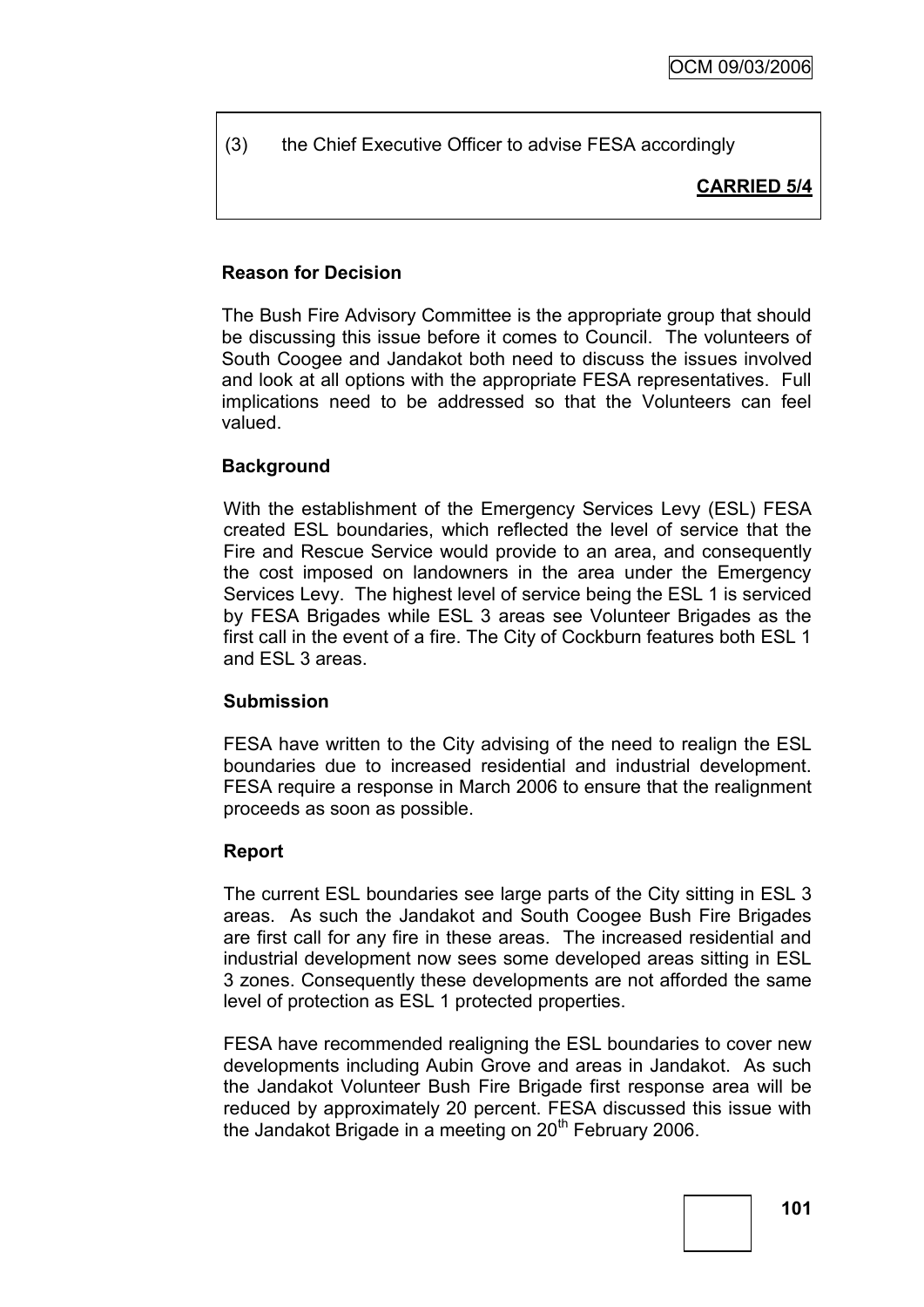FESA"s rationale behind the realignment is to provide a suitable level of protection for industrial and residential areas. FESA has identified that industrial and urban developments are at increased risk compared to undeveloped areas, requiring faster response times and first call service by FESA. The volunteer brigades will be called on in a support capacity when required.

Given FESA"s recommendation for the change it is recommended that Council agree to the proposed realignment and advise FESA accordingly.

## **Strategic Plan/Policy Implications**

Key Result Area "Managing Your City" refers.

## **Budget/Financial Implications**

There will be no additional costs to the City as a result of the ESL boundary change.

### **Legal Implications**

N/A

### **Community Consultation**

FESA discussed the issue of ESL boundary realignments and the proposed changes with the Jandakot Volunteer Bush Fire Brigade. The final decision on ESL boundaries is made by FESA.

## **Attachment(s)**

- 1. Letter from FESA advising of proposal for ESL boundary changes
- 2. Map of changes indicated.

#### **Advice to Proponent(s)/Submissioners**

The Proponent(s) and those who lodged a submission on the proposal have been advised that this matter is to be considered at the March 2005 Council Meeting.

## **Implications of Section 3.18(3) Local Government Act, 1995**

Nil.

## **18. EXECUTIVE DIVISION ISSUES**

Nil

**102**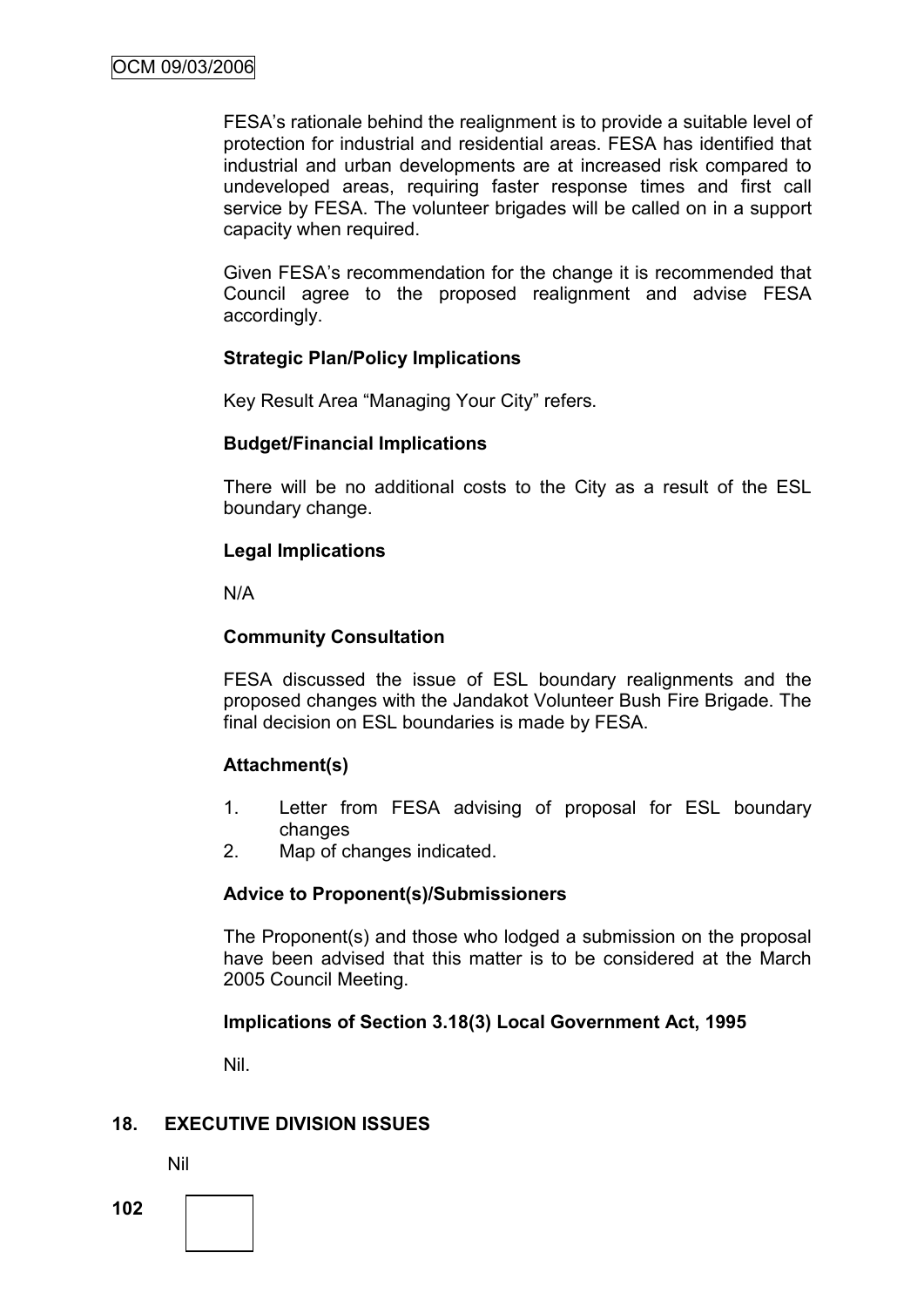### **19. MOTIONS OF WHICH PREVIOUS NOTICE HAS BEEN GIVEN**

Nil

**20. NOTICES OF MOTION GIVEN AT THE MEETING FOR CONSIDERATION AT NEXT MEETING**

Nil

- **21. NEW BUSINESS OF AN URGENT NATURE INTRODUCED BY COUNCILLORS OR OFFICERS**
	- **21.1 (MINUTE NO 3113) (OCM 09/03/2006) - APPROVAL TO ATTEND 13 APRIL 2006 ORDINARY COUNCIL MEETING BY INSTANTANEOUS COMMUNICATION (1070) (SGC)**

**RECOMMENDATION** That Council approves of the arrangement for Clr Allen to participate in the Ordinary Council Meeting of 13 April 2006, via telephone link from Sydney between the hours of 7.00 pm (Western Australian Standard Time) until the completion of the meeting.

**TO BE CARRIED BY AN ABSOLUTE MAJORITY OF COUNCIL**

#### **COUNCIL DECISION**

MOVED Clr V Oliver SECONDED Clr I Whitfield that the recommendation be adopted.

## **CARRIED BY ABSOLUTE MAJORITY OF COUNCIL 9/0**

#### **Background**

The Local Government (Administration) Regulations enables Elected Members to participate in Council meetings under certain conditions via "instantaneous communication" channels, if they are unable to attend the meeting in person. Clr Allen has advised that he will be in Sydney, New South Wales on business on the date of the 13 April 2006 Ordinary Council Meeting and would like to participate in the Council Meeting via telephone link.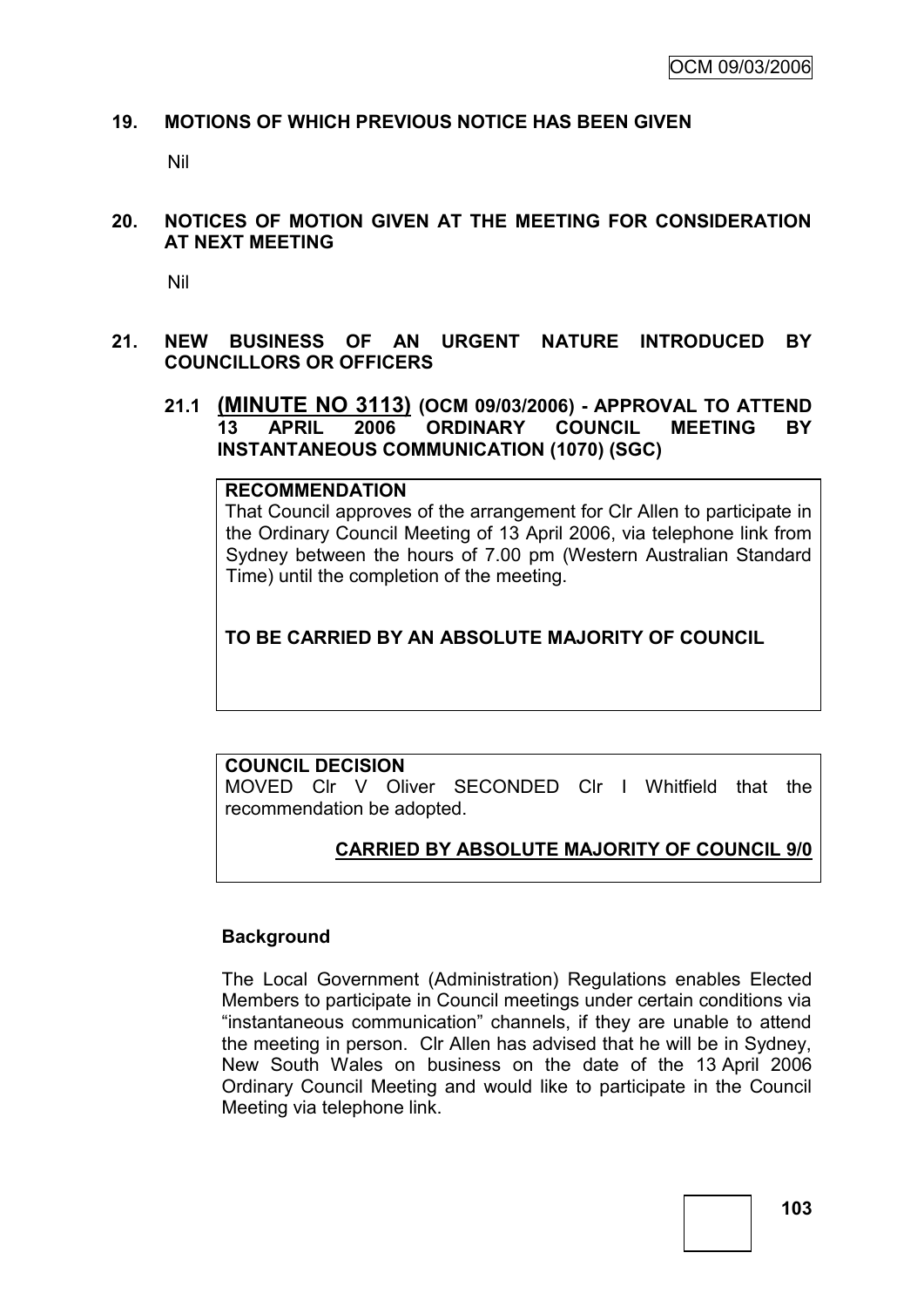## **Submission**

For Council to approve of the arrangements for Clr Allen to participate in the Ordinary Council Meeting to be held on 13 April 2006 by telephone link-up from Sydney, New South Wales.

## **Report**

A briefing paper has previously been circulated to Elected Members outlining the likely issues which will require consideration by Council in advance of approving the arrangements and place being proposed to include Clr Allen as a participant at the 13 April 2006 Ordinary Council Meeting. Clr Allen has advised that he will be staying in a private room at a Sydney hotel yet to be advised, on the evening of the 13 April 2006 Council Meeting and will be unaccompanied. It is intended to use the room as the place from which to participant in the meeting proceedings, either by way of a hotel provided telephone or personal mobile telephone, should the room telephone not have a hands free and speaker function.

As there will be no other persons present for the duration of the connecting call and all information will be provided to Clr Allen via email to his Council computer address or, if necessary, to the hotel by facsimile, it is considered the hotel room is a suitable place for the purposes of the legislation. An appropriate telephone communication system is in place to accommodate Council's requirements.

In all other respects, the meeting processes are expected to comply with legislative requirements and it is therefore recommended that Council approves of the arrangements and place proposed to conduct the meeting.

## **Strategic Plan/Policy Implications**

Key Result Area "Managing Your City" refers.

## **Budget/Financial Implications**

Funds are available in the Governance – Elected Members Expenditure Account 110-6246 – Councillor Communication Expenses for the cost of the telephone call.

## **Legal Implications**

Regulation 14A of the Local Government (Administration) Amendment Regulations 2005 refers.

## **Community Consultation**

N/A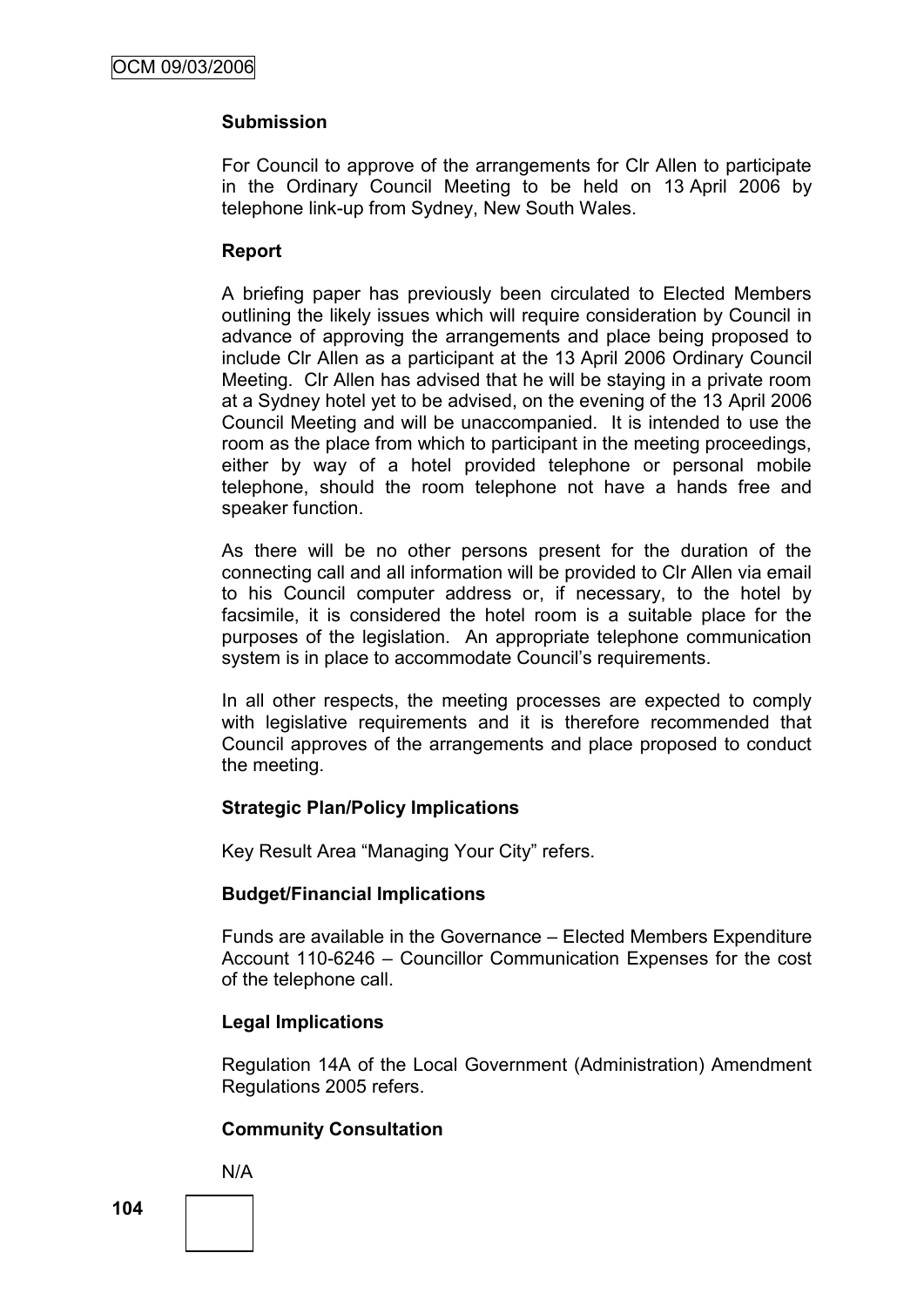# **Attachment(s)**

Briefing Notes for Conducting a Council Meeting with an Elected Member(s) by Means of Instantaneous Communication.

## **Advice to Proponent(s)/Applicant**

N/A

**Implications of Section 3.18(3) Local Government Act, 1995**

Nil.

## **21.2 (MINUTE NO 3114) (OCM 09/03/2006) - PROPOSAL TO SUSPECT COUNCIL POLICY SC16 ELECTED MEMBERS AREA (1030/1054) (SGC)**

# **RECOMMENDATION**

That Council:

- (1) temporarily suspends Policy SC16 Elected Members Area for the duration of the current Administration building construction period; and
- (2) directs the CEO to revise the policy prior to these works being completed to reflect the changes to the area and facilities designated for Elected Members.

# **TO BE CARRIED BY AN ABSOLUTE MAJORITY OF COUNCIL**

#### **COUNCIL DECISION**

MOVED Mayor S Lee SECONDED Clr S Limbert that the recommendation be adopted.

# **CARRIED BY ABSOLUTE MAJORITY OF COUNCIL 9/0**

#### **Reason for Decision**

The reason for suspending Policy SC16 (see attached) is that due to the temporary relocation of the Mayor"s office into the Administration Building he is potentially in breach of our existing policy every time he enters his office. Secondly, the policy refers to facilities that are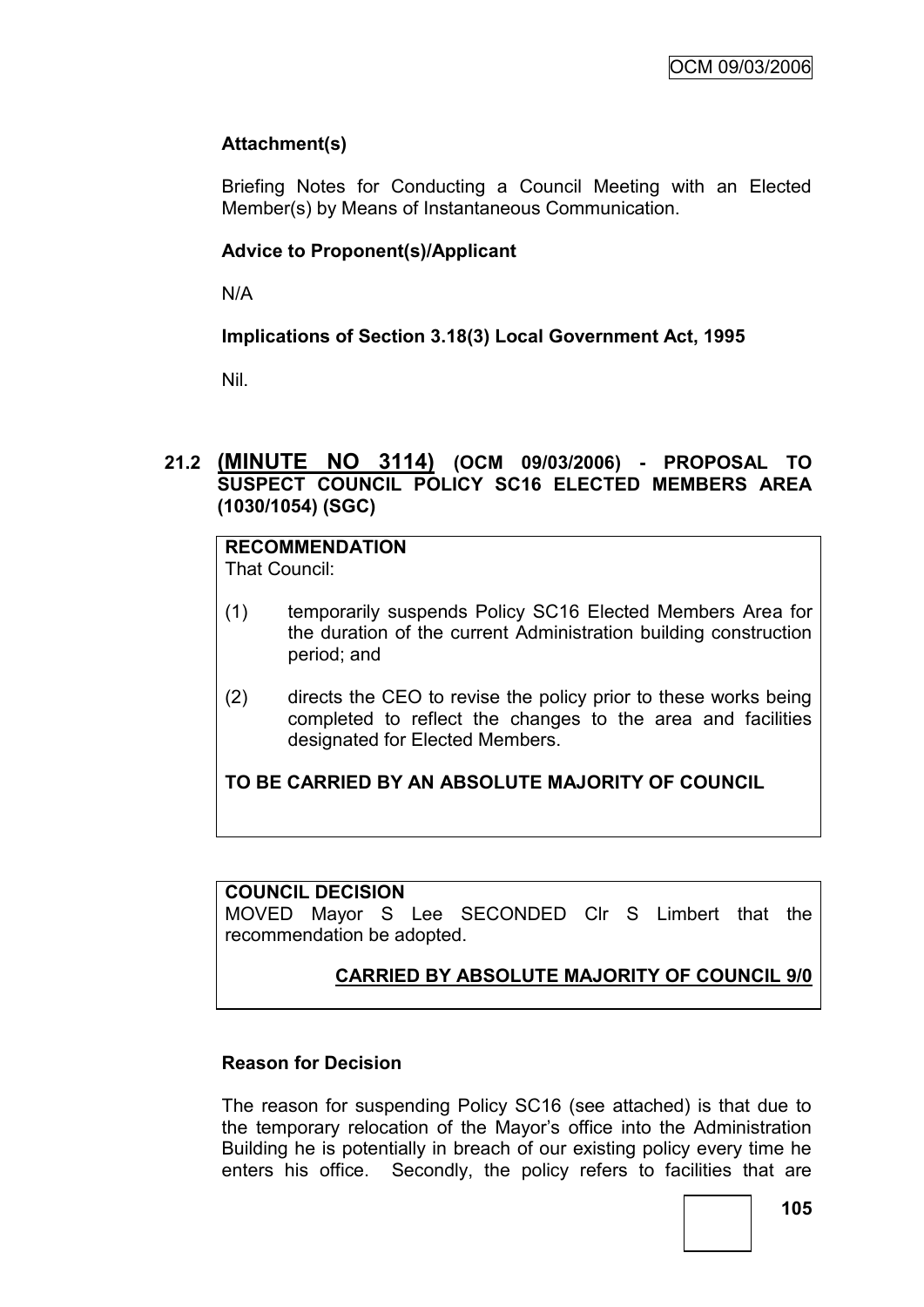currently being demolished and therefore are no longer valid or have been relocated to another Council building for the duration of the construction and will be substantially changed by this process.

#### **22. MATTERS TO BE NOTED FOR INVESTIGATION, WITHOUT DEBATE**

Nil

#### **23. CONFIDENTIAL BUSINESS**

Nil

## **24 (MINUTE NO 3115) (OCM 09/03/2006) - RESOLUTION OF COMPLIANCE (SECTION 3.18(3), LOCAL GOVERNMENT ACT 1995)**

#### **RECOMMENDATION**

That Council is satisfied that resolutions carried at this Meeting and applicable to items concerning council provided services and facilities, are:-

- (1) integrated and co-ordinated, so far as practicable, with any provided by the Commonwealth, the State or any public body;
- (2) not duplicated, to an extent Council considers inappropriate, services or facilities as provided by the Commonwealth, the State or any other body or person, whether public or private; and
- (3) managed efficiently and effectively.

# **COUNCIL DECISION**

MOVED Clr K ALLEN SECONDED Clr L GONCALVES the recommendation be adopted.

**CARRIED 9/0**

#### **25 (OCM 09/03/2006) - CLOSURE OF MEETING**

MEETING CLOSED 8.45PM

**106**